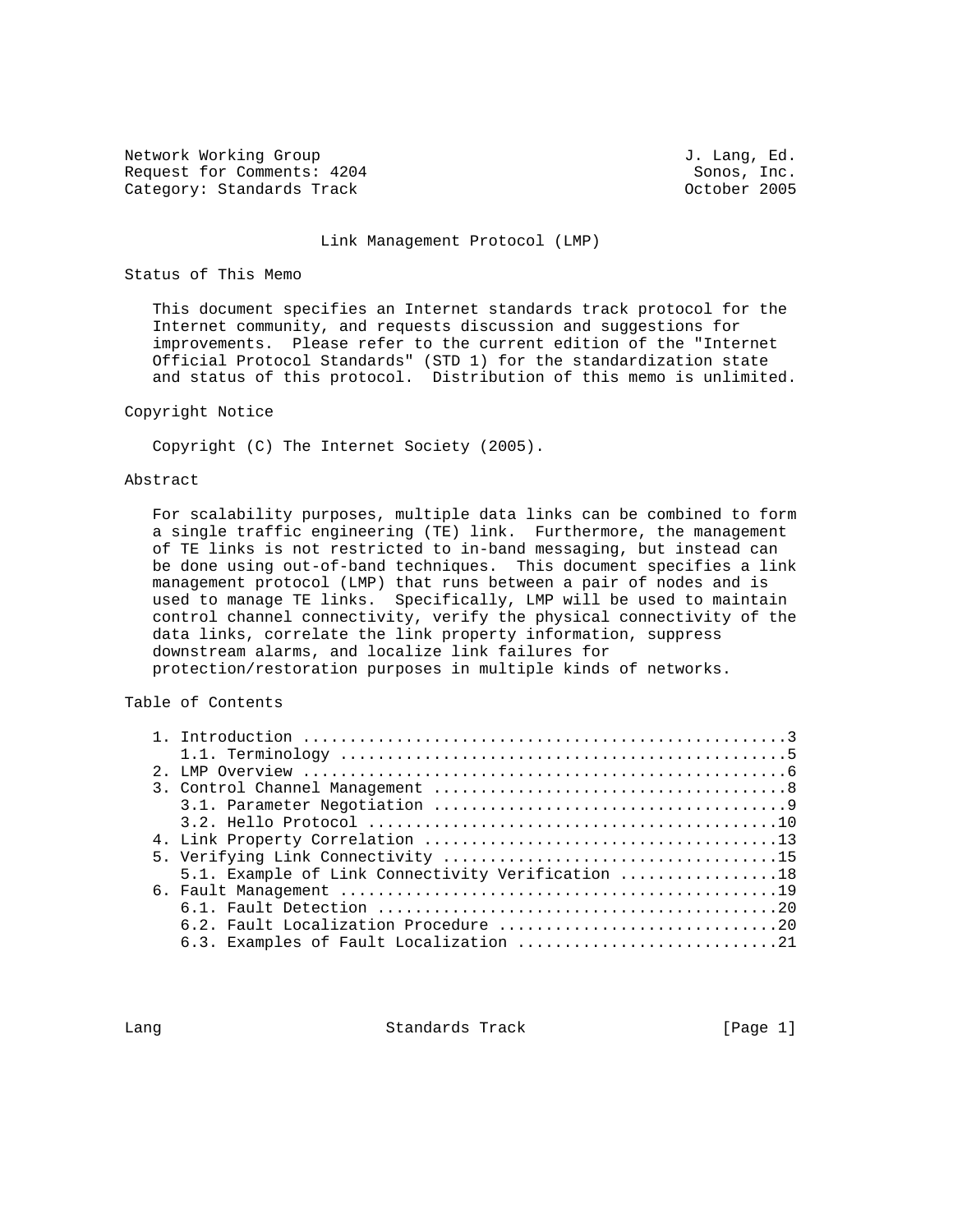| 6.4. Channel Activation Indication 22    |  |
|------------------------------------------|--|
|                                          |  |
|                                          |  |
|                                          |  |
|                                          |  |
| 10. Exponential Back-off Procedures 26   |  |
|                                          |  |
|                                          |  |
|                                          |  |
|                                          |  |
|                                          |  |
|                                          |  |
|                                          |  |
|                                          |  |
|                                          |  |
| 12.3. Parameter Negotiation Messages 42  |  |
|                                          |  |
|                                          |  |
|                                          |  |
|                                          |  |
|                                          |  |
| 13.1. CCID (Control Channel ID) Class 50 |  |
|                                          |  |
|                                          |  |
|                                          |  |
|                                          |  |
|                                          |  |
|                                          |  |
|                                          |  |
|                                          |  |
|                                          |  |
|                                          |  |
|                                          |  |
|                                          |  |
| 13.14. CHANNEL STATUS REQUEST Class 68   |  |
|                                          |  |
|                                          |  |
|                                          |  |
|                                          |  |
|                                          |  |
|                                          |  |
|                                          |  |
|                                          |  |
|                                          |  |

Lang **Example 2** Standards Track **Example 2** [Page 2]

18. Contributors ..................................................83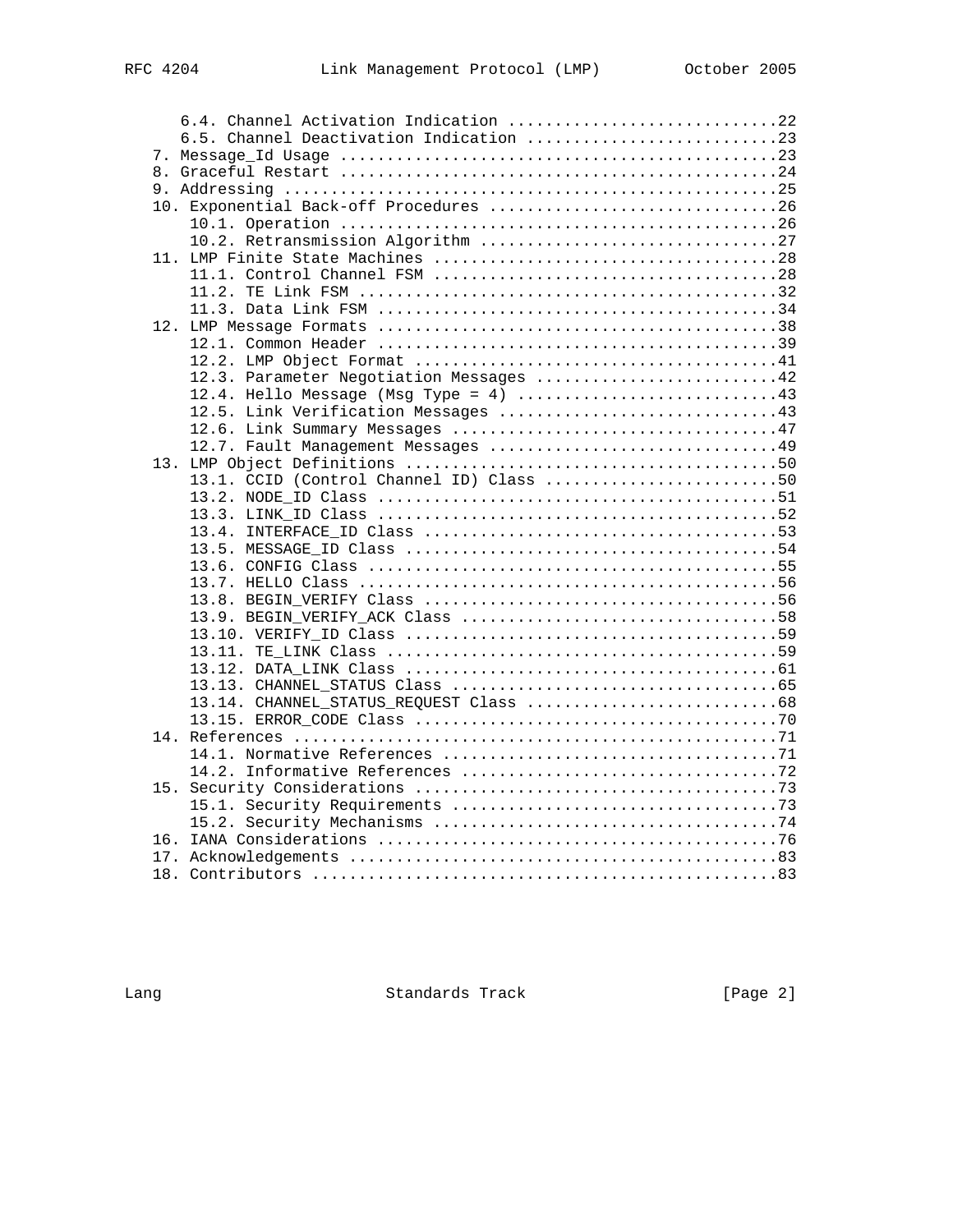### 1. Introduction

 Networks are being developed with routers, switches, crossconnects, dense wavelength division multiplexed (DWDM) systems, and add-drop multiplexors (ADMs) that use a common control plane, e.g., Generalized MPLS (GMPLS), to dynamically allocate resources and to provide network survivability using protection and restoration techniques. A pair of nodes may have thousands of interconnects, where each interconnect may consist of multiple data links when multiplexing (e.g., Frame Relay DLCIs at Layer 2, time division multiplexed (TDM) slots or wavelength division multiplexed (WDM) wavelengths at Layer 1) is used. For scalability purposes, multiple data links may be combined into a single traffic-engineering (TE) link.

 To enable communication between nodes for routing, signaling, and link management, there must be a pair of IP interfaces that are mutually reachable. We call such a pair of interfaces a control channel. Note that "mutually reachable" does not imply that these two interfaces are (directly) connected by an IP link; there may be an IP network between the two. Furthermore, the interface over which the control messages are sent/received may not be the same interface over which the data flows. This document specifies a link management protocol (LMP) that runs between a pair of nodes and is used to manage TE links and verify reachability of the control channel. For the purposes of this document, such nodes are considered "LMP neighbors" or simply "neighboring nodes".

 In GMPLS, the control channels between two adjacent nodes are no longer required to use the same physical medium as the data links between those nodes. For example, a control channel could use a separate virtual circuit, wavelength, fiber, Ethernet link, an IP tunnel routed over a separate management network, or a multi-hop IP network. A consequence of allowing the control channel(s) between two nodes to be logically or physically diverse from the associated data links is that the health of a control channel does not necessarily correlate to the health of the data links, and vice versa. Therefore, a clean separation between the fate of the control channel and data links must be made. New mechanisms must be developed to manage the data links, both in terms of link provisioning and fault management.

 Among the tasks that LMP accomplishes is checking that the grouping of links into TE links, as well as the properties of those links, are the same at both end points of the links -- this is called "link property correlation". Also, LMP can communicate these link properties to the IGP module, which can then announce them to other

Lang Chamber Standards Track [Page 3]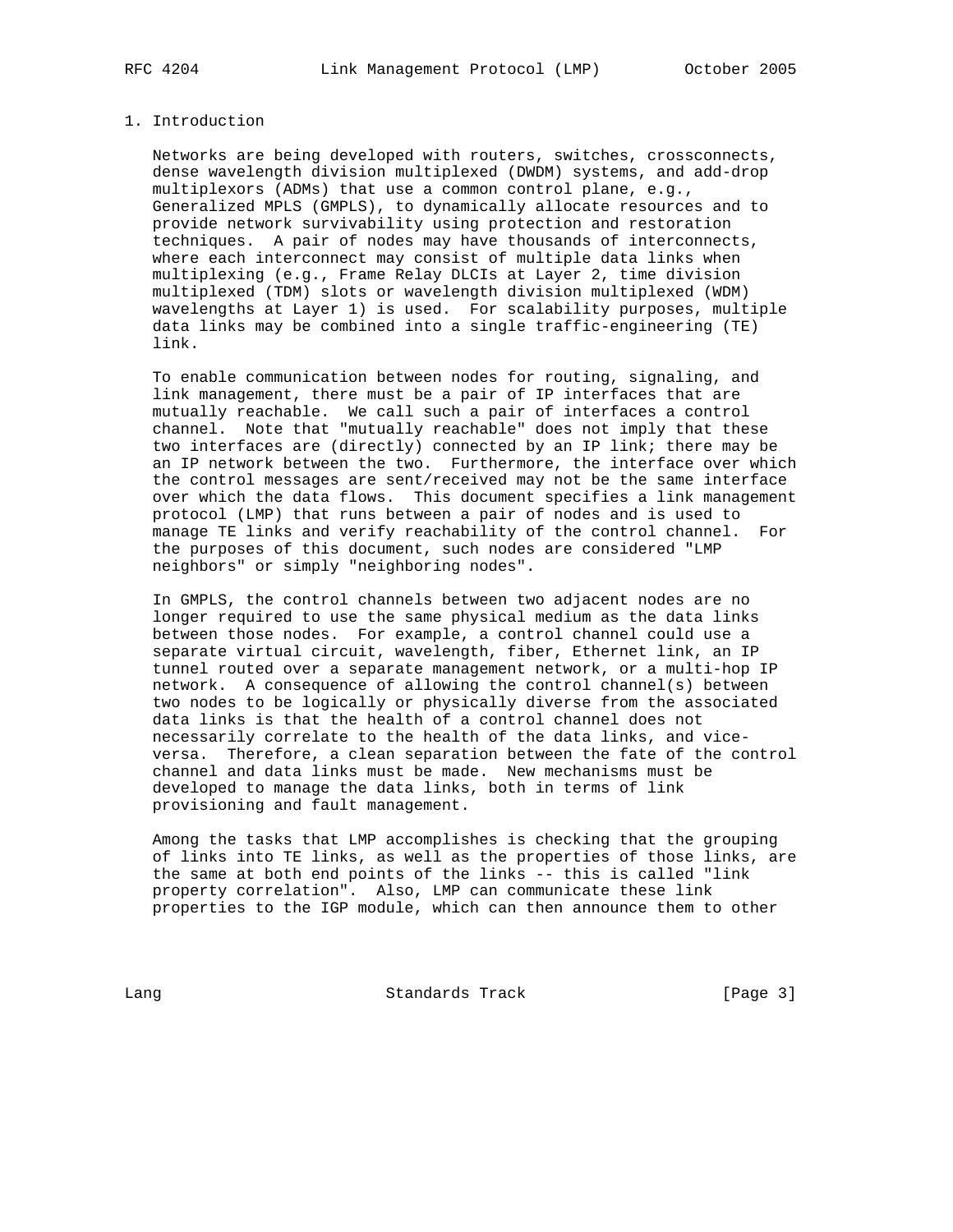nodes in the network. LMP can also tell the signaling module the mapping between TE links and control channels. Thus, LMP performs a valuable "glue" function in the control plane.

 Note that while the existence of the control network (single or multi-hop) is necessary for enabling communication, it is by no means sufficient. For example, if the two interfaces are separated by an IP network, faults in the IP network may result in the lack of an IP path from one interface to another, and therefore an interruption of communication between the two interfaces. On the other hand, not every failure in the control network affects a given control channel, hence the need for establishing and managing control channels.

 For the purposes of this document, a data link may be considered by each node that it terminates on as either a 'port' or a 'component link', depending on the multiplexing capability of the endpoint on that link; component links are multiplex capable, whereas ports are not multiplex capable. This distinction is important since the management of such links (including, for example, resource allocation, label assignment, and their physical verification) is different based on their multiplexing capability. For example, a Frame Relay switch is able to demultiplex an interface into virtual circuits based on DLCIs; similarly, a SONET crossconnect with OC-192 interfaces may be able to demultiplex the OC-192 stream into four OC-48 streams. If multiple interfaces are grouped together into a single TE link using link bundling [RFC4201], then the link resources must be identified using three levels: Link\_Id, component interface Id, and label identifying virtual circuit, timeslot, etc. Resource allocation happens at the lowest level (labels), but physical connectivity happens at the component link level. As another example, consider the case where an optical switch (e.g., PXC) transparently switches OC-192 lightpaths. If multiple interfaces are once again grouped together into a single TE link, then link bundling [RFC4201] is not required and only two levels of identification are required: Link\_Id and Port\_Id. In this case, both resource allocation and physical connectivity happen at the lowest level (i.e., port level).

 To ensure interworking between data links with different multiplexing capabilities, LMP-capable devices SHOULD allow sub-channels of a component link to be locally configured as (logical) data links. For example, if a Router with 4 OC-48 interfaces is connected through a 4:1 MUX to a cross-connect with OC-192 interfaces, the cross-connect should be able to configure each sub-channel (e.g., STS-48c SPE if the 4:1 MUX is a SONET MUX) as a data link.

Lang Contract Standards Track Change (Page 4)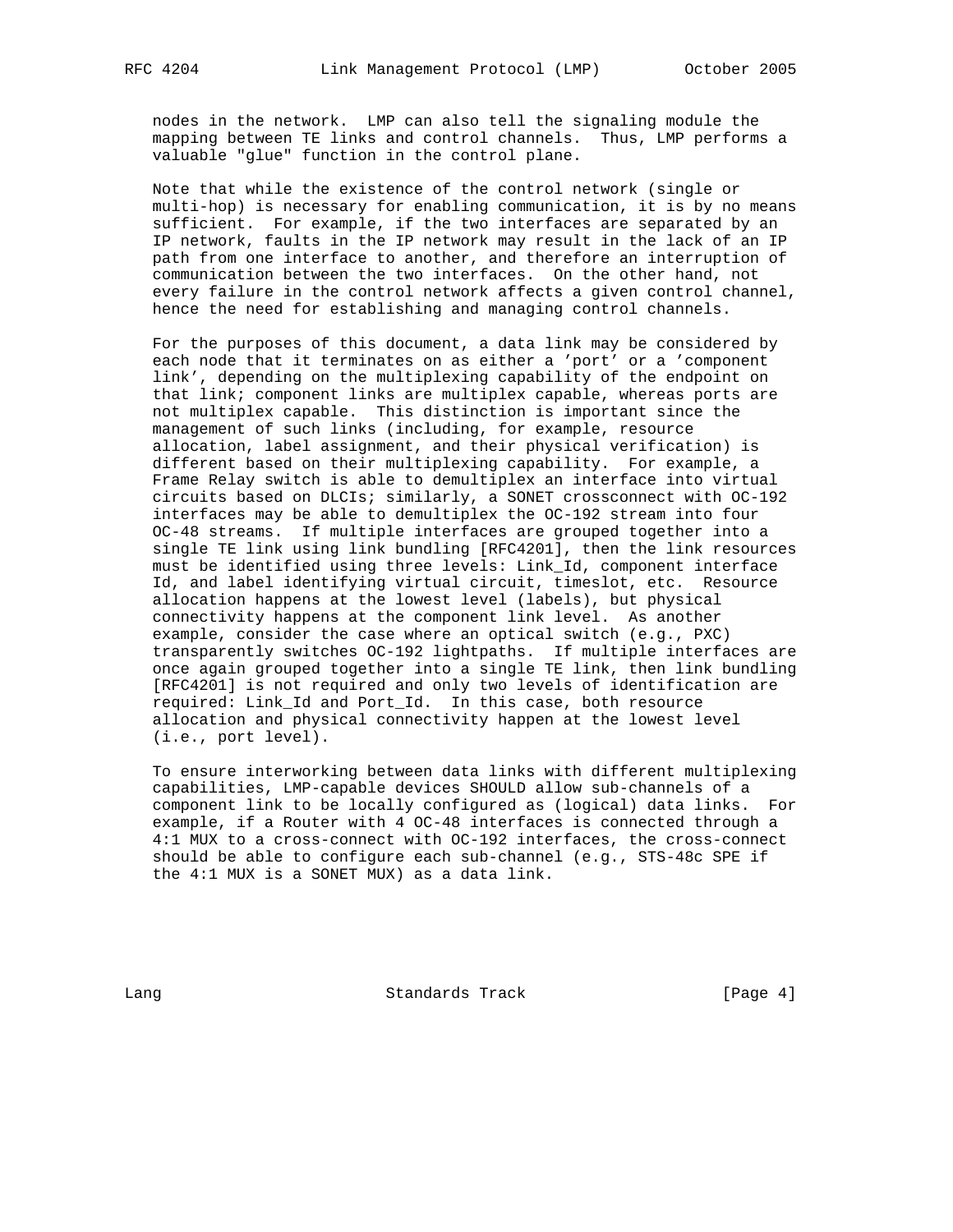LMP is designed to support aggregation of one or more data links into a TE link (either ports into TE links, or component links into TE links). The purpose of forming a TE link is to group/map the information about certain physical resources (and their properties) into the information that is used by Constrained SPF for the purpose of path computation, and by GMPLS signaling.

# 1.1. Terminology

 The key words "MUST", "MUST NOT", "REQUIRED", "SHALL", "SHALL NOT", "SHOULD", "SHOULD NOT", "RECOMMENDED", "MAY", and "OPTIONAL" in this document are to be interpreted as described in [RFC2119].

 The reader is assumed to be familiar with the terminology in [RFC3471], [RFC4202], and [RFC4201].

### Bundled Link:

 As defined in [RFC4201], a bundled link is a TE link such that, for the purpose of GMPLS signaling, a combination of <link identifier, label> is not sufficient to unambiguously identify the appropriate resources used by an LSP. A bundled link is composed of two or more component links.

## Control Channel:

 A control channel is a pair of mutually reachable interfaces that are used to enable communication between nodes for routing, signaling, and link management.

## Component Link:

 As defined in [RFC4201], a component link is a subset of resources of a TE Link such that (a) the partition is minimal, and (b) within each subset a label is sufficient to unambiguously identify the appropriate resources used by an LSP.

 A data link is a pair of interfaces that are used to transfer user data. Note that in GMPLS, the control channel(s) between two adjacent nodes are no longer required to use the same physical medium as the data links between those nodes.

Link Property Correlation:

 This is a procedure to correlate the local and remote properties of a TE link.

Lang Chamber Standards Track (Page 5)

Data Link: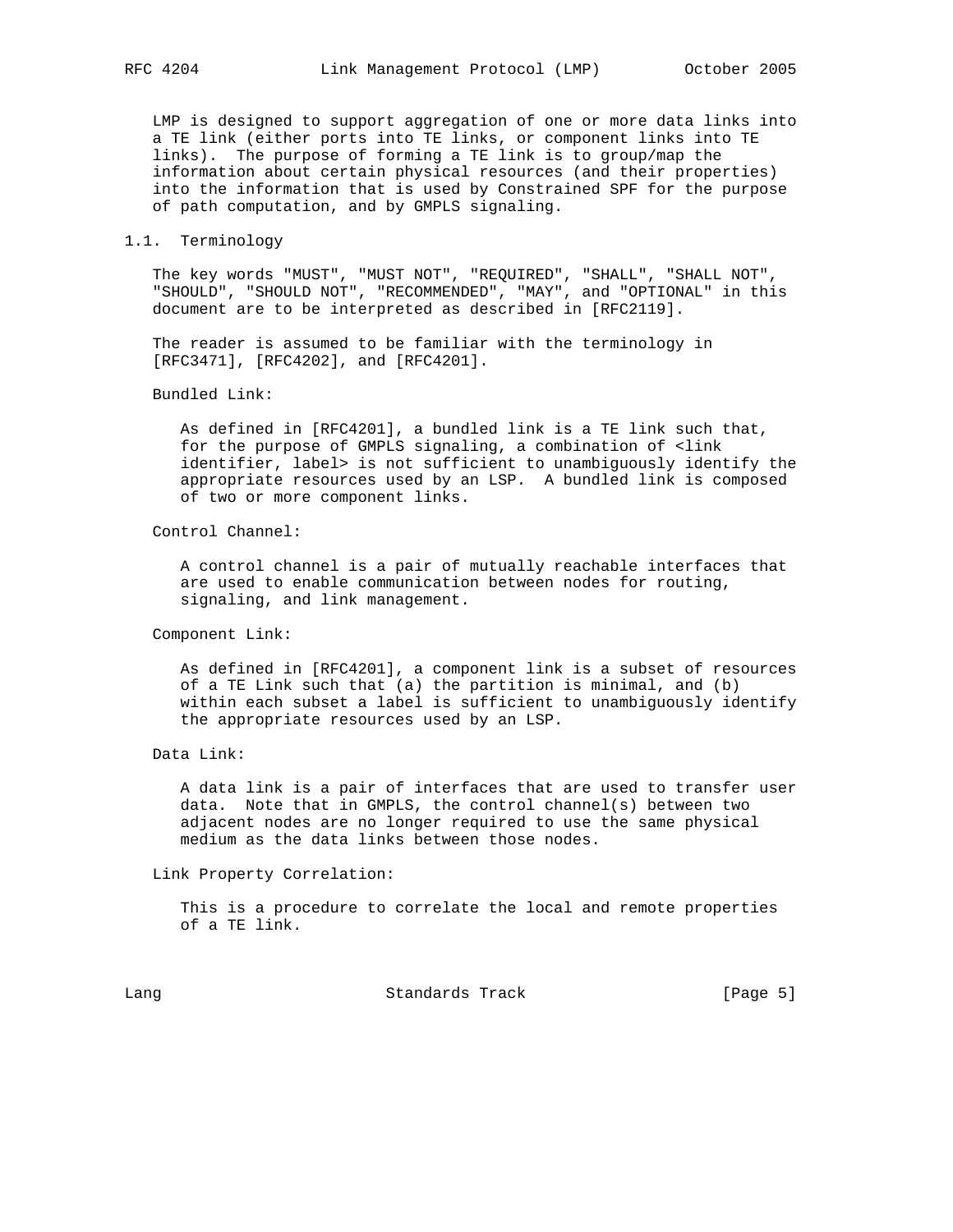#### Multiplex Capability:

 The ability to multiplex/demultiplex a data stream into sub-rate streams for switching purposes.

### Node\_Id:

 For a node running OSPF, the LMP Node\_Id is the same as the address contained in the OSPF Router Address TLV. For a node running IS-IS and advertising the TE Router ID TLV, the Node\_Id is the same as the advertised Router ID.

#### Port:

An interface that terminates a data link.

## TE Link:

 As defined in [RFC4202], a TE link is a logical construct that represents a way to group/map the information about certain physical resources (and their properties) that interconnect LSRs into the information that is used by Constrained SPF for the purpose of path computation, and by GMPLS signaling.

#### Transparent:

 A device is called X-transparent if it forwards incoming signals from input to output without examining or modifying the X aspect of the signal. For example, a Frame Relay switch is network-layer transparent; an all-optical switch is electrically transparent.

## 2. LMP Overview

 The two core procedures of LMP are control channel management and link property correlation. Control channel management is used to establish and maintain control channels between adjacent nodes. This is done using a Config message exchange and a fast keep-alive mechanism between the nodes. The latter is required if lower-level mechanisms are not available to detect control channel failures. Link property correlation is used to synchronize the TE link properties and verify the TE link configuration.

 LMP requires that a pair of nodes have at least one active bi directional control channel between them. Each direction of the control channel is identified by a Control Channel Id (CC\_Id), and the two directions are coupled together using the LMP Config message exchange. Except for Test messages, which may be limited by the

Lang Communication Standards Track Communication (Page 6)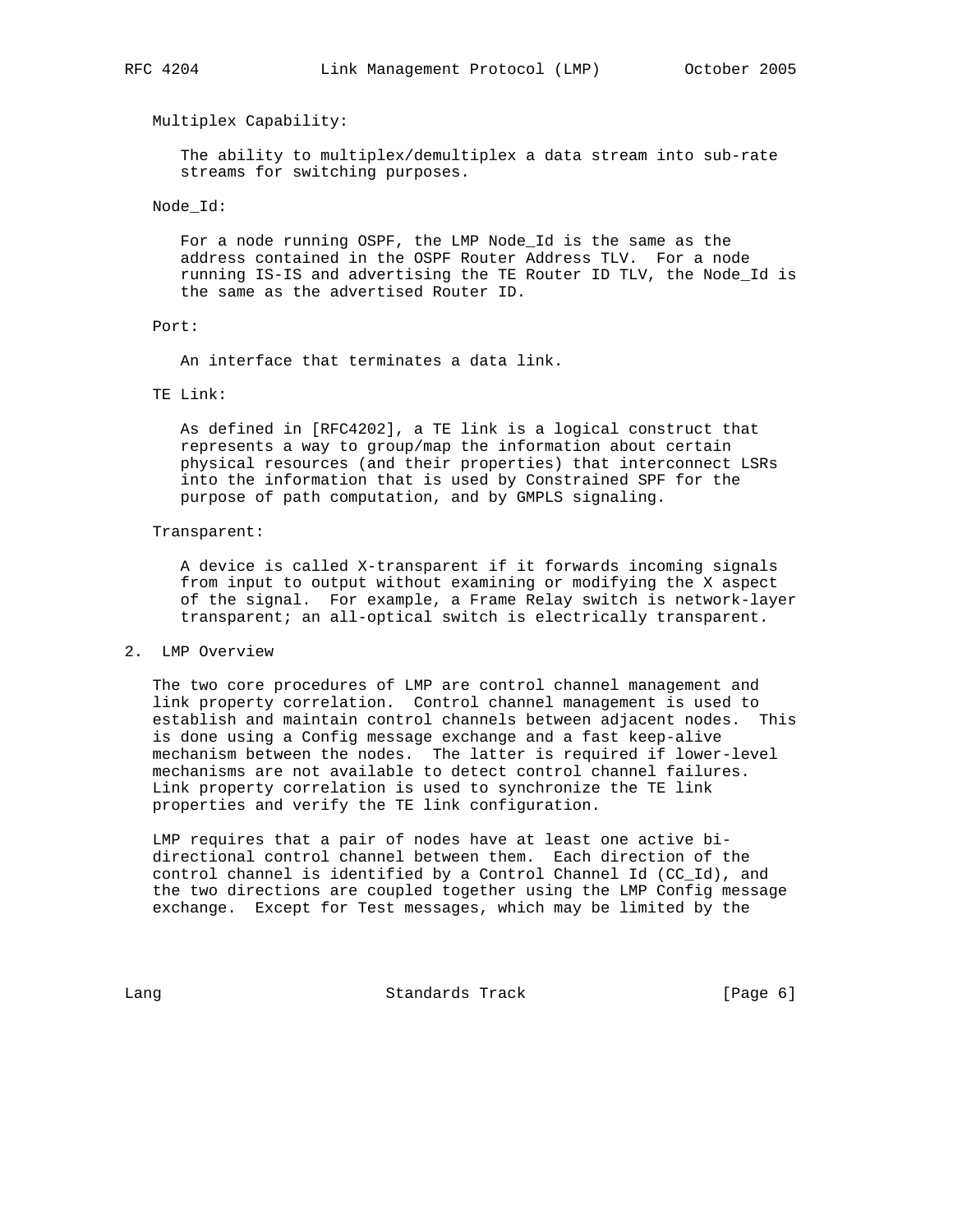transport mechanism for in-band messaging, all LMP packets are run over UDP with an LMP port number. The link level encoding of the control channel is outside the scope of this document.

 An "LMP adjacency" is formed between two nodes when at least one bi directional control channel is established between them. Multiple control channels may be active simultaneously for each adjacency; control channel parameters, however, MUST be individually negotiated for each control channel. If the LMP fast keep-alive is used over a control channel, LMP Hello messages MUST be exchanged over the control channel. Other LMP messages MAY be transmitted over any of the active control channels between a pair of adjacent nodes. One or more active control channels may be grouped into a logical control channel for signaling, routing, and link property correlation purposes.

 The link property correlation function of LMP is designed to aggregate multiple data links (ports or component links) into a TE link and to synchronize the properties of the TE link. As part of the link property correlation function, a LinkSummary message exchange is defined. The LinkSummary message includes the local and remote Link\_Ids, a list of all data links that comprise the TE link, and various link properties. A LinkSummaryAck or LinkSummaryNack message MUST be sent in response to the receipt of a LinkSummary message indicating agreement or disagreement on the link properties.

 LMP messages are transmitted reliably using Message\_Ids and retransmissions. Message\_Ids are carried in MESSAGE\_ID objects. No more than one MESSAGE\_ID object may be included in an LMP message. For control-channel-specific messages, the Message\_Id is within the scope of the control channel over which the message is sent. For TE-link-specific messages, the Message\_Id is within the scope of the LMP adjacency. The value of the Message\_Id is monotonically increasing and wraps when the maximum value is reached.

 In this document, two additional LMP procedures are defined: link connectivity verification and fault management. These procedures are particularly useful when the control channels are physically diverse from the data links. Link connectivity verification is used for data plane discovery, Interface\_Id exchange (Interface\_Ids are used in GMPLS signaling, either as port labels or component link identifiers, depending on the configuration), and physical connectivity verification. This is done by sending Test messages over the data links and TestStatus messages back over the control channel. Note that the Test message is the only LMP message that must be transmitted over the data link. The ChannelStatus message exchange is used between adjacent nodes for both the suppression of downstream alarms and the localization of faults for protection and restoration.

Lang Contract Standards Track Contract (Page 7)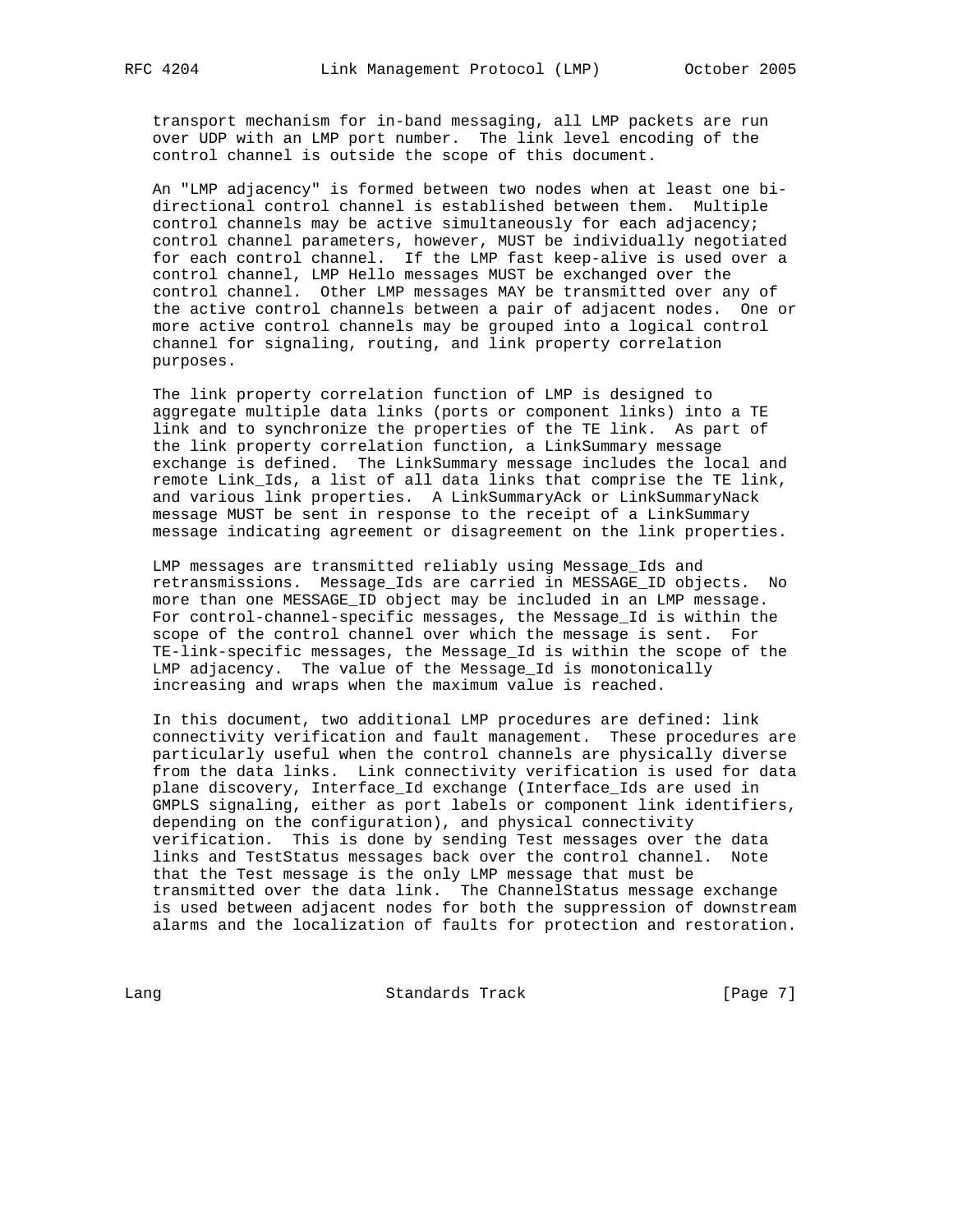For LMP link connectivity verification, the Test message is transmitted over the data links. For X-transparent devices, this requires examining and modifying the X aspect of the signal. The LMP link connectivity verification procedure is coordinated using a BeginVerify message exchange over a control channel. To support various aspects of transparency, a Verify Transport Mechanism is included in the BeginVerify and BeginVerifyAck messages. Note that there is no requirement that all data links must lose their transparency simultaneously; but, at a minimum, it must be possible to terminate them one at a time. There is also no requirement that the control channel and TE link use the same physical medium; however, the control channel MUST be terminated by the same two control elements that control the TE link. Since the BeginVerify message exchange coordinates the Test procedure, it also naturally coordinates the transition of the data links in and out of the transparent mode.

The LMP fault management procedure is based on a ChannelStatus message exchange that uses the following messages: ChannelStatus, ChannelStatusAck, ChannelStatusRequest, and ChannelStatusResponse. The ChannelStatus message is sent unsolicited and is used to notify an LMP neighbor about the status of one or more data channels of a TE link. The ChannelStatusAck message is used to acknowledge receipt of the ChannelStatus message. The ChannelStatusRequest message is used to query an LMP neighbor for the status of one or more data channels of a TE Link. The ChannelStatusResponse message is used to acknowledge receipt of the ChannelStatusRequest message and indicate the states of the queried data links.

3. Control Channel Management

 To initiate an LMP adjacency between two nodes, one or more bi directional control channels MUST be activated. The control channels can be used to exchange control-plane information such as link provisioning and fault management information (implemented using a messaging protocol such as LMP, proposed in this document), path management and label distribution information (implemented using a signaling protocol such as RSVP-TE [RFC3209]), and network topology and state distribution information (implemented using traffic engineering extensions of protocols such as OSPF [RFC3630] and IS-IS [RFC3784]).

 For the purposes of LMP, the exact implementation of the control channel is not specified; it could be, for example, a separate wavelength or fiber, an Ethernet link, an IP tunnel through a separate management network, or the overhead bytes of a data link. Each node assigns a node-wide, unique, 32-bit, non-zero integer control channel identifier (CC\_Id). This identifier comes from the

Lang Contract Standards Track Change 1, 2014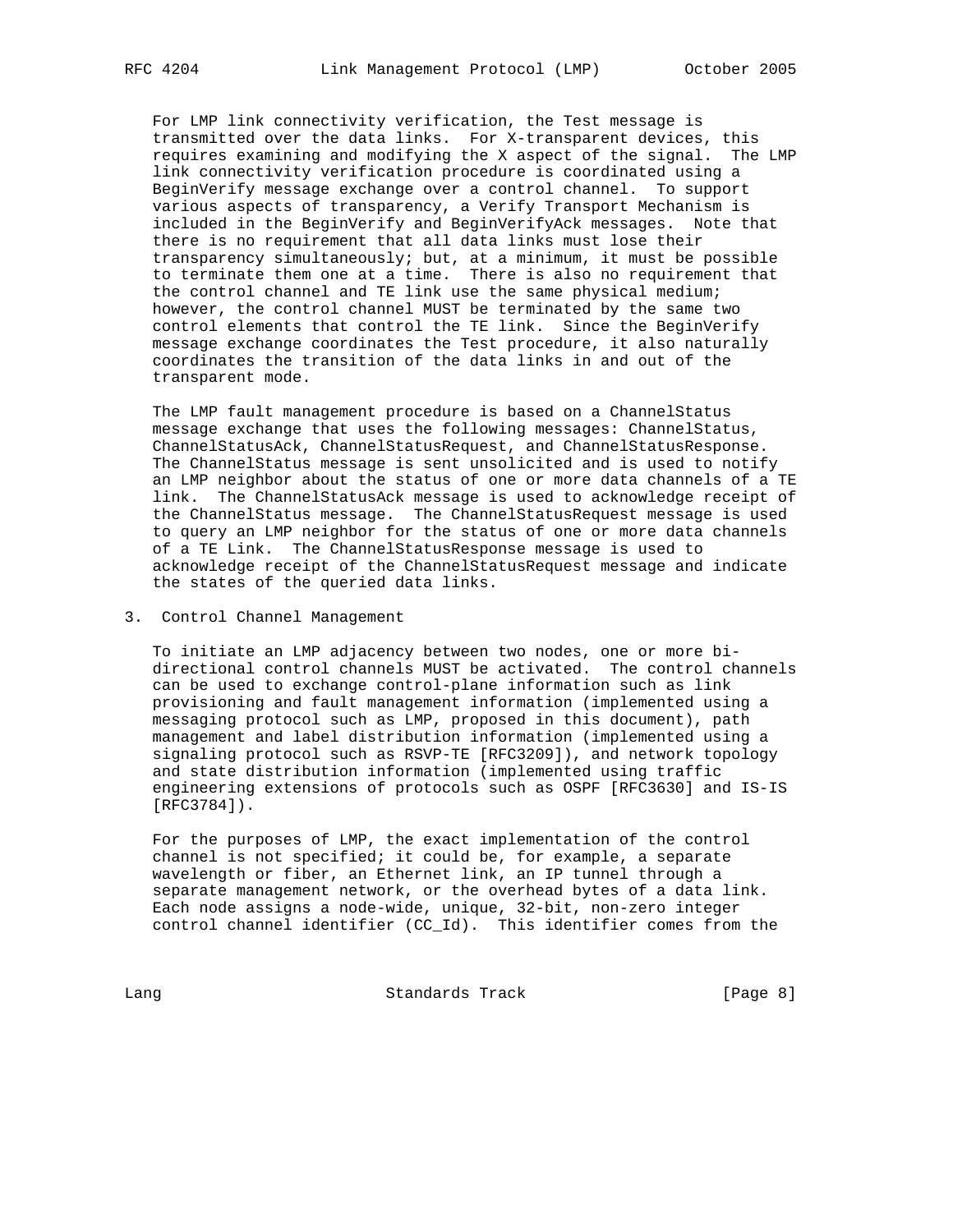same space as the unnumbered interface Id. Furthermore, LMP packets are run over UDP with an LMP port number. Thus, the link level encoding of the control channel is not part of the LMP specification.

 To establish a control channel, the destination IP address on the far end of the control channel must be known. This knowledge may be manually configured or automatically discovered. Note that for in band signaling, a control channel could be explicitly configured on a particular data link. In this case, the Config message exchange can be used to dynamically learn the IP address on the far end of the control channel. This is done by sending the Config message with the unicast IP source address and the multicast IP destination address (224.0.0.1 or ff02::1). The ConfigAck and ConfigNack messages MUST be sent to the source IP address found in the IP header of the received Config message.

 Control channels exist independently of TE links and multiple control channels may be active simultaneously between a pair of nodes. Individual control channels can be realized in different ways; one might be implemented in-fiber while another one may be implemented out-of-fiber. As such, control channel parameters MUST be negotiated over each individual control channel, and LMP Hello packets MUST be exchanged over each control channel to maintain LMP connectivity if other mechanisms are not available. Since control channels are electrically terminated at each node, it may be possible to detect control channel failures using lower layers (e.g., SONET/SDH).

 There are four LMP messages that are used to manage individual control channels. They are the Config, ConfigAck, ConfigNack, and Hello messages. These messages MUST be transmitted on the channel to which they refer. All other LMP messages may be transmitted over any of the active control channels between a pair of LMP adjacent nodes.

 In order to maintain an LMP adjacency, it is necessary to have at least one active control channel between a pair of adjacent nodes (recall that multiple control channels can be active simultaneously between a pair of nodes). In the event of a control channel failure, alternate active control channels can be used and it may be possible to activate additional control channels as described below.

## 3.1. Parameter Negotiation

 Control channel activation begins with a parameter negotiation exchange using Config, ConfigAck, and ConfigNack messages. The contents of these messages are built using LMP objects, which can be either negotiable or non-negotiable (identified by the N bit in the object header). Negotiable objects can be used to let LMP peers

Lang Contract Standards Track Change (Page 9)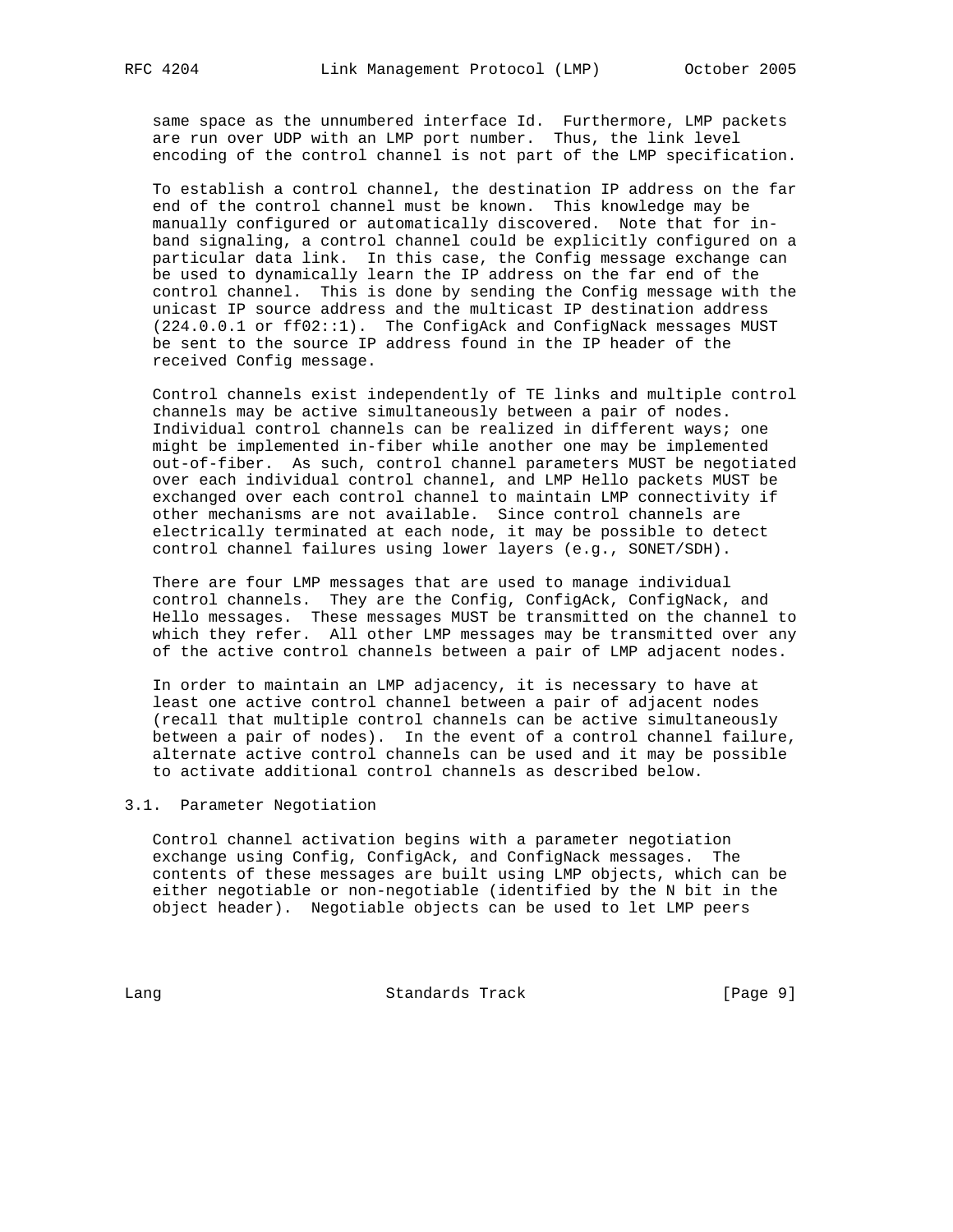agree on certain values. Non-negotiable objects are used for the announcement of specific values that do not need, or do not allow, negotiation.

 To activate a control channel, a Config message MUST be transmitted to the remote node, and in response, a ConfigAck message MUST be received at the local node. The Config message contains the Local Control Channel Id (CC\_Id), the sender's Node\_Id, a Message\_Id for reliable messaging, and a CONFIG object. It is possible that both the local and remote nodes initiate the configuration procedure at the same time. To avoid ambiguities, the node with the higher Node\_Id wins the contention; the node with the lower Node\_Id MUST stop transmitting the Config message and respond to the Config message it received. If the Node\_Ids are equal, then one (or both) nodes have been misconfigured. The nodes MAY continue to retransmit Config messages in hopes that the misconfiguration is corrected. Note that the problem may be solved by an operator changing the Node\_Ids on one or both nodes.

 The ConfigAck message is used to acknowledge receipt of the Config message and express agreement on ALL of the configured parameters (both negotiable and non-negotiable).

 The ConfigNack message is used to acknowledge receipt of the Config message, indicate which (if any) non-negotiable CONFIG objects are unacceptable, and to propose alternate values for the negotiable parameters.

 If a node receives a ConfigNack message with acceptable alternate values for negotiable parameters, the node SHOULD transmit a Config message using these values for those parameters.

 If a node receives a ConfigNack message with unacceptable alternate values, the node MAY continue to retransmit Config messages in hopes that the misconfiguration is corrected. Note that the problem may be solved by an operator changing parameters on one or both nodes.

 In the case where multiple control channels use the same physical interface, the parameter negotiation exchange is performed for each control channel. The various LMP parameter negotiation messages are associated with their corresponding control channels by their node wide unique identifiers (CC\_Ids).

3.2. Hello Protocol

 Once a control channel is activated between two adjacent nodes, the LMP Hello protocol can be used to maintain control channel connectivity between the nodes and to detect control channel

Lang Contract Standards Track [Page 10]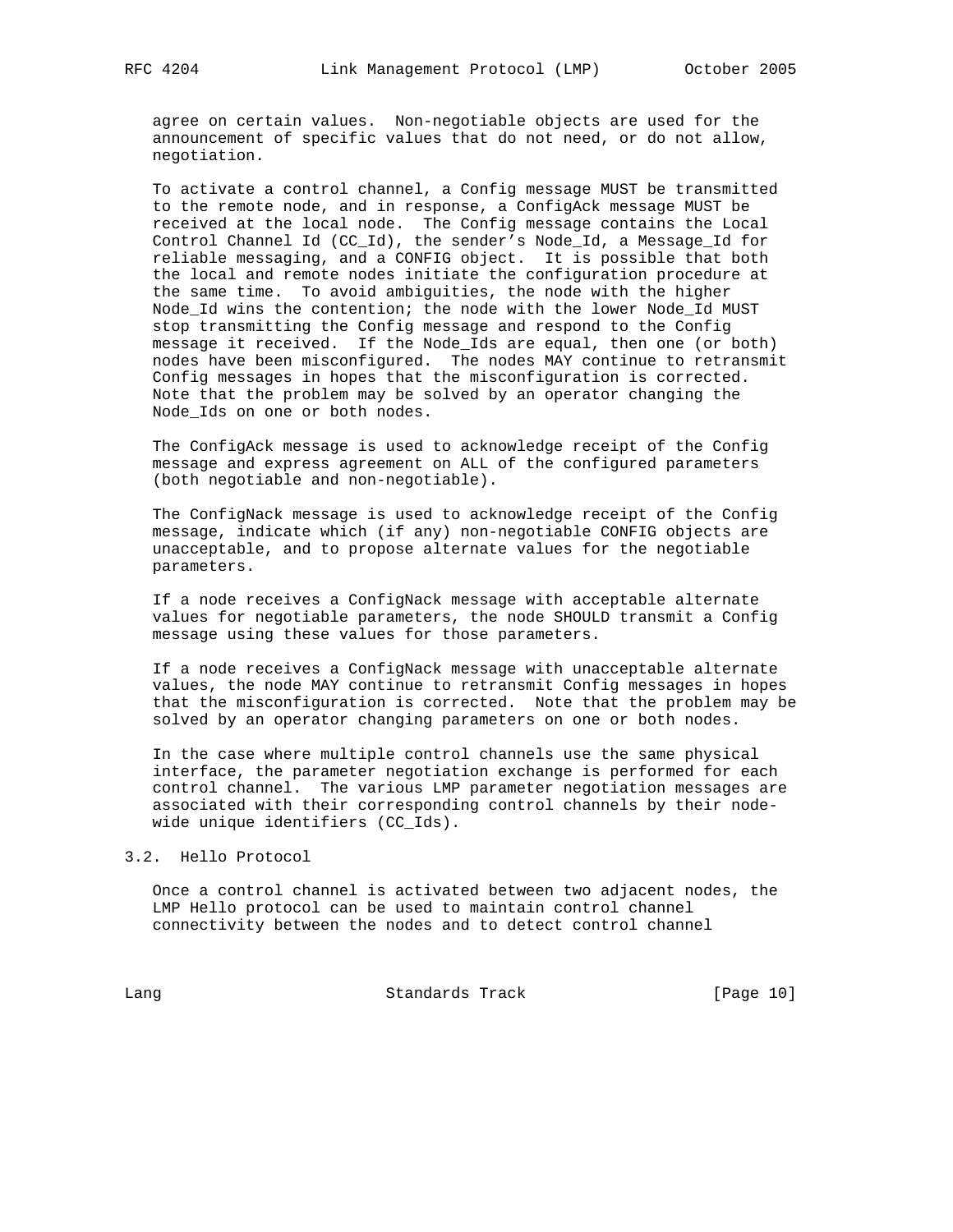failures. The LMP Hello protocol is intended to be a lightweight keep-alive mechanism that will react to control channel failures rapidly so that IGP Hellos are not lost and the associated link-state adjacencies are not removed unnecessarily.

## 3.2.1. Hello Parameter Negotiation

 Before sending Hello messages, the HelloInterval and HelloDeadInterval parameters MUST be agreed upon by the local and remote nodes. These parameters are exchanged in the Config message. The HelloInterval indicates how frequently LMP Hello messages will be sent, and is measured in milliseconds (ms). For example, if the value were 150, then the transmitting node would send the Hello message at least every 150 ms. The HelloDeadInterval indicates how long a device should wait to receive a Hello message before declaring a control channel dead, and is measured in milliseconds (ms).

 The HelloDeadInterval MUST be greater than the HelloInterval, and SHOULD be at least 3 times the value of HelloInterval. If the fast keep-alive mechanism of LMP is not used, the HelloInterval and HelloDeadInterval parameters MUST be set to zero.

 The values for the HelloInterval and HelloDeadInterval should be selected carefully to provide rapid response time to control channel failures without causing congestion. As such, different values will likely be configured for different control channel implementations. When the control channel is implemented over a directly connected link, the suggested default values for the HelloInterval is 150 ms and for the HelloDeadInterval is 500 ms.

 When a node has either sent or received a ConfigAck message, it may begin sending Hello messages. Once it has sent a Hello message and received a valid Hello message (i.e., with expected sequence numbers; see Section 3.2.2), the control channel moves to the up state. (It is also possible to move to the up state without sending Hellos if other methods are used to indicate bi-directional control-channel connectivity. For example, indication of bi-directional connectivity may be learned from the transport layer.) If, however, a node receives a ConfigNack message instead of a ConfigAck message, the node MUST not send Hello messages and the control channel SHOULD NOT move to the up state. See Section 11.1 for the complete control channel FSM.

Lang Contract Standards Track [Page 11]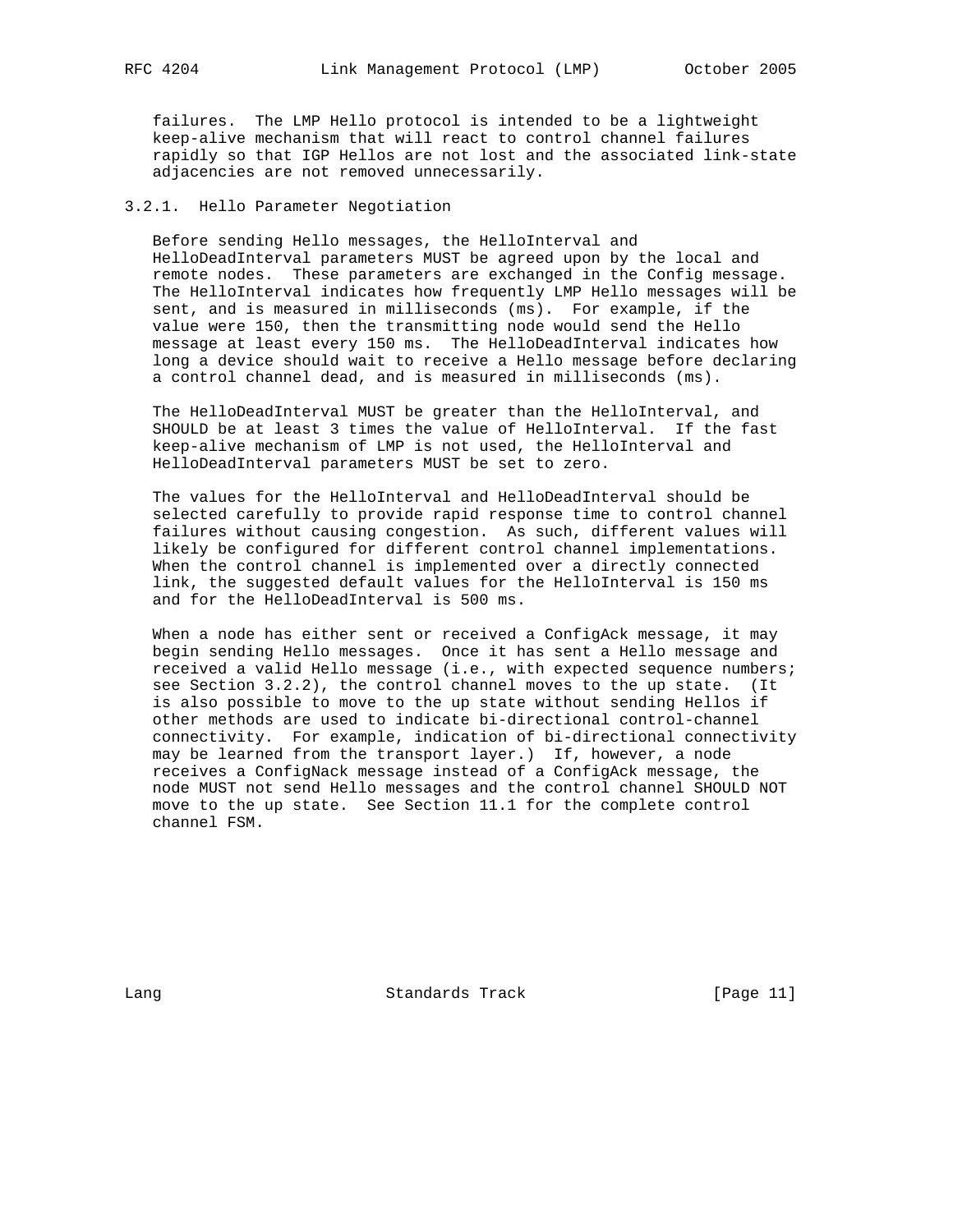#### 3.2.2. Fast Keep-alive

 Each Hello message contains two sequence numbers: the first sequence number (TxSeqNum) is the sequence number for the Hello message being sent and the second sequence number (RcvSeqNum) is the sequence number of the last Hello message received from the adjacent node over this control channel.

 There are two special sequence numbers. TxSeqNum MUST NOT ever be 0. TxSeqNum = 1 is used to indicate that the sender has just started or has restarted and has no recollection of the last TxSeqNum that was sent. Thus, the first Hello sent has a TxSeqNum of 1 and an RxSeqNum of 0. When TxSeqNum reaches (2^32)-1, the next sequence number used is 2, not 0 or 1, as these have special meanings.

 Under normal operation, the difference between the RcvSeqNum in a Hello message that is received and the local TxSeqNum that is generated will be at most 1. This difference can be more than one only when a control channel restarts or when the values wrap.

 Since the 32-bit sequence numbers may wrap, the following expression may be used to test if a newly received TxSeqNum value is less than a previously received value:

```
If ((int) old_id - (int) new_id > 0) {
  New value is less than old value;
}
```
 Having sequence numbers in the Hello messages allows each node to verify that its peer is receiving its Hello messages. By including the RcvSeqNum in Hello packets, the local node will know which Hello packets the remote node has received.

 The following example illustrates how the sequence numbers operate. Note that only the operation at one node is shown, and alternative scenarios are possible:

- 1) After completing the configuration stage, Node A sends Hello messages to Node B with {TxSeqNum=1;RcvSeqNum=0}.
- 2) Node A receives a Hello from Node B with {TxSeqNum=1;RcvSeqNum=1}. When the HelloInterval expires on Node A, it sends Hellos to Node B with {TxSeqNum=2;RcvSeqNum=1}.
- 3) Node A receives a Hello from Node B with {TxSeqNum=2;RcvSeqNum=2}. When the HelloInterval expires on Node A, it sends Hellos to Node B with {TxSeqNum=3;RcvSeqNum=2}.

Lang Contract Standards Track [Page 12]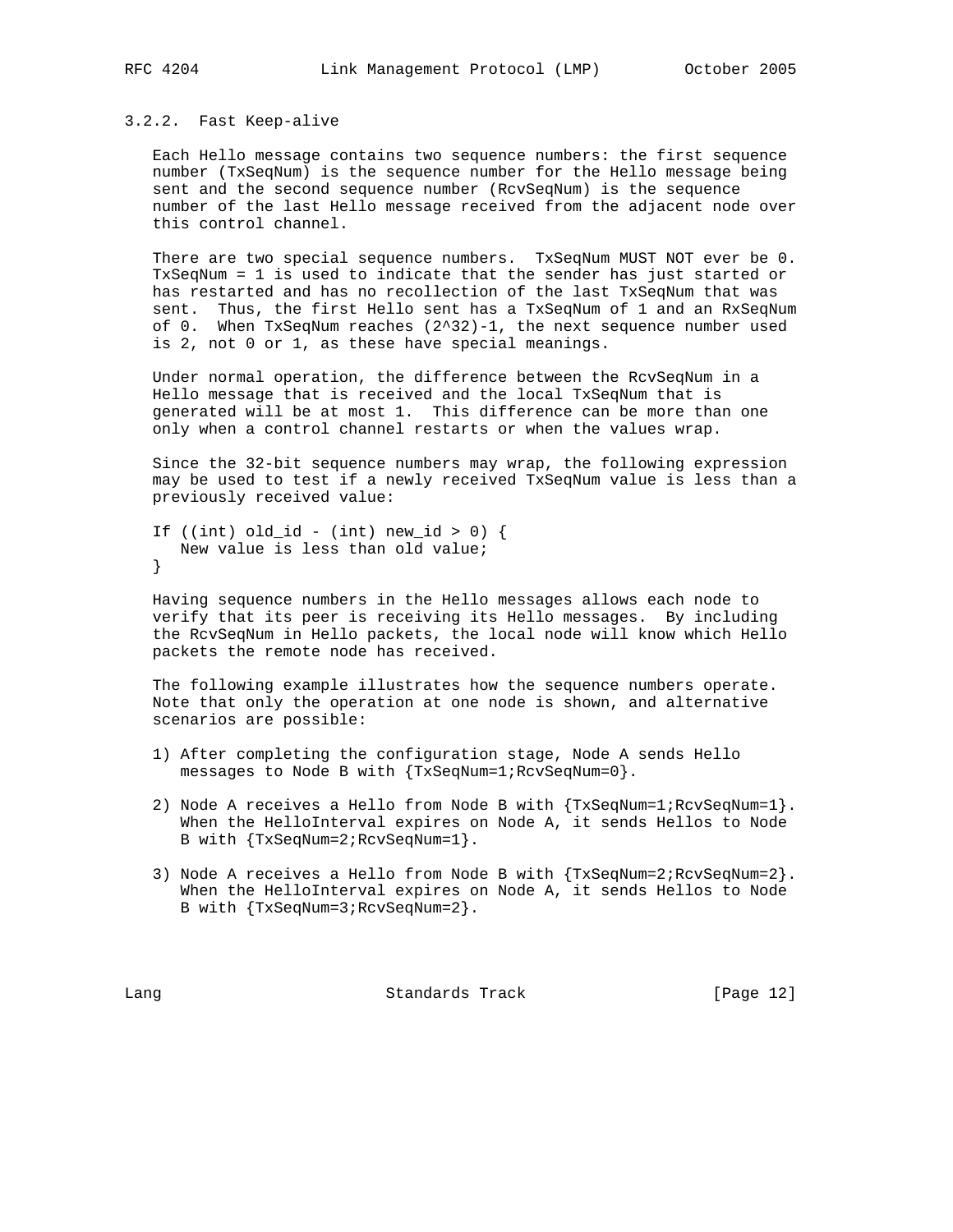## 3.2.3. Control Channel Down

 To allow bringing a control channel down gracefully for administration purposes, a ControlChannelDown flag is available in the Common Header of LMP packets. When data links are still in use between a pair of nodes, a control channel SHOULD only be taken down administratively when there are other active control channels that can be used to manage the data links.

 When bringing a control channel down administratively, a node MUST set the ControlChannelDown flag in all LMP messages sent over the control channel. The node that initiated the control channel down procedure may stop sending Hello messages after HelloDeadInterval seconds have passed, or if it receives an LMP message over the same control channel with the ControlChannelDown flag set.

 When a node receives an LMP packet with the ControlChannelDown flag set, it SHOULD send a Hello message with the ControlChannelDown flag set and move the control channel to the down state.

#### 3.2.4. Degraded State

 A consequence of allowing the control channels to be physically diverse from the associated data links is that there may not be any active control channels available while the data links are still in use. For many applications, it is unacceptable to tear down a link that is carrying user traffic simply because the control channel is no longer available; however, the traffic that is using the data links may no longer be guaranteed the same level of service. Hence, the TE link is in a Degraded state.

 When a TE link is in the Degraded state, routing and signaling SHOULD be notified so that new connections are not accepted and the TE link is advertised with no unreserved resources.

### 4. Link Property Correlation

 As part of LMP, a link property correlation exchange is defined for TE links using the LinkSummary, LinkSummaryAck, and LinkSummaryNack messages. The contents of these messages are built using LMP objects, which can be either negotiable or non-negotiable (identified by the N flag in the object header). Negotiable objects can be used to let both sides agree on certain link parameters. Non-negotiable objects are used for announcement of specific values that do not need, or do not allow, negotiation.

Lang Contract Standards Track [Page 13]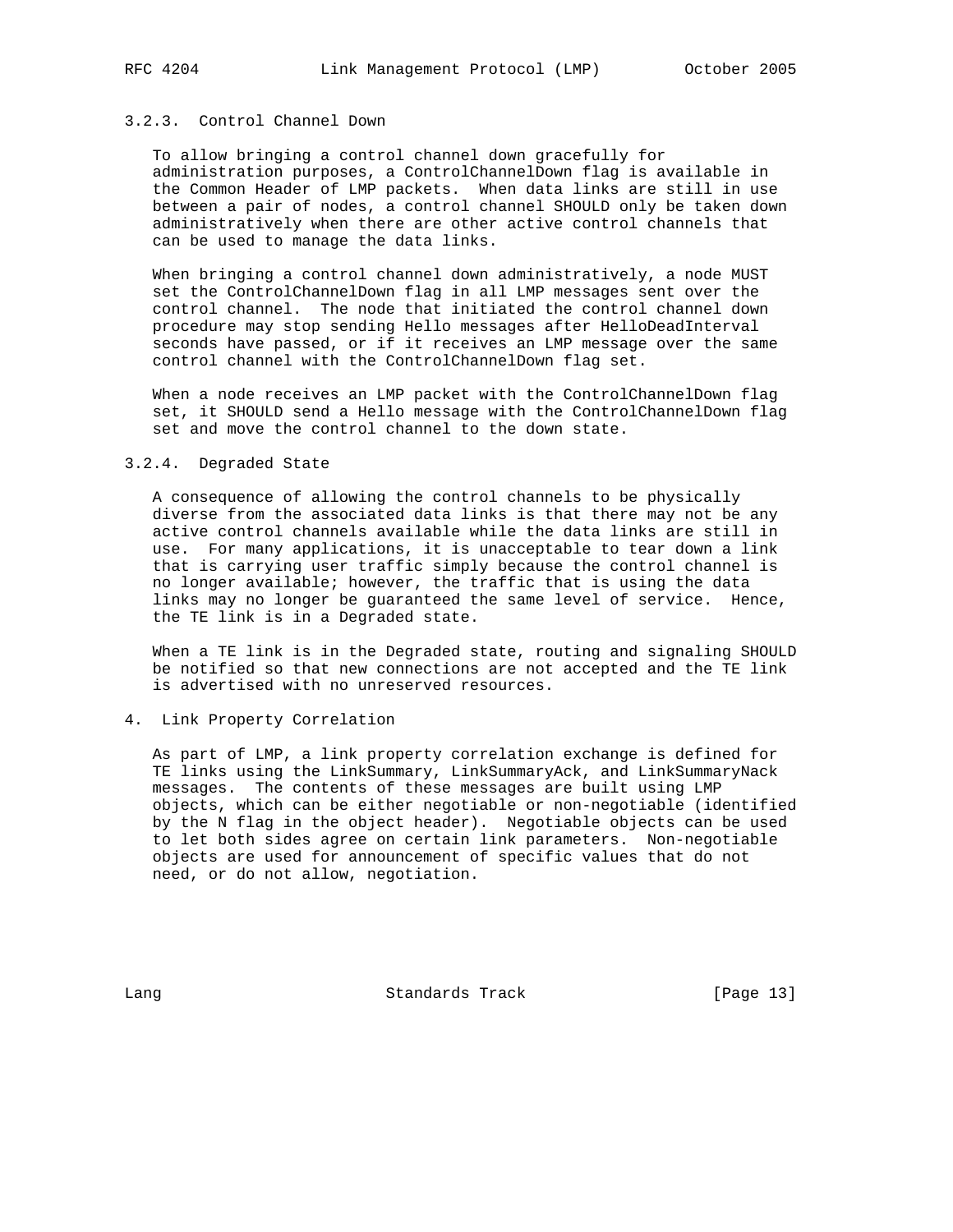Each TE link has an identifier (Link\_Id) that is assigned at each end of the link. These identifiers MUST be the same type (i.e, IPv4, IPv6, unnumbered) at both ends. If a LinkSummary message is received with different local and remote TE link types, then a LinkSummaryNack message MUST be sent with Error Code "Bad TE Link Object". Similarly, each data link is assigned an identifier (Interface\_Id) at each end. These identifiers MUST also be the same type at both ends. If a LinkSummary message is received with different local and remote Interface\_Id types, then a LinkSummaryNack message MUST be sent with Error Code "Bad Data Link Object".

 Link property correlation SHOULD be done before the link is brought up and MAY be done any time a link is up and not in the Verification process.

 The LinkSummary message is used to verify for consistency the TE and data link information on both sides. Link Summary messages are also used (1) to aggregate multiple data links (either ports or component links) into a TE link; (2) to exchange, correlate (to determine inconsistencies), or change TE link parameters; and (3) to exchange, correlate (to determine inconsistencies), or change Interface\_Ids (either Port\_Ids or component link identifiers).

 The LinkSummary message includes a TE\_LINK object followed by one or more DATA\_LINK objects. The TE\_LINK object identifies the TE link's local and remote Link\_Id and indicates support for fault management and link verification procedures for that TE link. The DATA\_LINK objects are used to characterize the data links that comprise the TE link. These objects include the local and remote Interface\_Ids, and may include one or more sub-objects further describing the properties of the data links.

 If the LinkSummary message is received from a remote node, and the Interface\_Id mappings match those that are stored locally, then the two nodes have agreement on the Verification procedure (see Section 5) and data link identification configuration. If the verification procedure is not used, the LinkSummary message can be used to verify agreement on manual configuration.

 The LinkSummaryAck message is used to signal agreement on the Interface\_Id mappings and link property definitions. Otherwise, a LinkSummaryNack message MUST be transmitted, indicating which Interface mappings are not correct and/or which link properties are not accepted. If a LinkSummaryNack message indicates that the Interface\_Id mappings are not correct and the link verification procedure is enabled, the link verification process SHOULD be repeated for all mismatched, free data links; if an allocated data link has a mapping mismatch, it SHOULD be flagged and verified when

Lang Contract Standards Track [Page 14]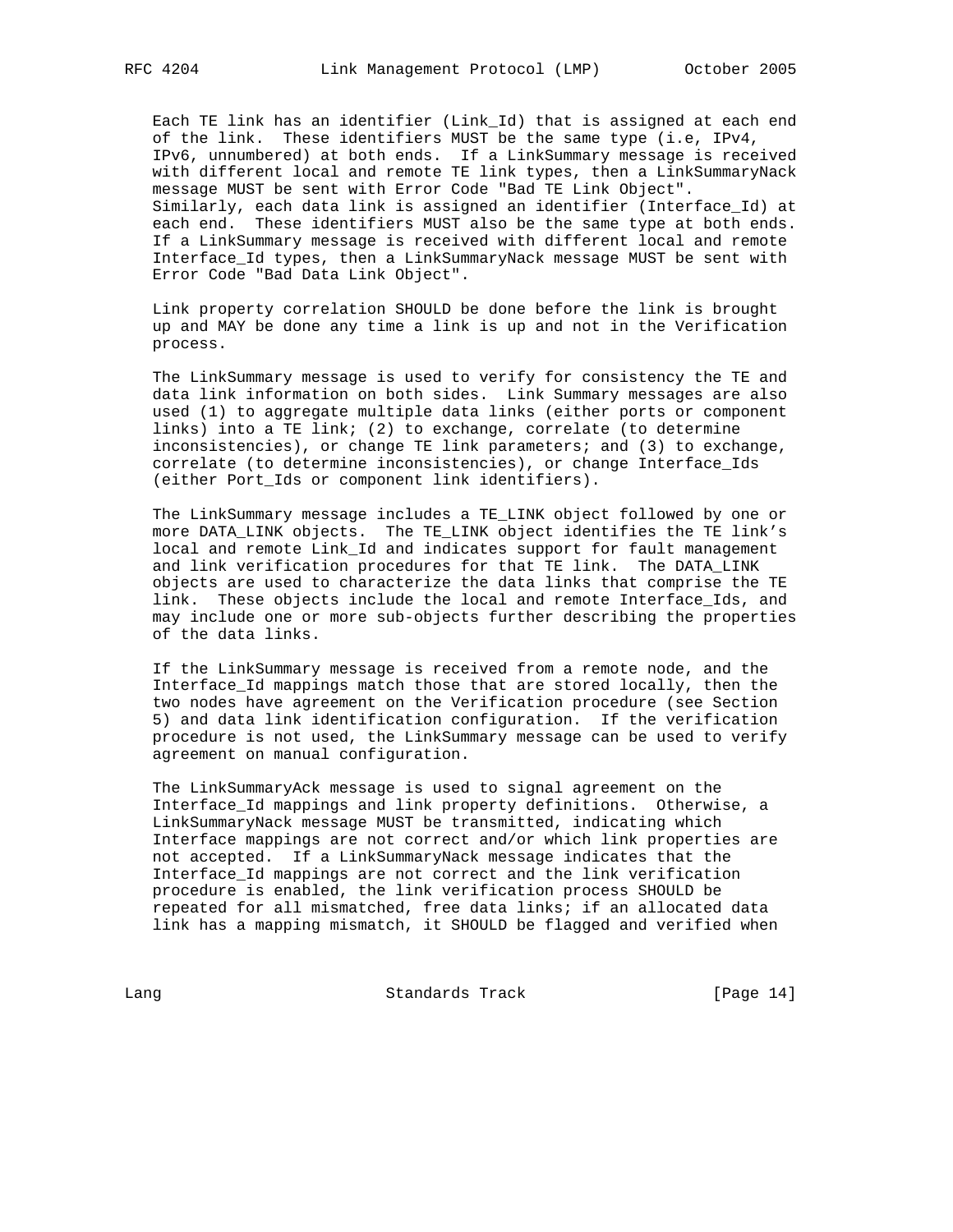it becomes free. If a LinkSummaryNack message includes negotiable parameters, then acceptable values for those parameters MUST be included. If a LinkSummaryNack message is received and includes negotiable parameters, then the initiator of the LinkSummary message SHOULD send a new LinkSummary message. The new LinkSummary message SHOULD include new values for the negotiable parameters. These values SHOULD take into account the acceptable values received in the LinkSummaryNack message.

 It is possible that the LinkSummary message could grow quite large due to the number of DATA LINK objects. An LMP implementation SHOULD be able to fragment when transmitting LMP messages, and MUST be able to re-assemble IP fragments when receiving LMP messages.

5. Verifying Link Connectivity

 In this section, an optional procedure is described that may be used to verify the physical connectivity of the data links and dynamically learn (i.e., discover) the TE link and Interface\_Id associations. The procedure SHOULD be done when establishing a TE link, and subsequently, on a periodic basis for all unallocated (free) data links of the TE link.

 Support for this procedure is indicated by setting the "Link Verification Supported" flag in the TE\_LINK object of the LinkSummary message.

 If a BeginVerify message is received and link verification is not supported for the TE link, then a BeginVerifyNack message MUST be transmitted with Error Code indicating, "Link Verification Procedure not supported for this TE Link."

 A unique characteristic of transparent devices is that the data is not modified or examined during normal operation. This characteristic poses a challenge for validating the connectivity of the data links and establishing the label mappings. Therefore, to ensure proper verification of data link connectivity, it is required that, until the data links are allocated for user traffic, they must be opaque (i.e., lose their transparency). To support various degrees of opaqueness (e.g., examining overhead bytes, terminating the IP payload, etc.) and, hence, different mechanisms to transport the Test messages, a Verify Transport Mechanism field is included in the BeginVerify and BeginVerifyAck messages.

 There is no requirement that all data links be terminated simultaneously; but, at a minimum, the data links MUST be able to be terminated one at a time. Furthermore, for the link verification procedure it is assumed that the nodal architecture is designed so

Lang Contract Standards Track [Page 15]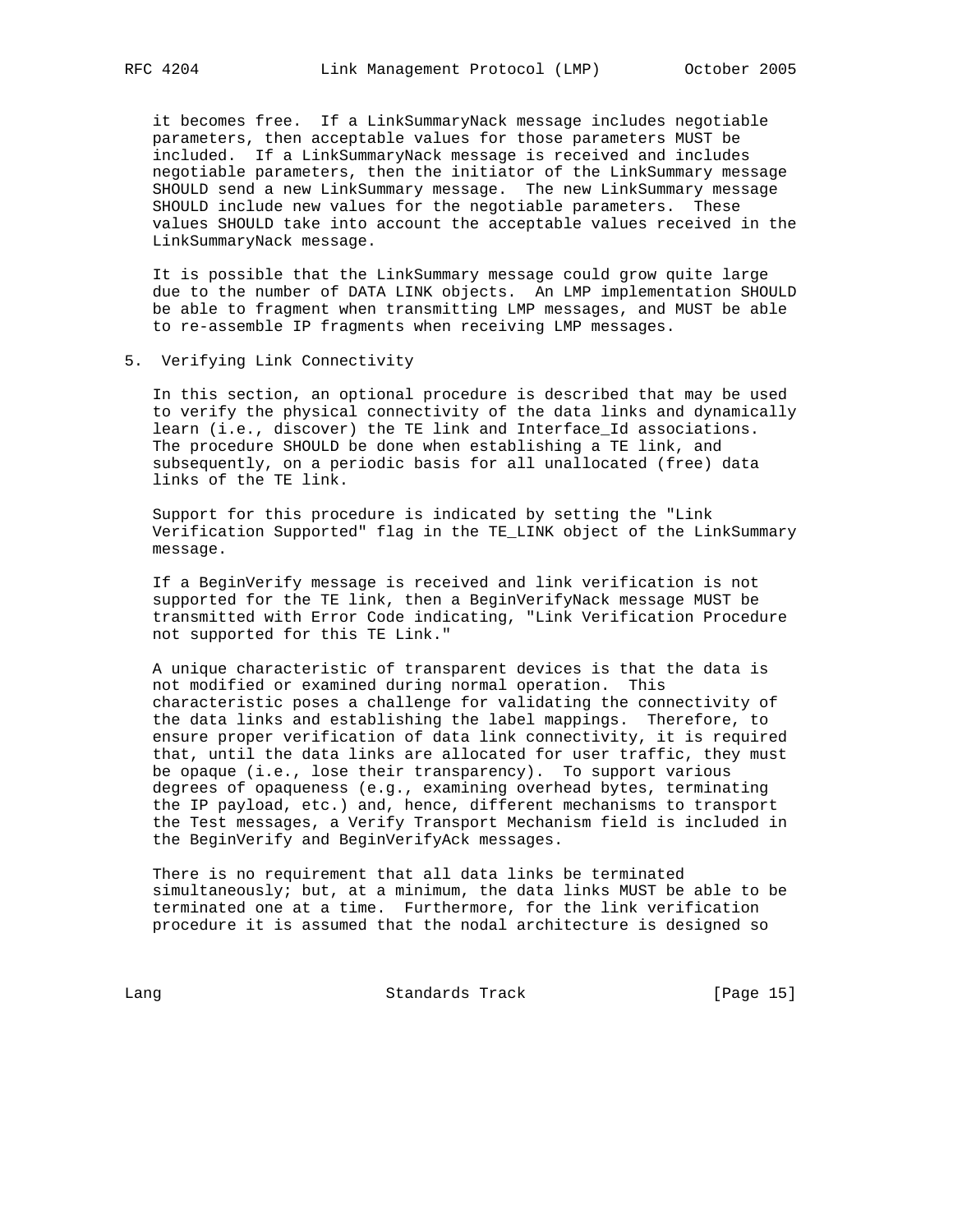that messages can be sent and received over any data link. Note that this requirement is trivial for opaque devices since each data link is electrically terminated and processed before being forwarded to the next opaque device; but that in transparent devices this is an additional requirement.

 To interconnect two nodes, a TE link is defined between them, and at a minimum, there MUST be at least one active control channel between the nodes. For link verification, a TE link MUST include at least one data link.

 Once a control channel has been established between the two nodes, data link connectivity can be verified by exchanging Test messages over each of the data links specified in the TE link. It should be noted that all LMP messages except the Test message are exchanged over the control channels and that Hello messages continue to be exchanged over each control channel during the data link verification process. The Test message is sent over the data link that is being verified. Data links are tested in the transmit direction because they are unidirectional; therefore, it may be possible for both nodes to (independently) exchange the Test messages simultaneously.

 To initiate the link verification procedure, the local node MUST send a BeginVerify message over a control channel. To limit the scope of Link Verification to a particular TE Link, the local Link\_Id MUST be non-zero. If this field is zero, the data links can span multiple TE links and/or they may comprise a TE link that is yet to be configured. For the case where the local Link\_Id field is zero, the "Verify all Links" flag of the BEGIN\_VERIFY object is used to distinguish between data links that span multiple TE links and those that have not yet been assigned to a TE link. Specifically, verification of data links that span multiple TE links is indicated by setting the local Link\_Id field to zero and setting the "Verify all Links" flag. Verification of data links that have not yet been assigned to a TE link is indicated by setting the local Link\_Id field to zero and clearing the "Verify all Links" flag.

 The BeginVerify message also contains the number of data links that are to be verified; the interval (called VerifyInterval) at which the Test messages will be sent; the encoding scheme and transport mechanisms that are supported; the data rate for Test messages; and, when the data links correspond to fibers, the wavelength identifier over which the Test messages will be transmitted.

 If the remote node receives a BeginVerify message and it is ready to process Test messages, it MUST send a BeginVerifyAck message back to the local node specifying the desired transport mechanism for the TEST messages. The remote node includes a 32-bit, node-unique

Lang Contract Standards Track [Page 16]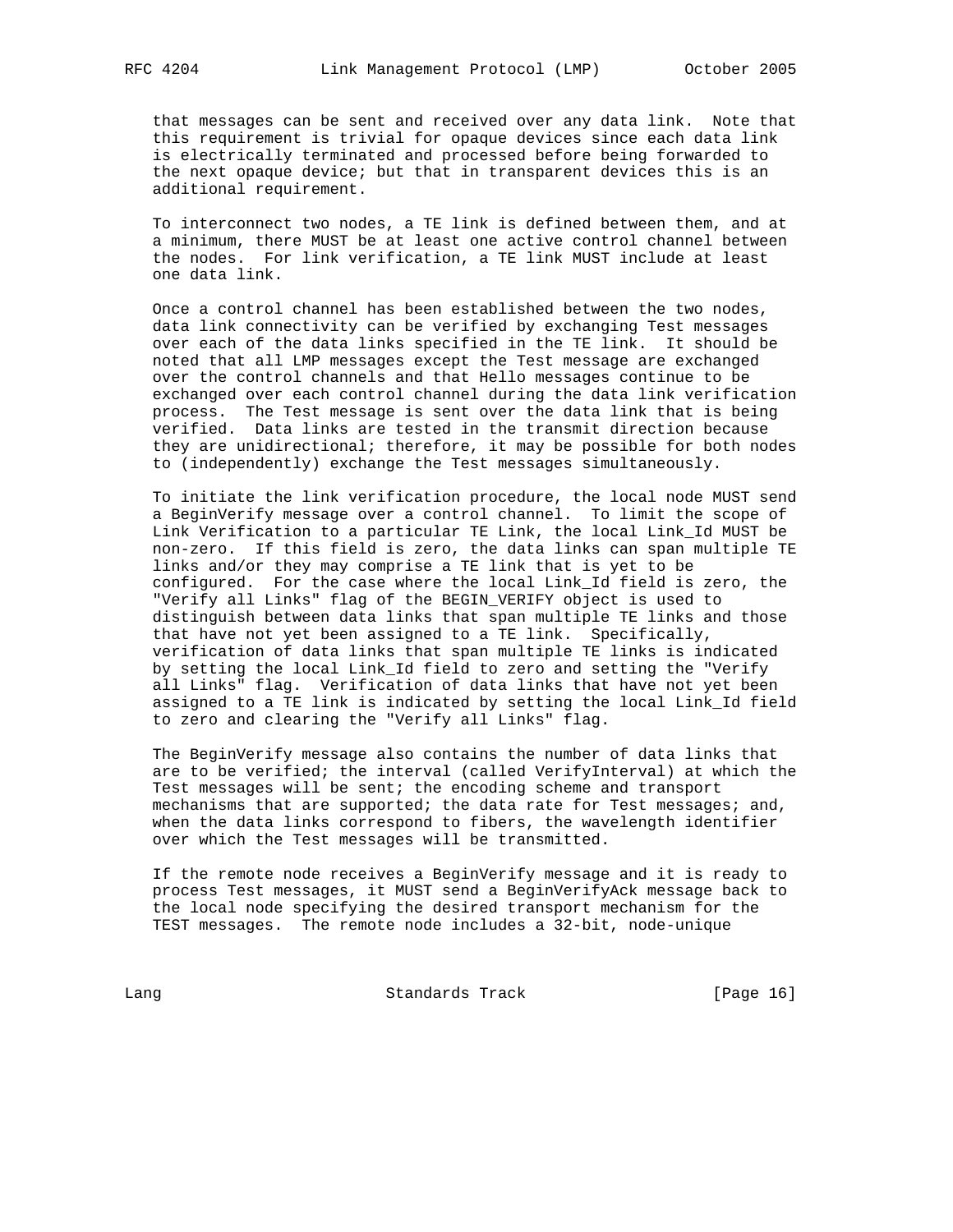Verify\_Id in the BeginVerifyAck message. The Verify\_Id MAY be

 randomly selected; however, it MUST NOT overlap any other Verify\_Id currently being used by the node selecting it. The Verify\_Id is then used in all corresponding verification messages to differentiate them from different LMP peers and/or parallel Test procedures. When the local node receives a BeginVerifyAck message from the remote node, it may begin testing the data links by transmitting periodic Test messages over each data link. The Test message includes the Verify\_Id and the local Interface\_Id for the associated data link. The remote node MUST send either a TestStatusSuccess or a TestStatusFailure message in response for each data link. A TestStatusAck message MUST be sent to confirm receipt of the TestStatusSuccess and TestStatusFailure messages. Unacknowledged TestStatusSuccess and TestStatusFailure messages SHOULD be retransmitted until the message is acknowledged or until a retry limit is reached (see also Section 10).

 It is also permissible for the sender to terminate the Test procedure anytime after sending the BeginVerify message. An EndVerify message SHOULD be sent for this purpose.

 Message correlation is done using message identifiers and the Verify\_Id; this enables verification of data links, belonging to different link bundles or LMP sessions, in parallel.

 When the Test message is received, the received Interface\_Id (used in GMPLS as either a Port label or component link identifier, depending on the configuration) is recorded and mapped to the local Interface\_Id for that data link, and a TestStatusSuccess message MUST be sent. The TestStatusSuccess message includes the local Interface\_Id along with the Interface\_Id and Verify\_Id received in the Test message. The receipt of a TestStatusSuccess message indicates that the Test message was detected at the remote node and the physical connectivity of the data link has been verified. When the TestStatusSuccess message is received, the local node SHOULD mark the data link as up and send a TestStatusAck message to the remote node. If, however, the Test message is not detected at the remote node within an observation period (specified by the VerifyDeadInterval), the remote node MUST send a TestStatusFailure message over the control channel, which indicates that the verification of the physical connectivity of the data link has failed. When the local node receives a TestStatusFailure message, it SHOULD mark the data link as FAILED and send a TestStatusAck message to the remote node. When all the data links on the list have been tested, the local node SHOULD send an EndVerify message to indicate that testing is complete on this link.

Lang Contract Standards Track [Page 17]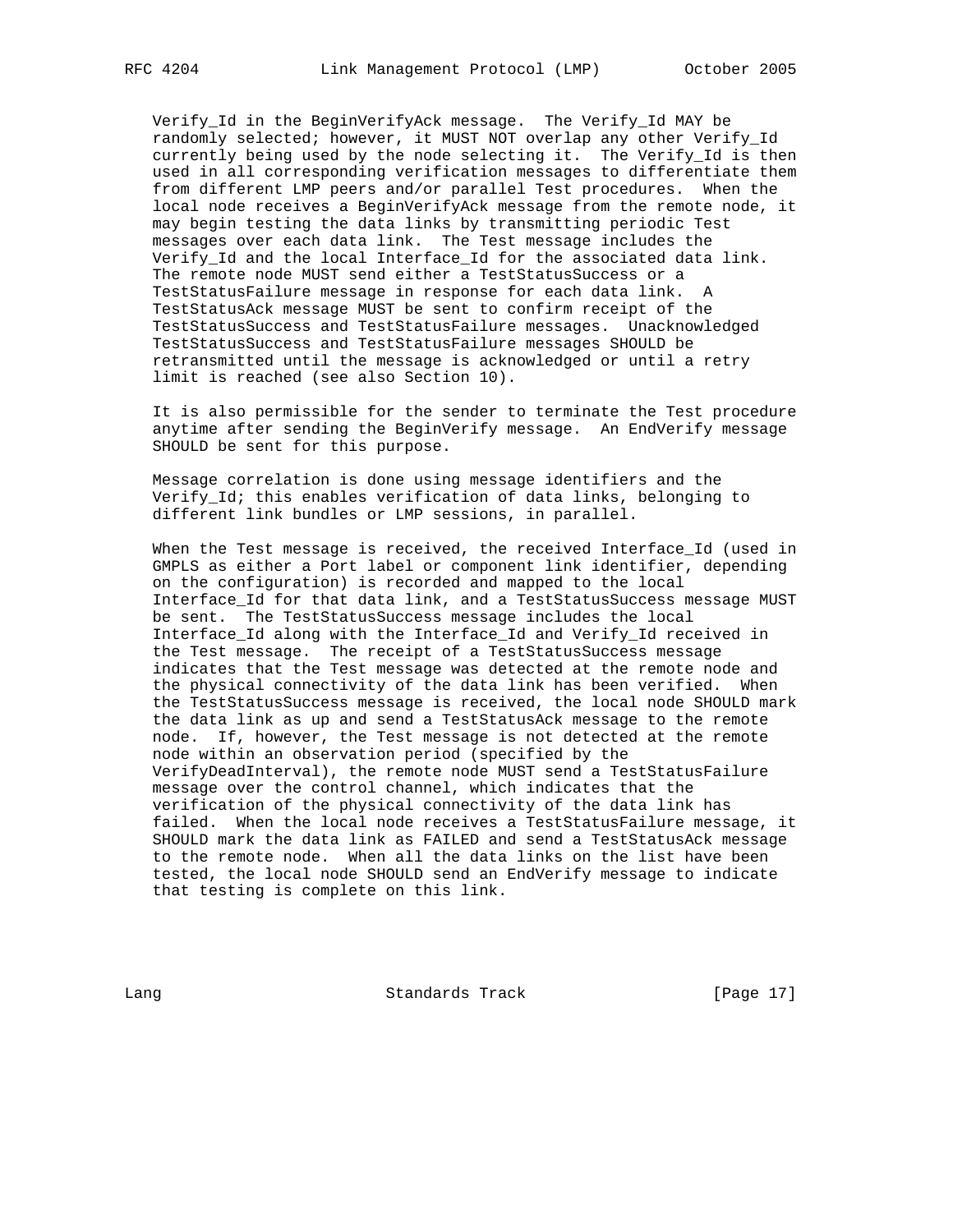If the local/remote data link mappings are known, then the link verification procedure can be optimized by testing the data links in a defined order known to both nodes. The suggested criterion for this ordering is by increasing the value of the remote Interface\_Id.

 Both the local and remote nodes SHOULD maintain the complete list of Interface\_Id mappings for correlation purposes.

## 5.1. Example of Link Connectivity Verification

 Figure 1 shows an example of the link verification scenario that is executed when a link between Node A and Node B is added. In this example, the TE link consists of three free ports (each transmitted along a separate fiber) and is associated with a bi-directional control channel (indicated by a "c"). The verification process is as follows:

- o A sends a BeginVerify message over the control channel to B, indicating it will begin verifying the ports that form the TE link. The LOCAL\_LINK\_ID object carried in the BeginVerify message carries the identifier (IP address or interface index) that A assigns to the link.
- o Upon receipt of the BeginVerify message, B creates a Verify\_Id and binds it to the TE Link from A. This binding is used later when B receives the Test messages from A, and these messages carry the Verify\_Id. B discovers the identifier (IP address or interface index) that A assigns to the TE link by examining the LOCAL\_LINK\_ID object carried in the received BeginVerify message. (If the data ports are not yet assigned to the TE Link, the binding is limited to the Node\_Id of A.) In response to the BeginVerify message, B sends the BeginVerifyAck message to A. The LOCAL\_LINK\_ID object carried in the BeginVerifyAck message is used to carry the identifier (IP address or interface index) that B assigns to the TE link. The REMOTE\_LINK\_ID object carried in the BeginVerifyAck message is used to bind the Link\_Ids assigned by both A and B. The Verify\_Id is returned to A in the BeginVerifyAck message over the control channel.
- o When A receives the BeginVerifyAck message, it begins transmitting periodic Test messages over the first port (Interface Id=1). The Test message includes the Interface Id for the port and the Verify\_Id that was assigned by B.
- o When B receives the Test messages, it maps the received Interface\_Id to its own local Interface\_Id = 10 and transmits a TestStatusSuccess message over the control channel back to Node A. The TestStatusSuccess message includes both the local and received Interface\_Ids for the port as well as the Verify\_Id. The

Lang Contract Standards Track [Page 18]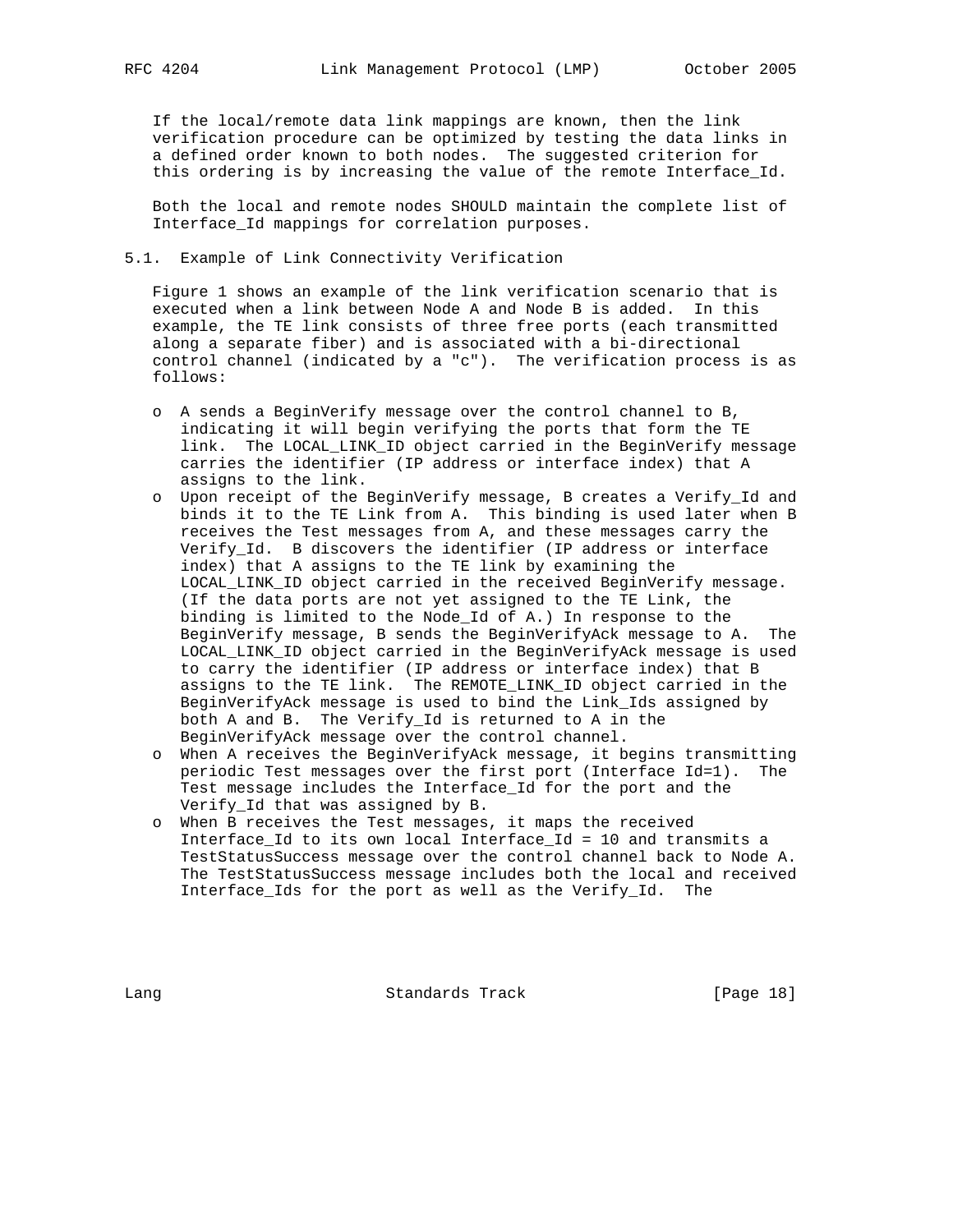Verify\_Id is used to determine the local/remote TE link identifiers (IP addresses or interface indices) to which the data links belong.

- o A will send a TestStatusAck message over the control channel back to B, indicating it received the TestStatusSuccess message.
- o The process is repeated until all of the ports are verified.
- o At this point, A will send an EndVerify message over the control channel to B, indicating that testing is complete.
- o B will respond by sending an EndVerifyAck message over the control channel back to A.

 Note that this procedure can be used to "discover" the connectivity of the data ports.

| $\ddot{}$ |        |              | $\ddot{}$                  | $^{+}$      |        |          |
|-----------|--------|--------------|----------------------------|-------------|--------|----------|
| $^{+}$    | Node A |              | ----                       | $> +$       | Node B | $\,{}^+$ |
| $\ddot{}$ |        |              | $+$                        | $\pm$       |        | $\,{}^+$ |
| $\div$    |        |              | $\ddot{}$                  | $+$         |        | $\,^+$   |
|           |        |              |                            | $->+ 10$    |        |          |
|           |        |              |                            | $\ddot{}$   |        |          |
| $\,{}^+$  |        |              |                            | $^{+}$      |        | $\,{}^+$ |
| $\,^+$    |        |              | $2 +$                      | $/--->+ 11$ |        |          |
|           |        |              | $/ - - - - /$<br>$\ddot{}$ | $\ddot{}$   |        | $\,^+$   |
| $\,{}^+$  |        |              | $/ - - - /$<br>$+$         | $+$         |        | $\,{}^+$ |
|           |        | $\mathbf{3}$ | $+$                        |             | $+ 12$ |          |
| $\,^+$    |        |              | $\ddot{}$                  | $+$         |        | $\,{}^+$ |
|           |        |              |                            | $+$         |        |          |
|           |        | 4            |                            | $->+ 14$    |        |          |
| $\,^+$    |        |              |                            | $^{+}$      |        | +        |
|           |        |              |                            |             |        |          |

Figure 1: Example of link connectivity between Node A and Node B.

6. Fault Management

 In this section, an optional LMP procedure is described that is used to manage failures by rapid notification of the status of one or more data channels of a TE Link. The scope of this procedure is within a TE link, and as such, the use of this procedure is negotiated as part of the LinkSummary exchange. The procedure can be used to rapidly isolate data link and TE link failures, and is designed to work for both unidirectional and bi-directional LSPs.

Lang Contract Standards Track [Page 19]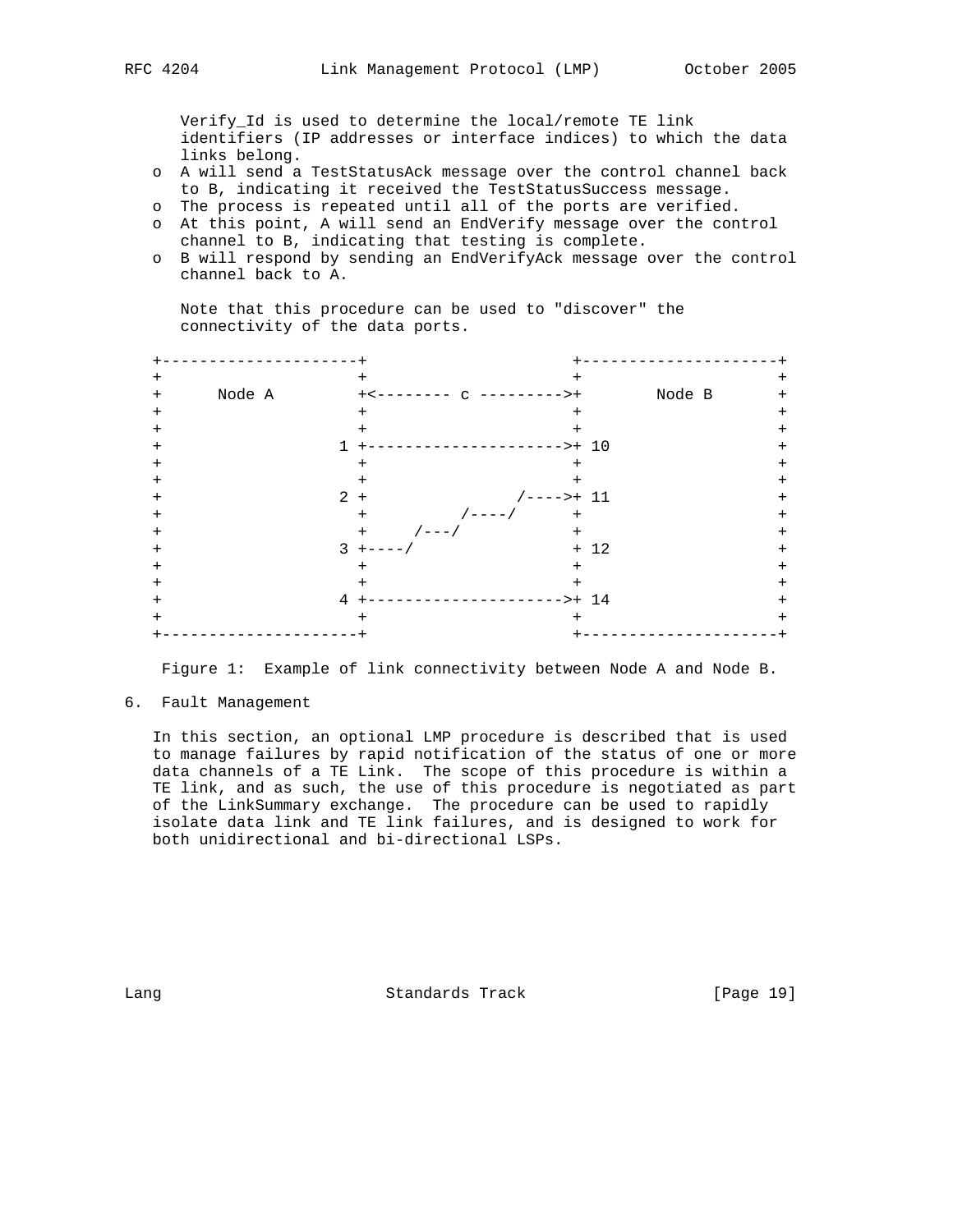An important implication of using transparent devices is that traditional methods that are used to monitor the health of allocated data links may no longer be appropriate. Instead of fault detection being in layer 2 or layer 3, it is delegated to the physical layer (i.e., loss of light or optical monitoring of the data).

 Recall that a TE link connecting two nodes may consist of a number of data links. If one or more data links fail between two nodes, a mechanism must be used for rapid failure notification so that appropriate protection/restoration mechanisms can be initiated. If the failure is subsequently cleared, then a mechanism must be used to notify that the failure is clear and the channel status is OK.

#### 6.1. Fault Detection

 Fault detection should be handled at the layer closest to the failure; for optical networks, this is the physical (optical) layer. One measure of fault detection at the physical layer is detecting loss of light (LOL). Other techniques for monitoring optical signals are still being developed and will not be further considered in this document. However, it should be clear that the mechanism used for fault notification in LMP is independent of the mechanism used to detect the failure, and simply relies on the fact that a failure is detected.

# 6.2. Fault Localization Procedure

 In some situations, a data link failure between two nodes is propagated downstream such that all the downstream nodes detect the failure without localizing the failure. To avoid multiple alarms stemming from the same failure, LMP provides failure notification through the ChannelStatus message. This message may be used to indicate that a single data channel has failed, multiple data channels have failed, or an entire TE link has failed. Failure correlation is done locally at each node upon receipt of the failure notification.

 To localize a fault to a particular link between adjacent nodes, a downstream node (downstream in terms of data flow) that detects data link failures will send a ChannelStatus message to its upstream neighbor indicating that a failure has been detected (bundling together the notification of all the failed data links). An upstream node that receives the ChannelStatus message MUST send a ChannelStatusAck message to the downstream node indicating it has received the ChannelStatus message. The upstream node should correlate the failure to see if the failure is also detected locally for the corresponding LSP(s). If, for example, the failure is clear on the input of the upstream node or internally, then the upstream

Lang Contract Standards Track [Page 20]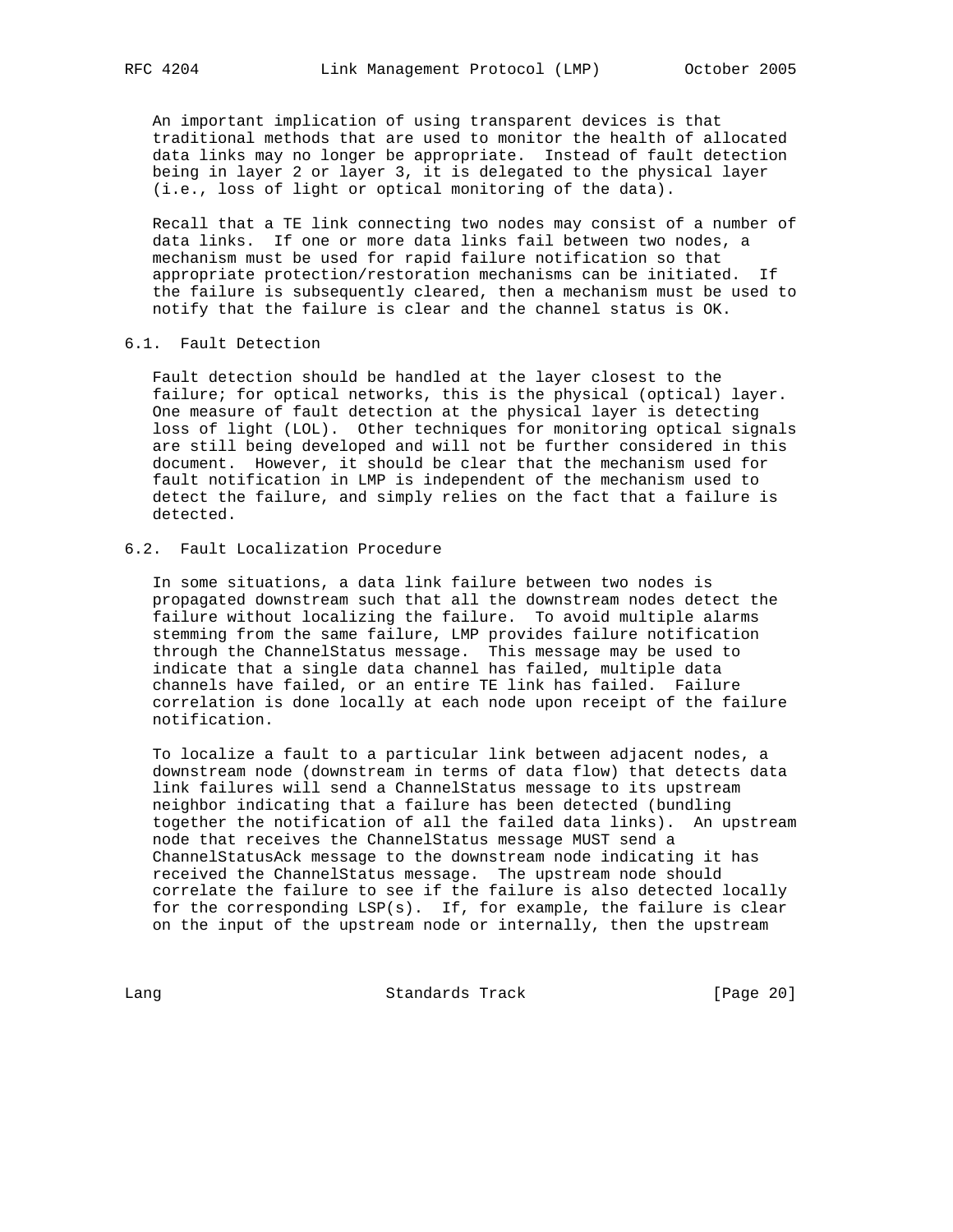node will have localized the failure. Once the failure is correlated, the upstream node SHOULD send a ChannelStatus message to the downstream node indicating that the channel is failed or is OK. If a ChannelStatus message is not received by the downstream node, it SHOULD send a ChannelStatusRequest message for the channel in question. Once the failure has been localized, the signaling protocols may be used to initiate span or path protection and restoration procedures.

 If all of the data links of a TE link have failed, then the upstream node MAY be notified of the TE link failure without specifying each data link of the failed TE link. This is done by sending failure notification in a ChannelStatus message identifying the TE Link without including the Interface\_Ids in the CHANNEL\_STATUS object.

### 6.3. Examples of Fault Localization

 In Figure 2, a sample network is shown where four nodes are connected in a linear array configuration. The control channels are bi directional and are labeled with a "c". All LSPs are also bi directional.

 In the first example [see Fig. 2(a)], there is a failure on one direction of the bi-directional LSP. Node 4 will detect the failure and will send a ChannelStatus message to Node 3 indicating the failure (e.g., LOL) to the corresponding upstream node. When Node 3 receives the ChannelStatus message from Node 4, it returns a ChannelStatusAck message back to Node 4 and correlates the failure locally. When Node 3 correlates the failure and verifies that the failure is clear, it has localized the failure to the data link between Node 3 and Node 4. At that time, Node 3 should send a ChannelStatus message to Node 4 indicating that the failure has been localized.

 In the second example [see Fig. 2(b)], a single failure (e.g., fiber cut) affects both directions of the bi-directional LSP. Node 2 (Node 3) will detect the failure of the upstream (downstream) direction and send a ChannelStatus message to the upstream (in terms of data flow) node indicating the failure (e.g., LOL). Simultaneously (ignoring propagation delays), Node 1 (Node 4) will detect the failure on the upstream (downstream) direction, and will send a ChannelStatus message to the corresponding upstream (in terms of data flow) node indicating the failure. Node 2 and Node 3 will have localized the two directions of the failure.

Lang Contract Standards Track [Page 21]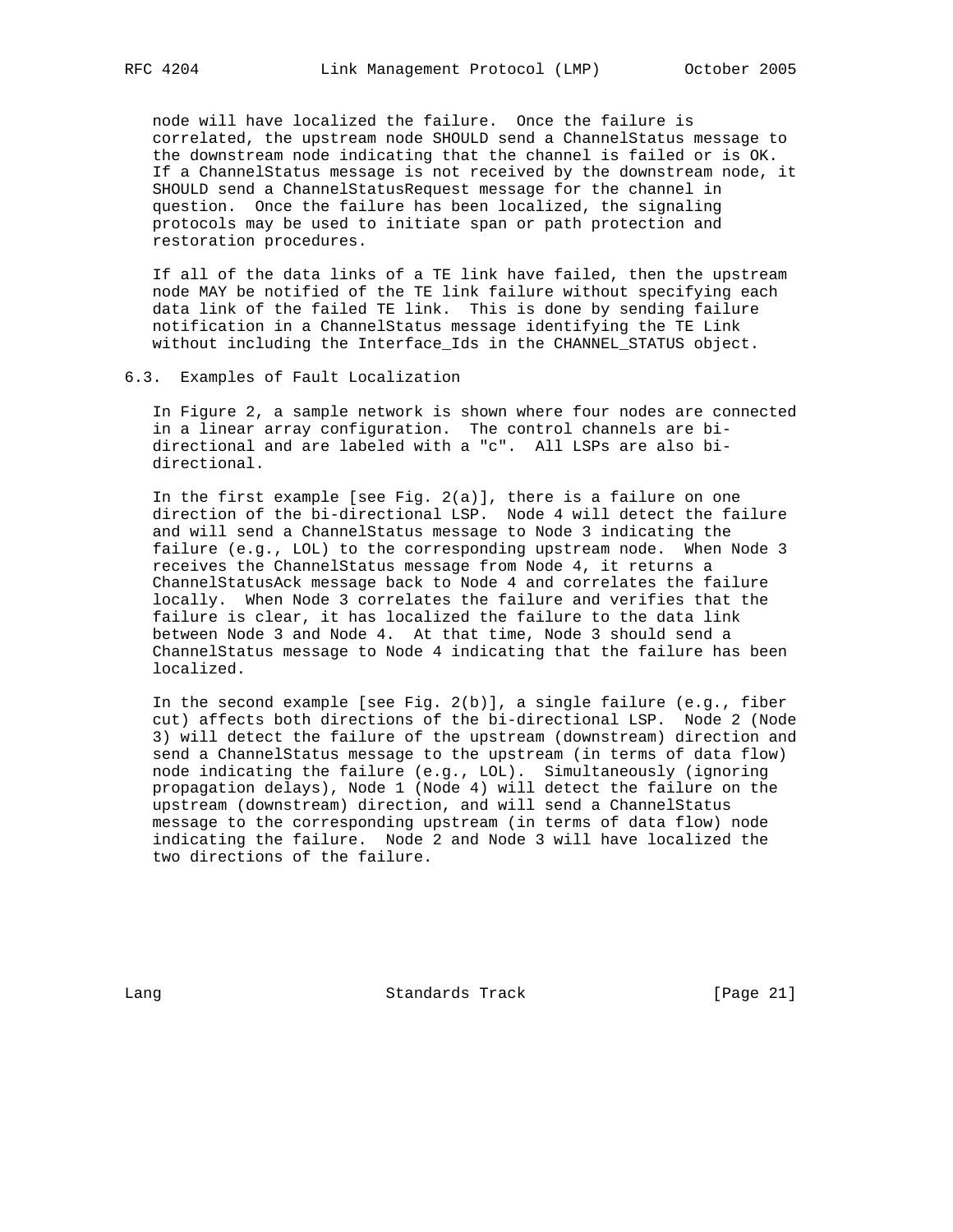| +-------+                                 |                               | $+ - - - - - - -$ |                     | $+ - - - - - - -$ |                      | $+ - - - - - -$ |  |
|-------------------------------------------|-------------------------------|-------------------|---------------------|-------------------|----------------------|-----------------|--|
|                                           | + Node1 + + Node2 + + Node3 + |                   |                     |                   |                      | + Node4 +       |  |
|                                           | $+ - -$ C                     |                   | $+ - -$ C           |                   | $+ - -$ C $- - +$    |                 |  |
| ---+---\                                  |                               | $+$ $-$           |                     | $+$ $-$           |                      | $+$ $-$         |  |
| <---+---\\--+--------+-----------\   +    |                               |                   |                     |                   | $+$ $-$              | $+$ $-$         |  |
|                                           |                               |                   |                     |                   |                      |                 |  |
|                                           | $+$                           |                   |                     |                   |                      |                 |  |
|                                           | $+$                           |                   | $+$ $+$ $+$ $+$ $+$ |                   | + (a)                | $+$             |  |
|                                           | -------+---\                  | $+$               |                     | $+$ $-$           | $+$                  |                 |  |
| --+-------+--------+---\\--+---##+---+--\ |                               |                   |                     |                   |                      |                 |  |
|                                           |                               | $+$               | \--+---##---+--\\ + |                   |                      |                 |  |
|                                           |                               | $+$ $-$           | $+(b)$              | $+$               | \\--+--------+------ |                 |  |
|                                           |                               |                   | $+$ $ -$            | $+$ $-$           |                      |                 |  |
|                                           |                               |                   |                     | $+$               |                      |                 |  |
|                                           |                               |                   |                     |                   |                      |                 |  |

 Figure 2: Two types of data link failures are shown (indicated by ## in the figure):

- (A) a data link corresponding to the downstream direction of a bi-directional LSP fails,
- (B) two data links corresponding to both directions of a bi directional LSP fail. The control channel connecting two nodes is indicated with a "c".

# 6.4. Channel Activation Indication

 The ChannelStatus message may also be used to notify an LMP neighbor that the data link should be actively monitored. This is called Channel Activation Indication. This is particularly useful in networks with transparent nodes where the status of data links may need to be triggered using control channel messages. For example, if a data link is pre-provisioned and the physical link fails after verification and before inserting user traffic, a mechanism is needed to indicate the data link should be active, otherwise the failure may not be detectable.

 The ChannelStatus message is used to indicate that a channel or group of channels are now active. The ChannelStatusAck message MUST be transmitted upon receipt of a ChannelStatus message. When a ChannelStatus message is received, the corresponding data link(s) MUST be put into the Active state. If upon putting them into the Active state, a failure is detected, the ChannelStatus message SHOULD be transmitted as described in Section 6.2.

Lang **Standards Track** [Page 22]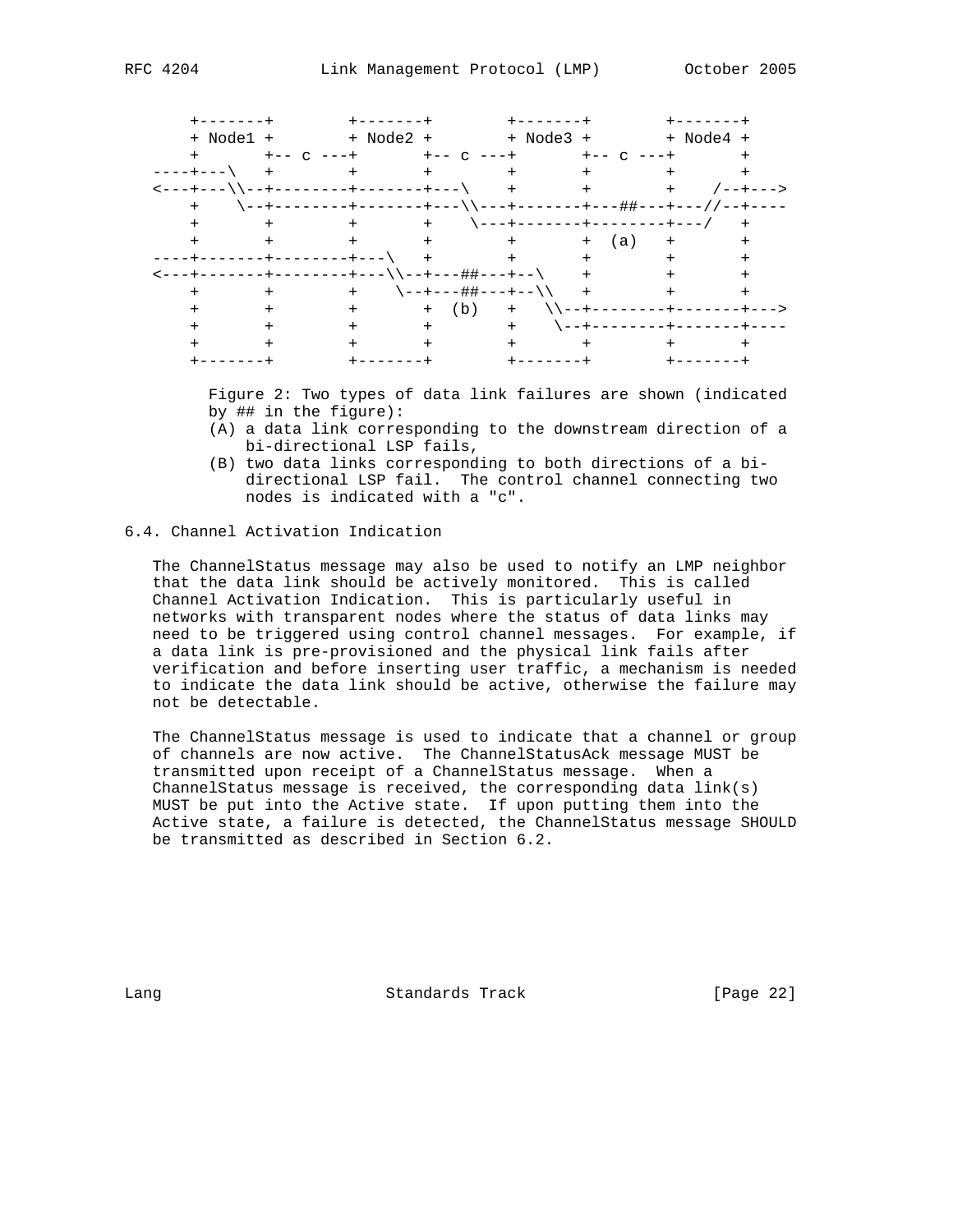## 6.5. Channel Deactivation Indication

 The ChannelStatus message may also be used to notify an LMP neighbor that the data link no longer needs to be actively monitored. This is the counterpart to the Channel Active Indication.

 When a ChannelStatus message is received with Channel Deactive Indication, the corresponding data link(s) MUST be taken out of the Active state.

7. Message\_Id Usage

 The MESSAGE\_ID and MESSAGE\_ID\_ACK objects are included in LMP messages to support reliable message delivery. This section describes the usage of these objects. The MESSAGE\_ID and MESSAGE\_ID\_ACK objects contain a Message\_Id field.

 Only one MESSAGE\_ID/MESSAGE\_ID\_ACK object may be included in any LMP message.

 For control-channel-specific messages, the Message\_Id field is within the scope of the CC\_Id. For TE link specific messages, the Message\_Id field is within the scope of the LMP adjacency.

 The Message\_Id field of the MESSAGE\_ID object contains a generator selected value. This value MUST be monotonically increasing. A value is considered to be previously used when it has been sent in an LMP message with the same CC\_Id (for control channel specific messages) or LMP adjacency (for TE Link specific messages). The Message\_Id field of the MESSAGE\_ID\_ACK object contains the Message\_Id field of the message being acknowledged.

 Unacknowledged messages sent with the MESSAGE\_ID object SHOULD be retransmitted until the message is acknowledged or until a retry limit is reached (see also Section 10).

 Note that the 32-bit Message\_Id value may wrap. The following expression may be used to test if a newly received Message\_Id value is less than a previously received value:

If ((int) old\_id - (int) new\_id > 0) { New value is less than old value; }

Lang Contract Standards Track [Page 23]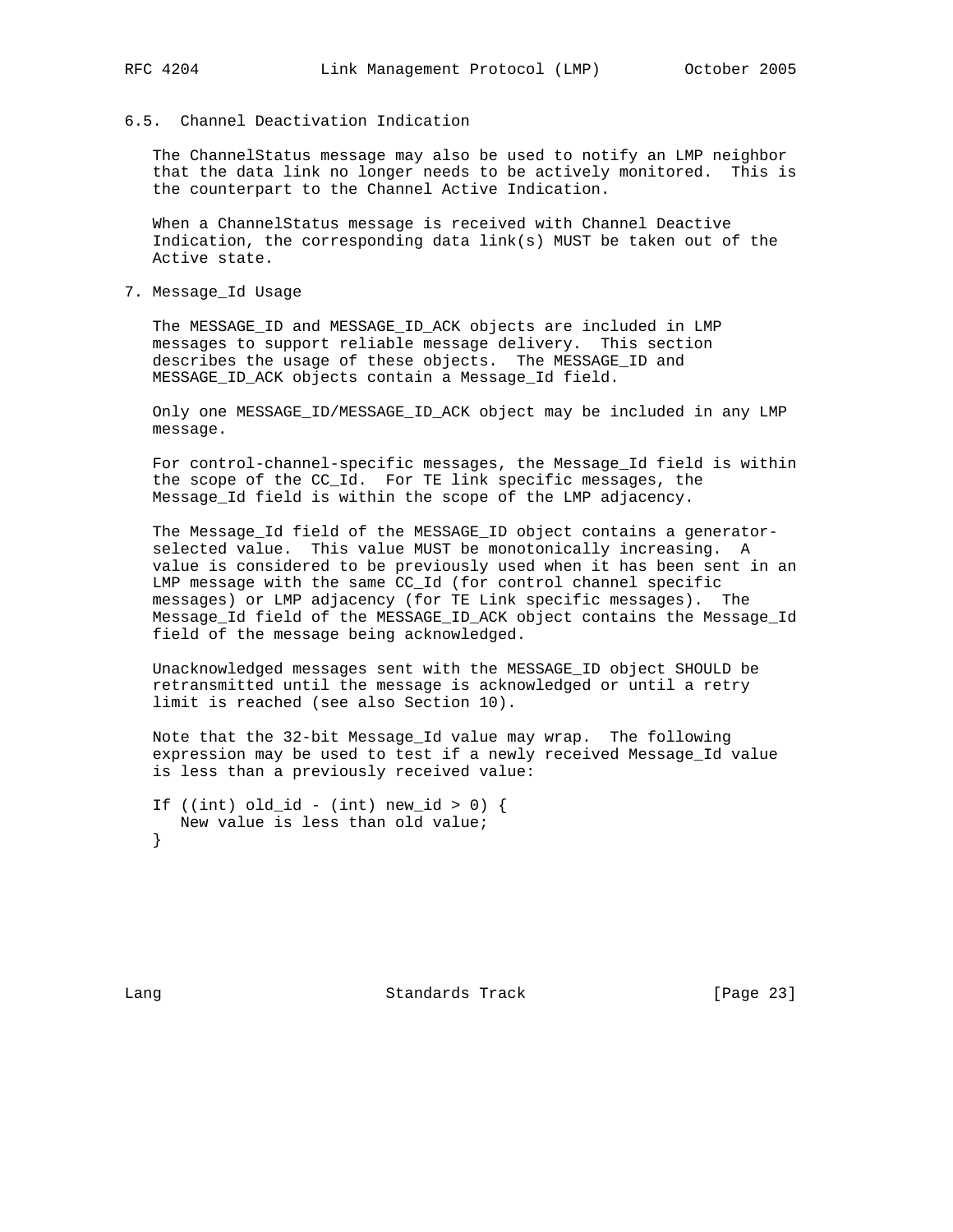Nodes processing incoming messages SHOULD check to see if a newly received message is out of order and can be ignored. Out-of-order messages can be identified by examining the value in the Message\_Id field. If a message is determined to be out-of-order, that message should be silently dropped.

 If the message is a Config message, and the Message\_Id value is less than the largest Message\_Id value previously received from the sender for the CC\_Id, then the message SHOULD be treated as being out-of order.

 If the message is a LinkSummary message and the Message\_Id value is less than the largest Message\_Id value previously received from the sender for the TE Link, then the message SHOULD be treated as being out-of-order.

 If the message is a ChannelStatus message and the Message\_Id value is less than the largest Message\_Id value previously received from the sender for the specified TE link, then the receiver SHOULD check the Message\_Id value previously received for the state of each data channel included in the ChannelStatus message. If the Message\_Id value is greater than the most recently received Message\_Id value associated with at least one of the data channels included in the message, the message MUST NOT be treated as out of order; otherwise, the message SHOULD be treated as being out of order. However, the state of any data channel MUST NOT be updated if the Message\_Id value is less than the most recently received Message\_Id value associated with the data channel.

All other messages MUST NOT be treated as out-of-order.

8. Graceful Restart

 This section describes the mechanism to resynchronize the LMP state after a control plane restart. A control plane restart may occur when bringing up the first control channel after a control communications failure. A control communications failure may be the result of an LMP adjacency failure or a nodal failure wherein the LMP control state is lost, but the data plane is unaffected. The latter is detected by setting the "LMP Restart" bit in the Common Header of the LMP messages. When the control plane fails due to the loss of the control channel, the LMP link information should be retained. It is possible that a node may be capable of retaining the LMP link information across a nodal failure. However, in both cases the status of the data channels MUST be synchronized.

Lang Contract Standards Track [Page 24]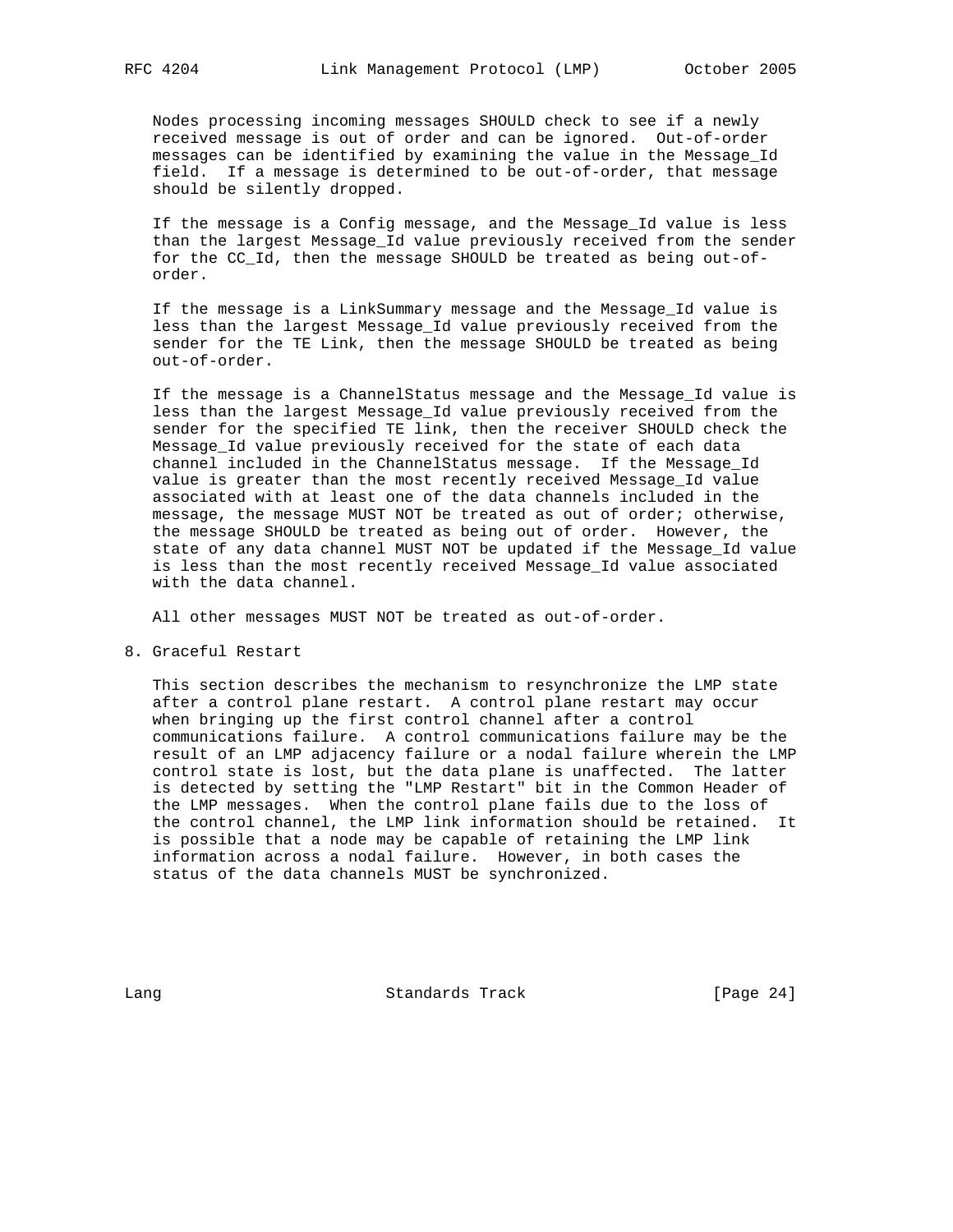It is assumed the Node\_Id and Local Interface\_Ids remain stable across a control plane restart.

 After the control plane of a node restarts, the control channel(s) must be re-established using the procedures of Section 3.1. When re-establishing control channels, the Config message SHOULD be sent using the unicast IP source and destination addresses.

 If the control plane failure was the result of a nodal failure where the LMP control state is lost, then the "LMP Restart" flag MUST be set in LMP messages until a Hello message is received with the RcvSeqNum equal to the local TxSeqNum. This indicates that the control channel is up and the LMP neighbor has detected the restart.

 The following assumes that the LMP component restart only occurred on one end of the TE Link. If the LMP component restart occurred on both ends of the TE Link, the normal procedures for LinkSummary should be used, as described in Section 4.

 Once a control channel is up, the LMP neighbor MUST send a LinkSummary message for each TE Link across the adjacency. All the objects of the LinkSummary message MUST have the N-bit set to 0, indicating that the parameters are non-negotiable. This provides the local/remote Link\_Id and Interface\_Id mappings, the associated data link parameters, and indication of which data links are currently allocated to user traffic. When a node receives the LinkSummary message, it checks its local configuration. If the node is capable of retaining the LMP link information across a restart, it must process the LinkSummary message as described in Section 4 with the exception that the allocated/de-allocated flag of the DATA\_LINK object received in the LinkSummary message MUST take precedence over any local value. If, however, the node was not capable of retaining the LMP link information across a restart, the node MUST accept the data link parameters of the received LinkSummary message and respond with a LinkSummaryAck message.

 Upon completion of the LinkSummary exchange, the node that has restarted the control plane SHOULD send a ChannelStatusRequest message for that TE link. The node SHOULD also verify the connectivity of all unallocated data channels.

## 9. Addressing

 All LMP messages are run over UDP with an LMP port number (except, in some cases, the Test messages, which may be limited by the transport mechanism for in-band messaging). The destination address of the IP packet MAY be either the address learned in the Configuration procedure (i.e., the Source IP address found in the IP header of the

Lang Contract Standards Track [Page 25]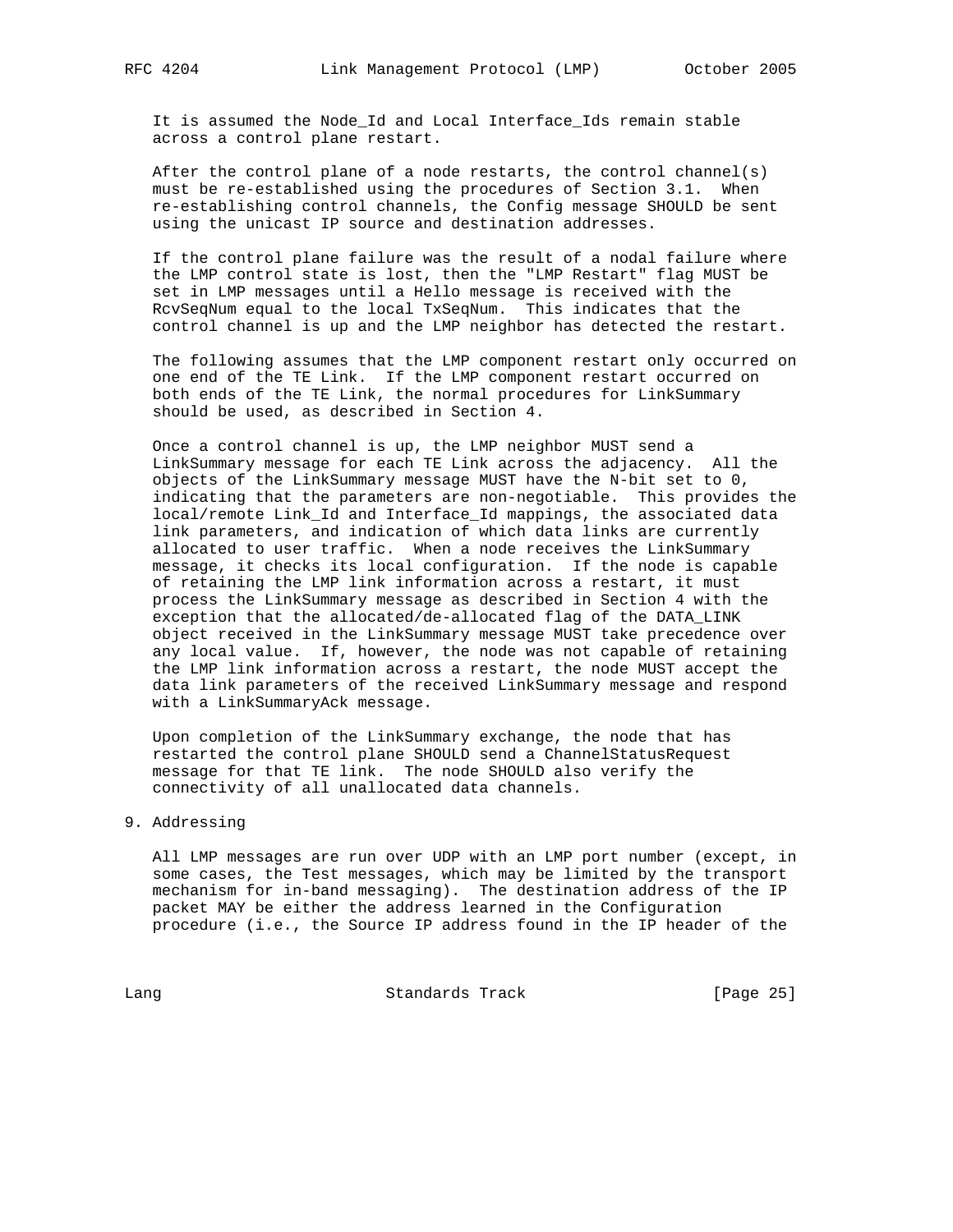received Config message), an IP address configured on the remote node, or the Node\_Id. The Config message is an exception as described below.

 The manner in which a Config message is addressed may depend on the signaling transport mechanism. When the transport mechanism is a point-to-point link, Config messages SHOULD be sent to the Multicast address (224.0.0.1 or ff02::1). Otherwise, Config messages MUST be sent to an IP address on the neighboring node. This may be configured at both ends of the control channel or may be automatically discovered.

## 10. Exponential Back-off Procedures

 This section is based on [RFC2961] and provides exponential back-off procedures for message retransmission. Implementations MUST use the described procedures or their equivalent.

#### 10.1. Operation

 The following operation is one possible mechanism for exponential back-off retransmission of unacknowledged LMP messages. The sending node retransmits the message until an acknowledgement message is received or until a retry limit is reached. When the sending node receives the acknowledgement, retransmission of the message is stopped. The interval between message retransmission is governed by a rapid retransmission timer. The rapid retransmission timer starts at a small interval and increases exponentially until it reaches a threshold.

 The following time parameters are useful to characterize the procedures:

Rapid retransmission interval Ri:

 Ri is the initial retransmission interval for unacknowledged messages. After sending the message for the first time, the sending node will schedule a retransmission after Ri milliseconds.

Rapid retry limit Rl:

 Rl is the maximum number of times a message will be transmitted without being acknowledged.

Lang **Standards Track** [Page 26]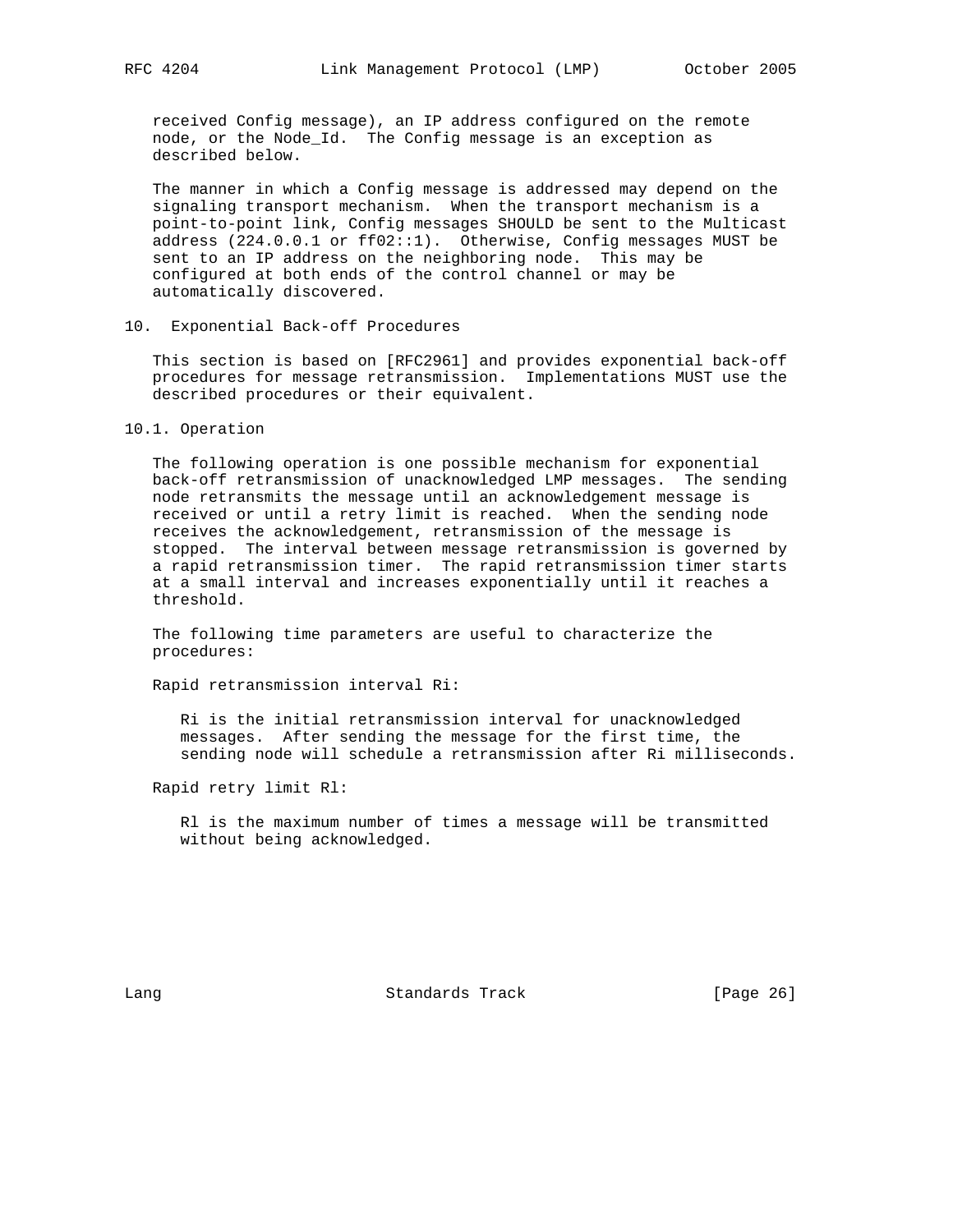Increment value Delta:

 Delta governs the speed with which the sender increases the retransmission interval. The ratio of two successive retransmission intervals is (1 + Delta).

 Suggested default values for an initial retransmission interval (Ri) of 500 ms are a power of 2 exponential back-off (Delta = 1) and a retry limit of 3.

10.2. Retransmission Algorithm

 After a node transmits a message requiring acknowledgement, it should immediately schedule a retransmission after Ri seconds. If a corresponding acknowledgement message is received before Ri seconds, then message retransmission SHOULD be canceled. Otherwise, it will retransmit the message after (1+Delta)\*Ri seconds. The retransmission will continue until either an appropriate acknowledgement message is received or the rapid retry limit, Rl, has been reached.

 A sending node can use the following algorithm when transmitting a message that requires acknowledgement:

 Prior to initial transmission, initialize Rk = Ri and Rn = 0. while  $(Rn++ < Rl)$  { transmit the message; wake up after Rk milliseconds;  $Rk = Rk * (1 + Delta);$  } /\* acknowledged message or no reply from receiver and Rl reached\*/ do any needed clean up; exit;

 Asynchronously, when a sending node receives a corresponding acknowledgment message, it will change the retry count, Rn, to Rl.

 Note that the transmitting node does not advertise or negotiate the use of the described exponential back-off procedures in the Config or LinkSummary messages.

Lang **Standards Track** [Page 27]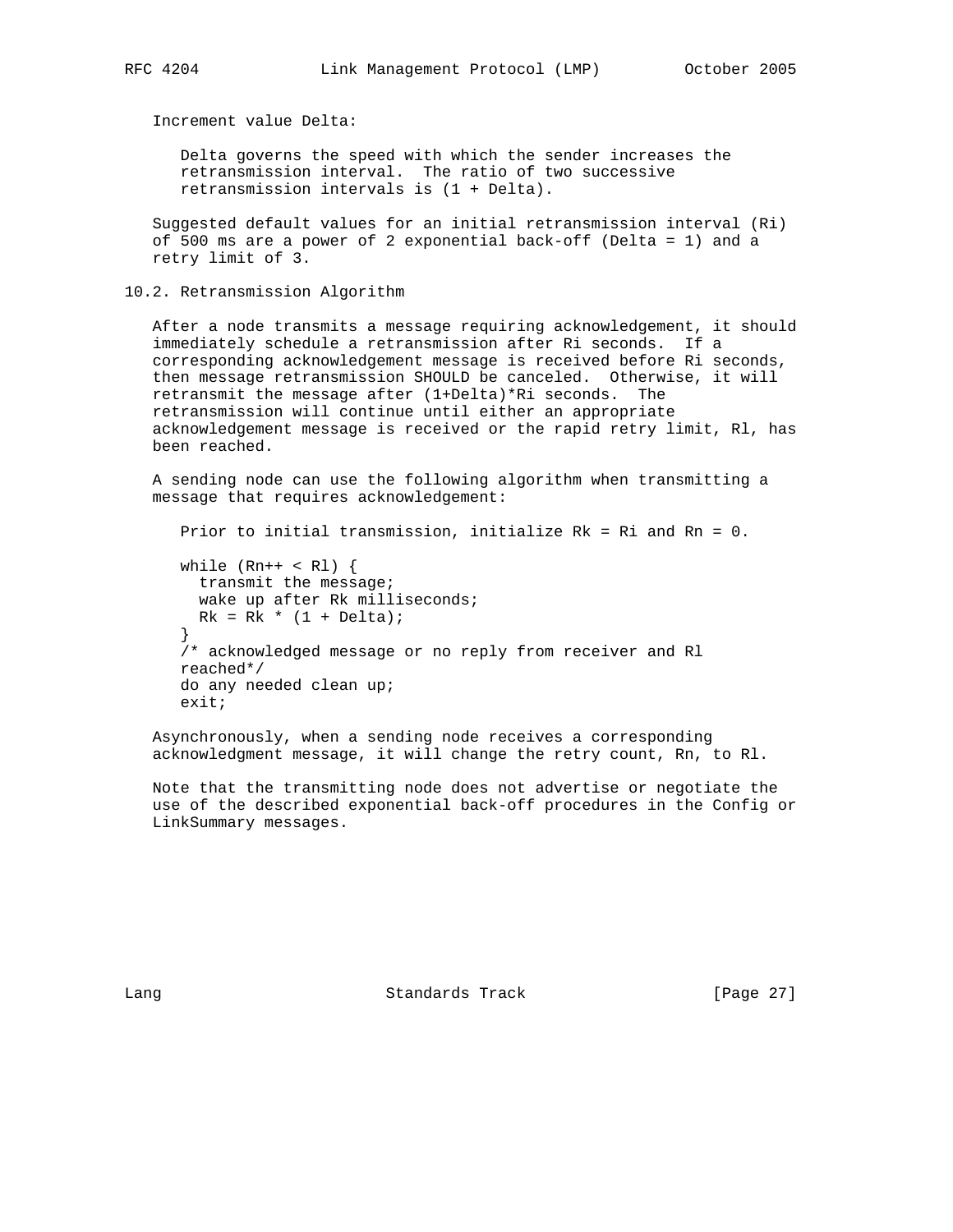- 
- 11. LMP Finite State Machines
- 11.1. Control Channel FSM

 The control channel FSM defines the states and logics of operation of an LMP control channel.

11.1.1. Control Channel States

 A control channel can be in one of the states described below. Every state corresponds to a certain condition of the control channel and is usually associated with a specific type of LMP message that is periodically transmitted to the far end.

- Down: This is the initial control channel state. In this state, no attempt is being made to bring the control channel up and no LMP messages are sent. The control channel parameters should be set to the initial values.
- ConfSnd: The control channel is in the parameter negotiation state. In this state the node periodically sends a Config message, and is expecting the other side to reply with either a ConfigAck or ConfigNack message. The FSM does not transition into the Active state until the remote side positively acknowledges the parameters.
- ConfRcv: The control channel is in the parameter negotiation state. In this state, the node is waiting for acceptable configuration parameters from the remote side. Once such parameters are received and acknowledged, the FSM can transition to the Active state.
- Active: In this state the node periodically sends a Hello message and is waiting to receive a valid Hello message. Once a valid Hello message is received, it can transition to the up state.
- Up: The CC is in an operational state. The node receives valid Hello messages and sends Hello messages.
- GoingDown: A CC may go into this state because of administrative action. While a CC is in this state, the node sets the ControlChannelDown bit in all the messages it sends.

Lang **Standards Track** [Page 28]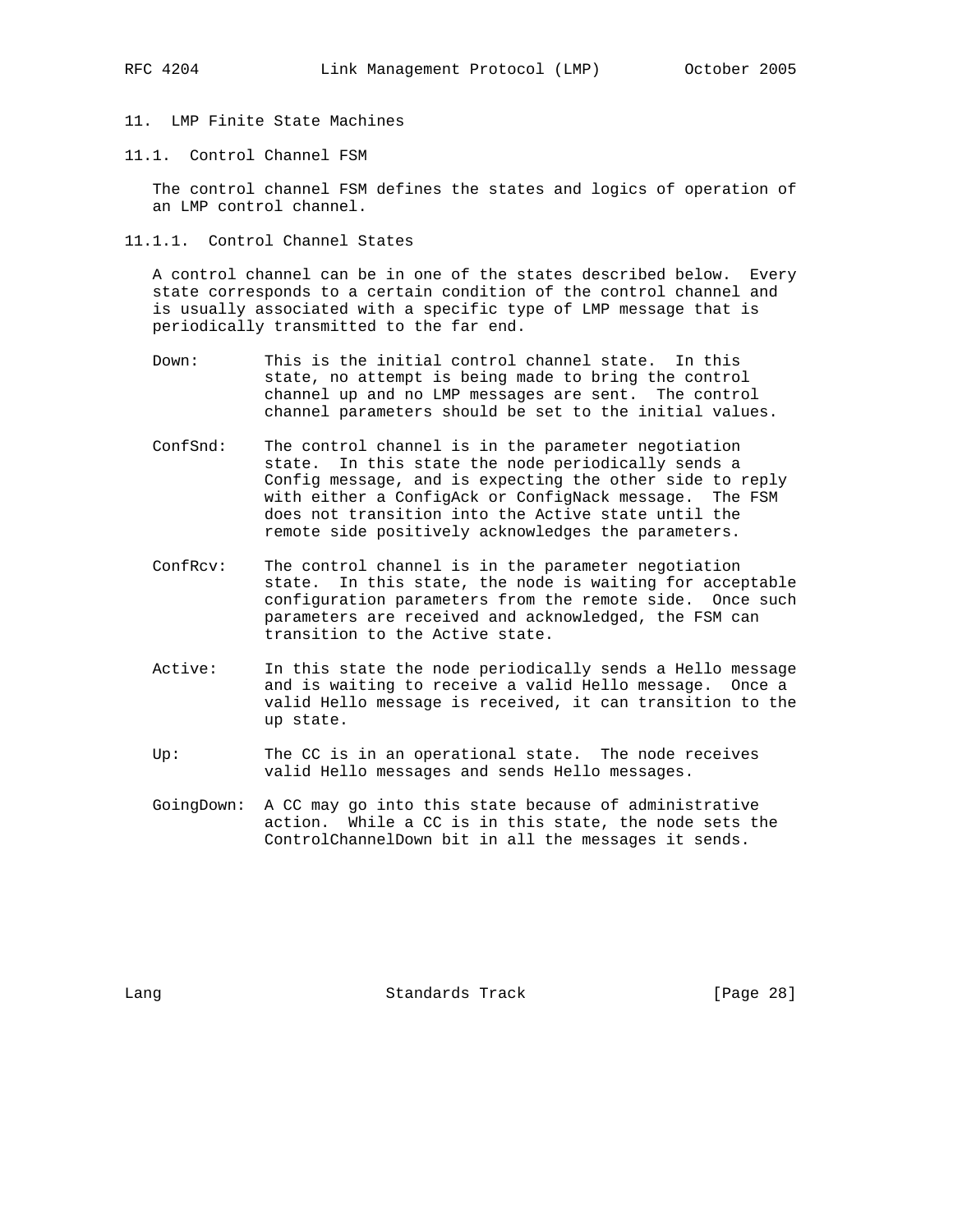# 11.1.2. Control Channel Events

 Operation of the LMP control channel is described in terms of FSM states and events. Control channel events are generated by the underlying protocols and software modules, as well as by the packet processing routines and FSMs of associated TE links. Every event has its number and a symbolic name. Description of possible control channel events is given below.

- 1 : evBringUp: This is an externally triggered event indicating that the control channel negotiation should begin. This event, for example, may be triggered by an operator command, by the successful completion of a control channel bootstrap procedure, or by configuration. Depending on the configuration, this will trigger either
	- 1a) the sending of a Config message, 1b) a period of waiting to receive a Config message from the remote node.
- 2 : evCCDn: This event is generated when there is indication that the control channel is no longer available.
- 3 : evConfDone: This event indicates a ConfigAck message has been received, acknowledging the Config parameters.
- 4 : evConfErr: This event indicates a ConfigNack message has been received, rejecting the Config parameters.
- 5 : evNewConfOK: New Config message was received from neighbor and positively acknowledged.
- 6 : evNewConfErr: New Config message was received from neighbor and rejected with a ConfigNack message.
- 7 : evContenWin: New Config message was received from neighbor at the same time a Config message was sent to the neighbor. The local node wins the contention. As a result, the received Config message is ignored.
- 8 : evContenLost: New Config message was received from neighbor at the same time a Config message was sent to the neighbor. The local node loses the contention.
	- 8a) The Config message is positively acknowledged.
	- 8b) The Config message is negatively acknowledged.

Lang **Standards Track** [Page 29]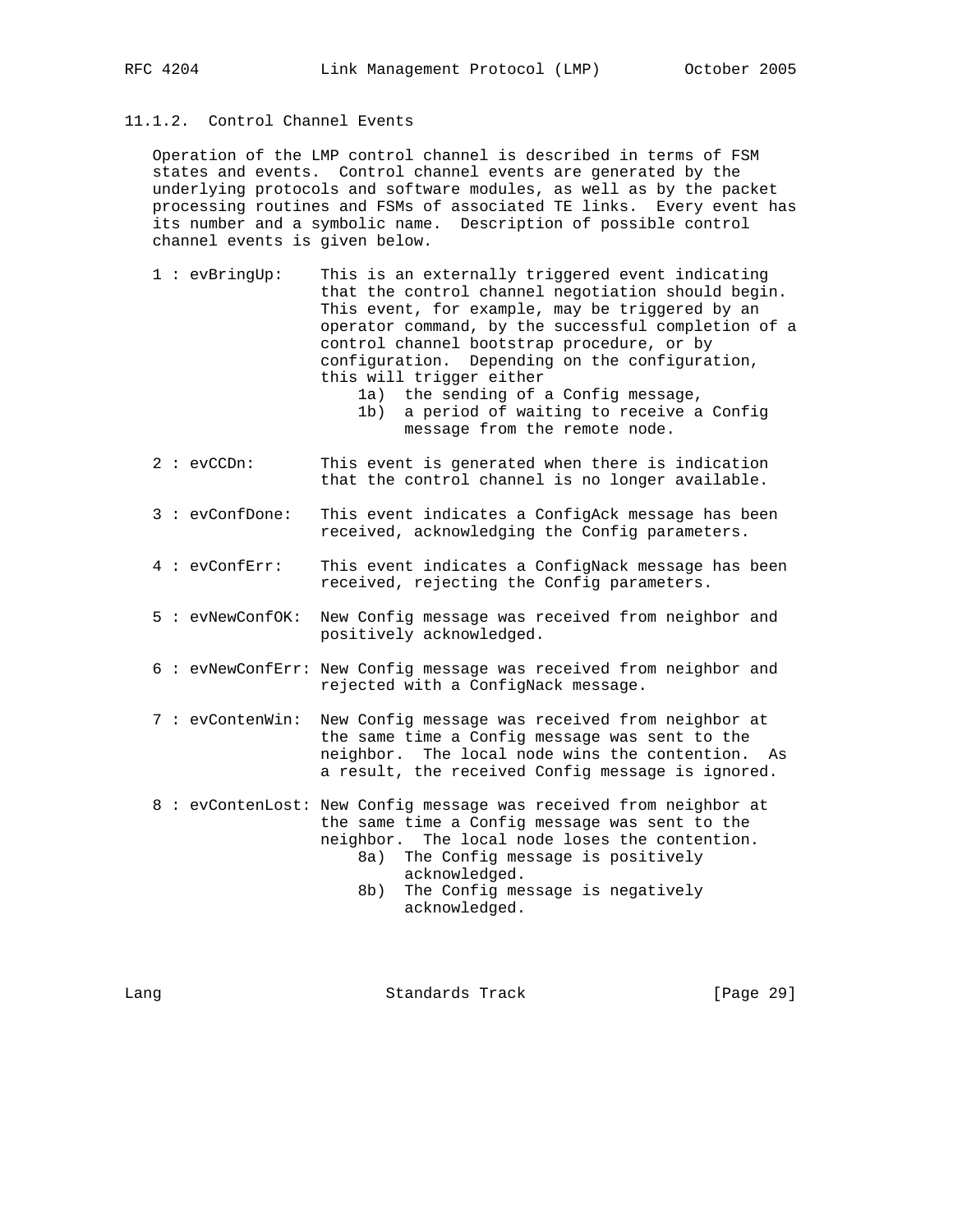| RFC 4204           | Link Management Protocol (LMP)                                                                                                                            | October 2005 |
|--------------------|-----------------------------------------------------------------------------------------------------------------------------------------------------------|--------------|
| 9 : evAdminDown:   | The administrator has requested that the control<br>channel is brought down administratively.                                                             |              |
| $10:$ evNbrGoesDn: | A packet with ControlChannelDown flag is received<br>from the neighbor.                                                                                   |              |
| $11:$ evHelloRcvd: | A Hello packet with expected SeqNum has been<br>received.                                                                                                 |              |
| 12: evHoldTimer:   | The HelloDeadInterval timer has expired indicating<br>that no Hello packet has been received. This moves<br>the control channel back into the Negotiation |              |

 state, and depending on the local configuration, this will trigger either 12a) the sending of periodic Config messages, 12b) a period of waiting to receive Config

- messages from the remote node.
- 13: evSeqNumErr: A Hello with unexpected SeqNum received and discarded.
- 14: evReconfig: Control channel parameters have been reconfigured and require renegotiation.
- 15: evConfRet: A retransmission timer has expired and a Config message is resent.
- 16: evHelloRet: The HelloInterval timer has expired and a Hello packet is sent.
- 17: evDownTimer: A timer has expired and no messages have been received with the ControlChannelDown flag set.
- 11.1.3. Control Channel FSM Description

 Figure 3 illustrates operation of the control channel FSM in a form of FSM state transition diagram.

Lang **Standards Track** [Page 30]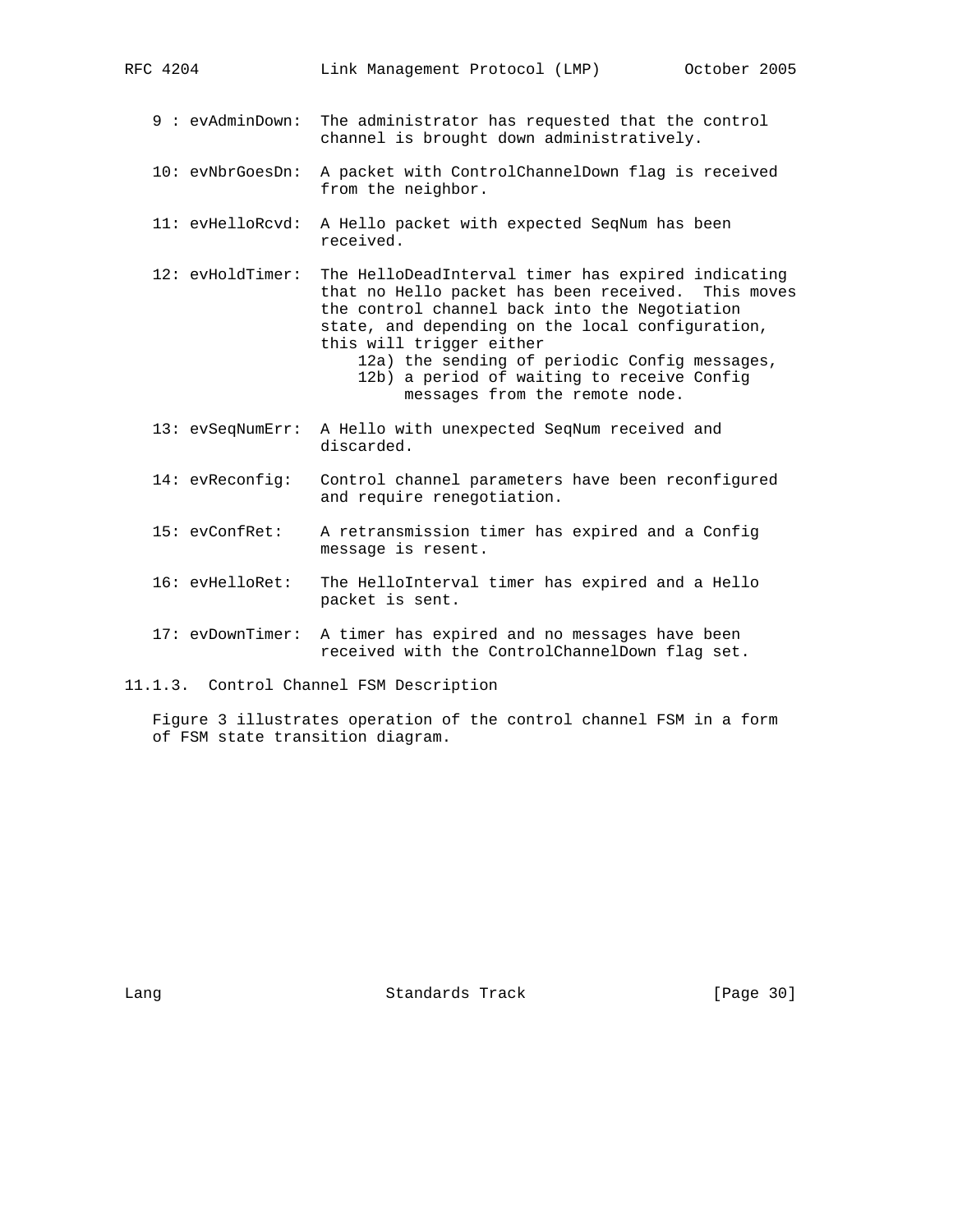



Lang

Standards Track

[Page 31]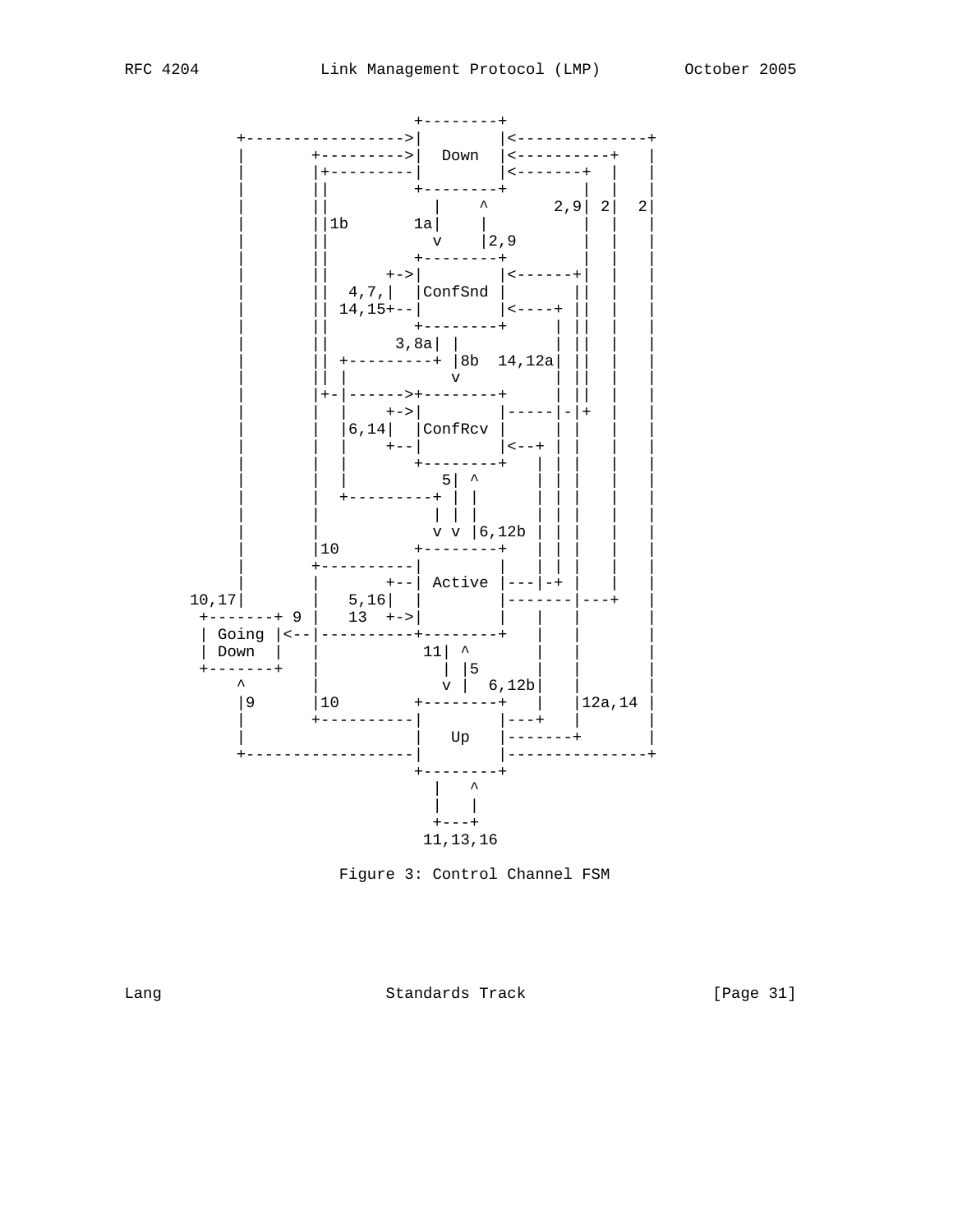Event evCCDn always forces the FSM to the down state. Events evHoldTimer and evReconfig always force the FSM to the Negotiation state (either ConfSnd or ConfRcv).

11.2. TE Link FSM

 The TE Link FSM defines the states and logics of operation of the LMP TE Link.

11.2.1. TE Link States

 An LMP TE link can be in one of the states described below. Every state corresponds to a certain condition of the TE link and is usually associated with a specific type of LMP message that is periodically transmitted to the far end via the associated control channel or in-band via the data links.

- Down: There are no data links allocated to the TE link.
- Init: Data links have been allocated to the TE link, but the configuration has not yet been synchronized with the LMP neighbor. The LinkSummary message is periodically transmitted to the LMP neighbor.
- Up: This is the normal operational state of the TE link. At least one LMP control channel is required to be operational between the nodes sharing the TE link. As part of normal operation, the LinkSummary message may be periodically transmitted to the LMP neighbor or generated by an external request.
- Degraded: In this state, all LMP control channels are down, but the TE link still includes some data links that are allocated to user traffic.

11.2.2. TE Link Events

 Operation of the LMP TE link is described in terms of FSM states and events. TE Link events are generated by the packet processing routines and by the FSMs of the associated control channel(s) and the data links. Every event has its number and a symbolic name. Descriptions of possible events are given below.

- 1 : evDCUp: One or more data channels have been enabled and assigned to the TE Link.
- 2 : evSumAck: LinkSummary message received and positively acknowledged.

| Standards Track<br>Lanq | [Page 32] |  |
|-------------------------|-----------|--|
|-------------------------|-----------|--|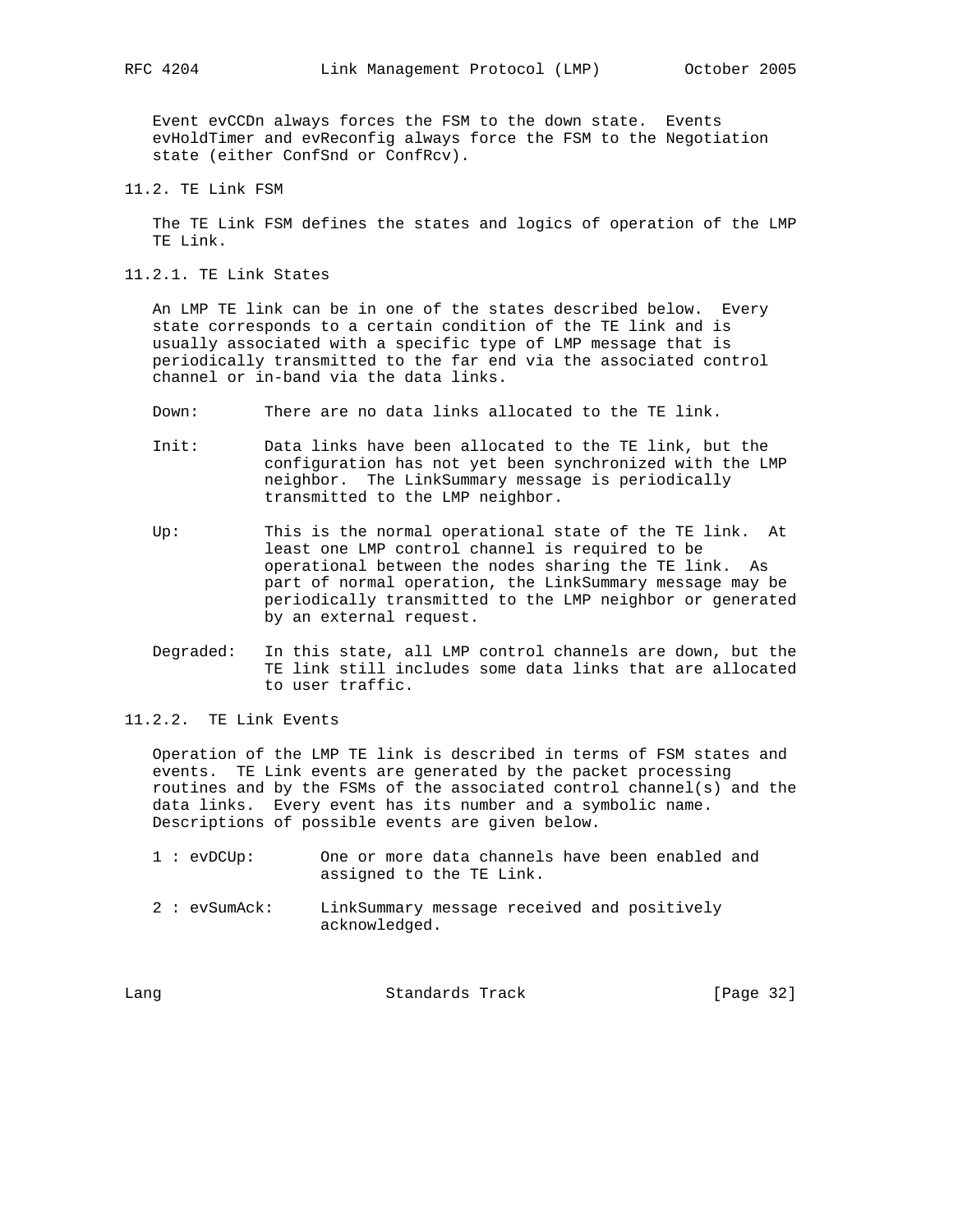| RFC 4204 | Link Management Protocol (LMP) |  | October 2005 |  |
|----------|--------------------------------|--|--------------|--|
|          |                                |  |              |  |

- 3 : evSumNack: LinkSummary message received and negatively acknowledged.
- 4 : evRcvAck: LinkSummaryAck message received acknowledging the TE Link Configuration.
- 5 : evRcvNack: LinkSummaryNack message received.
- 6 : evSumRet: Retransmission timer has expired and LinkSummary message is resent.
- 7 : evCCUp: First active control channel goes up.
- 8 : evCCDown: Last active control channel goes down.
- 9 : evDCDown: Last data channel of TE Link has been removed.
- 11.2.3. TE Link FSM Description

 Figure 4 illustrates operation of the LMP TE Link FSM in a form of FSM state transition diagram.

Lang **Standards Track** [Page 33]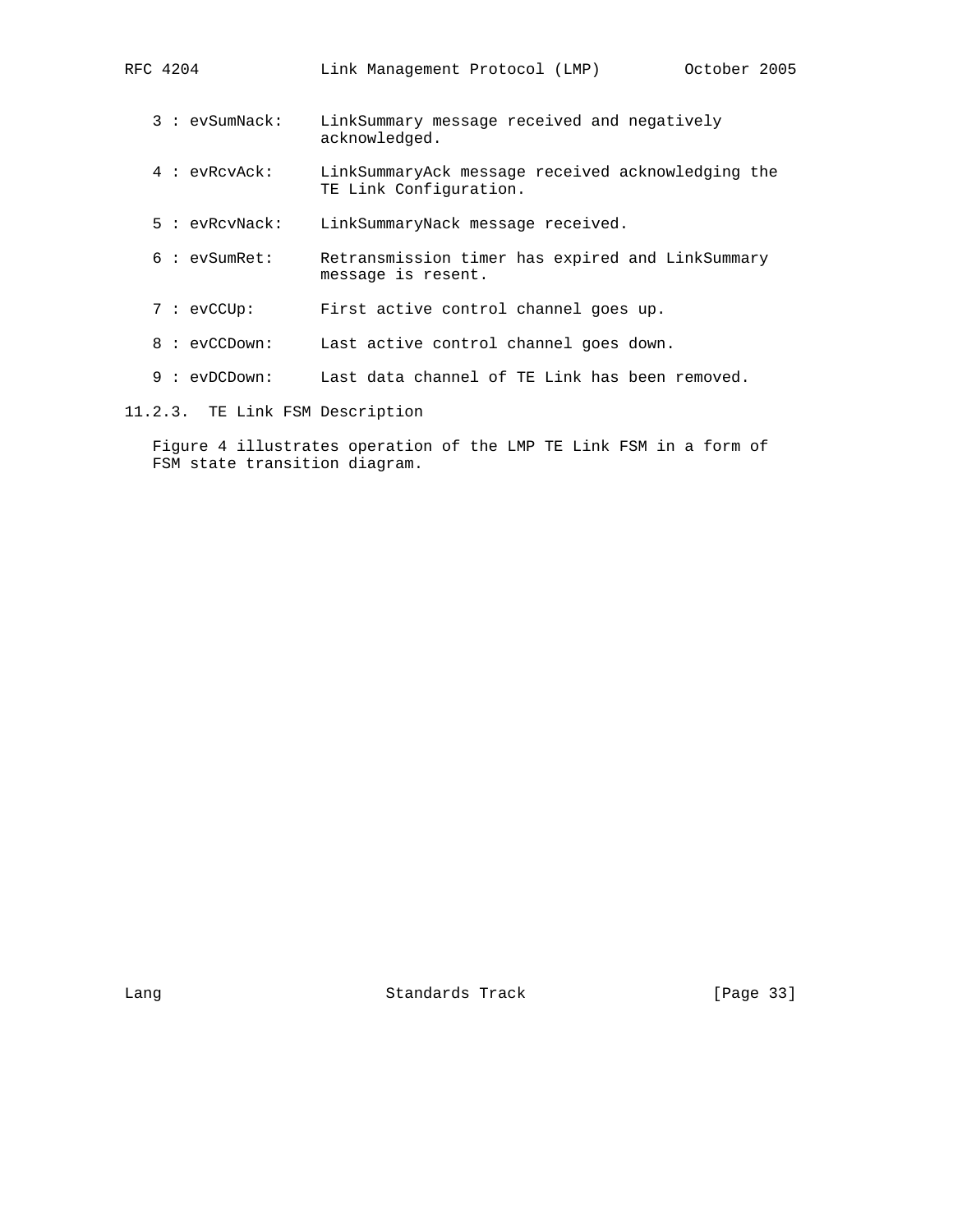

Figure 4: LMP TE Link FSM

 In the above FSM, the sub-states that may be implemented when the link verification procedure is used have been omitted.

11.3. Data Link FSM

 The data link FSM defines the states and logics of operation of a data link within an LMP TE link. Operation of a data link is described in terms of FSM states and events. Data links can either be in the active (transmitting) mode, where Test messages are transmitted from them, or the passive (receiving) mode, where Test messages are received through them. For clarity, separate FSMs are defined for the active/passive data links; however, a single set of data link states and events are defined.

Lang **Standards Track** [Page 34]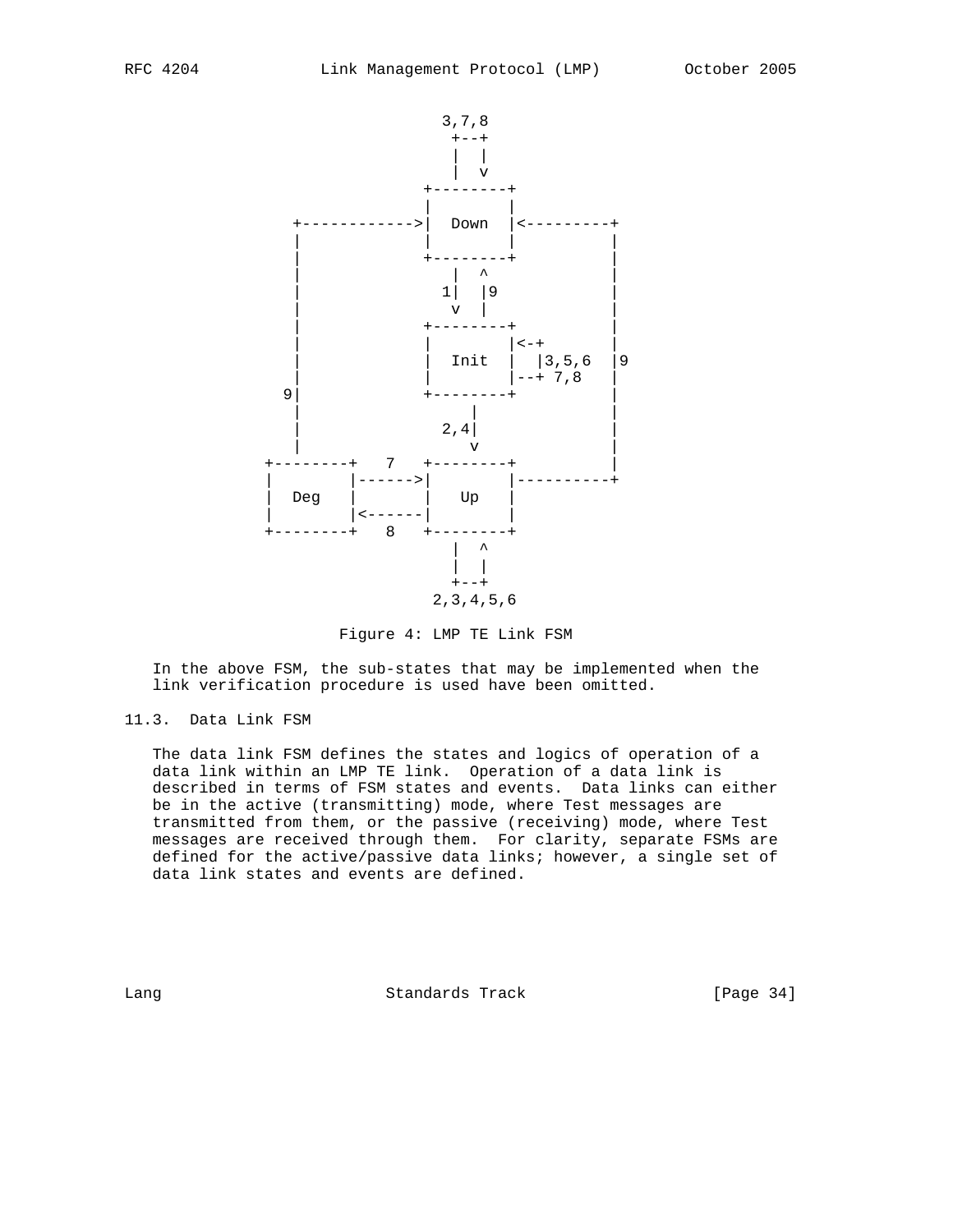11.3.1. Data Link States

 Any data link can be in one of the states described below. Every state corresponds to a certain condition of the data link.

- Down: The data link has not been put in the resource pool (i.e., the link is not 'in service')
- Test: The data link is being tested. An LMP Test message is periodically sent through the link.
- PasvTest: The data link is being checked for incoming test messages.
- Up/Free: The link has been successfully tested and is now put in the pool of resources (in-service). The link has not yet been allocated to data traffic.
- Up/Alloc: The link is up and has been allocated for data traffic.
- 11.3.2. Data Link Events

 Data link events are generated by the packet processing routines and by the FSMs of the associated control channel and the TE link.

 Every event has its number and a symbolic name. Description of possible data link events is given below:

- 1 :evCCUp: First active control channel goes up.
- 2 :evCCDown: LMP neighbor connectivity is lost. This indicates the last LMP control channel has failed between neighboring nodes.
- 3 :evStartTst: This is an external event that triggers the sending of Test messages over the data link.
- 4 :evStartPsv: This is an external event that triggers the listening for Test messages over the data link.
- 5 :evTestOK: Link verification was successful and the link can be used for path establishment.
	- (a) This event indicates the Link Verification procedure (see Section 5) was successful for this data link and a TestStatusSuccess message was received over the control channel.

| Lanq | Standards Track | [Page 35] |  |
|------|-----------------|-----------|--|
|      |                 |           |  |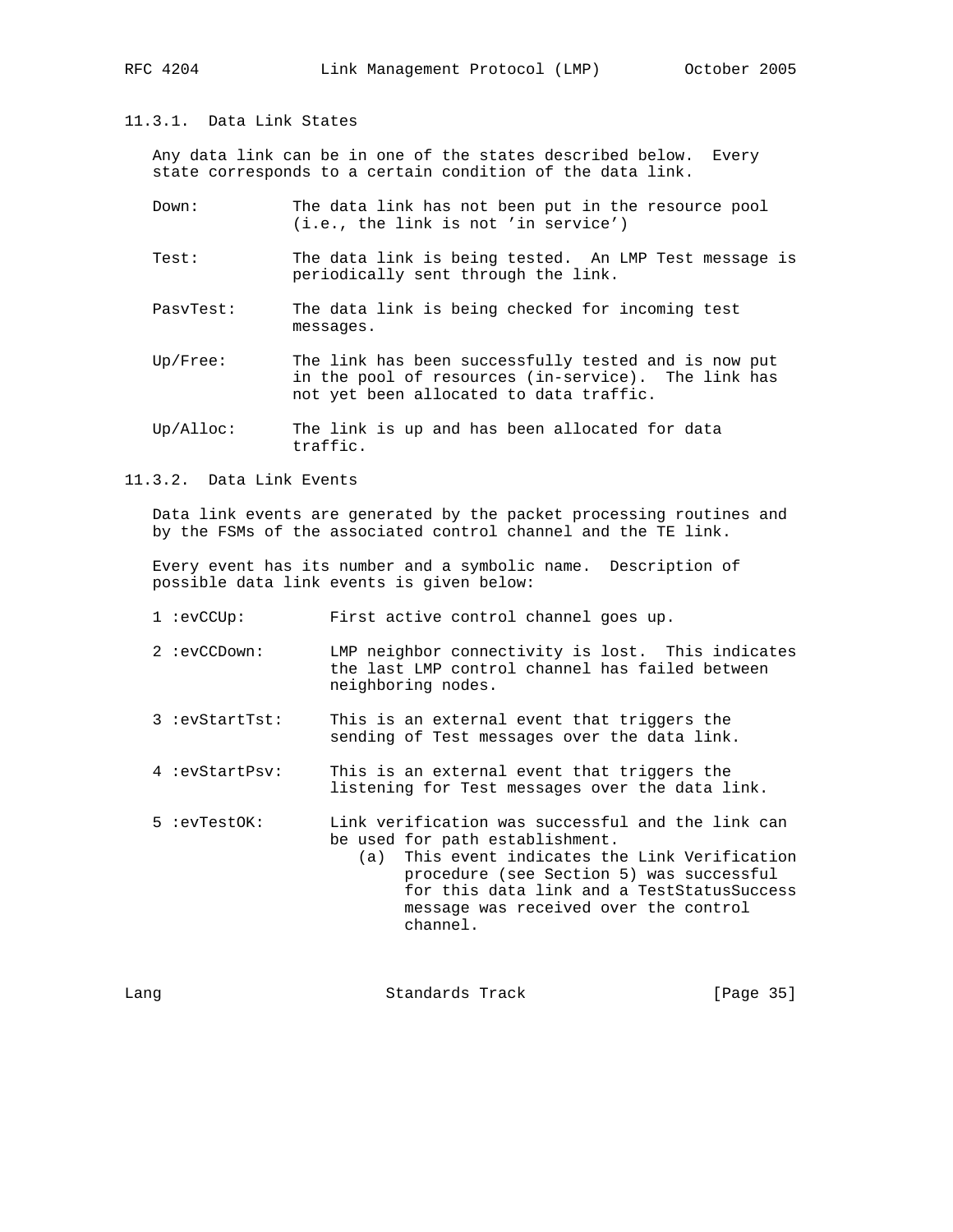- (b) This event indicates the link is ready for path establishment, but the Link Verification procedure was not used. For in-band signaling of the control channel, the control channel establishment may be sufficient to verify the link.
- 6 :evTestRcv: Test message was received over the data port and a TestStatusSuccess message is transmitted over the control channel.
- 7 :evTestFail: Link verification returned negative results. This could be because (a) a TestStatusFailure message was received, or (b) the Verification procedure has ended without receiving a TestStatusSuccess or TestStatusFailure message for the data link.
- 8 :evPsvTestFail: Link verification returned negative results. This indicates that a Test message was not detected and either (a) the VerifyDeadInterval has expired or (b) the Verification procedure has ended and the VerifyDeadInterval has not yet expired.
- 9 :evLnkAlloc: The data link has been allocated.
- 10:evLnkDealloc: The data link has been de-allocated.
- 11:evTestRet: A retransmission timer has expired and the Test message is resent.
- 12:evSummaryFail: The LinkSummary did not match for this data port.
- 13:evLocalizeFail: A Failure has been localized to this data link.
- 14:evdcDown: The data channel is no longer available.

Lang **Standards Track** [Page 36]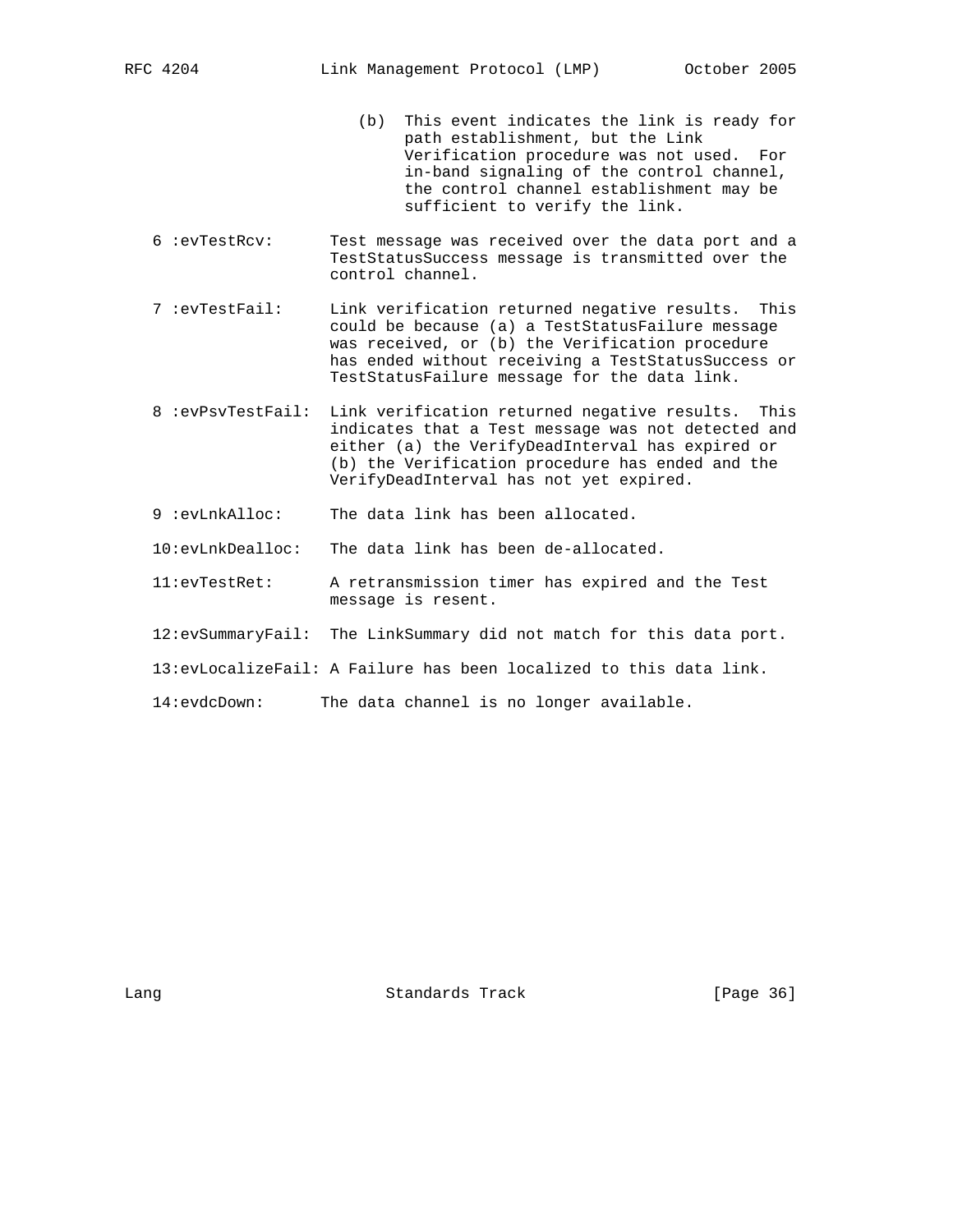# 11.3.3. Active Data Link FSM Description

 Figure 5 illustrates operation of the LMP active data link FSM in a form of FSM state transition diagram.



Figure 5: Active LMP Data Link FSM

Lang **Standards Track** [Page 37]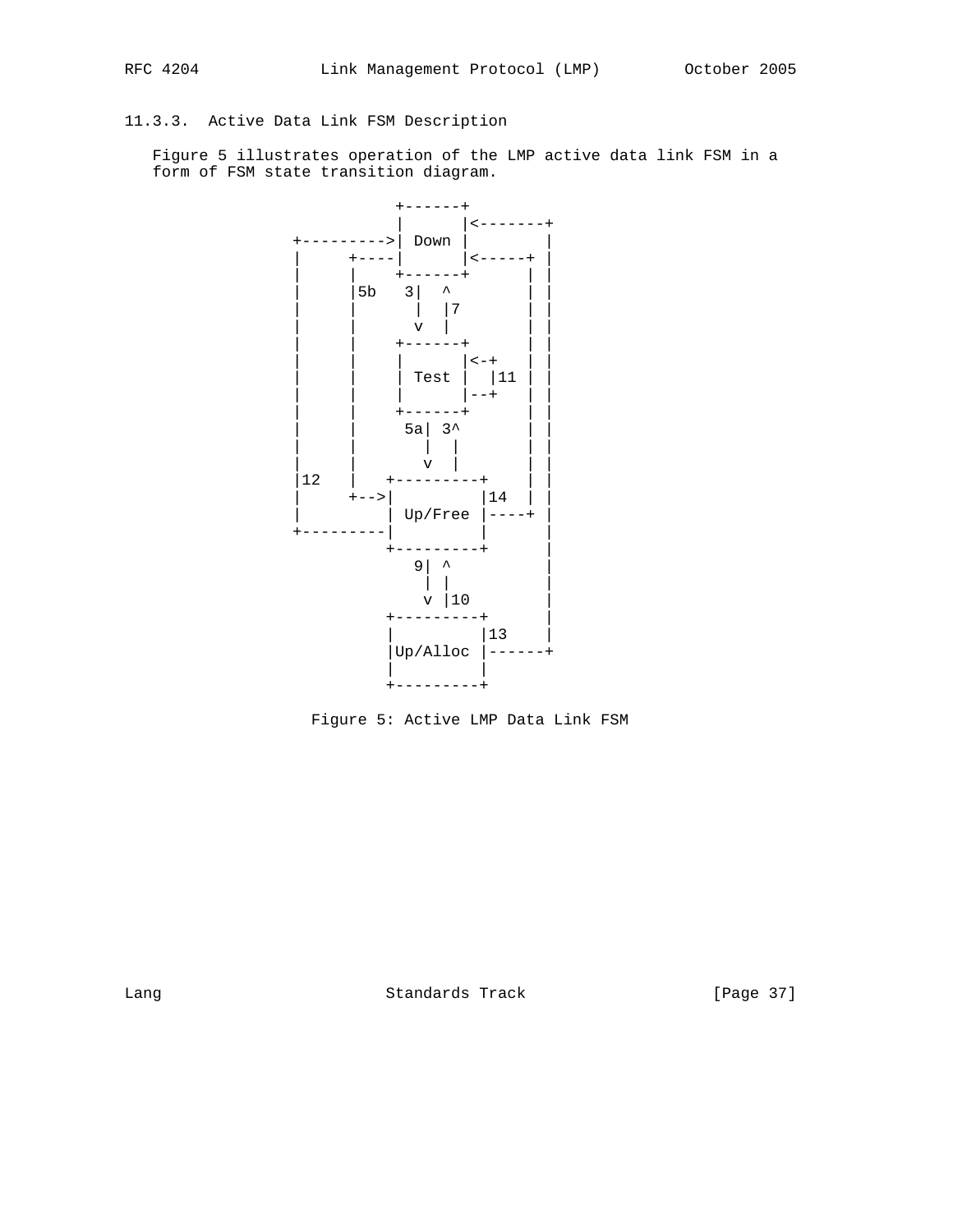## 11.3.4. Passive Data Link FSM Description

 Figure 6 illustrates operation of the LMP passive data link FSM in a form of FSM state transition diagram.



Figure 6: Passive LMP Data Link FSM

12. LMP Message Formats

 All LMP messages (except, in some cases, the Test messages, which are limited by the transport mechanism for in-band messaging) are run over UDP with an LMP port number (701).

Lang Contract Standards Track [Page 38]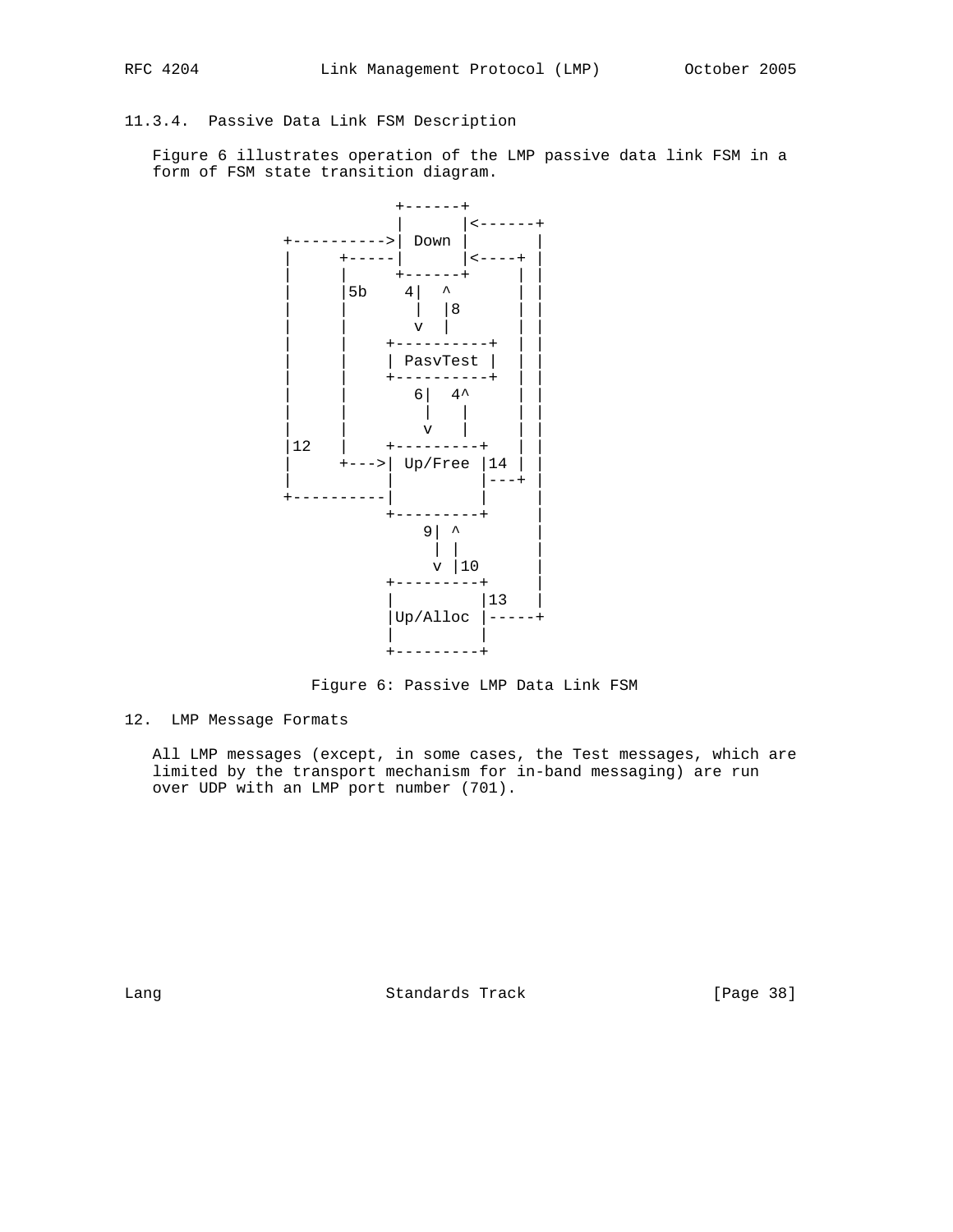### 12.1. Common Header

 In addition to the UDP header and standard IP header, all LMP messages (except, in some cases, the Test messages which may be limited by the transport mechanism for in-band messaging) have the following common header:

0  $1$  2 3 0 1 2 3 4 5 6 7 8 9 0 1 2 3 4 5 6 7 8 9 0 1 2 3 4 5 6 7 8 9 0 1 +-+-+-+-+-+-+-+-+-+-+-+-+-+-+-+-+-+-+-+-+-+-+-+-+-+-+-+-+-+-+-+-+ | Vers | (Reserved) | Flags | Msg Type | +-+-+-+-+-+-+-+-+-+-+-+-+-+-+-+-+-+-+-+-+-+-+-+-+-+-+-+-+-+-+-+-+ | LMP Length | (Reserved) | +-+-+-+-+-+-+-+-+-+-+-+-+-+-+-+-+-+-+-+-+-+-+-+-+-+-+-+-+-+-+-+-+

The Reserved field should be sent as zero and ignored on receipt.

 All values are defined in network byte order (i.e., big-endian byte order).

Vers: 4 bits

Protocol version number. This is version 1.

Flags: 8 bits

 The following bit-values are defined. All other bits are reserved and should be sent as zero and ignored on receipt.

0x01: ControlChannelDown

0x02: LMP Restart

 This bit is set to indicate that a nodal failure has occurred and the LMP control state has been lost. This flag may be reset to 0 when a Hello message is received with RcvSeqNum equal to the local TxSeqNum.

Msg Type: 8 bits

The following values are defined. All other values are reserved

- 1 = Config
- 2 = ConfigAck
- 3 = ConfigNack

Lang Contract Contract Standards Track Contract (Page 39)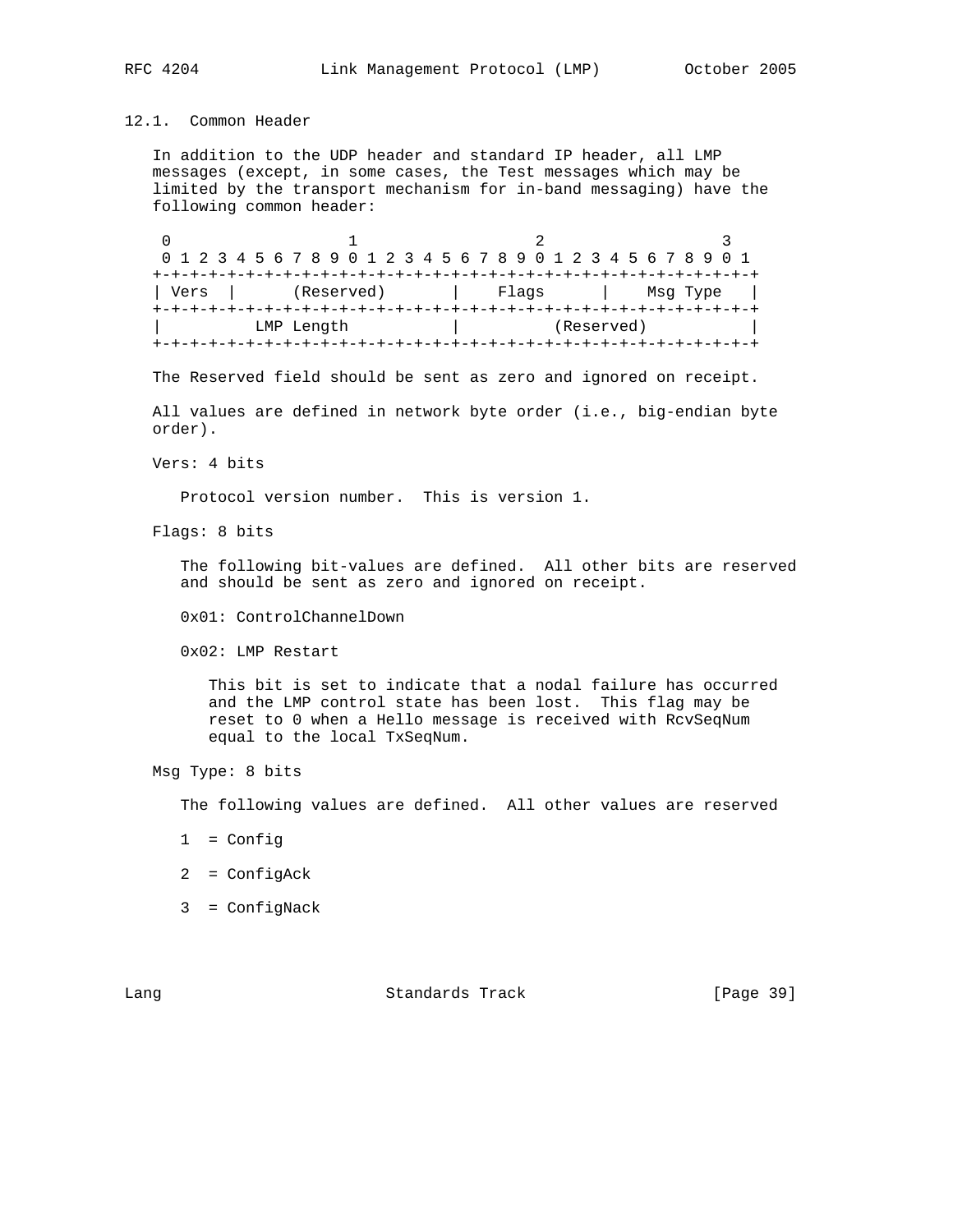- 4 = Hello
- 5 = BeginVerify
- 6 = BeginVerifyAck
- 7 = BeginVerifyNack
- 8 = EndVerify
- 9 = EndVerifyAck
- $10 = Test$
- 11 = TestStatusSuccess
- 12 = TestStatusFailure
- 13 = TestStatusAck
- 14 = LinkSummary
- 15 = LinkSummaryAck
- 16 = LinkSummaryNack
- 17 = ChannelStatus
- 18 = ChannelStatusAck
- 19 = ChannelStatusRequest
- 20 = ChannelStatusResponse

 All of the messages are sent over the control channel EXCEPT the Test message, which is sent over the data link that is being tested.

LMP Length: 16 bits

 The total length of this LMP message in bytes, including the common header and any variable-length objects that follow.

Lang Contract Standards Track [Page 40]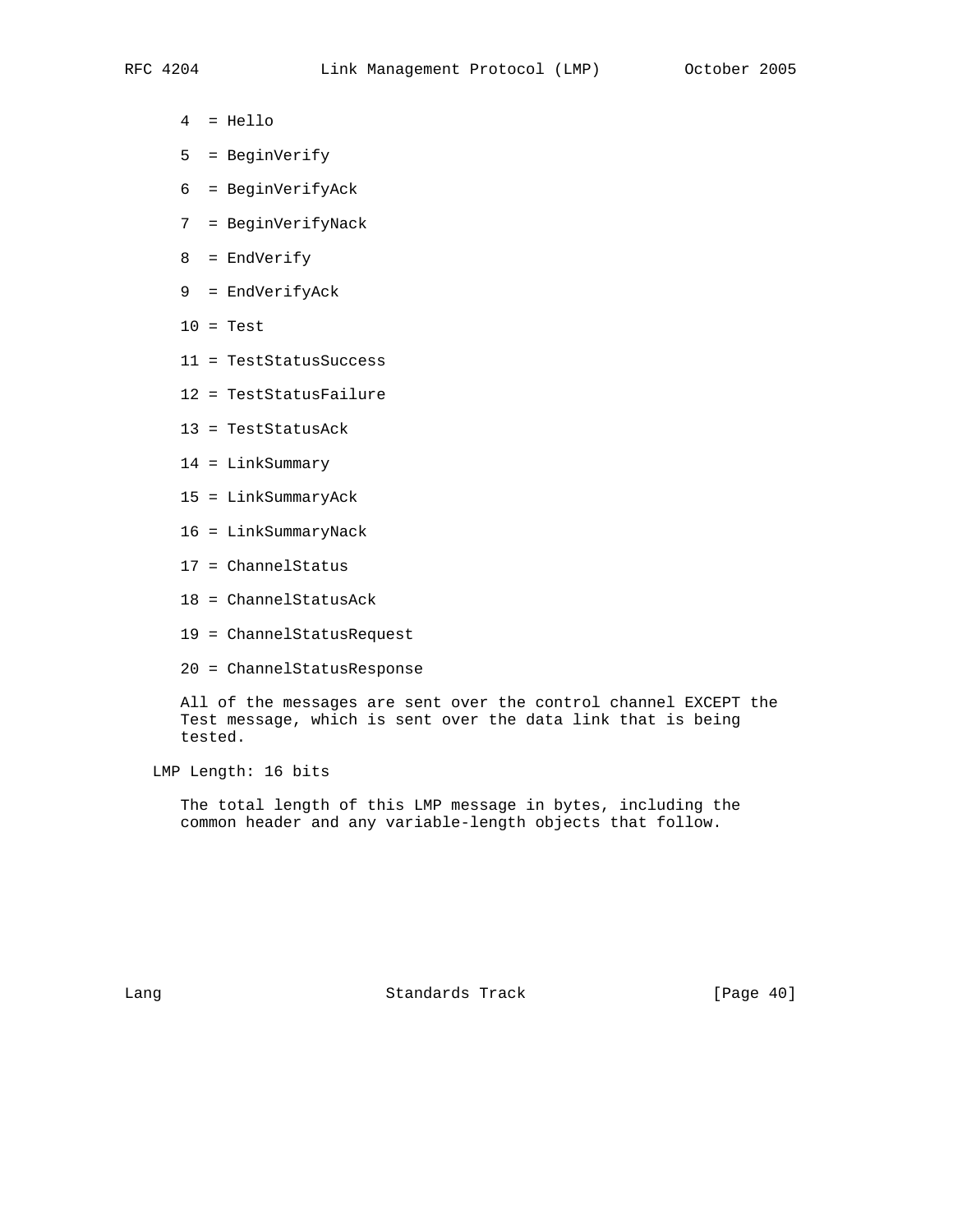### 12.2. LMP Object Format

 LMP messages are built using objects. Each object is identified by its Object Class and Class-type. Each object has a name, which is always capitalized in this document. LMP objects can be either negotiable or non-negotiable (identified by the N bit in the object header). Negotiable objects can be used to let the devices agree on certain values. Non-negotiable objects are used for announcement of specific values that do not need or do not allow negotiation.

 All values are defined in network byte order (i.e., big-endian byte order).

The format of the LMP object is as follows:

 $\begin{array}{ccccccc}\n0 & & & 1 & & & 2 & & 3\n\end{array}$  0 1 2 3 4 5 6 7 8 9 0 1 2 3 4 5 6 7 8 9 0 1 2 3 4 5 6 7 8 9 0 1 +-+-+-+-+-+-+-+-+-+-+-+-+-+-+-+-+-+-+-+-+-+-+-+-+-+-+-+-+-+-+-+-+ |N| C-Type | Class | Length | +-+-+-+-+-+-+-+-+-+-+-+-+-+-+-+-+-+-+-+-+-+-+-+-+-+-+-+-+-+-+-+-+ | | // (object contents) // | | +-+-+-+-+-+-+-+-+-+-+-+-+-+-+-+-+-+-+-+-+-+-+-+-+-+-+-+-+-+-+-+-+

#### N: 1 bit

 The N flag indicates if the object is negotiable (N=1) or non negotiable (N=0).

C-Type: 7 bits

 Class-type, unique within an Object Class. Values are defined in Section 13.

Class: 8 bits

 The Class indicates the object type. Each object has a name, which is always capitalized in this document.

Length: 16 bits

 The Length field indicates the length of the object in bytes, including the N, C-Type, Class, and Length fields.

Lang **Standards Track** [Page 41]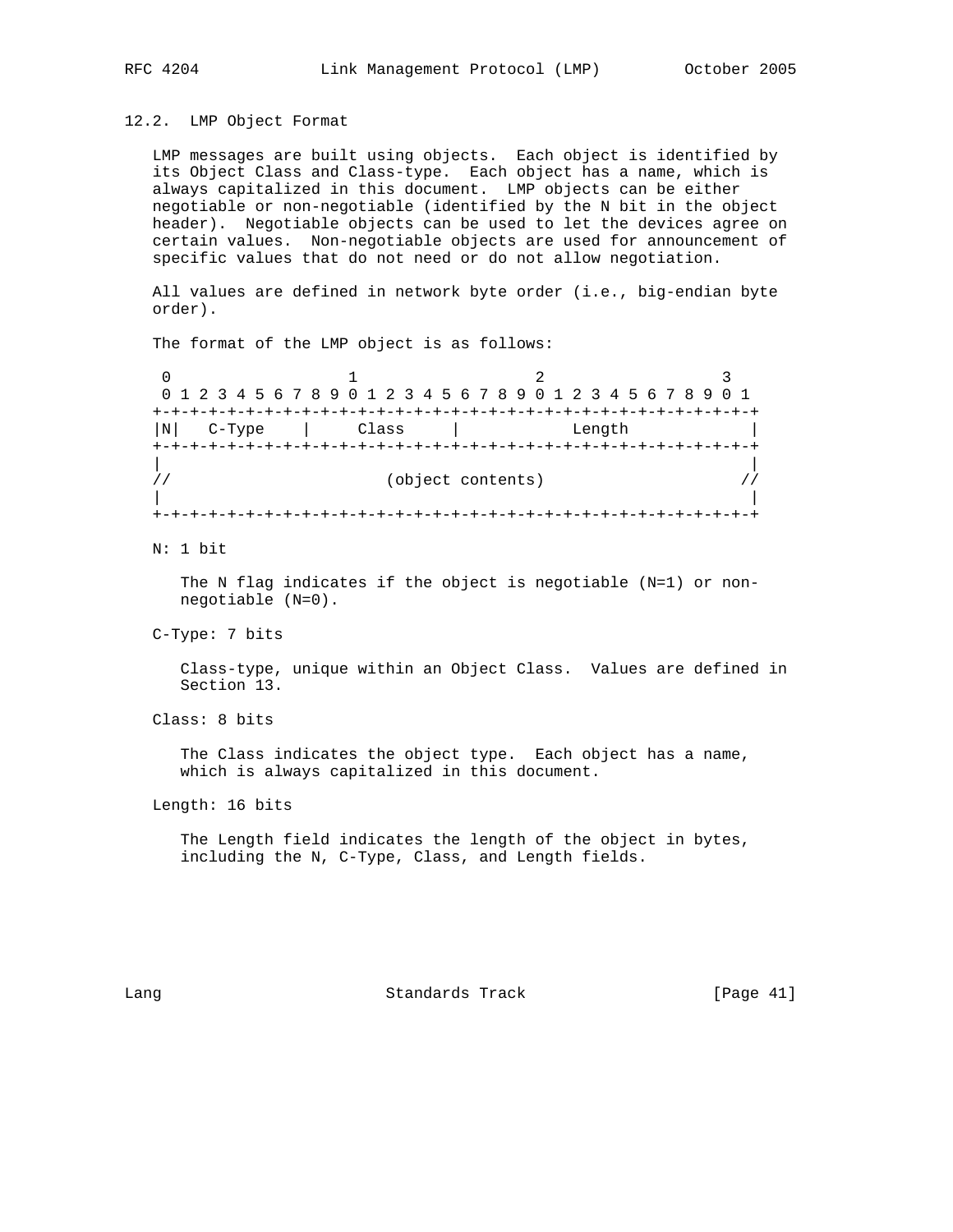12.3. Parameter Negotiation Messages

12.3.1. Config Message (Msg Type = 1)

 The Config message is used in the control channel negotiation phase of LMP. The contents of the Config message are built using LMP objects. The format of the Config message is as follows:

 <Config Message> ::= <Common Header> <LOCAL\_CCID> <MESSAGE\_ID> <LOCAL\_NODE\_ID> <CONFIG>

The above transmission order SHOULD be followed.

The MESSAGE\_ID object is within the scope of the LOCAL\_CCID object.

 The Config message MUST be periodically transmitted until (1) it receives a ConfigAck or ConfigNack message, (2) a retry limit has been reached and no ConfigAck or ConfigNack message has been received, or (3) it receives a Config message from the remote node and has lost the contention (e.g., the Node\_Id of the remote node is higher than the Node\_Id of the local node). Both the retransmission interval and the retry limit are local configuration parameters.

12.3.2. ConfigAck Message (Msg Type = 2)

 The ConfigAck message is used to acknowledge receipt of the Config message and indicate agreement on all parameters.

 <ConfigAck Message> ::= <Common Header> <LOCAL\_CCID> <LOCAL\_NODE\_ID> <REMOTE\_CCID> <MESSAGE\_ID\_ACK> <REMOTE\_NODE\_ID>

The above transmission order SHOULD be followed.

 The contents of the REMOTE\_CCID, MESSAGE\_ID\_ACK, and REMOTE\_NODE\_ID objects MUST be obtained from the Config message being acknowledged.

12.3.3. ConfigNack Message (Msg Type = 3)

 The ConfigNack message is used to acknowledge receipt of the Config message and indicate disagreement on non-negotiable parameters or propose other values for negotiable parameters. Parameters where agreement was reached MUST NOT be included in the ConfigNack Message. The format of the ConfigNack message is as follows:

 <ConfigNack Message> ::= <Common Header> <LOCAL\_CCID> <LOCAL\_NODE\_ID> <REMOTE\_CCID> <MESSAGE\_ID\_ACK> <REMOTE\_NODE\_ID> <CONFIG>

Lang **Standards Track** [Page 42]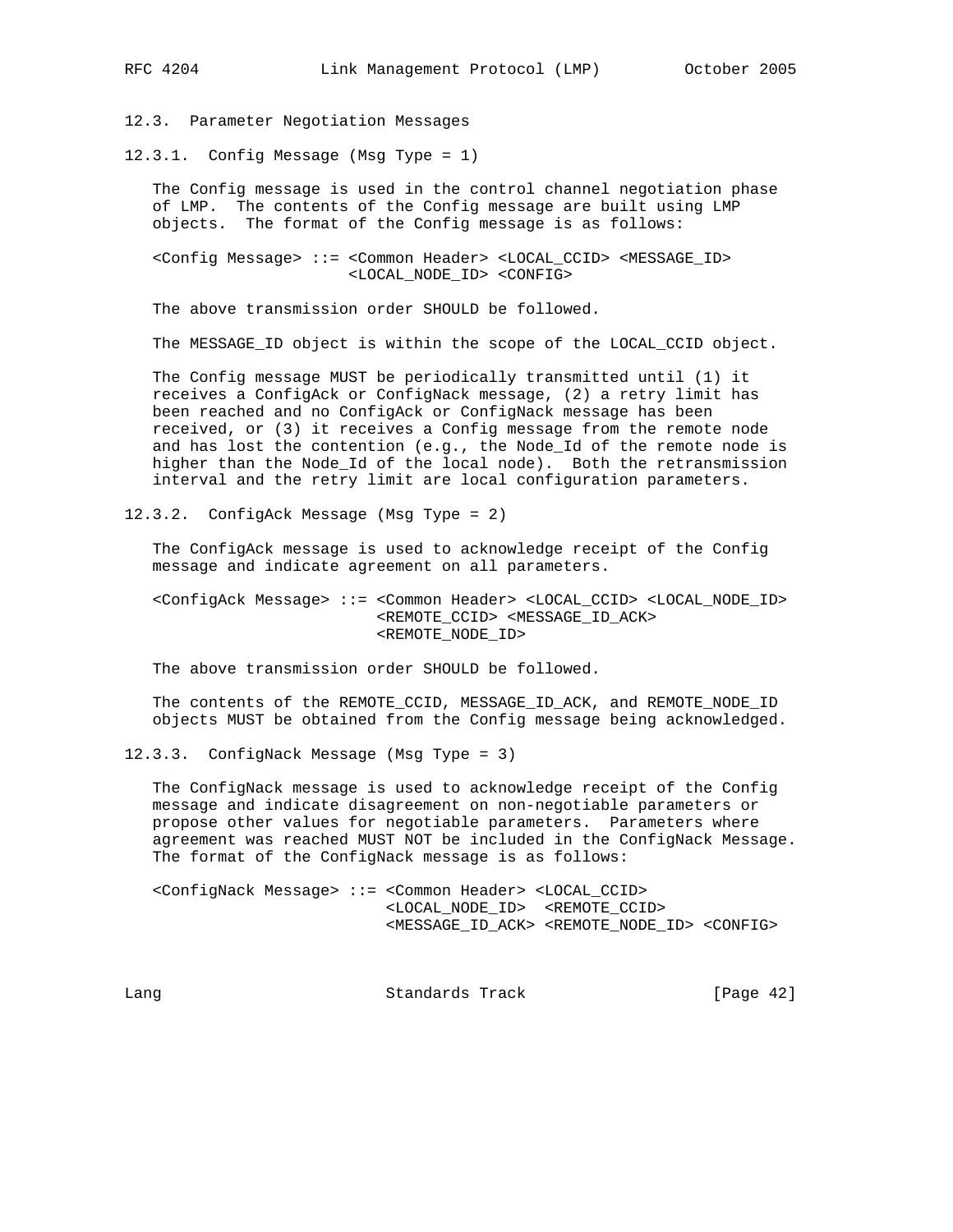The above transmission order SHOULD be followed.

 The contents of the REMOTE\_CCID, MESSAGE\_ID\_ACK, and REMOTE\_NODE\_ID objects MUST be obtained from the Config message being negatively acknowledged.

 It is possible that multiple parameters may be invalid in the Config message.

 If a negotiable CONFIG object is included in the ConfigNack message, it MUST include acceptable values for the parameters.

 If the ConfigNack message includes CONFIG objects for non-negotiable parameters, they MUST be copied from the CONFIG objects received in the Config message.

 If the ConfigNack message is received and only includes CONFIG objects that are negotiable, then a new Config message SHOULD be sent. The values in the CONFIG object of the new Config message SHOULD take into account the acceptable values included in the ConfigNack message.

 If a node receives a Config message and recognizes the CONFIG object, but does not recognize the C-Type, a ConfigNack message including the unknown CONFIG object MUST be sent.

12.4. Hello Message (Msg Type = 4)

The format of the Hello message is as follows:

<Hello Message> ::= <Common Header> <LOCAL\_CCID> <HELLO>

The above transmission order SHOULD be followed.

 The Hello message MUST be periodically transmitted at least once every HelloInterval msec. If no Hello message is received within the HelloDeadInterval, the control channel is assumed to have failed.

12.5. Link Verification Messages

12.5.1. BeginVerify Message (Msg Type = 5)

 The BeginVerify message is sent over the control channel and is used to initiate the link verification process. The format is as follows:

 <BeginVerify Message> ::= <Common Header> <LOCAL\_LINK\_ID> <MESSAGE\_ID> [<REMOTE\_LINK\_ID>] <BEGIN\_VERIFY>

Lang Contract Contract Standards Track Contract (Page 43)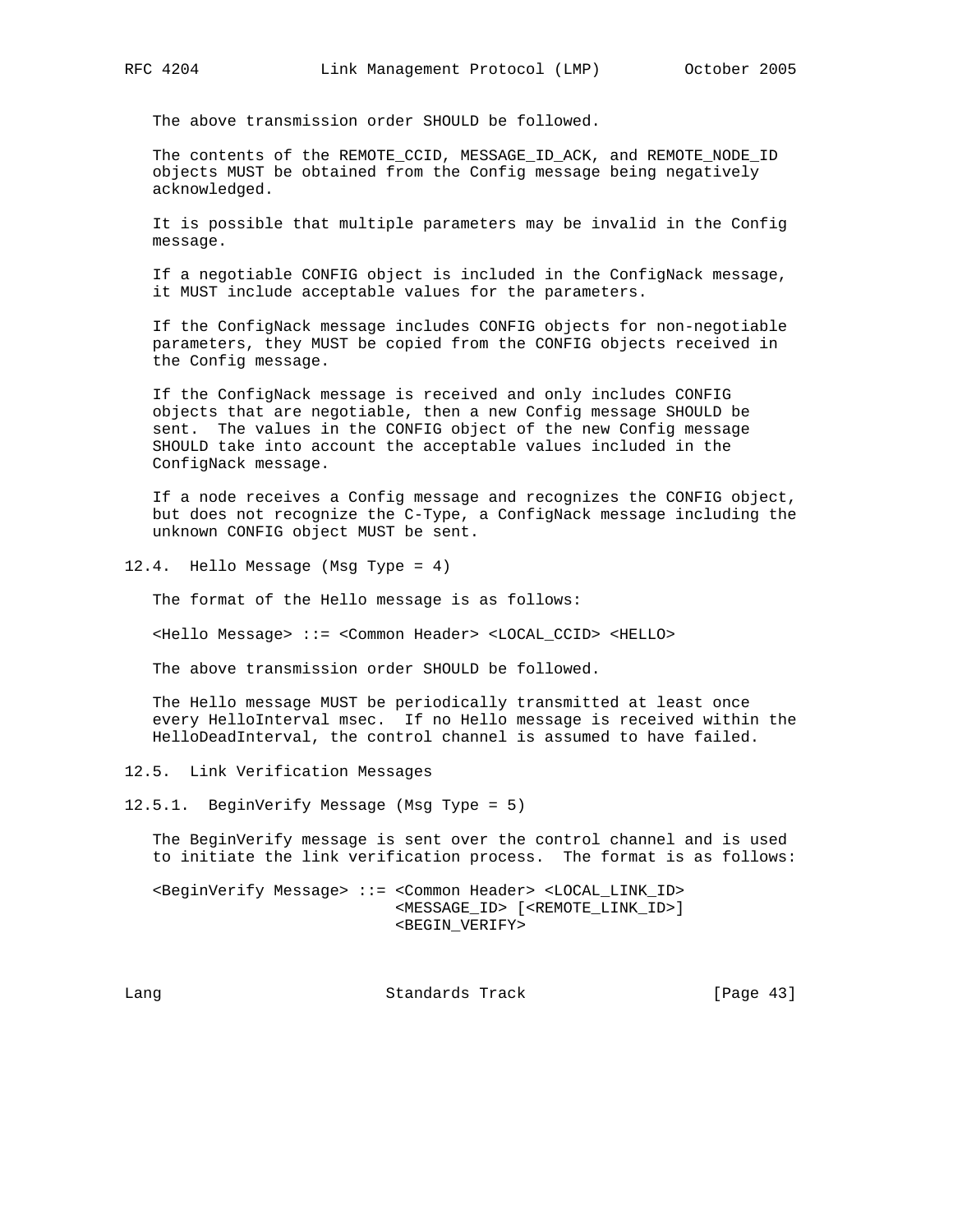The above transmission order SHOULD be followed.

 To limit the scope of Link Verification to a particular TE Link, the Link\_Id field of the LOCAL\_LINK\_ID object MUST be non-zero. If this field is zero, the data links can span multiple TE links and/or they may comprise a TE link that is yet to be configured. In the special case where the local Link\_Id field is zero, the "Verify all Links" flag of the BEGIN\_VERIFY object is used to distinguish between data links that span multiple TE links and those that have not yet been assigned to a TE link (see Section 5).

 The REMOTE\_LINK\_ID object may be included if the local/remote Link\_Id mapping is known.

 The Link\_Id field of the REMOTE\_LINK\_ID object MUST be non-zero if included.

 The BeginVerify message MUST be periodically transmitted until (1) the node receives either a BeginVerifyAck or BeginVerifyNack message to accept or reject the verify process or (2) a retry limit has been reached and no BeginVerifyAck or BeginVerifyNack message has been received. Both the retransmission interval and the retry limit are local configuration parameters.

12.5.2. BeginVerifyAck Message (Msg Type = 6)

 When a BeginVerify message is received and Test messages are ready to be processed, a BeginVerifyAck message MUST be transmitted.

 <BeginVerifyAck Message> ::= <Common Header> [<LOCAL\_LINK\_ID>] <MESSAGE\_ID\_ACK> <BEGIN\_VERIFY\_ACK> <VERIFY\_ID>

The above transmission order SHOULD be followed.

 The LOCAL\_LINK\_ID object may be included if the local/remote Link\_Id mapping is known or learned through the BeginVerify message.

The Link\_Id field of the LOCAL\_LINK\_ID MUST be non-zero if included.

 The contents of the MESSAGE\_ID\_ACK object MUST be obtained from the BeginVerify message being acknowledged.

 The VERIFY\_ID object contains a node-unique value that is assigned by the generator of the BeginVerifyAck message. This value is used to uniquely identify the Verification process from multiple LMP neighbors and/or parallel Test procedures between the same LMP neighbors.

Lang Contract Standards Track [Page 44]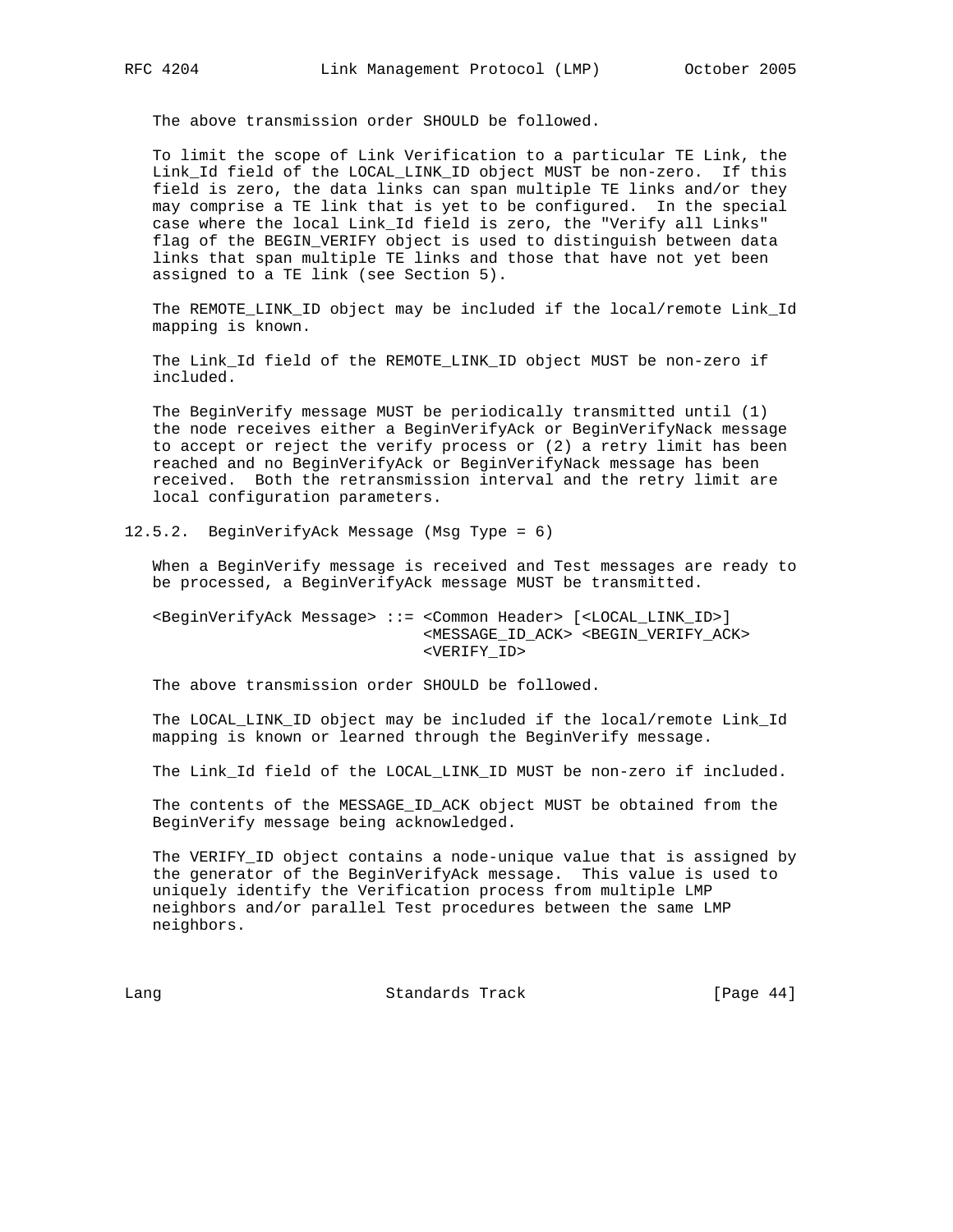12.5.3. BeginVerifyNack Message (Msg Type = 7)

 If a BeginVerify message is received and a node is unwilling or unable to begin the Verification procedure, a BeginVerifyNack message MUST be transmitted.

 <BeginVerifyNack Message> ::= <Common Header> [<LOCAL\_LINK\_ID>] <MESSAGE\_ID\_ACK> <ERROR\_CODE>

The above transmission order SHOULD be followed.

 The contents of the MESSAGE\_ID\_ACK object MUST be obtained from the BeginVerify message being negatively acknowledged.

 If the Verification process is not supported, the ERROR\_CODE MUST indicate "Link Verification Procedure not supported".

 If Verification is supported, but the node is unable to begin the procedure, the ERROR\_CODE MUST indicate "Unwilling to verify". If a BeginVerifyNack message is received with such an ERROR\_CODE, the node that originated the BeginVerify SHOULD schedule a BeginVerify retransmission after Rf seconds, where Rf is a locally defined parameter.

 If the Verification Transport mechanism is not supported, the ERROR\_CODE MUST indicate "Unsupported verification transport mechanism".

 If remote configuration of the Link\_Id is not supported and the content of the REMOTE\_LINK\_ID object (included in the BeginVerify message) does not match any configured values, the ERROR\_CODE MUST indicate "Link\_Id configuration error".

 If a node receives a BeginVerify message and recognizes the BEGIN\_VERIFY object but does not recognize the C-Type, the ERROR\_CODE MUST indicate "Unknown object C-Type".

12.5.4. EndVerify Message (Msg Type = 8)

 The EndVerify message is sent over the control channel and is used to terminate the link verification process. The EndVerify message may be sent any time the initiating node desires to end the Verify procedure. The format is as follows:

<EndVerify Message> ::=<Common Header> <MESSAGE\_ID> <VERIFY\_ID>

The above transmission order SHOULD be followed.

Lang Contract Standards Track [Page 45]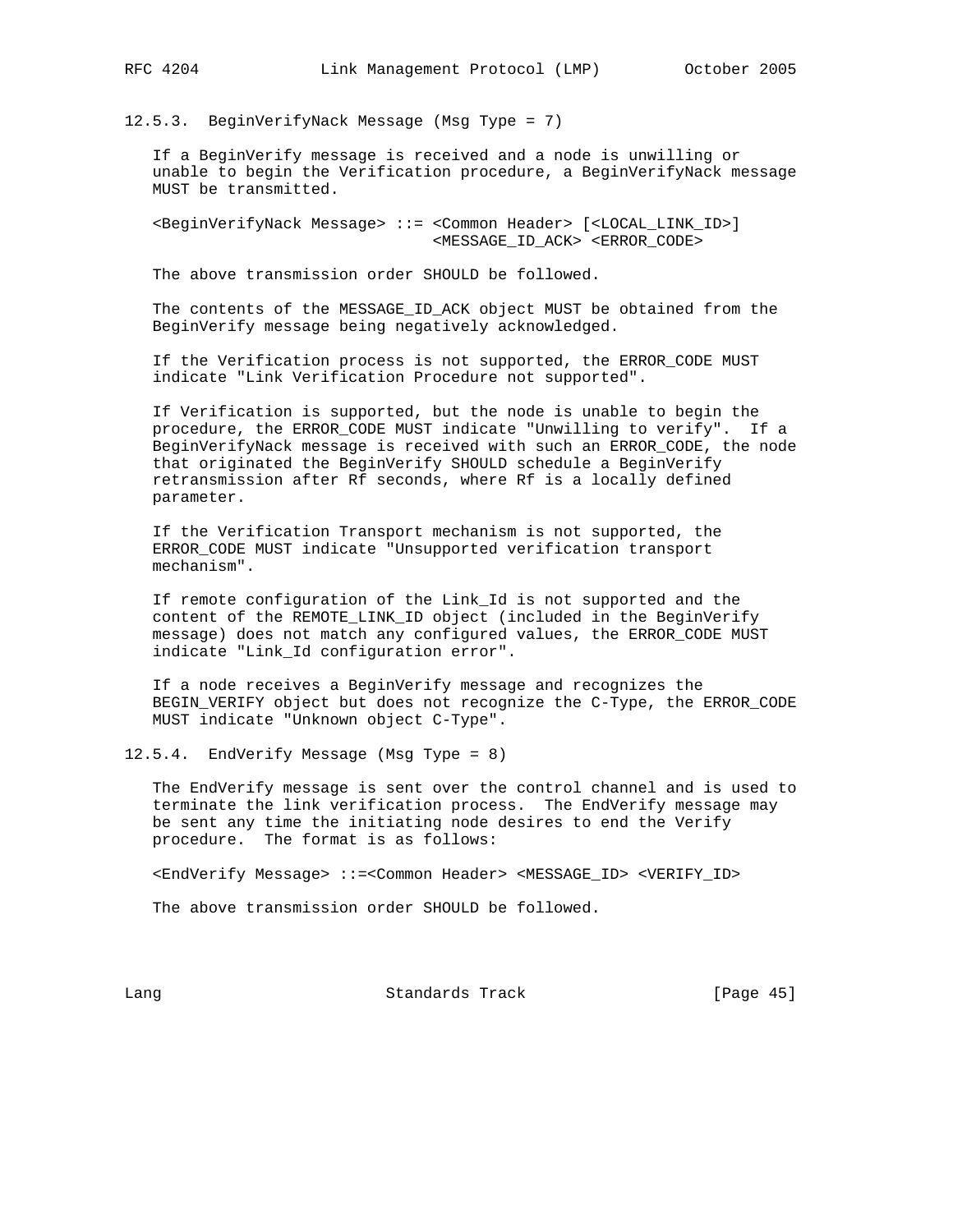The EndVerify message will be periodically transmitted until (1) an EndVerifyAck message has been received or (2) a retry limit has been reached and no EndVerifyAck message has been received. Both the retransmission interval and the retry limit are local configuration parameters.

12.5.5. EndVerifyAck Message (Msg Type =9)

 The EndVerifyAck message is sent over the control channel and is used to acknowledge the termination of the link verification process. The format is as follows:

 <EndVerifyAck Message> ::= <Common Header> <MESSAGE\_ID\_ACK> <VERIFY\_ID>

The above transmission order SHOULD be followed.

 The contents of the MESSAGE\_ID\_ACK object MUST be obtained from the EndVerify message being acknowledged.

12.5.6. Test Message (Msg Type = 10)

 The Test message is transmitted over the data link and is used to verify its physical connectivity. Unless explicitly stated, these messages MUST be transmitted over UDP like all other LMP messages. The format of the Test messages is as follows:

<Test Message> ::= <Common Header> <LOCAL\_INTERFACE\_ID> <VERIFY\_ID>

The above transmission order SHOULD be followed.

 Note that this message is sent over a data link and NOT over the control channel. The transport mechanism for the Test message is negotiated using the Verify Transport Mechanism field of the BEGIN\_VERIFY object and the Verify Transport Response field of the BEGIN\_VERIFY\_ACK object (see Sections 13.8 and 13.9).

 The local (transmitting) node sends a given Test message periodically (at least once every VerifyInterval ms) on the corresponding data link until (1) it receives a correlating TestStatusSuccess or TestStatusFailure message on the control channel from the remote (receiving) node or (2) all active control channels between the two nodes have failed. The remote node will send a given TestStatus message periodically over the control channel until it receives either a correlating TestStatusAck message or an EndVerify message.

Lang Contract Standards Track [Page 46]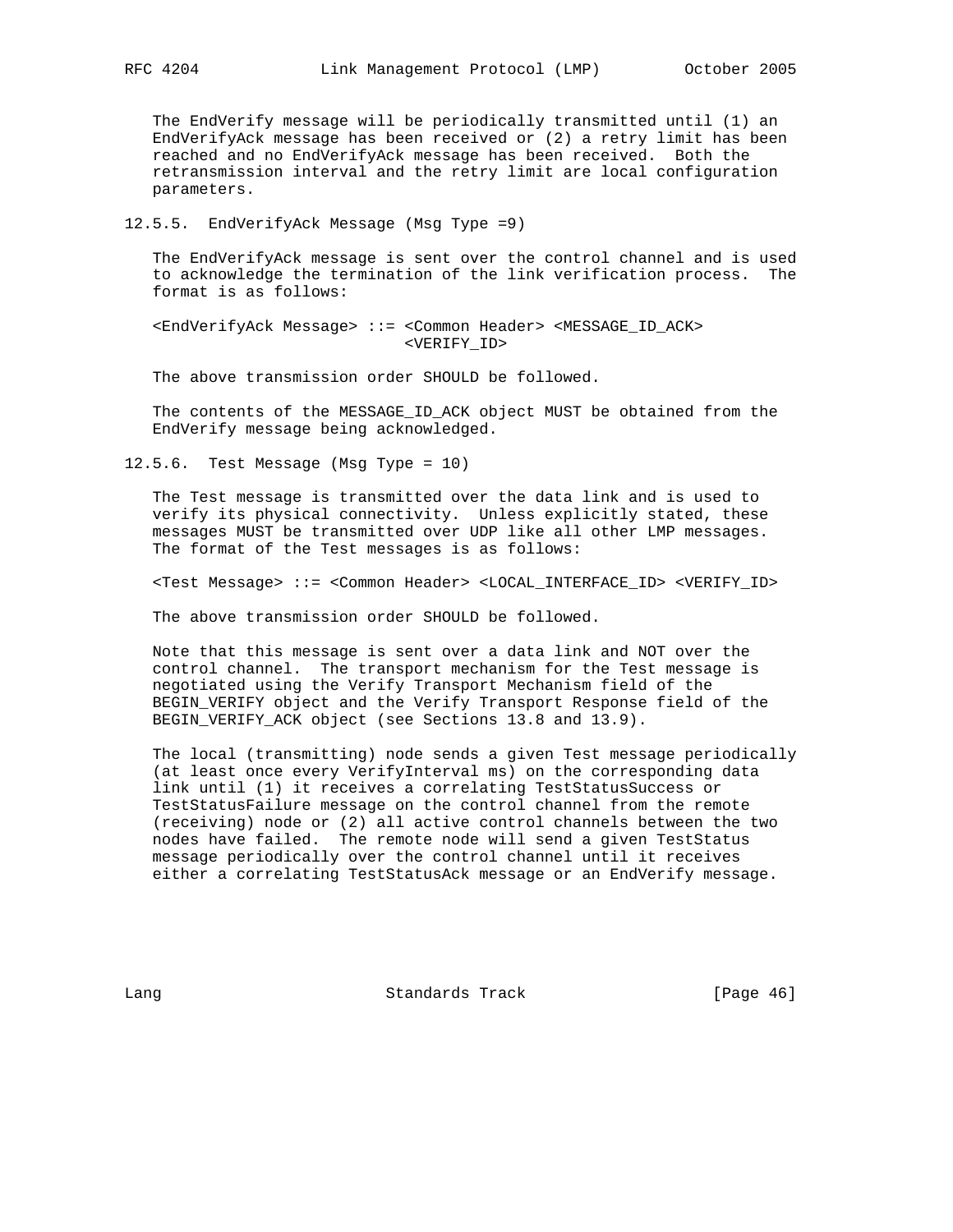12.5.7. TestStatusSuccess Message (Msg Type = 11)

 The TestStatusSuccess message is transmitted over the control channel and is used to transmit the mapping between the local Interface Id and the Interface\_Id that was received in the Test message.

 <TestStatusSuccess Message> ::= <Common Header> <LOCAL\_LINK\_ID> <MESSAGE\_ID> <LOCAL\_INTERFACE\_ID> <REMOTE\_INTERFACE\_ID> <VERIFY\_ID>

The above transmission order SHOULD be followed.

The contents of the REMOTE INTERFACE ID object MUST be obtained from the corresponding Test message being positively acknowledged.

12.5.8. TestStatusFailure Message (Msg Type = 12)

 The TestStatusFailure message is transmitted over the control channel and is used to indicate that the Test message was not received.

 <TestStatusFailure Message> ::= <Common Header> <MESSAGE\_ID> <VERIFY\_ID>

The above transmission order SHOULD be followed.

12.5.9. TestStatusAck Message (Msg Type = 13)

 The TestStatusAck message is used to acknowledge receipt of the TestStatusSuccess or TestStatusFailure messages.

 <TestStatusAck Message> ::= <Common Header> <MESSAGE\_ID\_ACK> <VERIFY\_ID>

The above transmission order SHOULD be followed.

 The contents of the MESSAGE\_ID\_ACK object MUST be obtained from the TestStatusSuccess or TestStatusFailure message being acknowledged.

12.6. Link Summary Messages

12.6.1. LinkSummary Message (Msg Type = 14)

 The LinkSummary message is used to synchronize the Interface\_Ids and correlate the properties of the TE link. The format of the LinkSummary message is as follows:

 <LinkSummary Message> ::= <Common Header> <MESSAGE\_ID> <TE\_LINK> <DATA\_LINK> [<DATA\_LINK>...]

Lang **Standards Track** [Page 47]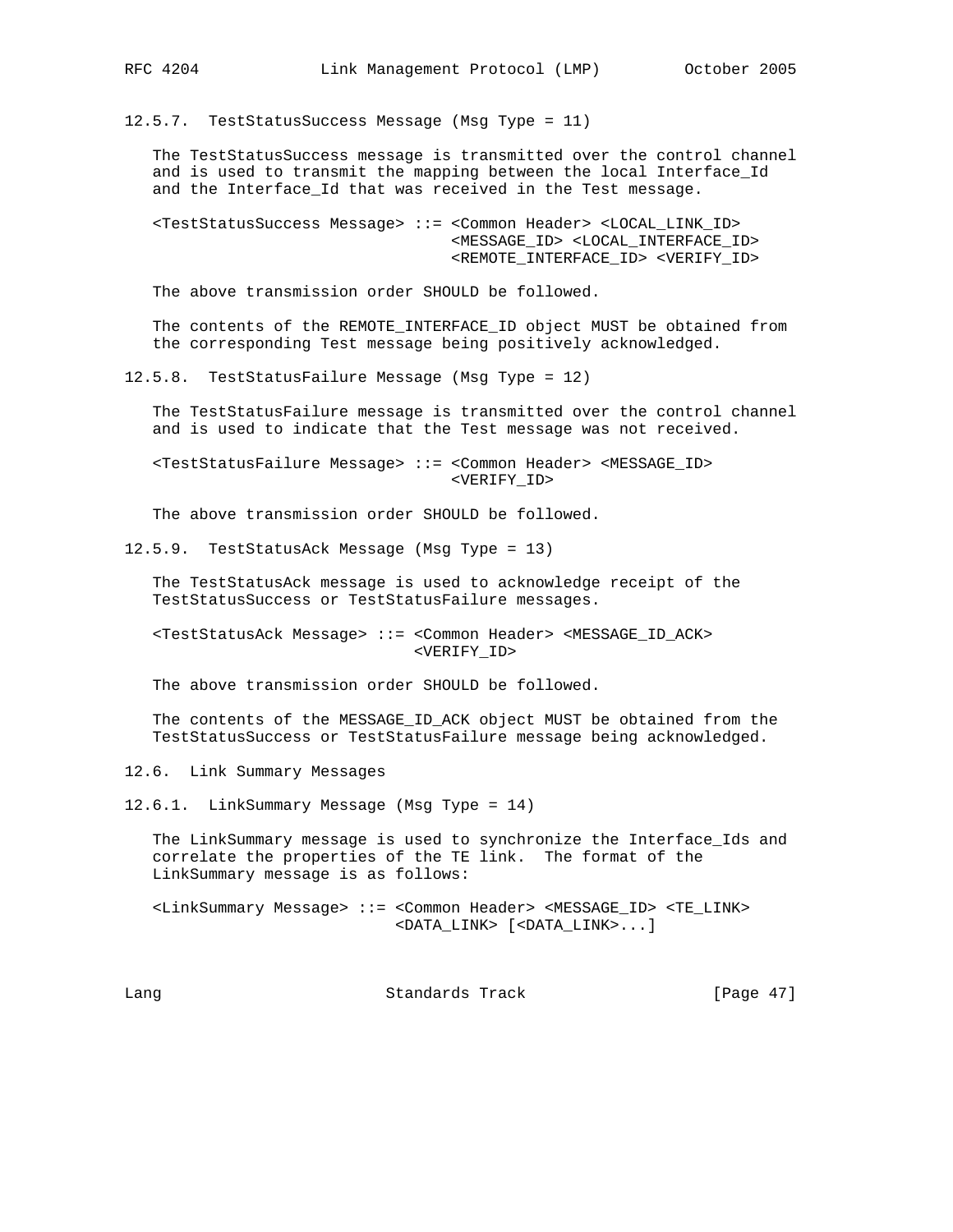The above transmission order SHOULD be followed.

 The LinkSummary message can be exchanged any time a link is not in the Verification process. The LinkSummary message MUST be periodically transmitted until (1) the node receives a LinkSummaryAck or LinkSummaryNack message or (2) a retry limit has been reached and no LinkSummaryAck or LinkSummaryNack message has been received. Both the retransmission interval and the retry limit are local configuration parameters.

12.6.2. LinkSummaryAck Message (Msg Type = 15)

 The LinkSummaryAck message is used to indicate agreement on the Interface\_Id synchronization and acceptance/agreement on all the link parameters. It is on the reception of this message that the local node makes the Link\_Id associations.

<LinkSummaryAck Message> ::= <Common Header> <MESSAGE\_ID\_ACK>

The above transmission order SHOULD be followed.

12.6.3. LinkSummaryNack Message (Msg Type = 16)

 The LinkSummaryNack message is used to indicate disagreement on non negotiated parameters or propose other values for negotiable parameters. Parameters on which agreement was reached MUST NOT be included in the LinkSummaryNack message.

 <LinkSummaryNack Message> ::= <Common Header> <MESSAGE\_ID\_ACK> <ERROR\_CODE> [<DATA\_LINK>...]

The above transmission order SHOULD be followed.

 The DATA\_LINK objects MUST include acceptable values for all negotiable parameters. If the LinkSummaryNack includes DATA\_LINK objects for non-negotiable parameters, they MUST be copied from the DATA\_LINK objects received in the LinkSummary message.

 If the LinkSummaryNack message is received and only includes negotiable parameters, then a new LinkSummary message SHOULD be sent. The values received in the new LinkSummary message SHOULD take into account the acceptable parameters included in the LinkSummaryNack message.

 If the LinkSummary message is received with unacceptable, non negotiable parameters, the ERROR\_CODE MUST indicate "Unacceptable non-negotiable LINK\_SUMMARY parameters."

Lang Contract Standards Track [Page 48]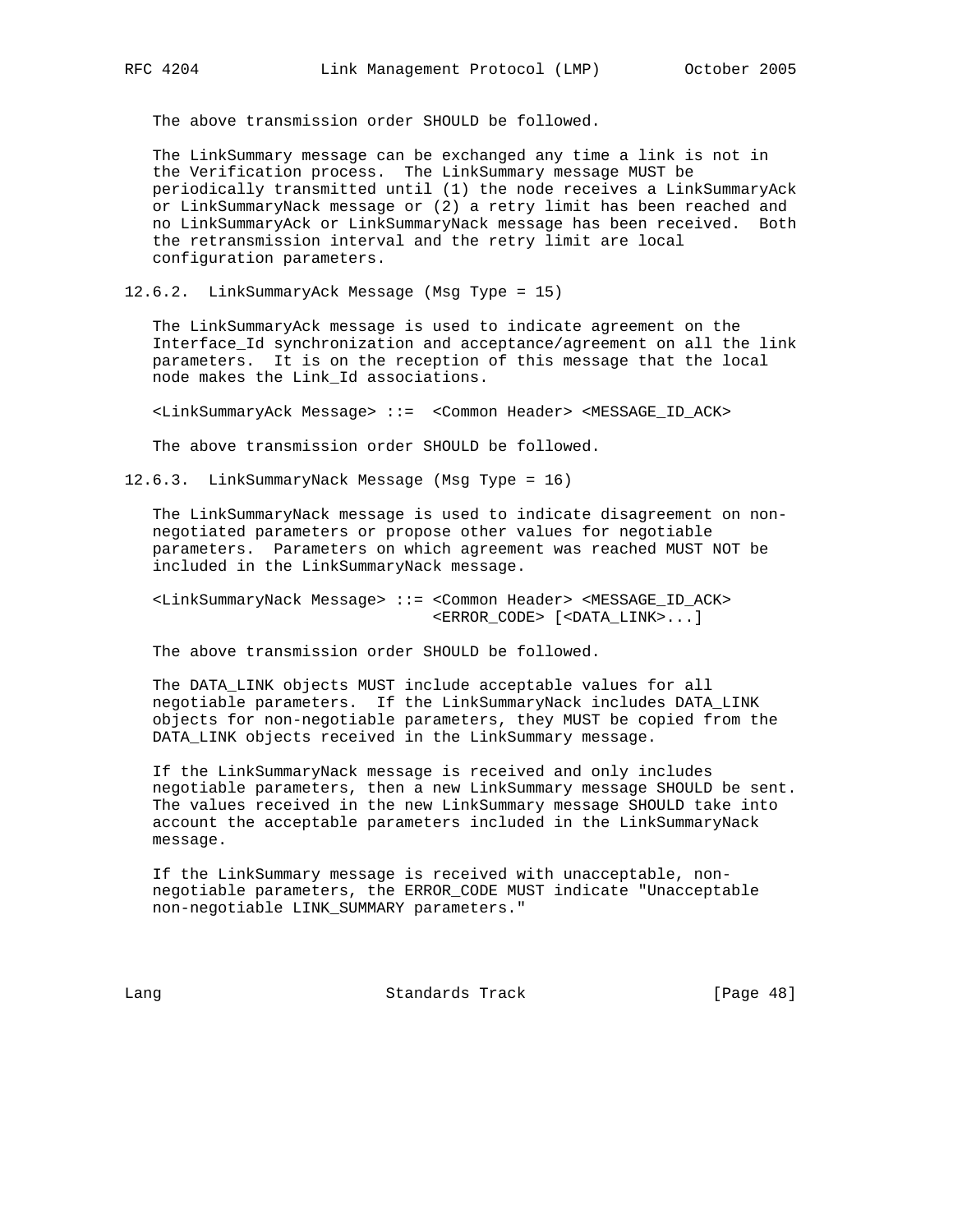If the LinkSummary message is received with unacceptable negotiable parameters, the ERROR\_CODE MUST indicate "Renegotiate LINK\_SUMMARY parameters."

 If the LinkSummary message is received with an invalid TE\_LINK object, the ERROR\_CODE MUST indicate "Invalid TE\_LINK object."

 If the LinkSummary message is received with an invalid DATA\_LINK object, the ERROR\_CODE MUST indicate "Invalid DATA\_LINK object."

 If the LinkSummary message is received with a TE\_LINK object but the C-Type is unknown, the ERROR\_CODE MUST indicate, "Unknown TE\_LINK object C-Type."

 If the LinkSummary message is received with a DATA\_LINK object but the C-Type is unknown, the ERROR\_CODE MUST indicate, "Unknown DATA\_LINK object C-Type."

12.7. Fault Management Messages

12.7.1. ChannelStatus Message (Msg Type = 17)

 The ChannelStatus message is sent over the control channel and is used to notify an LMP neighbor of the status of a data link. A node that receives a ChannelStatus message MUST respond with a ChannelStatusAck message. The format is as follows:

 <ChannelStatus Message> ::= <Common Header> <LOCAL\_LINK\_ID> <MESSAGE\_ID> <CHANNEL\_STATUS>

The above transmission order SHOULD be followed.

 If the CHANNEL\_STATUS object does not include any Interface\_Ids, then this indicates the entire TE Link has failed.

12.7.2. ChannelStatusAck Message (Msg Type = 18)

 The ChannelStatusAck message is used to acknowledge receipt of the ChannelStatus Message. The format is as follows:

<ChannelStatusAck Message> ::= <Common Header> <MESSAGE\_ID\_ACK>

The above transmission order SHOULD be followed.

 The contents of the MESSAGE\_ID\_ACK object MUST be obtained from the ChannelStatus message being acknowledged.

Lang **Standards Track** [Page 49]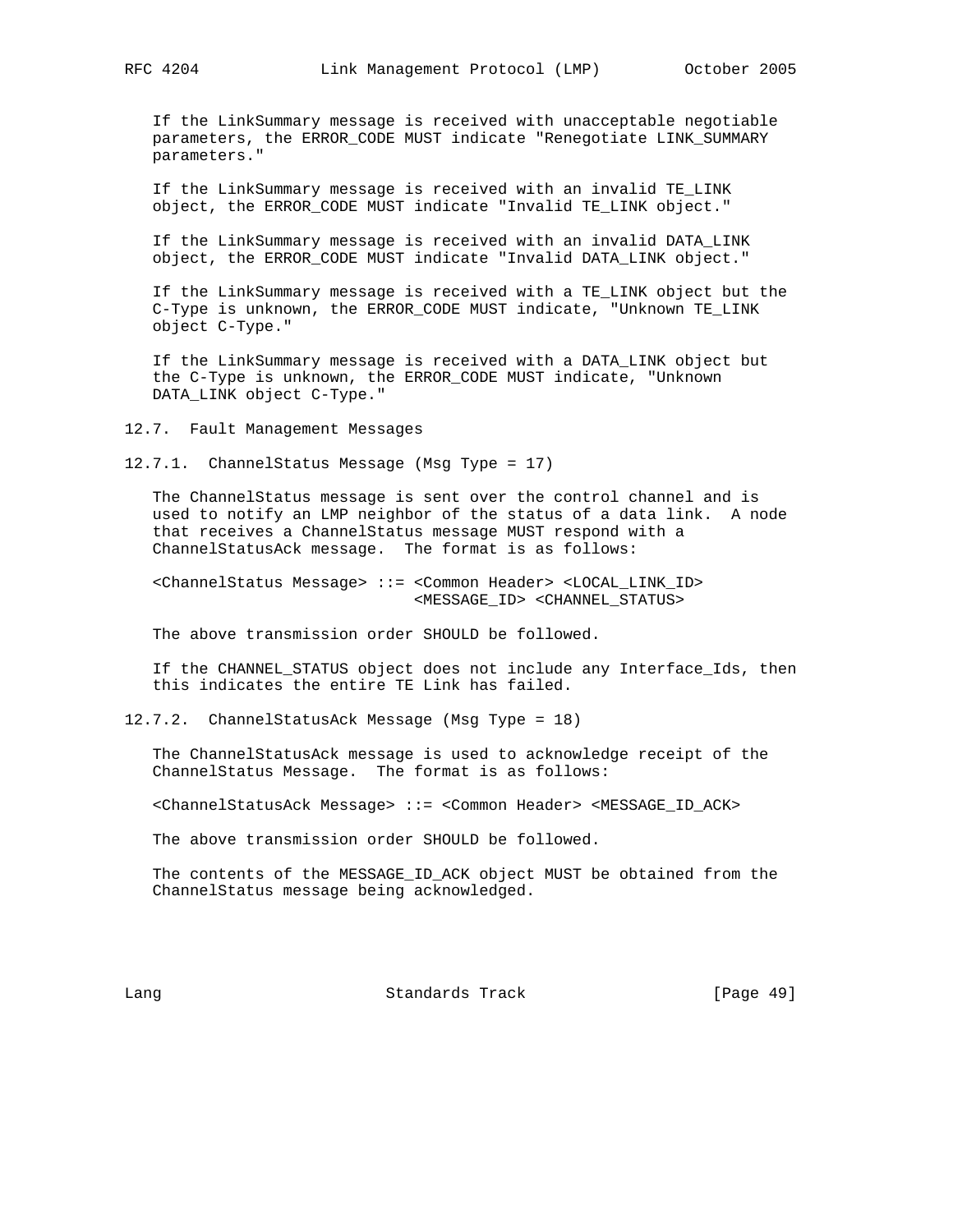12.7.3. ChannelStatusRequest Message (Msg Type = 19)

 The ChannelStatusRequest message is sent over the control channel and is used to request the status of one or more data link(s). A node that receives a ChannelStatusRequest message MUST respond with a ChannelStatusResponse message. The format is as follows:

 <ChannelStatusRequest Message> ::= <Common Header> <LOCAL\_LINK\_ID> <MESSAGE\_ID> [<CHANNEL\_STATUS\_REQUEST>]

The above transmission order SHOULD be followed.

 If the CHANNEL\_STATUS\_REQUEST object is not included, then the ChannelStatusRequest is being used to request the status of ALL of the data link(s) of the TE Link.

12.7.4. ChannelStatusResponse Message (Msg Type = 20)

 The ChannelStatusResponse message is used to acknowledge receipt of the ChannelStatusRequest Message and notify the LMP neighbor of the status of the data channel(s). The format is as follows:

 <ChannelStatusResponse Message> ::= <Common Header> <MESSAGE\_ID\_ACK> <CHANNEL\_STATUS>

The above transmission order SHOULD be followed.

 The contents of the MESSAGE\_ID\_ACK objects MUST be obtained from the ChannelStatusRequest message being acknowledged.

13. LMP Object Definitions

13.1. CCID (Control Channel ID) Class

 $Class = 1$ 

o C-Type = 1, LOCAL\_CCID

0  $1$  2 3 0 1 2 3 4 5 6 7 8 9 0 1 2 3 4 5 6 7 8 9 0 1 2 3 4 5 6 7 8 9 0 1 +-+-+-+-+-+-+-+-+-+-+-+-+-+-+-+-+-+-+-+-+-+-+-+-+-+-+-+-+-+-+-+-+ | CC\_Id | +-+-+-+-+-+-+-+-+-+-+-+-+-+-+-+-+-+-+-+-+-+-+-+-+-+-+-+-+-+-+-+-+

Lang **Standards Track** [Page 50]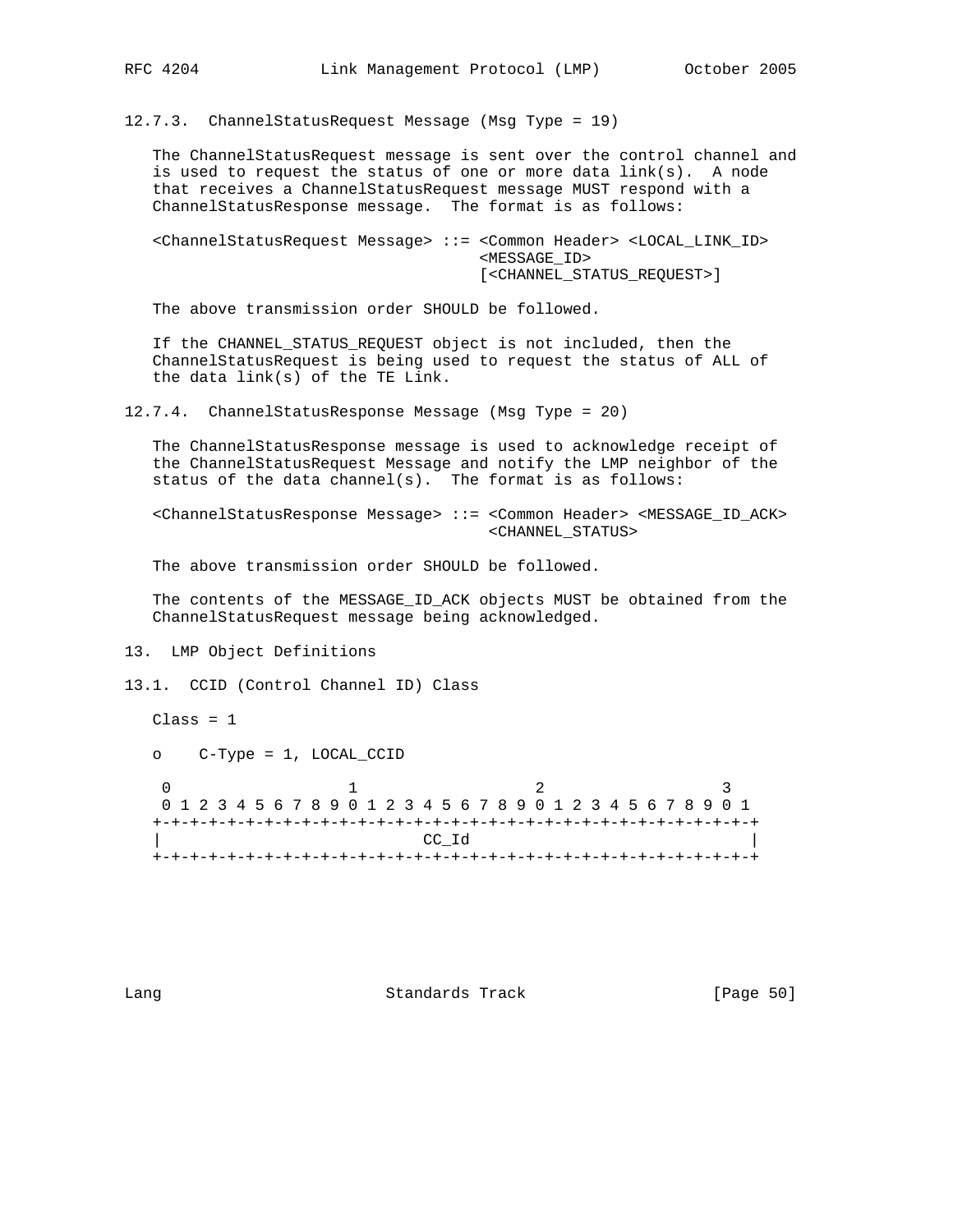```
 CC_Id: 32 bits
```
 This MUST be node-wide unique and non-zero. The CC\_Id identifies the control channel of the sender associated with the message.

This object is non-negotiable.

```
 o C-Type = 2, REMOTE_CCID
```
 $\begin{array}{ccccccc}\n0 & & & 1 & & & 2 & & 3\n\end{array}$  0 1 2 3 4 5 6 7 8 9 0 1 2 3 4 5 6 7 8 9 0 1 2 3 4 5 6 7 8 9 0 1 +-+-+-+-+-+-+-+-+-+-+-+-+-+-+-+-+-+-+-+-+-+-+-+-+-+-+-+-+-+-+-+-+  $\mathsf{CC\_Id}$  | +-+-+-+-+-+-+-+-+-+-+-+-+-+-+-+-+-+-+-+-+-+-+-+-+-+-+-+-+-+-+-+-+

CC\_Id: 32 bits

This identifies the remote node's CC\_Id and MUST be non-zero.

This object is non-negotiable.

```
13.2. NODE_ID Class
```
 $Class = 2$ 

o C-Type = 1, LOCAL\_NODE\_ID

0  $1$  2 3 0 1 2 3 4 5 6 7 8 9 0 1 2 3 4 5 6 7 8 9 0 1 2 3 4 5 6 7 8 9 0 1 +-+-+-+-+-+-+-+-+-+-+-+-+-+-+-+-+-+-+-+-+-+-+-+-+-+-+-+-+-+-+-+-+ | Node\_Id (4 bytes) | +-+-+-+-+-+-+-+-+-+-+-+-+-+-+-+-+-+-+-+-+-+-+-+-+-+-+-+-+-+-+-+-+

Node\_Id:

This identities the node that originated the LMP packet.

This object is non-negotiable.

 o C-Type = 2, REMOTE\_NODE\_ID 0  $1$  2 3 0 1 2 3 4 5 6 7 8 9 0 1 2 3 4 5 6 7 8 9 0 1 2 3 4 5 6 7 8 9 0 1 +-+-+-+-+-+-+-+-+-+-+-+-+-+-+-+-+-+-+-+-+-+-+-+-+-+-+-+-+-+-+-+-+ | Node\_Id (4 bytes) | +-+-+-+-+-+-+-+-+-+-+-+-+-+-+-+-+-+-+-+-+-+-+-+-+-+-+-+-+-+-+-+-+

Lang **Standards Track** [Page 51]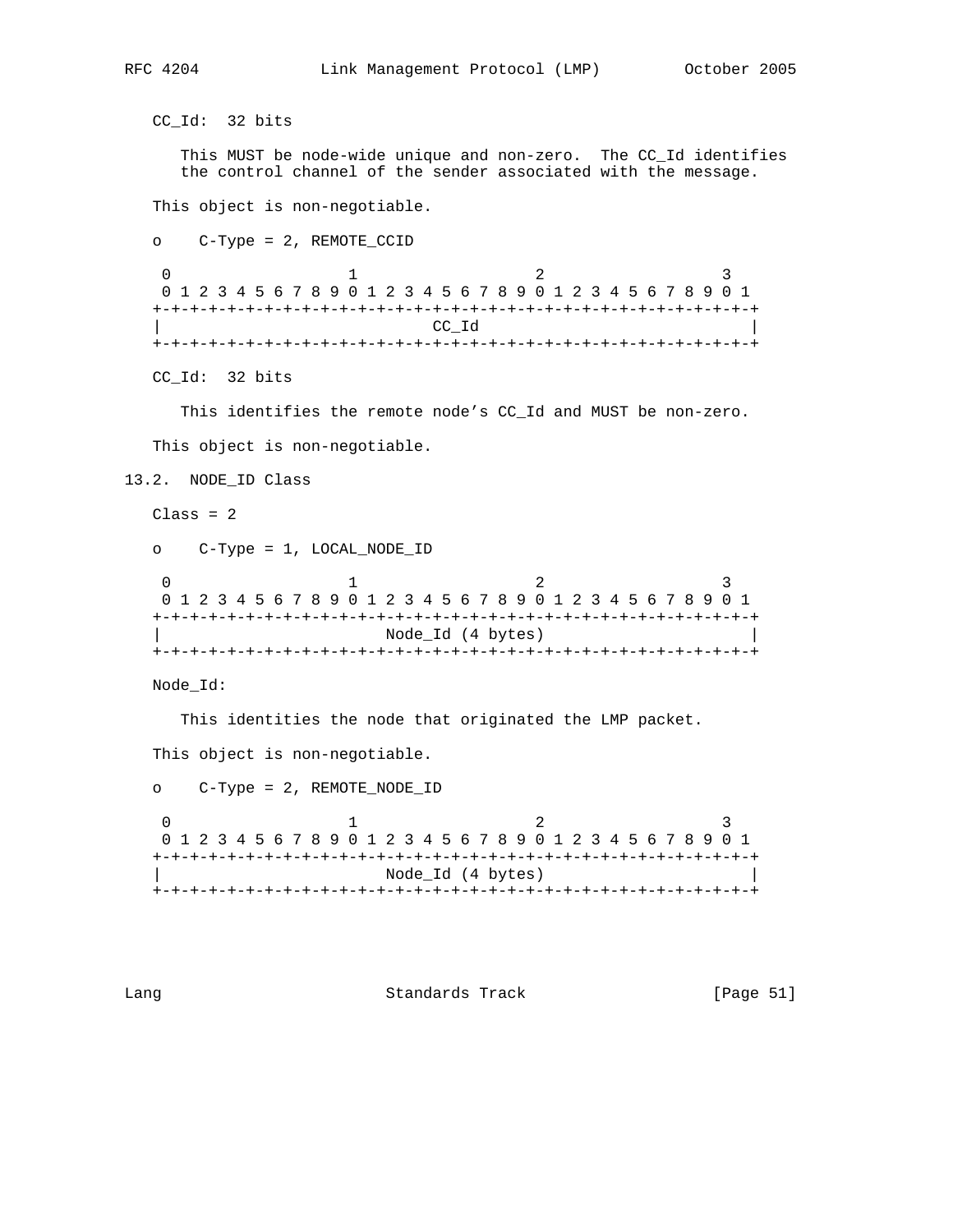```
 Node_Id:
    This identities the remote node.
  This object is non-negotiable.
13.3. LINK_ID Class
 Class = 3 o C-Type = 1, IPv4 LOCAL_LINK_ID
  o C-Type = 2, IPv4 REMOTE_LINK_ID
0 1 2 3
   0 1 2 3 4 5 6 7 8 9 0 1 2 3 4 5 6 7 8 9 0 1 2 3 4 5 6 7 8 9 0 1
   +-+-+-+-+-+-+-+-+-+-+-+-+-+-+-+-+-+-+-+-+-+-+-+-+-+-+-+-+-+-+-+-+
                 Link_Id (4 bytes)
   +-+-+-+-+-+-+-+-+-+-+-+-+-+-+-+-+-+-+-+-+-+-+-+-+-+-+-+-+-+-+-+-+
  o C-Type = 3, IPv6 LOCAL_LINK_ID
  o C-Type = 4, IPv6 REMOTE_LINK_ID
0 1 2 3
   0 1 2 3 4 5 6 7 8 9 0 1 2 3 4 5 6 7 8 9 0 1 2 3 4 5 6 7 8 9 0 1
   +-+-+-+-+-+-+-+-+-+-+-+-+-+-+-+-+-+-+-+-+-+-+-+-+-+-+-+-+-+-+-+-+
 | |
 + +
 | |
   + Link_Id (16 bytes) +
 | |
 + +
 | |
   +-+-+-+-+-+-+-+-+-+-+-+-+-+-+-+-+-+-+-+-+-+-+-+-+-+-+-+-+-+-+-+-+
  o C-Type = 5, Unnumbered LOCAL_LINK_ID
  o C-Type = 6, Unnumbered REMOTE_LINK_ID
0 1 2 3
 0 1 2 3 4 5 6 7 8 9 0 1 2 3 4 5 6 7 8 9 0 1 2 3 4 5 6 7 8 9 0 1
   +-+-+-+-+-+-+-+-+-+-+-+-+-+-+-+-+-+-+-+-+-+-+-+-+-+-+-+-+-+-+-+-+
                 Link_Id (4 bytes)
   +-+-+-+-+-+-+-+-+-+-+-+-+-+-+-+-+-+-+-+-+-+-+-+-+-+-+-+-+-+-+-+-+
```
Lang **Standards Track** [Page 52]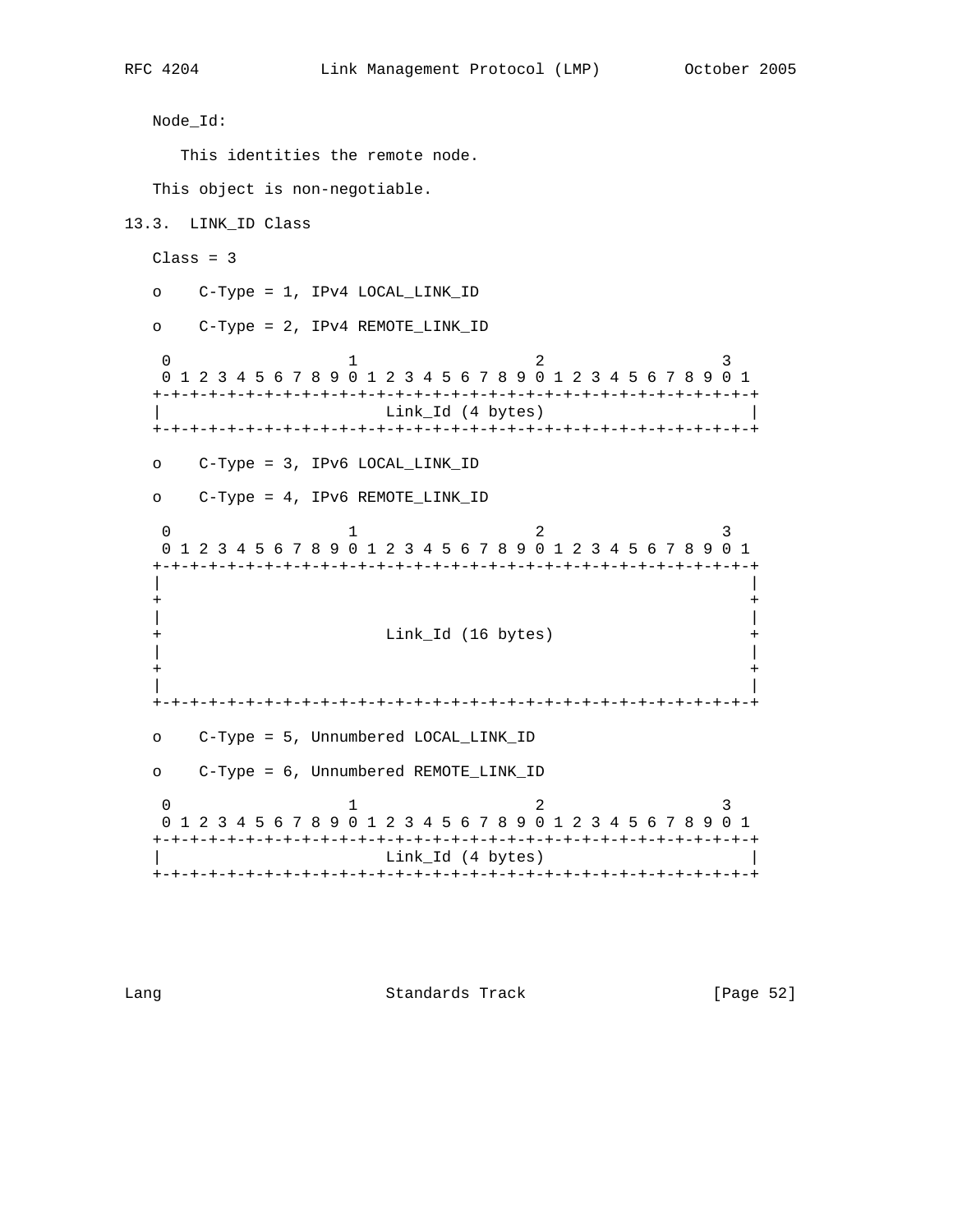```
 Link_Id:
     For LOCAL_LINK_ID, this identifies the sender's Link associated
    with the message. This value MUST be non-zero.
    For REMOTE_LINK_ID, this identifies the remote node's Link_Id and
    MUST be non-zero.
   This object is non-negotiable.
13.4. INTERFACE_ID Class
 Class = 4 o C-Type = 1, IPv4 LOCAL_INTERFACE_ID
  o C-Type = 2, IPv4 REMOTE_INTERFACE_ID
0 1 2 3
   0 1 2 3 4 5 6 7 8 9 0 1 2 3 4 5 6 7 8 9 0 1 2 3 4 5 6 7 8 9 0 1
   +-+-+-+-+-+-+-+-+-+-+-+-+-+-+-+-+-+-+-+-+-+-+-+-+-+-+-+-+-+-+-+-+
                 Interface_Id (4 bytes)
   +-+-+-+-+-+-+-+-+-+-+-+-+-+-+-+-+-+-+-+-+-+-+-+-+-+-+-+-+-+-+-+-+
  o C-Type = 3, IPv6 LOCAL_INTERFACE_ID
  o C-Type = 4, IPv6 REMOTE_INTERFACE_ID
0 1 2 3
 0 1 2 3 4 5 6 7 8 9 0 1 2 3 4 5 6 7 8 9 0 1 2 3 4 5 6 7 8 9 0 1
   +-+-+-+-+-+-+-+-+-+-+-+-+-+-+-+-+-+-+-+-+-+-+-+-+-+-+-+-+-+-+-+-+
 | |
 + +
 | |
   + Interface_Id (16 bytes) +
 | |
 + +
 | |
   +-+-+-+-+-+-+-+-+-+-+-+-+-+-+-+-+-+-+-+-+-+-+-+-+-+-+-+-+-+-+-+-+
  o C-Type = 5, Unnumbered LOCAL_INTERFACE_ID
  o C-Type = 6, Unnumbered REMOTE_INTERFACE_ID
```
Lang Contract Standards Track [Page 53]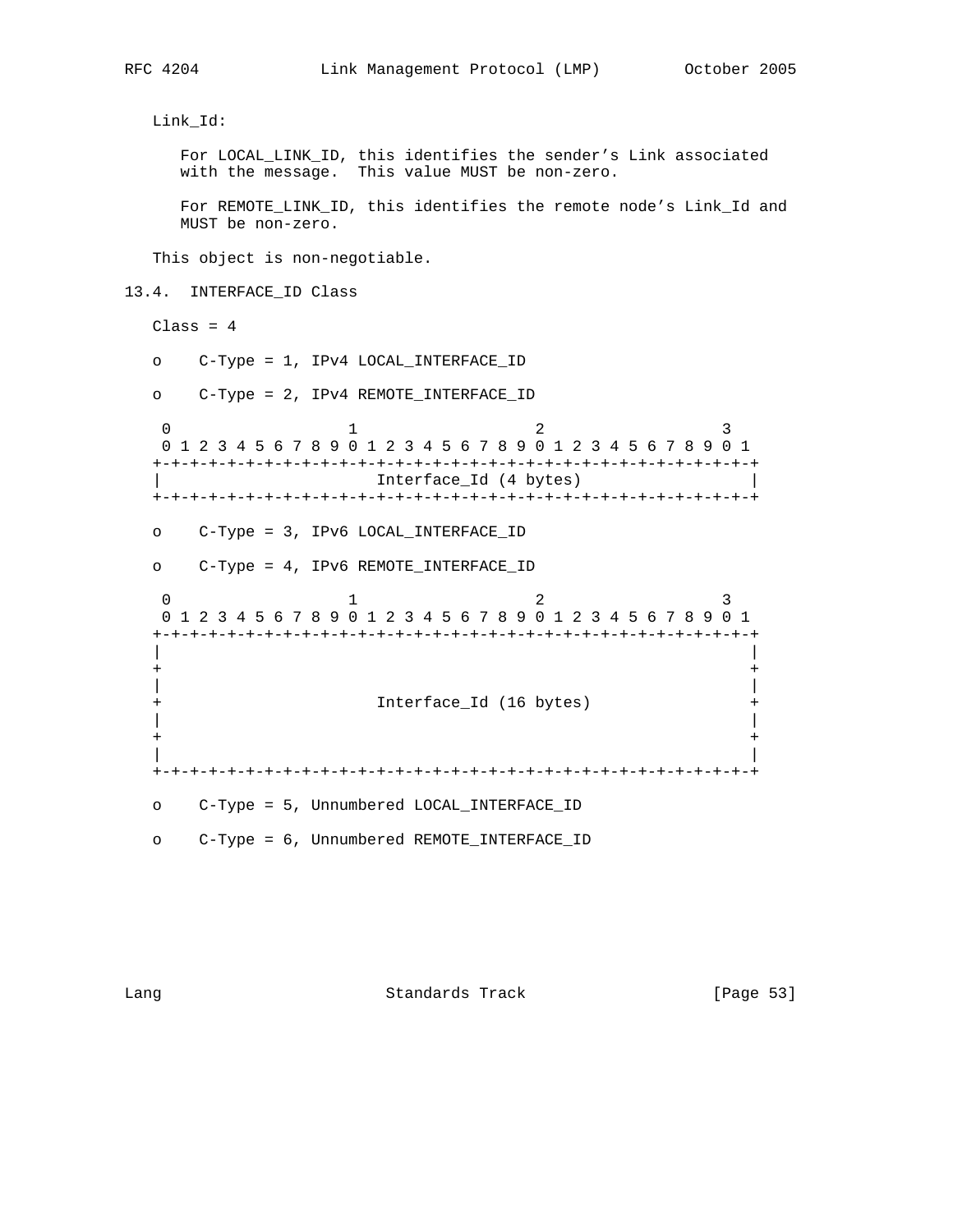```
0 1 2 3
    0 1 2 3 4 5 6 7 8 9 0 1 2 3 4 5 6 7 8 9 0 1 2 3 4 5 6 7 8 9 0 1
   +-+-+-+-+-+-+-+-+-+-+-+-+-+-+-+-+-+-+-+-+-+-+-+-+-+-+-+-+-+-+-+-+
                      Interface_Id (4 bytes)
   +-+-+-+-+-+-+-+-+-+-+-+-+-+-+-+-+-+-+-+-+-+-+-+-+-+-+-+-+-+-+-+-+
   Interface_Id:
      For the LOCAL_INTERFACE_ID, this identifies the data link. This
      value MUST be node-wide unique and non-zero.
      For the REMOTE_INTERFACE_ID, this identifies the remote node's
      data link. The Interface_Id MUST be non-zero.
   This object is non-negotiable.
13.5. MESSAGE_ID Class
  Class = 5 o C-Type=1, MessageId
0 1 2 3
   0 1 2 3 4 5 6 7 8 9 0 1 2 3 4 5 6 7 8 9 0 1 2 3 4 5 6 7 8 9 0 1
   +-+-+-+-+-+-+-+-+-+-+-+-+-+-+-+-+-+-+-+-+-+-+-+-+-+-+-+-+-+-+-+-+
                           | Message_Id |
   +-+-+-+-+-+-+-+-+-+-+-+-+-+-+-+-+-+-+-+-+-+-+-+-+-+-+-+-+-+-+-+-+
   Message_Id:
      The Message_Id field is used to identify a message. This value is
      incremented and only decreases when the value wraps. This is used
      for message acknowledgment.
   This object is non-negotiable.
   o C-Type = 2, MessageIdAck
0 1 2 3
    0 1 2 3 4 5 6 7 8 9 0 1 2 3 4 5 6 7 8 9 0 1 2 3 4 5 6 7 8 9 0 1
   +-+-+-+-+-+-+-+-+-+-+-+-+-+-+-+-+-+-+-+-+-+-+-+-+-+-+-+-+-+-+-+-+
                          | Message_Id |
   +-+-+-+-+-+-+-+-+-+-+-+-+-+-+-+-+-+-+-+-+-+-+-+-+-+-+-+-+-+-+-+-+
```
Lang **Standards Track** [Page 54]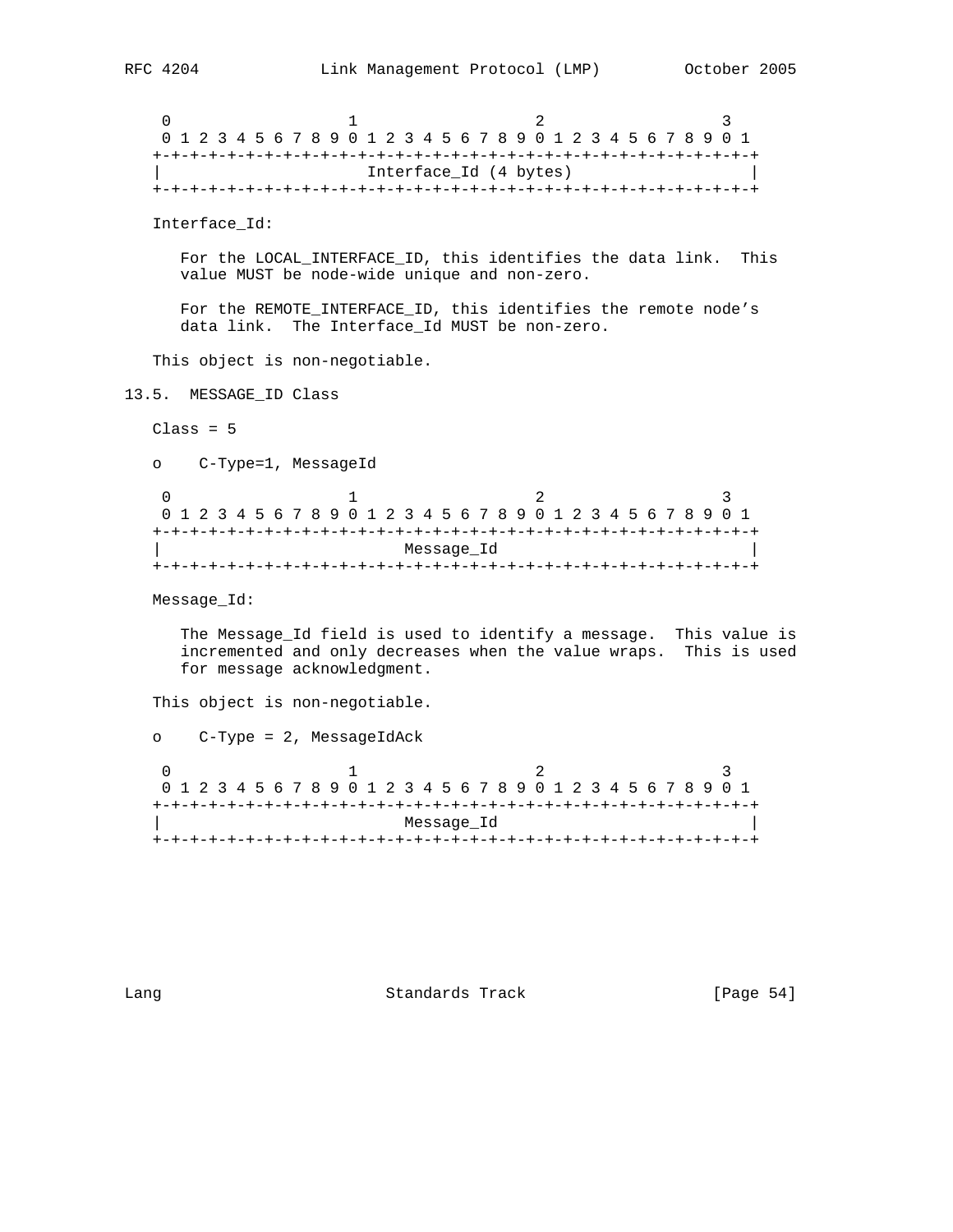Message\_Id:

 The Message\_Id field is used to identify the message being acknowledged. This value is copied from the MESSAGE\_ID object of the message being acknowledged.

This object is non-negotiable.

13.6. CONFIG Class

 $Class = 6.$ 

o C-Type = 1, HelloConfig

0  $1$  2 3 0 1 2 3 4 5 6 7 8 9 0 1 2 3 4 5 6 7 8 9 0 1 2 3 4 5 6 7 8 9 0 1 +-+-+-+-+-+-+-+-+-+-+-+-+-+-+-+-+-+-+-+-+-+-+-+-+-+-+-+-+-+-+-+-+ HelloInterval | HelloDeadInterval | +-+-+-+-+-+-+-+-+-+-+-+-+-+-+-+-+-+-+-+-+-+-+-+-+-+-+-+-+-+-+-+-+

HelloInterval: 16 bits.

 Indicates how frequently the Hello packets will be sent and is measured in milliseconds (ms).

HelloDeadInterval: 16 bits.

 If no Hello packets are received within the HelloDeadInterval, the control channel is assumed to have failed. The HelloDeadInterval is measured in milliseconds (ms). The HelloDeadInterval MUST be greater than the HelloInterval, and SHOULD be at least 3 times the value of HelloInterval.

 If the fast keep-alive mechanism of LMP is not used, the HelloInterval and HelloDeadInterval MUST be set to zero.

Lang Contract Standards Track Change 1989 [Page 55]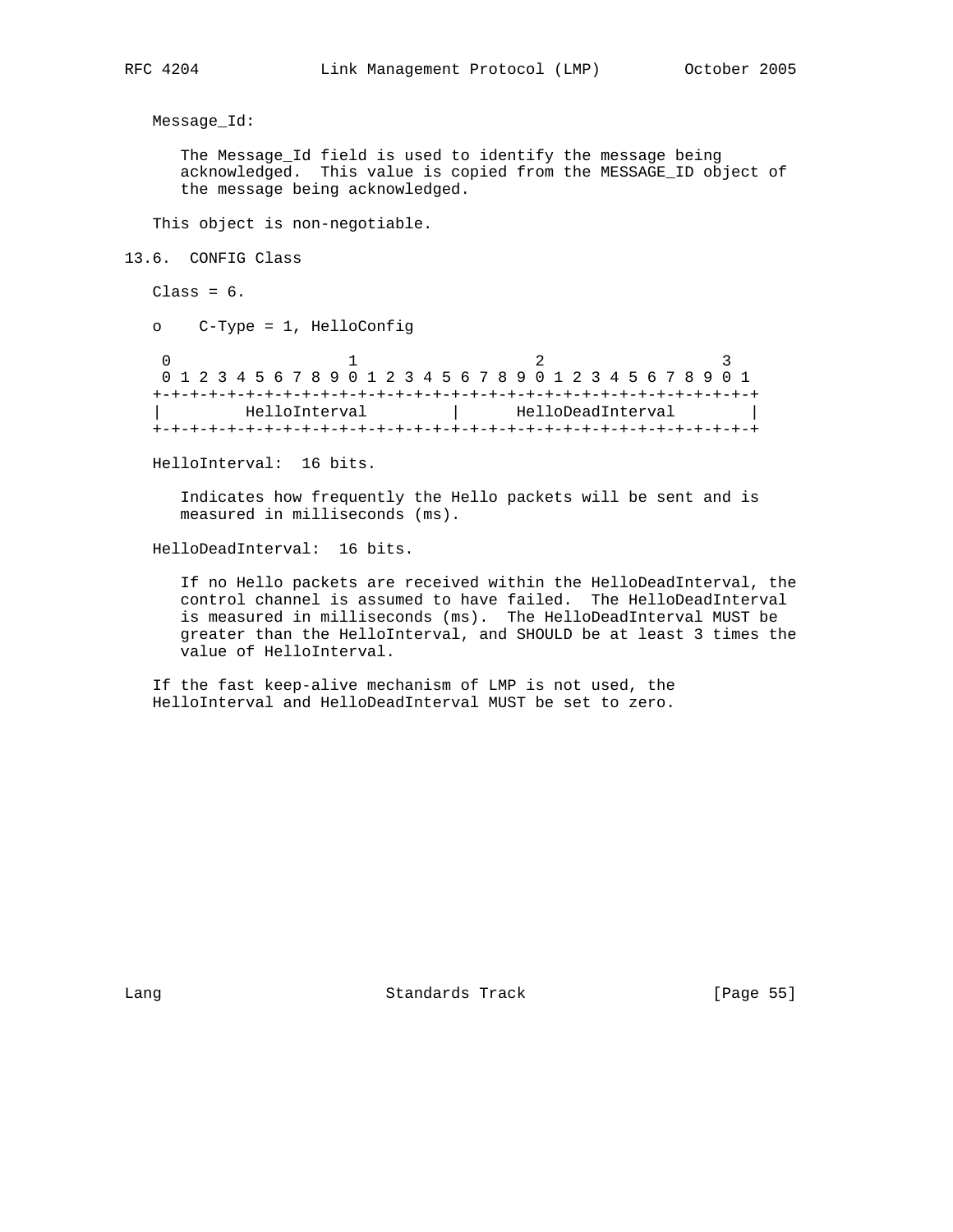```
13.7. HELLO Class
   Class = 7
   o C-Type = 1, Hello
0 1 2 3
    0 1 2 3 4 5 6 7 8 9 0 1 2 3 4 5 6 7 8 9 0 1 2 3 4 5 6 7 8 9 0 1
   +-+-+-+-+-+-+-+-+-+-+-+-+-+-+-+-+-+-+-+-+-+-+-+-+-+-+-+-+-+-+-+-+
                          TxSeqNum
   +-+-+-+-+-+-+-+-+-+-+-+-+-+-+-+-+-+-+-+-+-+-+-+-+-+-+-+-+-+-+-+-+
                          | RcvSeqNum |
   +-+-+-+-+-+-+-+-+-+-+-+-+-+-+-+-+-+-+-+-+-+-+-+-+-+-+-+-+-+-+-+-+
```
TxSeqNum: 32 bits

 This is the current sequence number for this Hello message. This sequence number will be incremented when the sequence number is reflected in the RcvSeqNum of a Hello packet that is received over the control channel.

 TxSeqNum=0 is not allowed. TxSeqNum=1 is used to indicate that this is the first Hello message sent over the control channel.

RcvSeqNum: 32 bits

 This is the sequence number of the last Hello message received over the control channel. RcvSeqNum=0 is used to indicate that a Hello message has not yet been received.

This object is non-negotiable.

#### 13.8. BEGIN\_VERIFY Class

 $Class = 8$ 

o C-Type = 1

Lang Contract Standards Track Change 1989 [Page 56]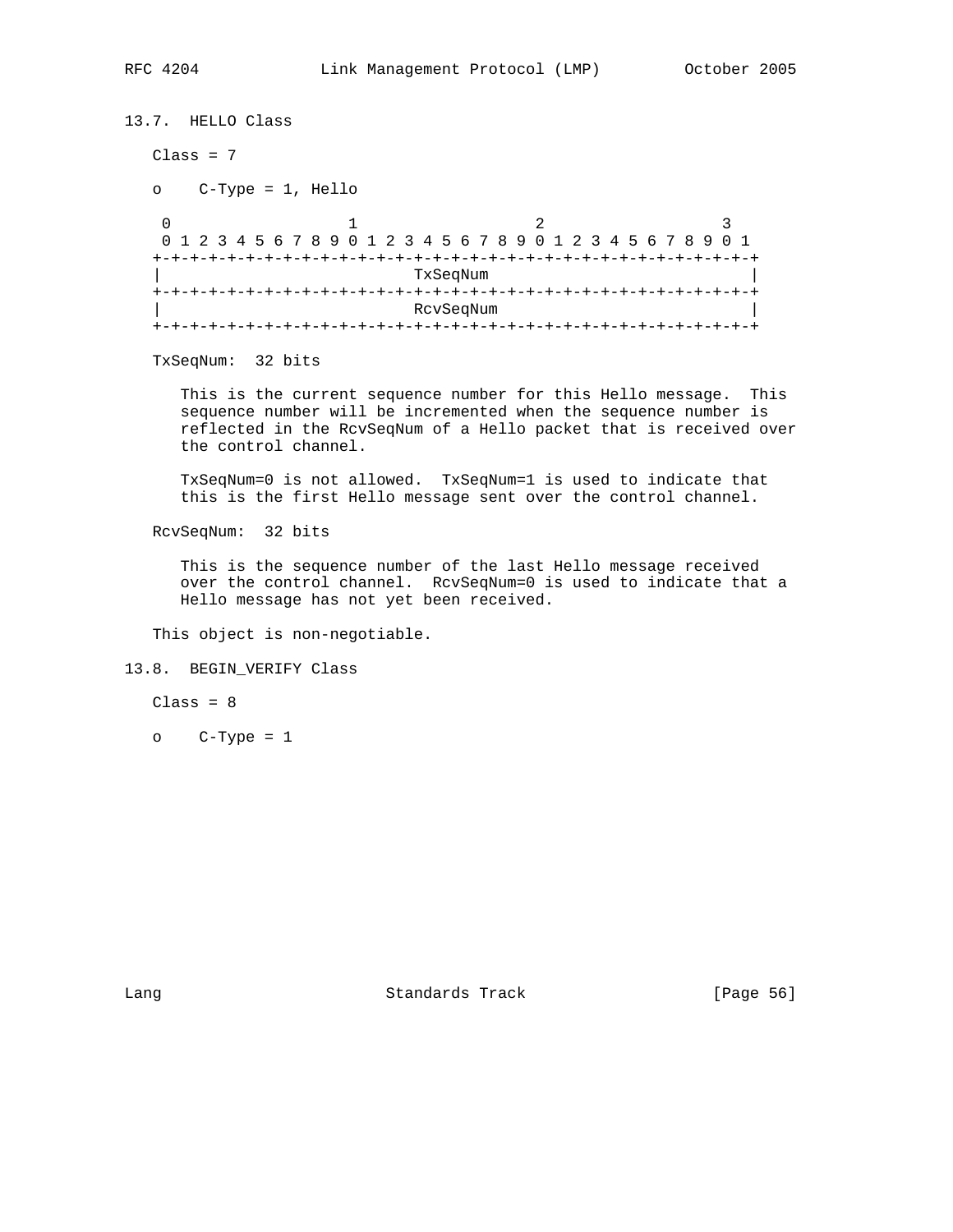0  $1$  2 3 0 1 2 3 4 5 6 7 8 9 0 1 2 3 4 5 6 7 8 9 0 1 2 3 4 5 6 7 8 9 0 1 +-+-+-+-+-+-+-+-+-+-+-+-+-+-+-+-+-+-+-+-+-+-+-+-+-+-+-+-+-+-+-+-+ Flags  $|$  VerifyInterval +-+-+-+-+-+-+-+-+-+-+-+-+-+-+-+-+-+-+-+-+-+-+-+-+-+-+-+-+-+-+-+-+ Number of Data Links +-+-+-+-+-+-+-+-+-+-+-+-+-+-+-+-+-+-+-+-+-+-+-+-+-+-+-+-+-+-+-+-+ | EncType | (Reserved) | Verify Transport Mechanism | +-+-+-+-+-+-+-+-+-+-+-+-+-+-+-+-+-+-+-+-+-+-+-+-+-+-+-+-+-+-+-+-+ | TransmissionRate | +-+-+-+-+-+-+-+-+-+-+-+-+-+-+-+-+-+-+-+-+-+-+-+-+-+-+-+-+-+-+-+-+ Wavelength +-+-+-+-+-+-+-+-+-+-+-+-+-+-+-+-+-+-+-+-+-+-+-+-+-+-+-+-+-+-+-+-+

The Reserved field should be sent as zero and ignored on receipt.

Flags: 16 bits

The following flags are defined:

0x0001 Verify all Links

 If this bit is set, the verification process checks all unallocated links; else it only verifies new ports or component links that are to be added to this TE link.

0x0002 Data Link Type

 If set, the data links to be verified are ports, otherwise they are component links

VerifyInterval: 16 bits

 This is the interval between successive Test messages and is measured in milliseconds (ms).

Number of Data Links: 32 bits

This is the number of data links that will be verified.

EncType: 8 bits

 This is the encoding type of the data link. The defined EncType values are consistent with the LSP Encoding Type values of [RFC3471].

Lang **Standards Track** [Page 57]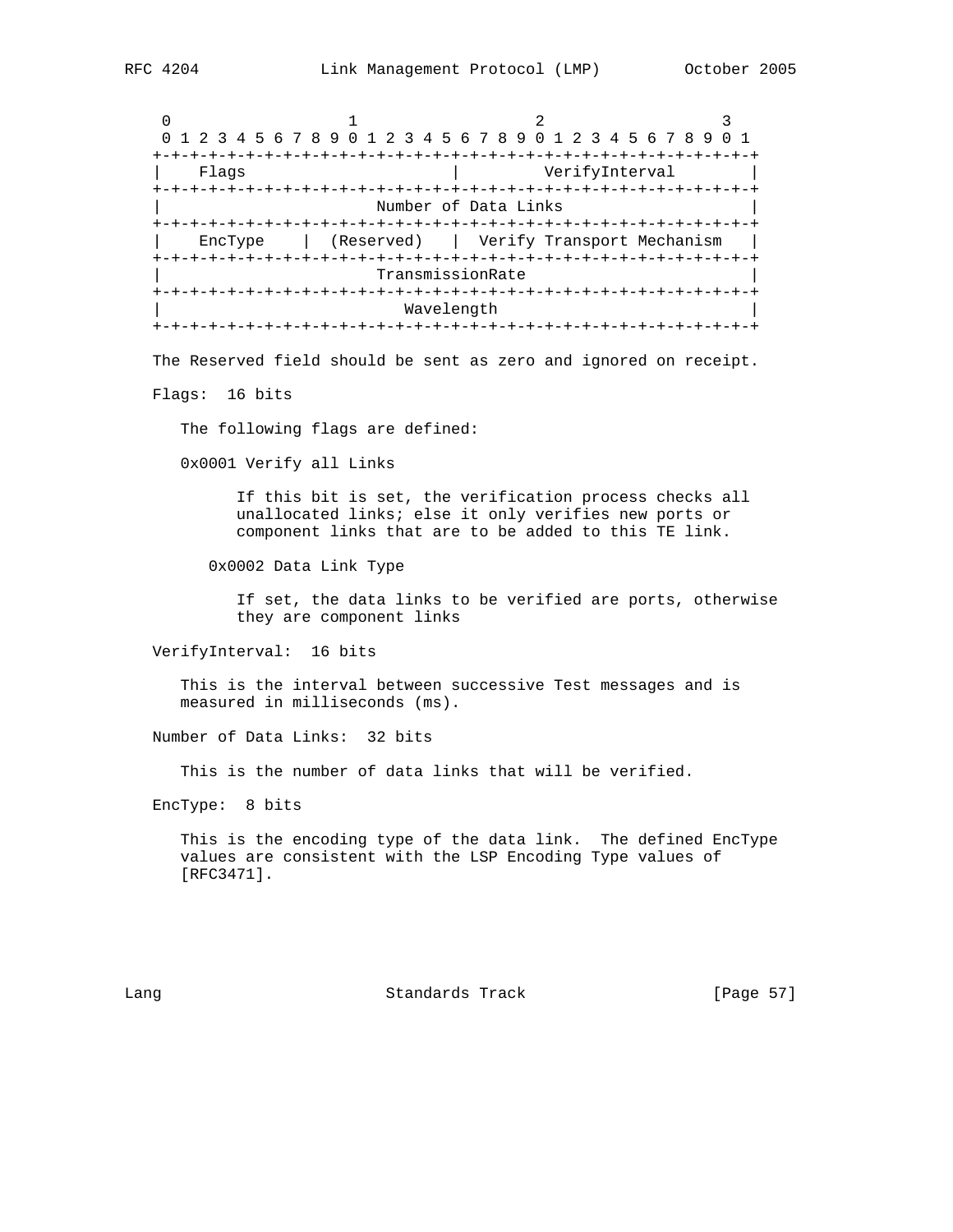Verify Transport Mechanism: 16 bits

 This defines the transport mechanism for the Test Messages. The scope of this bit mask is restricted to each encoding type. The local node will set the bits corresponding to the various mechanisms it can support for transmitting LMP test messages. The receiver chooses the appropriate mechanism in the BeginVerifyAck message.

 The following flag is defined across all Encoding Types. All other flags are dependent on the Encoding Type.

0x8000 Payload:Test Message transmitted in the payload

 Capable of transmitting Test messages in the payload. The Test message is sent as an IP packet as defined above.

TransmissionRate: 32 bits

 This is the transmission rate of the data link over which the Test messages will be transmitted. This is expressed in bytes per second and represented in IEEE floating-point format.

Wavelength: 32 bits

 When a data link is assigned to a port or component link that is capable of transmitting multiple wavelengths (e.g., a fiber or waveband-capable port), it is essential to know which wavelength the test messages will be transmitted over. This value corresponds to the wavelength at which the Test messages will be transmitted over and has local significance. If there is no ambiguity as to the wavelength over which the message will be sent, then this value SHOULD be set to 0.

13.9. BEGIN\_VERIFY\_ACK Class

 Class = 9 o C-Type = 1 0  $1$  2 3 0 1 2 3 4 5 6 7 8 9 0 1 2 3 4 5 6 7 8 9 0 1 2 3 4 5 6 7 8 9 0 1 +-+-+-+-+-+-+-+-+-+-+-+-+-+-+-+-+-+-+-+-+-+-+-+-+-+-+-+-+-+-+-+-+ | VerifyDeadInterval | Verify\_Transport\_Response | +-+-+-+-+-+-+-+-+-+-+-+-+-+-+-+-+-+-+-+-+-+-+-+-+-+-+-+-+-+-+-+-+

Lang **Standards Track** [Page 58]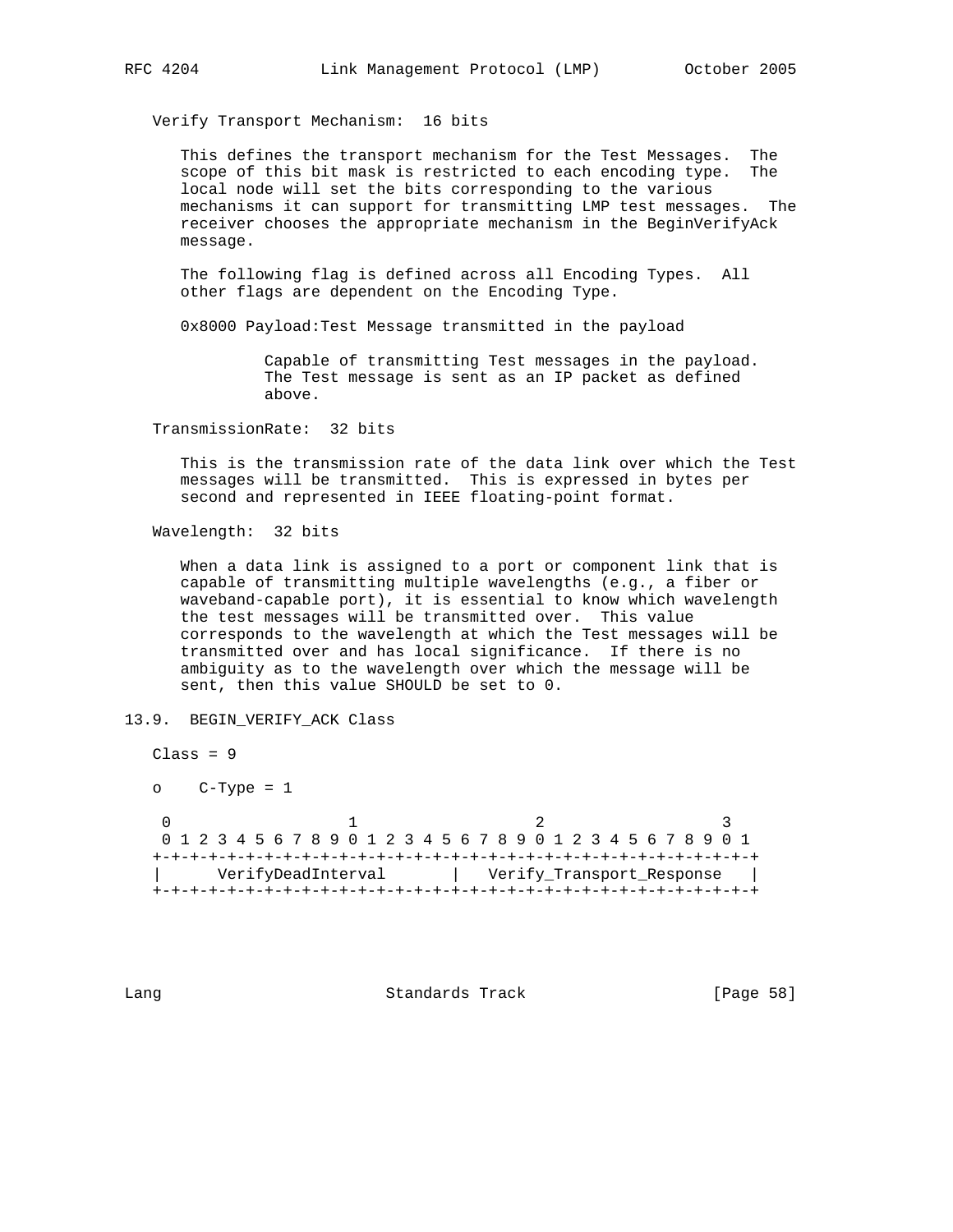VerifyDeadInterval: 16 bits

 If a Test message is not detected within the VerifyDeadInterval, then a node will send the TestStatusFailure message for that data link.

Verify\_Transport\_Response: 16 bits

 The recipient of the BeginVerify message (and the future recipient of the TEST messages) chooses the transport mechanism from the various types that are offered by the transmitter of the Test messages. One and only one bit MUST be set in the verification transport response.

This object is non-negotiable.

13.10. VERIFY\_ID Class

 $Class = 10$ 

```
 o C-Type = 1
```
0  $1$  2 3 0 1 2 3 4 5 6 7 8 9 0 1 2 3 4 5 6 7 8 9 0 1 2 3 4 5 6 7 8 9 0 1 +-+-+-+-+-+-+-+-+-+-+-+-+-+-+-+-+-+-+-+-+-+-+-+-+-+-+-+-+-+-+-+-+ | Verify\_Id | +-+-+-+-+-+-+-+-+-+-+-+-+-+-+-+-+-+-+-+-+-+-+-+-+-+-+-+-+-+-+-+-+

Verify\_Id: 32 bits

 This is used to differentiate Test messages from different TE links and/or LMP peers. This is a node-unique value that is assigned by the recipient of the BeginVerify message.

This object is non-negotiable.

```
13.11. TE_LINK Class
```
 $Class = 11$ 

o C-Type = 1, IPv4 TE\_LINK

Lang Contract Contract Standards Track Contract (Page 59)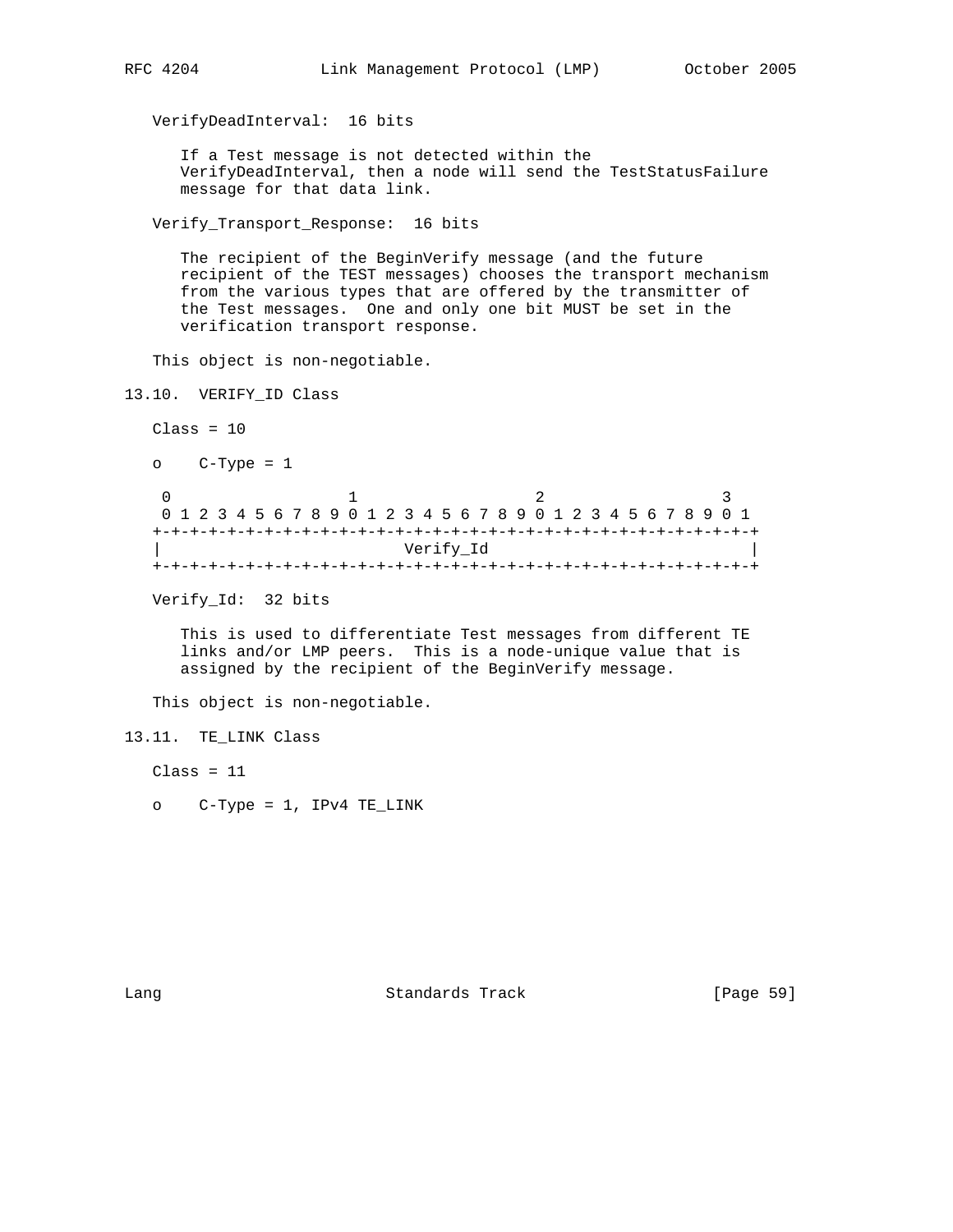0  $1$  2 3 0 1 2 3 4 5 6 7 8 9 0 1 2 3 4 5 6 7 8 9 0 1 2 3 4 5 6 7 8 9 0 1 +-+-+-+-+-+-+-+-+-+-+-+-+-+-+-+-+-+-+-+-+-+-+-+-+-+-+-+-+-+-+-+-+ | Flags | (Reserved) | +-+-+-+-+-+-+-+-+-+-+-+-+-+-+-+-+-+-+-+-+-+-+-+-+-+-+-+-+-+-+-+-+ Local\_Link\_Id (4 bytes) +-+-+-+-+-+-+-+-+-+-+-+-+-+-+-+-+-+-+-+-+-+-+-+-+-+-+-+-+-+-+-+-+ | Remote\_Link\_Id (4 bytes) | +-+-+-+-+-+-+-+-+-+-+-+-+-+-+-+-+-+-+-+-+-+-+-+-+-+-+-+-+-+-+-+-+ o C-Type = 2, IPv6 TE\_LINK 0  $1$  2 3 0 1 2 3 4 5 6 7 8 9 0 1 2 3 4 5 6 7 8 9 0 1 2 3 4 5 6 7 8 9 0 1 +-+-+-+-+-+-+-+-+-+-+-+-+-+-+-+-+-+-+-+-+-+-+-+-+-+-+-+-+-+-+-+-+ | Flags | (Reserved) | +-+-+-+-+-+-+-+-+-+-+-+-+-+-+-+-+-+-+-+-+-+-+-+-+-+-+-+-+-+-+-+-+ | | + + | | Local\_Link\_Id (16 bytes) | | + + | | +-+-+-+-+-+-+-+-+-+-+-+-+-+-+-+-+-+-+-+-+-+-+-+-+-+-+-+-+-+-+-+-+ | | + + | | Remote\_Link\_Id (16 bytes) + | | + + | | +-+-+-+-+-+-+-+-+-+-+-+-+-+-+-+-+-+-+-+-+-+-+-+-+-+-+-+-+-+-+-+-+ o C-Type = 3, Unnumbered TE\_LINK 0  $1$  2 3 0 1 2 3 4 5 6 7 8 9 0 1 2 3 4 5 6 7 8 9 0 1 2 3 4 5 6 7 8 9 0 1 +-+-+-+-+-+-+-+-+-+-+-+-+-+-+-+-+-+-+-+-+-+-+-+-+-+-+-+-+-+-+-+-+ Flags | (Reserved) +-+-+-+-+-+-+-+-+-+-+-+-+-+-+-+-+-+-+-+-+-+-+-+-+-+-+-+-+-+-+-+-+ Local\_Link\_Id (4 bytes) +-+-+-+-+-+-+-+-+-+-+-+-+-+-+-+-+-+-+-+-+-+-+-+-+-+-+-+-+-+-+-+-+ | Remote\_Link\_Id (4 bytes) | +-+-+-+-+-+-+-+-+-+-+-+-+-+-+-+-+-+-+-+-+-+-+-+-+-+-+-+-+-+-+-+-+

The Reserved field should be sent as zero and ignored on receipt.

Lang **Standards Track** [Page 60]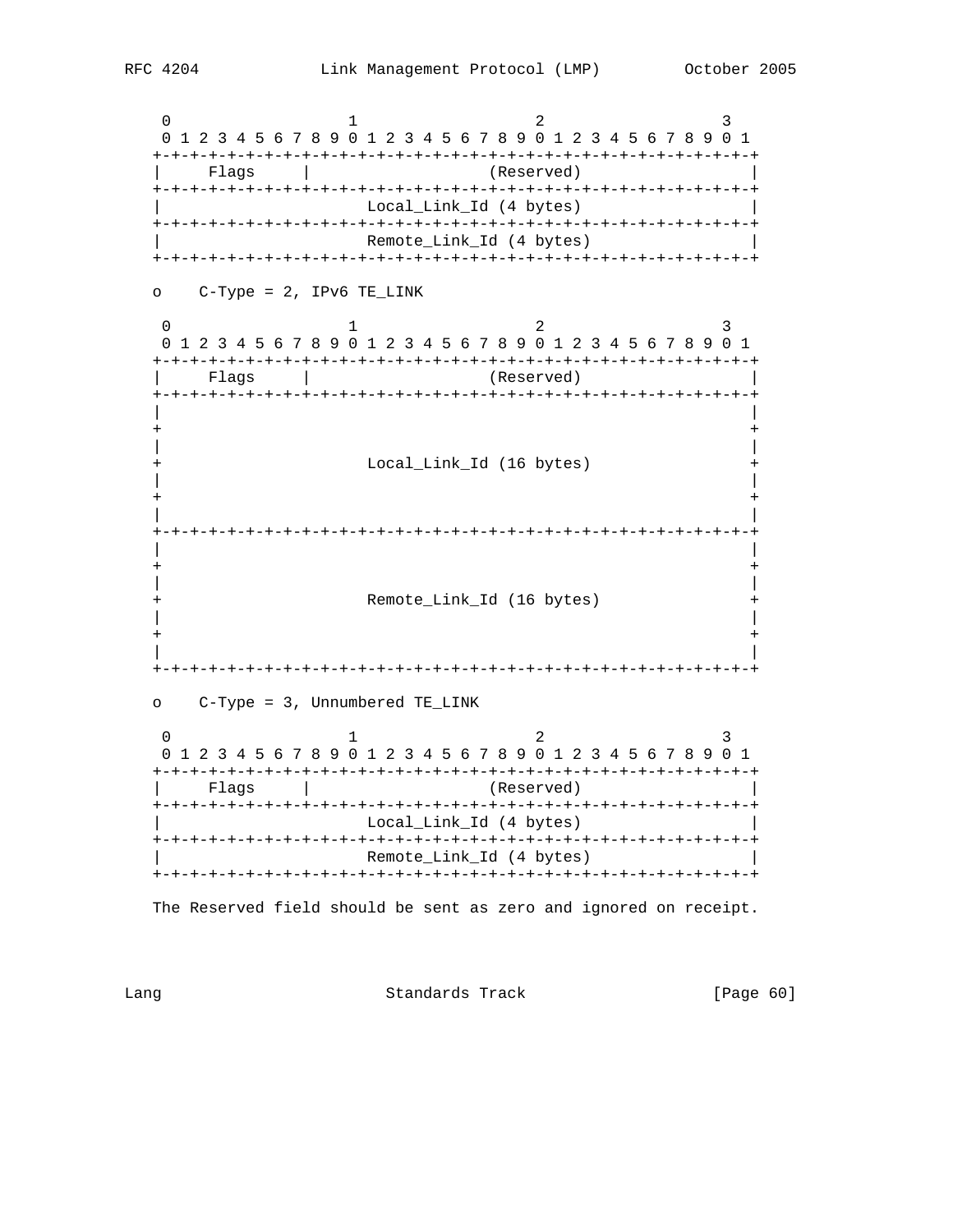Flags: 8 bits

 The following flags are defined. All other bit-values are reserved and should be sent as zero and ignored on receipt.

0x01 Fault Management Supported.

0x02 Link Verification Supported.

Local\_Link\_Id:

This identifies the node's local Link\_Id and MUST be non-zero.

Remote\_Link\_Id:

This identifies the remote node's Link\_Id and MUST be non-zero.

13.12. DATA\_LINK Class

 $Class = 12$ 

```
 o C-Type = 1, IPv4 DATA_LINK
```

|       | 0 1 2 3 4 5 6 7 8 9 0 1 2 3 4 5 6 7 8 9 0 1 2 3 4 5 6 7 8 9 |                               |  |
|-------|-------------------------------------------------------------|-------------------------------|--|
|       |                                                             |                               |  |
| Flaqs |                                                             | (Reserved)                    |  |
|       |                                                             |                               |  |
|       |                                                             | Local_Interface_Id (4 bytes)  |  |
|       |                                                             |                               |  |
|       |                                                             | Remote Interface Id (4 bytes) |  |
|       |                                                             |                               |  |
|       |                                                             |                               |  |
|       |                                                             | (Subobjects)                  |  |
|       |                                                             |                               |  |
|       |                                                             |                               |  |

Lang Contract Standards Track Change (Page 61)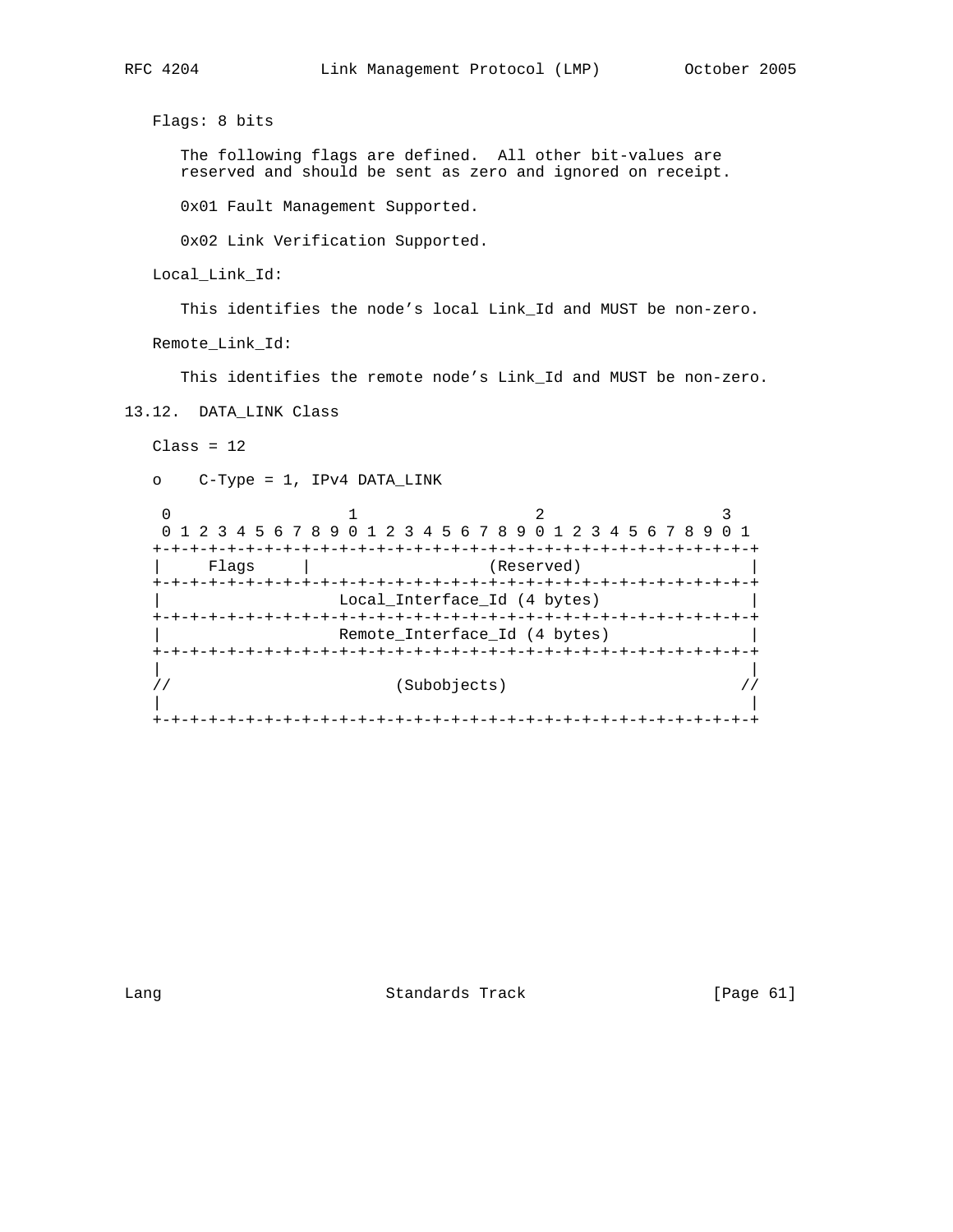o C-Type = 2, IPv6 DATA\_LINK 0  $1$  2 3 0 1 2 3 4 5 6 7 8 9 0 1 2 3 4 5 6 7 8 9 0 1 2 3 4 5 6 7 8 9 0 1 +-+-+-+-+-+-+-+-+-+-+-+-+-+-+-+-+-+-+-+-+-+-+-+-+-+-+-+-+-+-+-+-+ | Flags | (Reserved) | +-+-+-+-+-+-+-+-+-+-+-+-+-+-+-+-+-+-+-+-+-+-+-+-+-+-+-+-+-+-+-+-+ | | + + | | Local\_Interface\_Id (16 bytes) | | + + | | +-+-+-+-+-+-+-+-+-+-+-+-+-+-+-+-+-+-+-+-+-+-+-+-+-+-+-+-+-+-+-+-+ | | + + | | Remote\_Interface\_Id (16 bytes) | | + + | | +-+-+-+-+-+-+-+-+-+-+-+-+-+-+-+-+-+-+-+-+-+-+-+-+-+-+-+-+-+-+-+-+ | | // (Subobjects) // | | +-+-+-+-+-+-+-+-+-+-+-+-+-+-+-+-+-+-+-+-+-+-+-+-+-+-+-+-+-+-+-+-+ o C-Type = 3, Unnumbered DATA\_LINK 0  $1$  2 3 0 1 2 3 4 5 6 7 8 9 0 1 2 3 4 5 6 7 8 9 0 1 2 3 4 5 6 7 8 9 0 1 +-+-+-+-+-+-+-+-+-+-+-+-+-+-+-+-+-+-+-+-+-+-+-+-+-+-+-+-+-+-+-+-+ | Flags | (Reserved) | +-+-+-+-+-+-+-+-+-+-+-+-+-+-+-+-+-+-+-+-+-+-+-+-+-+-+-+-+-+-+-+-+ | Local\_Interface\_Id (4 bytes) | +-+-+-+-+-+-+-+-+-+-+-+-+-+-+-+-+-+-+-+-+-+-+-+-+-+-+-+-+-+-+-+-+ Remote\_Interface\_Id (4 bytes) +-+-+-+-+-+-+-+-+-+-+-+-+-+-+-+-+-+-+-+-+-+-+-+-+-+-+-+-+-+-+-+-+ | | // (Subobjects) // | | +-+-+-+-+-+-+-+-+-+-+-+-+-+-+-+-+-+-+-+-+-+-+-+-+-+-+-+-+-+-+-+-+

Lang Contract Standards Track [Page 62]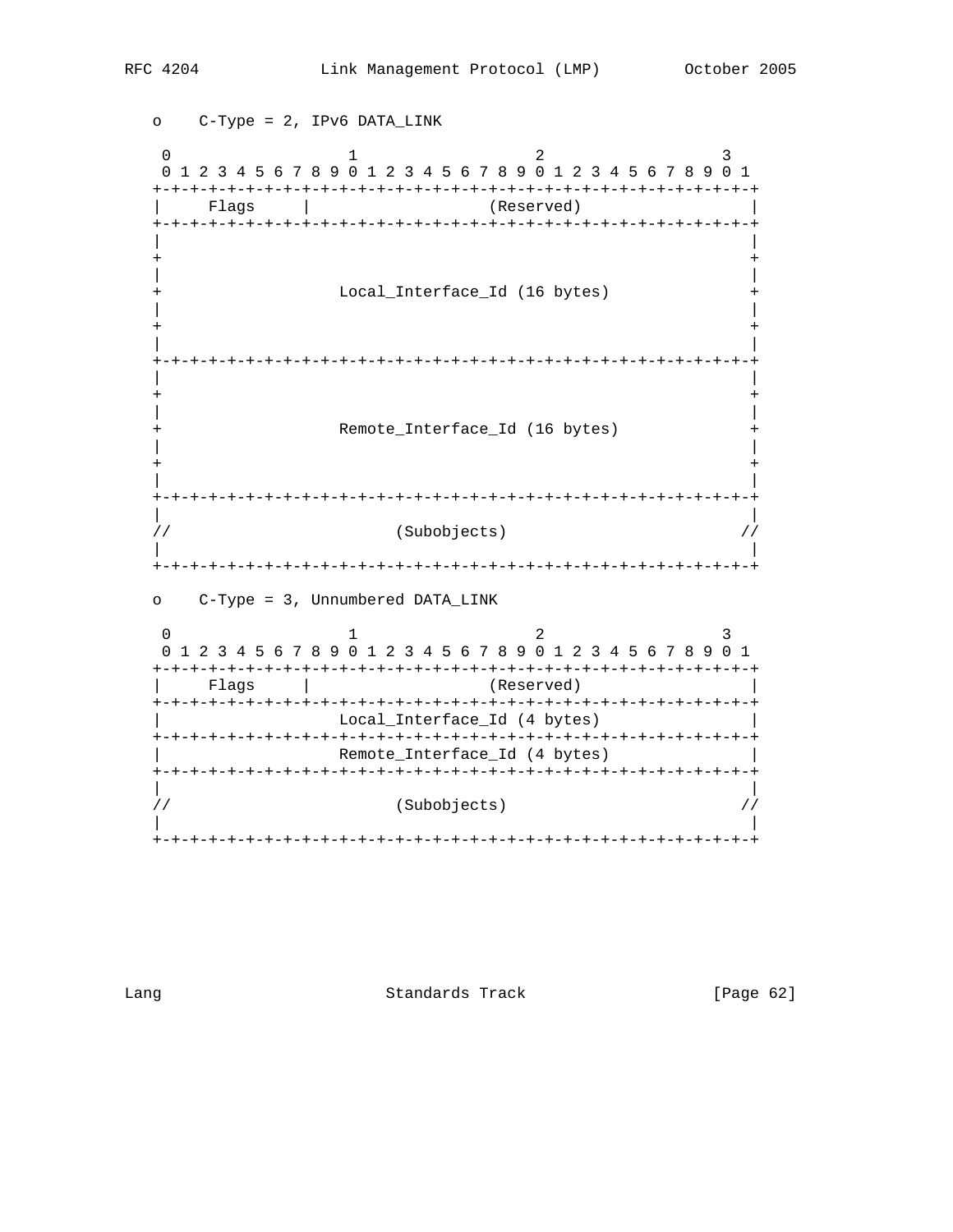The Reserved field should be sent as zero and ignored on receipt.

Flags: 8 bits

 The following flags are defined. All other bit-values are reserved and should be sent as zero and ignored on receipt.

 0x01 Interface Type: If set, the data link is a port, otherwise it is a component link.

- 0x02 Allocated Link: If set, the data link is currently allocated for user traffic. If a single Interface\_Id is used for both the transmit and receive data links, then this bit only applies to the transmit interface.
- 0x04 Failed Link: If set, the data link is failed and not suitable for user traffic.

Local\_Interface\_Id:

 This is the local identifier of the data link. This MUST be node-wide unique and non-zero.

Remote\_Interface\_Id:

 This is the remote identifier of the data link. This MUST be non-zero.

Subobjects

 The contents of the DATA\_LINK object consist of a series of variable-length data items called subobjects. The subobjects are defined in Section 13.12.1 below.

 A DATA\_LINK object may contain more than one subobject. More than one subobject of the same Type may appear if multiple capabilities are supported over the data link.

Lang **Standards Track** [Page 63]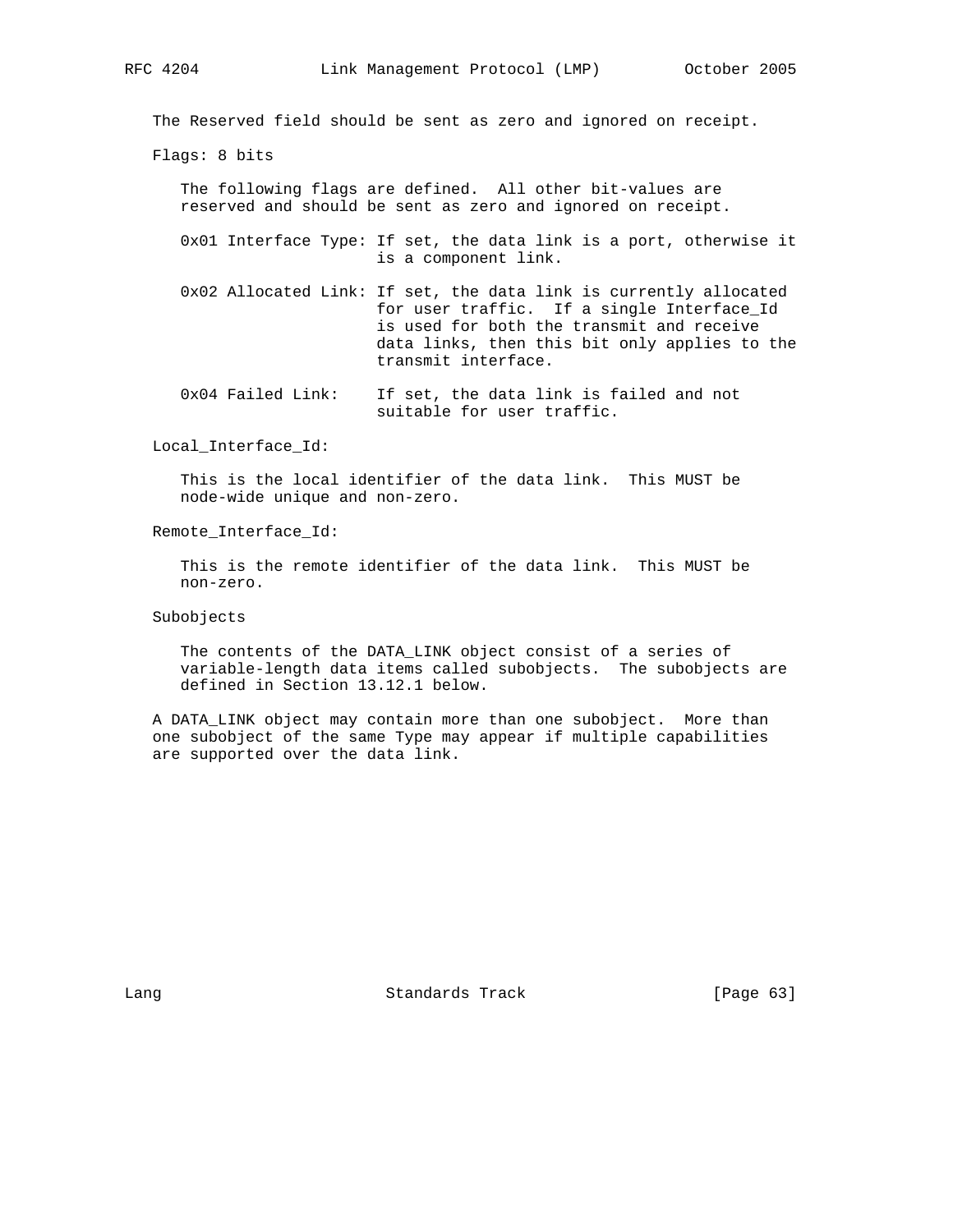```
13.12.1. Data Link Subobjects
   The contents of the DATA_LINK object include a series of variable-
   length data items called subobjects. Each subobject has the form:
 0 1
    0 1 2 3 4 5 6 7 8 9 0 1 2 3 4 5
   +-+-+-+-+-+-+-+-+-+-+-+-+-+-+-+-+---------------//--------------+
       | Type | Length | (Subobject contents) |
   +-+-+-+-+-+-+-+-+-+-+-+-+-+-+-+-+--------------//---------------+
   Type: 8 bits
      The Type indicates the type of contents of the subobject.
      Currently defined values are:
      Type = 1, Interface Switching Type
      Type = 2, Wavelength
   Length: 8 bits
      The Length contains the total length of the subobject in bytes,
      including the Type and Length fields. The Length MUST be at
      least 4, and MUST be a multiple of 4.
13.12.1.1. Subobject Type 1: Interface Switching Type
0 1 2 3
    0 1 2 3 4 5 6 7 8 9 0 1 2 3 4 5 6 7 8 9 0 1 2 3 4 5 6 7 8 9 0 1
   +-+-+-+-+-+-+-+-+-+-+-+-+-+-+-+-+-+-+-+-+-+-+-+-+-+-+-+-+-+-+-+-+
        | Type | Length | Switching Type| EncType |
   +-+-+-+-+-+-+-+-+-+-+-+-+-+-+-+-+-+-+-+-+-+-+-+-+-+-+-+-+-+-+-+-+
                    | Minimum Reservable Bandwidth |
   +-+-+-+-+-+-+-+-+-+-+-+-+-+-+-+-+-+-+-+-+-+-+-+-+-+-+-+-+-+-+-+-+
                    | Maximum Reservable Bandwidth |
   +-+-+-+-+-+-+-+-+-+-+-+-+-+-+-+-+-+-+-+-+-+-+-+-+-+-+-+-+-+-+-+-+
   Switching Type: 8 bits
      This is used to identify the local Interface Switching Type of the
      TE link as defined in [RFC3471].
   EncType: 8 bits
      This is the encoding type of the data link. The defined EncType
      values are consistent with the LSP Encoding Type values of
      [RFC3471].
Lang Standards Track [Page 64]
```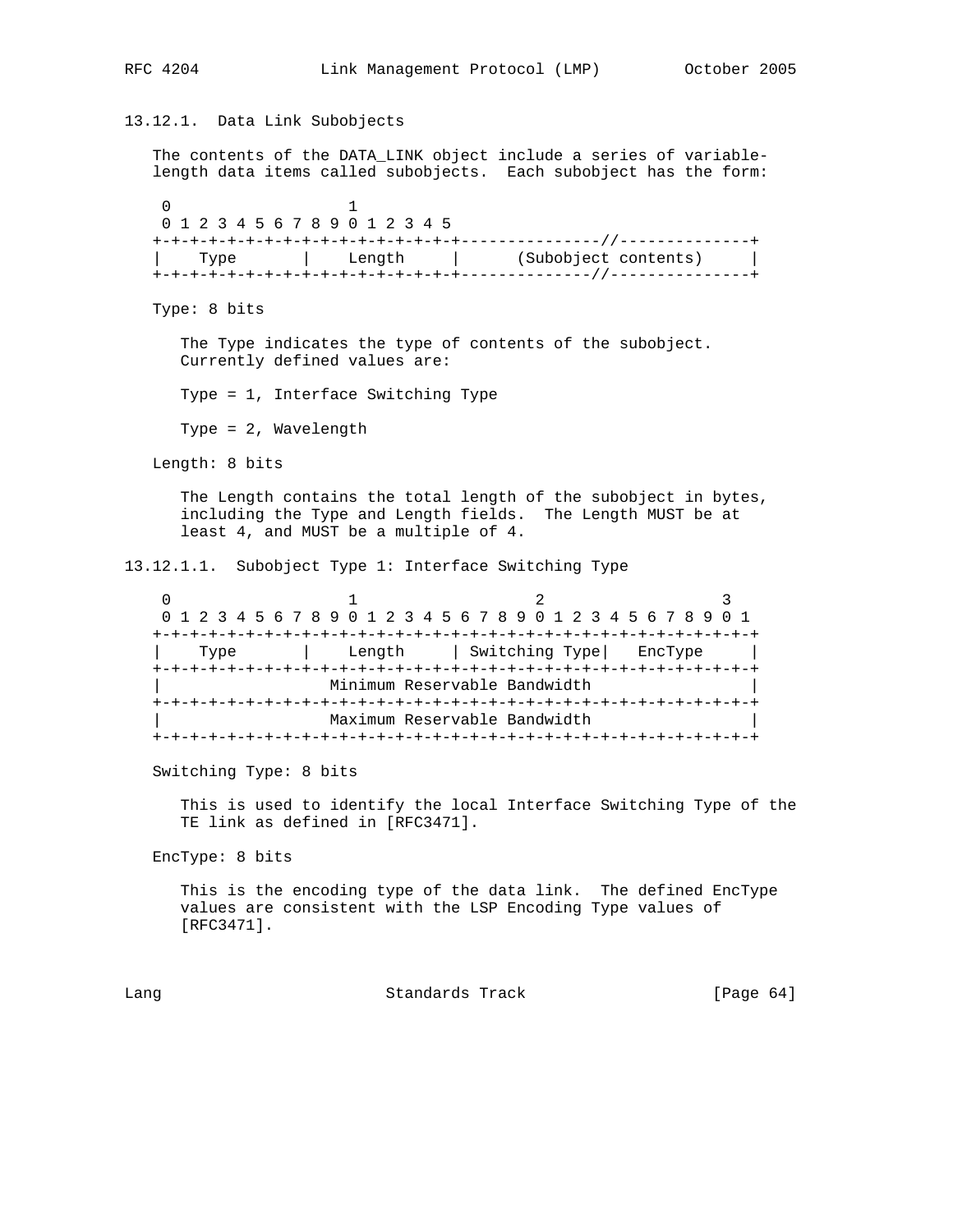Minimum Reservable Bandwidth: 32 bits

 This is measured in bytes per second and represented in IEEE floating point format.

Maximum Reservable Bandwidth: 32 bits

 This is measured in bytes per second and represented in IEEE floating point format.

 If the interface only supports a fixed rate, the minimum and maximum bandwidth fields are set to the same value.

13.12.1.2. Subobject Type 2: Wavelength

0  $1$  2 3 0 1 2 3 4 5 6 7 8 9 0 1 2 3 4 5 6 7 8 9 0 1 2 3 4 5 6 7 8 9 0 1 +-+-+-+-+-+-+-+-+-+-+-+-+-+-+-+-+-+-+-+-+-+-+-+-+-+-+-+-+-+-+-+-+ | Type | Length | (Reserved) | +-+-+-+-+-+-+-+-+-+-+-+-+-+-+-+-+-+-+-+-+-+-+-+-+-+-+-+-+-+-+-+-+ Wavelength +-+-+-+-+-+-+-+-+-+-+-+-+-+-+-+-+-+-+-+-+-+-+-+-+-+-+-+-+-+-+-+-+

The Reserved field should be sent as zero and ignored on receipt.

Wavelength: 32 bits

 This value indicates the wavelength carried over the port. Values used in this field only have significance between two neighbors.

13.13. CHANNEL\_STATUS Class

 $Class = 13$ 

Lang Contract Standards Track [Page 65]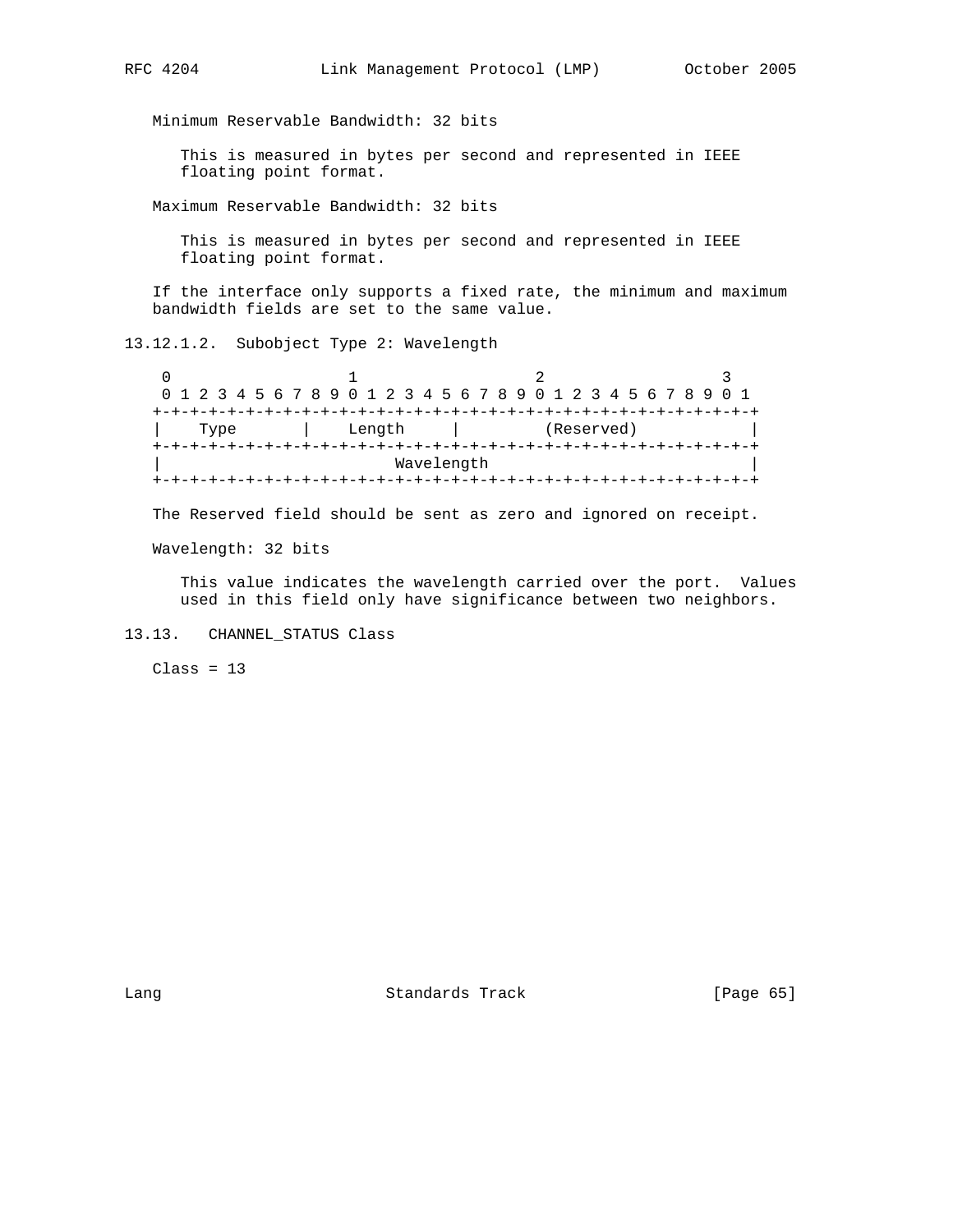o C-Type = 1, IPv4 INTERFACE\_ID  $\overline{0}$  $\mathbf{1}$ 2  $\mathbf{R}$ 0 1 2 3 4 5 6 7 8 9 0 1 2 3 4 5 6 7 8 9 0 1 2 3 4 5 6 7 8 9 0 1 Interface\_Id (4 bytes)  $|A|D|$ Channel Status  $\frac{1}{2}$  $\frac{1}{2}$  $\cdot$ Interface\_Id (4 bytes)  $A/D$ Channel Status o C-Type = 2, IPv6 INTERFACE\_ID  $\Omega$ 2  $\mathbf{1}$  $\mathbf{3}$ 0 1 2 3 4 5 6 7 8 9 0 1 2 3 4 5 6 7 8 9 0 1 2 3 4 5 6 7 8 9 0 1 Interface\_Id (16 bytes)  $+$  $|A|D|$ Channel Status  $\cdot$  $\frac{1}{2}$  $\ddot{\phantom{a}}$  :  $\frac{1}{2}$  $\cdot$ Interface\_Id (16 bytes)  $+$ |A|D| Channel Status 

Lang

Standards Track

[Page 66]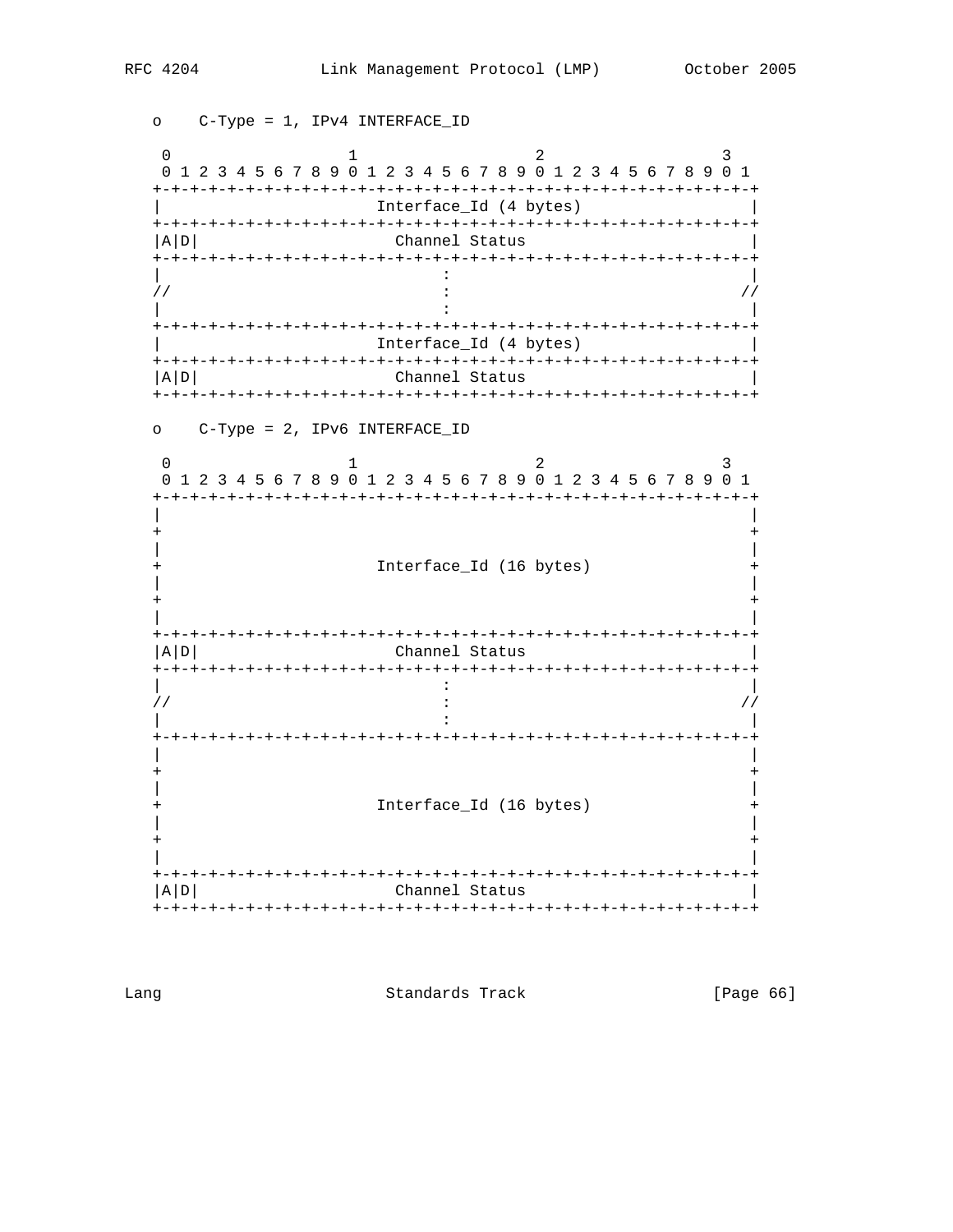o C-Type = 3, Unnumbered INTERFACE\_ID 0  $1$  2 3 0 1 2 3 4 5 6 7 8 9 0 1 2 3 4 5 6 7 8 9 0 1 2 3 4 5 6 7 8 9 0 1 +-+-+-+-+-+-+-+-+-+-+-+-+-+-+-+-+-+-+-+-+-+-+-+-+-+-+-+-+-+-+-+-+ Interface\_Id (4 bytes) +-+-+-+-+-+-+-+-+-+-+-+-+-+-+-+-+-+-+-+-+-+-+-+-+-+-+-+-+-+-+-+-+ Channel Status +-+-+-+-+-+-+-+-+-+-+-+-+-+-+-+-+-+-+-+-+-+-+-+-+-+-+-+-+-+-+-+-+ | : |  $\frac{1}{2}$  :  $\frac{1}{2}$  :  $\frac{1}{2}$  :  $\frac{1}{2}$  :  $\frac{1}{2}$  :  $\frac{1}{2}$  :  $\frac{1}{2}$  :  $\frac{1}{2}$  :  $\frac{1}{2}$  :  $\frac{1}{2}$  :  $\frac{1}{2}$  :  $\frac{1}{2}$  :  $\frac{1}{2}$  :  $\frac{1}{2}$  :  $\frac{1}{2}$  :  $\frac{1}{2}$  :  $\frac{1}{2}$  :  $\frac{1}{2}$  :  $\frac{1$  | : | +-+-+-+-+-+-+-+-+-+-+-+-+-+-+-+-+-+-+-+-+-+-+-+-+-+-+-+-+-+-+-+-+ Interface\_Id (4 bytes) +-+-+-+-+-+-+-+-+-+-+-+-+-+-+-+-+-+-+-+-+-+-+-+-+-+-+-+-+-+-+-+-+ |A|D| Channel\_Status | +-+-+-+-+-+-+-+-+-+-+-+-+-+-+-+-+-+-+-+-+-+-+-+-+-+-+-+-+-+-+-+-+

Active bit: 1 bit

 This indicates that the Channel is allocated to user traffic and the data link should be actively monitored.

Direction bit: 1 bit

 This indicates the direction (transmit/receive) of the data channel referred to in the CHANNEL\_STATUS object. If set, this indicates the data channel is in the transmit direction.

Channel\_Status: 30 bits

 This indicates the status condition of a data channel. The following values are defined. All other values are reserved.

|  |                     | Signal Okay (OK): Channel is operational                                                                                                                       |
|--|---------------------|----------------------------------------------------------------------------------------------------------------------------------------------------------------|
|  |                     | 2 Signal Degrade (SD): A soft failure caused by a BER exceeding<br>a preselected threshold. The specific<br>BER used to define the threshold is<br>configured. |
|  | 3 Signal Fail (SF): | A hard signal failure including (but not<br>limited to) loss of signal (LOS), loss of<br>frame (LOF), or Line AIS.                                             |

 This object contains one or more Interface\_Ids followed by a Channel\_Status field.

 To indicate the status of the entire TE Link, there MUST be only one Interface\_Id, and it MUST be zero.

Lang **Example 2018** Standards Track **Example 2018** [Page 67]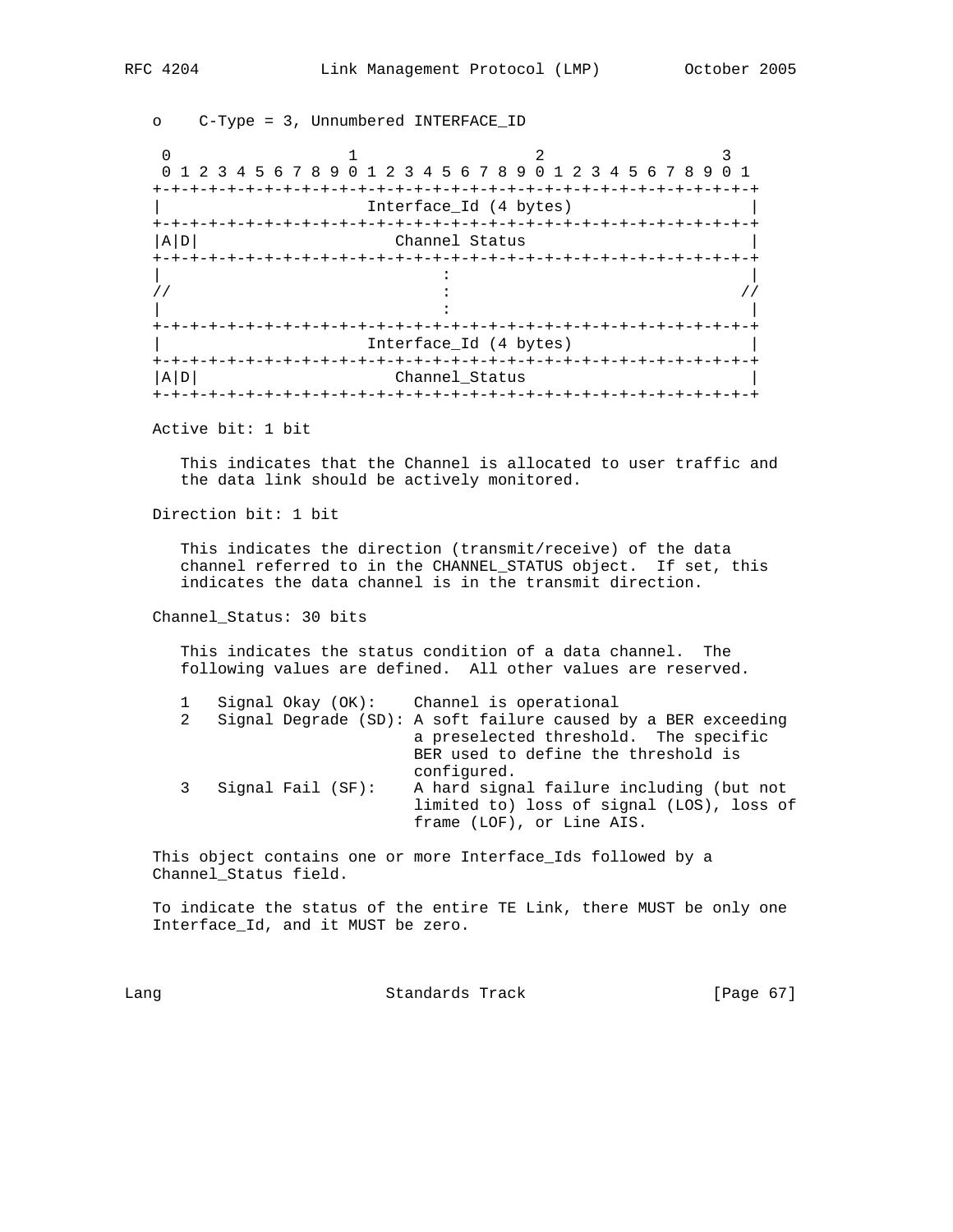This object is non-negotiable.

13.14. CHANNEL\_STATUS\_REQUEST Class

```
Class = 14
```
o C-Type = 1, IPv4 INTERFACE\_ID

0  $1$  2 3 0 1 2 3 4 5 6 7 8 9 0 1 2 3 4 5 6 7 8 9 0 1 2 3 4 5 6 7 8 9 0 1 +-+-+-+-+-+-+-+-+-+-+-+-+-+-+-+-+-+-+-+-+-+-+-+-+-+-+-+-+-+-+-+-+ Interface\_Id (4 bytes) +-+-+-+-+-+-+-+-+-+-+-+-+-+-+-+-+-+-+-+-+-+-+-+-+-+-+-+-+-+-+-+-+ | : |  $\frac{1}{2}$  :  $\frac{1}{2}$  :  $\frac{1}{2}$  :  $\frac{1}{2}$  :  $\frac{1}{2}$  :  $\frac{1}{2}$  :  $\frac{1}{2}$  :  $\frac{1}{2}$  :  $\frac{1}{2}$  :  $\frac{1}{2}$  :  $\frac{1}{2}$  :  $\frac{1}{2}$  :  $\frac{1}{2}$  :  $\frac{1}{2}$  :  $\frac{1}{2}$  :  $\frac{1}{2}$  :  $\frac{1}{2}$  :  $\frac{1}{2}$  :  $\frac{1$  | : | +-+-+-+-+-+-+-+-+-+-+-+-+-+-+-+-+-+-+-+-+-+-+-+-+-+-+-+-+-+-+-+-+ Interface\_Id (4 bytes) +-+-+-+-+-+-+-+-+-+-+-+-+-+-+-+-+-+-+-+-+-+-+-+-+-+-+-+-+-+-+-+-+

This object contains one or more Interface\_Ids.

The Length of this object is  $4 + 4N$  in bytes, where N is the number of Interface\_Ids.

Lang Contract Contract Standards Track Contract (Page 68)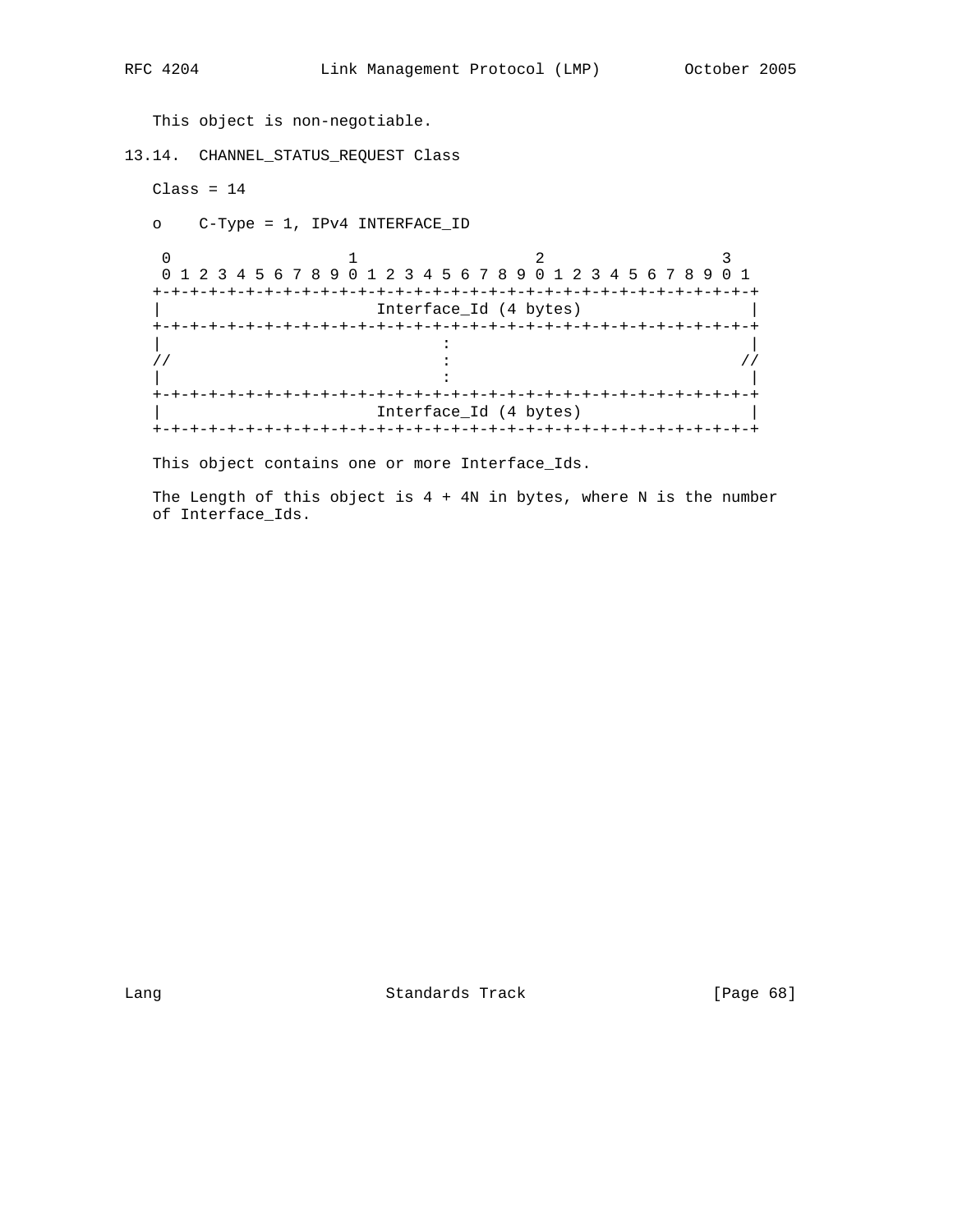o C-Type = 2, IPv6 INTERFACE\_ID 0  $1$  2 3 0 1 2 3 4 5 6 7 8 9 0 1 2 3 4 5 6 7 8 9 0 1 2 3 4 5 6 7 8 9 0 1 +-+-+-+-+-+-+-+-+-+-+-+-+-+-+-+-+-+-+-+-+-+-+-+-+-+-+-+-+-+-+-+-+ | | + + | | Interface\_Id (16 bytes) | | + + | | +-+-+-+-+-+-+-+-+-+-+-+-+-+-+-+-+-+-+-+-+-+-+-+-+-+-+-+-+-+-+-+-+ | : |  $\frac{1}{2}$  :  $\frac{1}{2}$  :  $\frac{1}{2}$  :  $\frac{1}{2}$  :  $\frac{1}{2}$  :  $\frac{1}{2}$  :  $\frac{1}{2}$  :  $\frac{1}{2}$  :  $\frac{1}{2}$  :  $\frac{1}{2}$  :  $\frac{1}{2}$  :  $\frac{1}{2}$  :  $\frac{1}{2}$  :  $\frac{1}{2}$  :  $\frac{1}{2}$  :  $\frac{1}{2}$  :  $\frac{1}{2}$  :  $\frac{1}{2}$  :  $\frac{1$  | : | +-+-+-+-+-+-+-+-+-+-+-+-+-+-+-+-+-+-+-+-+-+-+-+-+-+-+-+-+-+-+-+-+ | | + + | | Interface\_Id (16 bytes) + | | + + | | +-+-+-+-+-+-+-+-+-+-+-+-+-+-+-+-+-+-+-+-+-+-+-+-+-+-+-+-+-+-+-+-+

This object contains one or more Interface\_Ids.

o C-Type = 3, Unnumbered INTERFACE\_ID

The Length of this object is  $4 + 16N$  in bytes, where N is the number of Interface\_Ids.

0  $1$  2 3 0 1 2 3 4 5 6 7 8 9 0 1 2 3 4 5 6 7 8 9 0 1 2 3 4 5 6 7 8 9 0 1 +-+-+-+-+-+-+-+-+-+-+-+-+-+-+-+-+-+-+-+-+-+-+-+-+-+-+-+-+-+-+-+-+ Interface\_Id (4 bytes) +-+-+-+-+-+-+-+-+-+-+-+-+-+-+-+-+-+-+-+-+-+-+-+-+-+-+-+-+-+-+-+-+ | : |  $\frac{1}{2}$  :  $\frac{1}{2}$  :  $\frac{1}{2}$  :  $\frac{1}{2}$  :  $\frac{1}{2}$  :  $\frac{1}{2}$  :  $\frac{1}{2}$  :  $\frac{1}{2}$  :  $\frac{1}{2}$  :  $\frac{1}{2}$  :  $\frac{1}{2}$  :  $\frac{1}{2}$  :  $\frac{1}{2}$  :  $\frac{1}{2}$  :  $\frac{1}{2}$  :  $\frac{1}{2}$  :  $\frac{1}{2}$  :  $\frac{1}{2}$  :  $\frac{1$  | : | +-+-+-+-+-+-+-+-+-+-+-+-+-+-+-+-+-+-+-+-+-+-+-+-+-+-+-+-+-+-+-+-+ Interface\_Id (4 bytes) +-+-+-+-+-+-+-+-+-+-+-+-+-+-+-+-+-+-+-+-+-+-+-+-+-+-+-+-+-+-+-+-+

Lang Contract Standards Track [Page 69]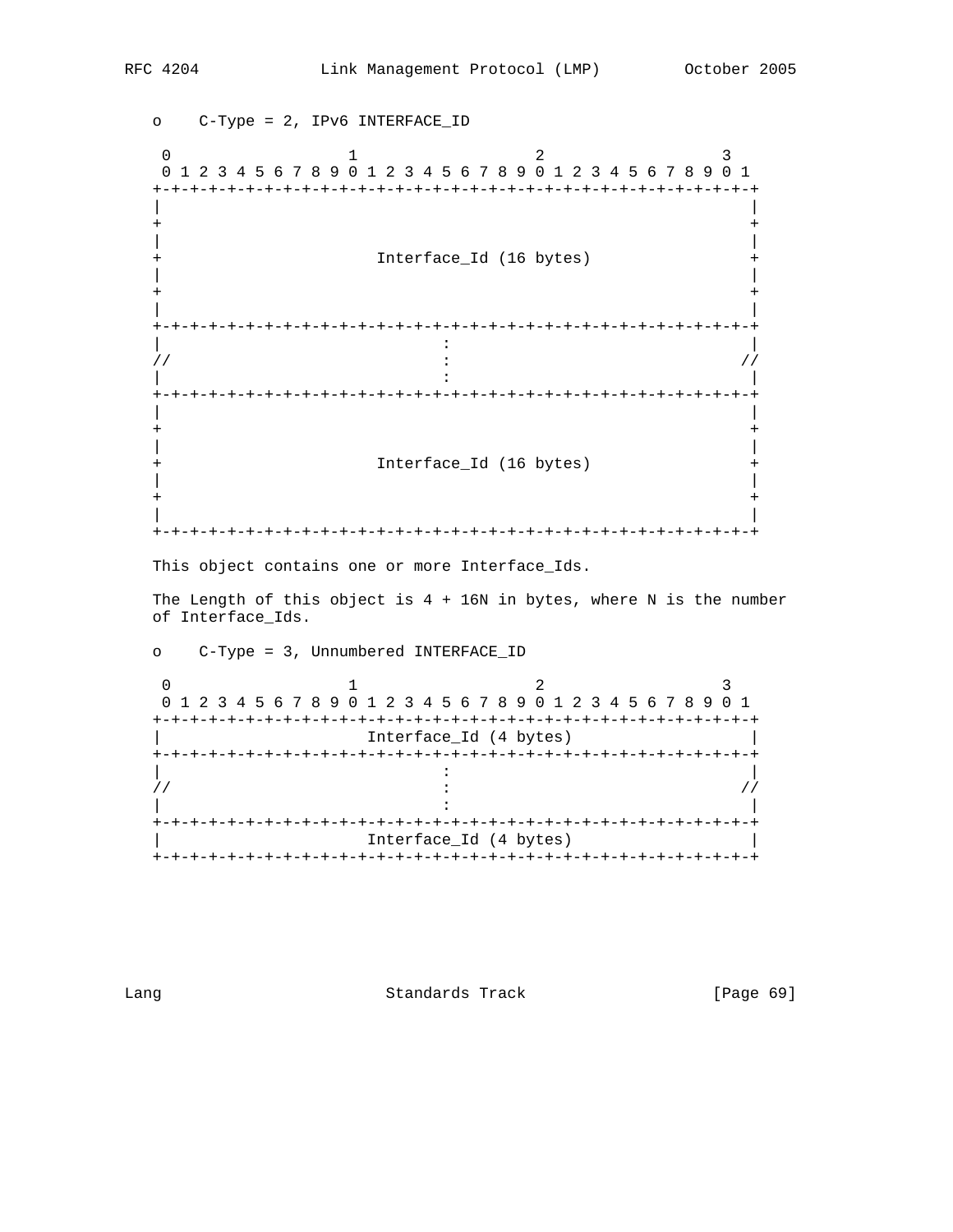This object contains one or more Interface\_Ids. The Length of this object is  $4 + 4N$  in bytes, where N is the number of Interface\_Ids. This object is non-negotiable. 13.15. ERROR\_CODE Class  $Class = 20$  o C-Type = 1, BEGIN\_VERIFY\_ERROR 0  $1$  2 3 0 1 2 3 4 5 6 7 8 9 0 1 2 3 4 5 6 7 8 9 0 1 2 3 4 5 6 7 8 9 0 1 +-+-+-+-+-+-+-+-+-+-+-+-+-+-+-+-+-+-+-+-+-+-+-+-+-+-+-+-+-+-+-+-+ | ERROR CODE | +-+-+-+-+-+-+-+-+-+-+-+-+-+-+-+-+-+-+-+-+-+-+-+-+-+-+-+-+-+-+-+-+ The following bit-values are defined in network byte order (i.e., big-endian byte order): 0x01 = Link Verification Procedure not supported. 0x02 = Unwilling to verify. 0x04 = Unsupported verification transport mechanism. 0x08 = Link\_Id configuration error. 0x10 = Unknown object C-Type. All other bit-values are reserved and should be sent as zero and ignored on receipt. Multiple bits may be set to indicate multiple errors. This object is non-negotiable. If a BeginVerifyNack message is received with Error Code 2, the node that originated the BeginVerify SHOULD schedule a BeginVerify retransmission after Rf seconds, where Rf is a locally defined parameter. o C-Type = 2, LINK\_SUMMARY\_ERROR 0  $1$  2 3 0 1 2 3 4 5 6 7 8 9 0 1 2 3 4 5 6 7 8 9 0 1 2 3 4 5 6 7 8 9 0 1 +-+-+-+-+-+-+-+-+-+-+-+-+-+-+-+-+-+-+-+-+-+-+-+-+-+-+-+-+-+-+-+-+  $ERROR$  CODE +-+-+-+-+-+-+-+-+-+-+-+-+-+-+-+-+-+-+-+-+-+-+-+-+-+-+-+-+-+-+-+-+

Lang **Example 2018** Standards Track **Example 2018** [Page 70]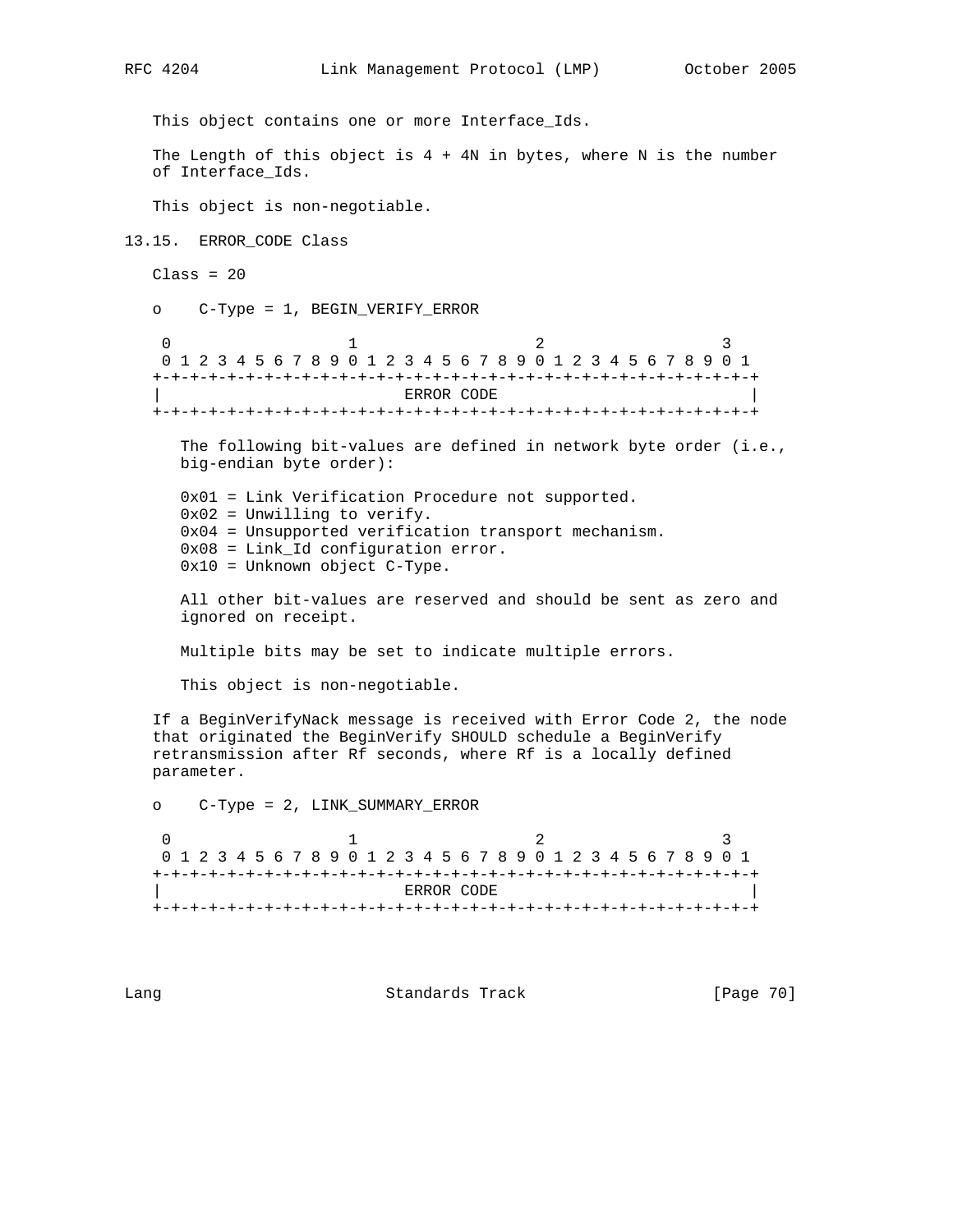The following bit-values are defined in network byte order (i.e., big-endian byte order):

 0x01 = Unacceptable non-negotiable LINK\_SUMMARY parameters. 0x02 = Renegotiate LINK\_SUMMARY parameters. 0x04 = Invalid TE\_LINK Object. 0x08 = Invalid DATA\_LINK Object. 0x10 = Unknown TE\_LINK object C-Type.

0x20 = Unknown DATA\_LINK object C-Type.

 All other bit-values are reserved and should be sent as zero and ignored on receipt.

Multiple bits may be set to indicate multiple errors.

This object is non-negotiable.

#### 14. References

- 14.1. Normative References
	- [RFC2119] Bradner, S., "Key words for use in RFCs to Indicate Requirement Levels", BCP 14, RFC 2119, March 1997.
	- [RFC4201] Kompella, K., Rekhter, Y., and L. Berger, "Link Bundling in MPLS Traffic Engineering (TE)", RFC 4201, October 2005.
	- [RFC4202] Kompella, K., Ed. and Y. Rekhter, Ed., "Routing Extensions in Support of Generalized Multi-Protocol Label Switching (GMPLS)", RFC 4202, October 2005.
	- [RFC2961] Berger, L., Gan, D., Swallow, G., Pan, P., Tommasi, F., and S. Molendini, "RSVP Refresh Overhead Reduction Extensions", RFC 2961, April 2001.
	- [RFC2402] Kent, S. and R. Atkinson, "IP Authentication Header", RFC 2402, November 1998.
	- [RFC2406] Kent, S. and R. Atkinson, "IP Encapsulating Security Payload (ESP)", RFC 2406, November 1998.
	- [RFC2407] Piper, D., "The Internet IP Security Domain of Interpretation for ISAKMP", RFC 2407, November 1998.
	- [RFC2409] Harkins, D. and D. Carrel, "The Internet Key Exchange (IKE)", RFC 2409, November 1998.

Lang Contract Contract Standards Track Contract (Page 71)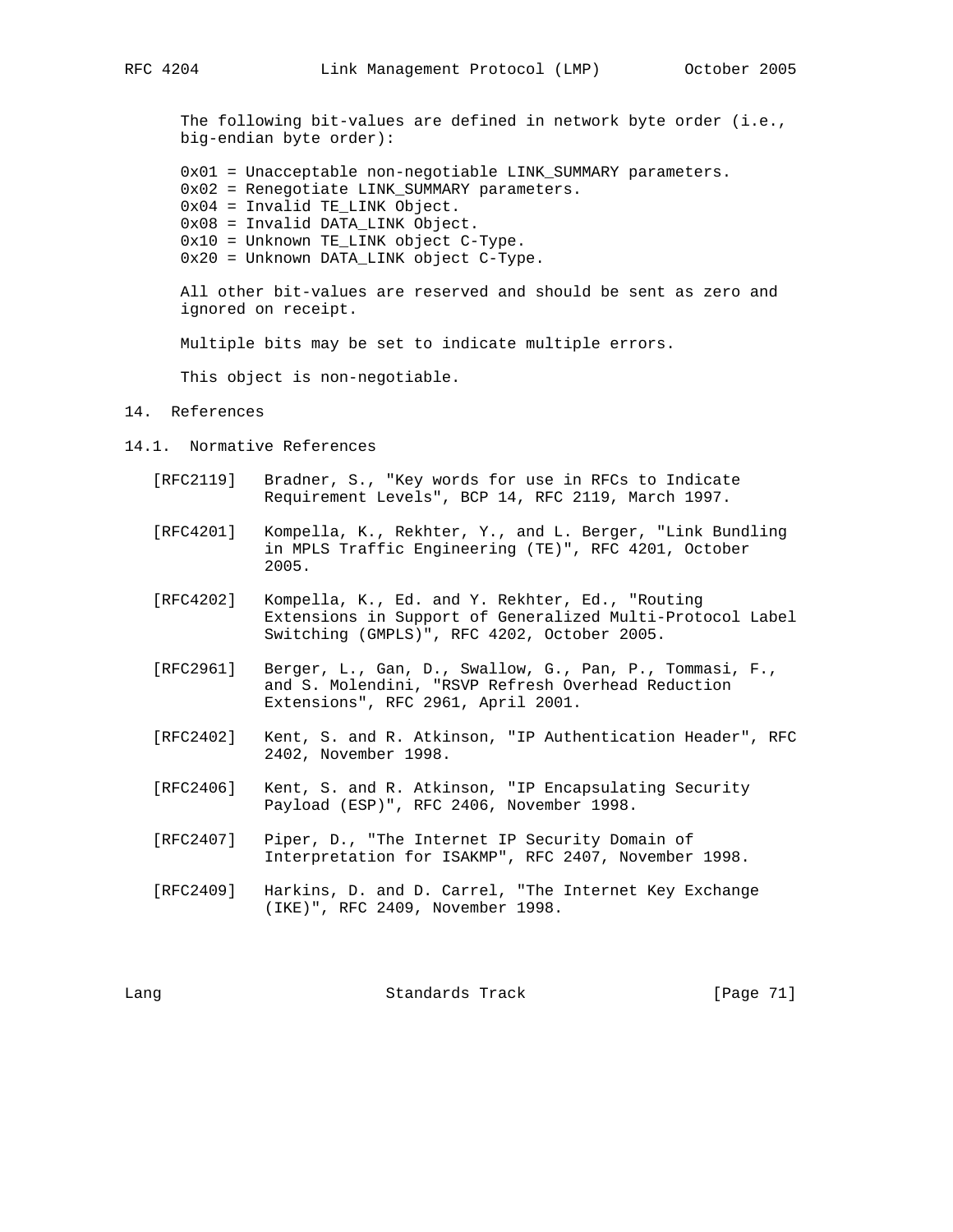[RFC3471] Berger, L., Ed., "Generalized MPLS - Signaling Functional Description", RFC 3471, January 2003.

- 14.2. Informative References
	- [RFC3630] Katz, D., Kompella, K., and D. Yeung, "Traffic Engineering (TE) Extensions to OSPF Version 2", RFC 3630, September 2003.
	- [RFC3784] Smit, H. and T. Li, "Intermediate System to Intermediate System (IS-IS) Extensions for Traffic Engineering (TE)", RFC 3784, June 2004.
	- [RFC2401] Kent, S. and R. Atkinson, "Security Architecture for the Internet Protocol", RFC 2401, November 1998.
	- [RFC2434] Narten, T. and H. Alvestrand, "Guidelines for Writing an IANA Considerations Section in RFCs", BCP 26, RFC 2434, October 1998.
	- [RFC3209] Awduche, D., Berger, L., Gan, D., Li, T., Srinivasan, V., and G. Swallow, "RSVP-TE: Extensions to RSVP for LSP Tunnels", RFC 3209, December 2001.

Lang Contract Standards Track [Page 72]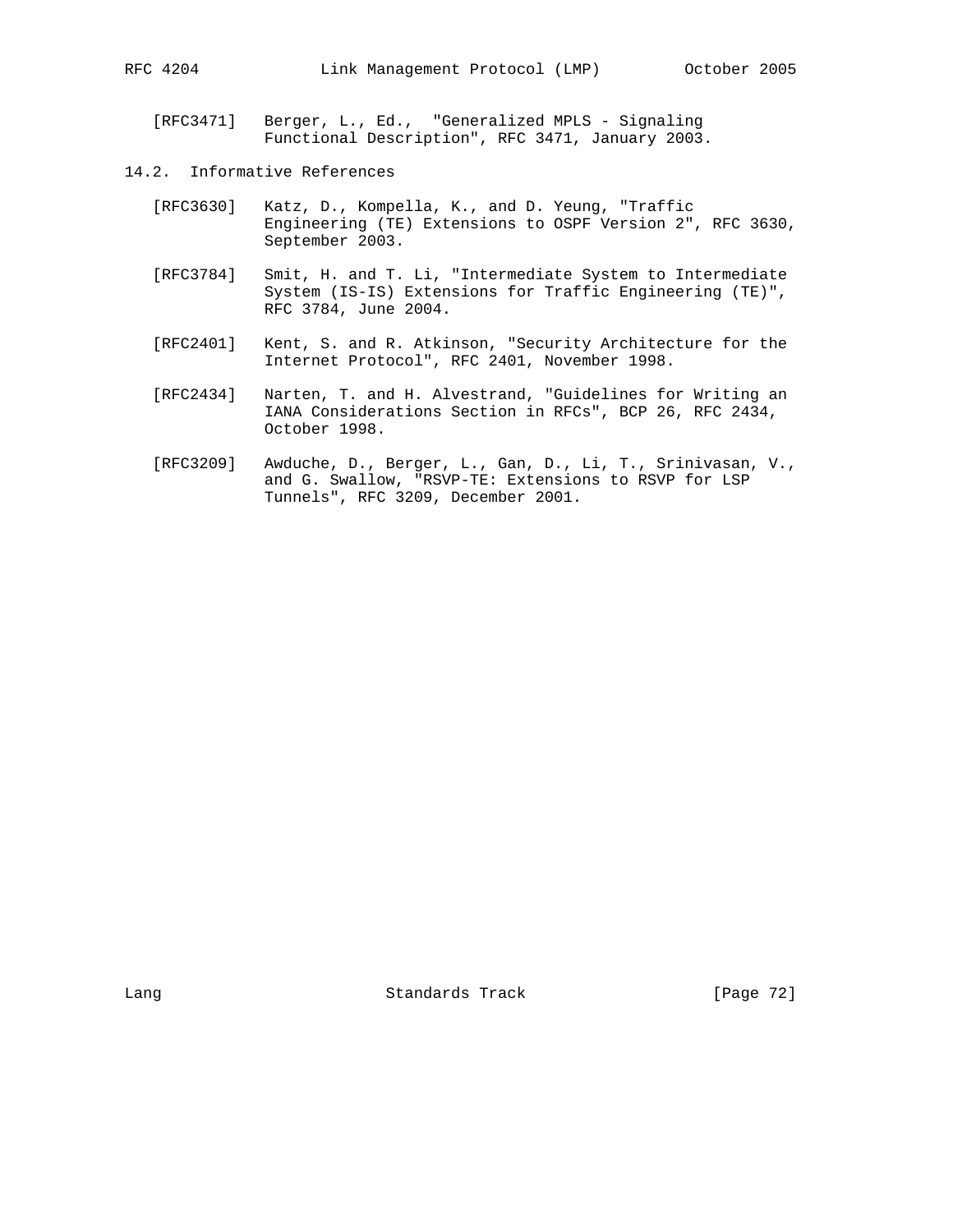# 15. Security Considerations

 There are number of attacks that an LMP protocol session can potentially experience. Some examples include:

- o an adversary may spoof control packets;
- o an adversary may modify the control packets in transit;
- o an adversary may replay control packets;
- o an adversary may study a number of control packets and try to break the key using cryptographic tools. If the hash/encryption algorithm used has known weaknesses, then it becomes easy for the adversary to discover the key using simple tools.

This section specifies an IPsec-based security mechanism for LMP.

15.1. Security Requirements

 The following requirements are applied to the mechanism described in this section.

- o LMP security MUST be able to provide authentication, integrity, and replay protection.
- o For LMP traffic, confidentiality is not needed. Only authentication is needed to ensure that the control packets (packets sent along the LMP Control Channel) are originating from the right place and have not been modified in transit. LMP Test packets exchanged through the data links do not need to be protected.
- o For LMP traffic, protecting the identity of LMP end-points is not commonly required.
- o The security mechanism should provide for well defined key management schemes. The key management schemes should be well analyzed to be cryptographically secure. The key management schemes should be scalable. In addition, the key management system should be automatic.
- o The algorithms used for authentication MUST be cryptographically sound. Also, the security protocol MUST allow for negotiating and using different authentication algorithms.

Lang Contract Standards Track [Page 73]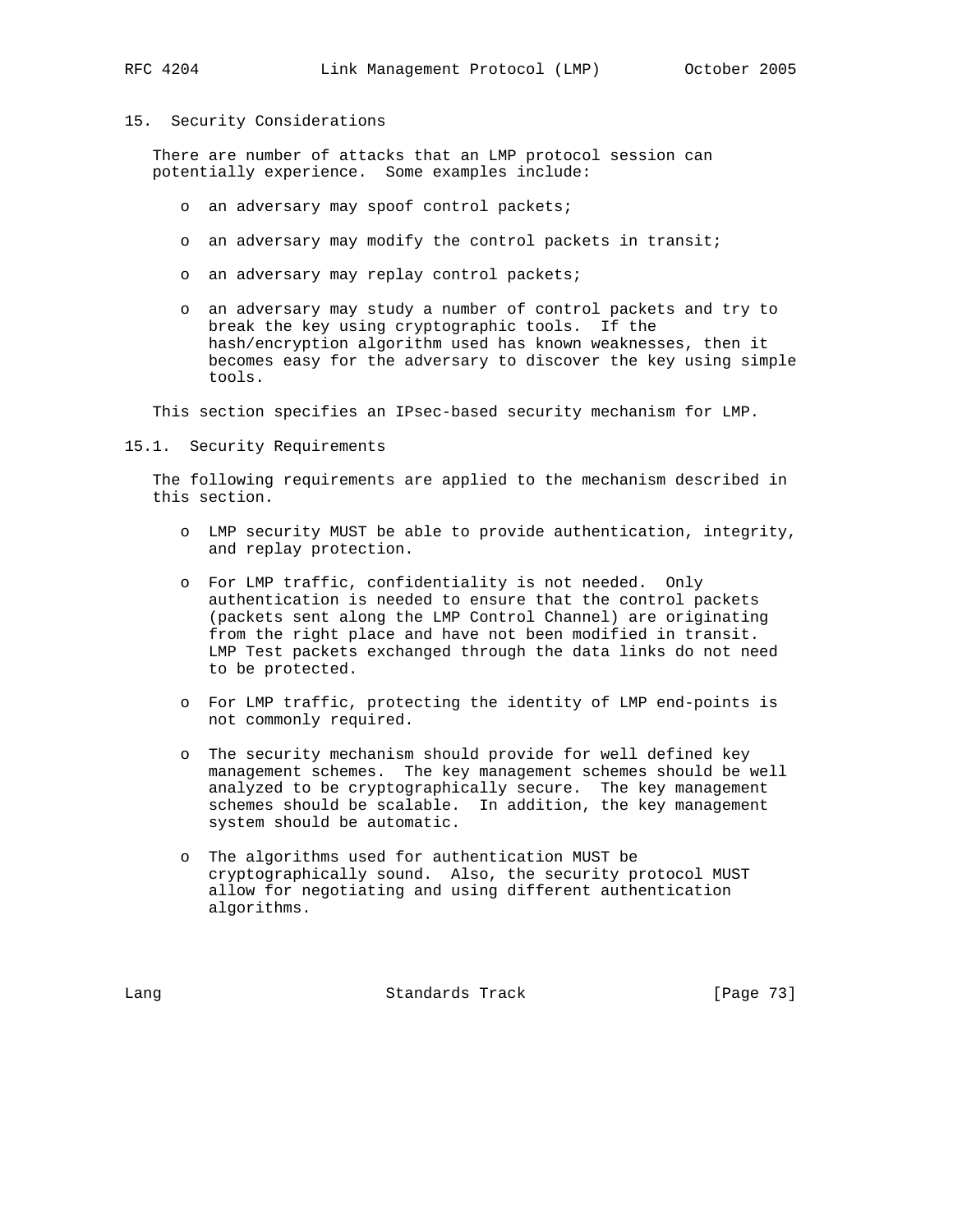## 15.2. Security Mechanisms

 IPsec is a protocol suite that is used to secure communication at the network layer between two peers. This protocol is comprised of IP Security architecture document [RFC2401], IKE [RFC2409], IPsec AH [RFC2402], and IPsec ESP [RFC2406]. IKE is the key management protocol for IP networks, while AH and ESP are used to protect IP traffic. IKE is defined specific to IP domain of interpretation.

 Considering the requirements described in Section 15.1, it is recommended that, where security is needed for LMP, implementations use IPsec as described below:

 1. Implementations of LMP over IPsec protocol SHOULD support manual keying mode.

 Manual keying mode provides an easy way to set up and diagnose IPsec functionality.

 However, note that manual keying mode cannot effectively support features such as replay protection and automatic re-keying. An implementer using manual keys must be aware of these limits.

 It is recommended that an implementer use manual keying only for diagnostic purposes and use dynamic keying protocol to make use of features such as replay protection and automatic re-keying.

- 2. IPsec ESP with trailer authentication in tunnel mode MUST be supported.
- 3. Implementations MUST support authenticated key exchange protocols. IKE [RFC2409] MUST be used as the key exchange protocol if keys are dynamically negotiated between peers.
- 4. Implementation MUST use the IPsec DOI [RFC2407].
- 5. For IKE protocol, the identities of the SAs negotiated in Quick Mode represent the traffic that the peers agree to protect and are comprised of address space, protocol, and port information.

 For LMP over IPsec, it is recommended that the identity payload for Quick mode contain the following information:

 The identities MUST be of type IP addresses and the value of the identities SHOULD be the IP addresses of the communicating peers.

Lang **Standards Track** [Page 74]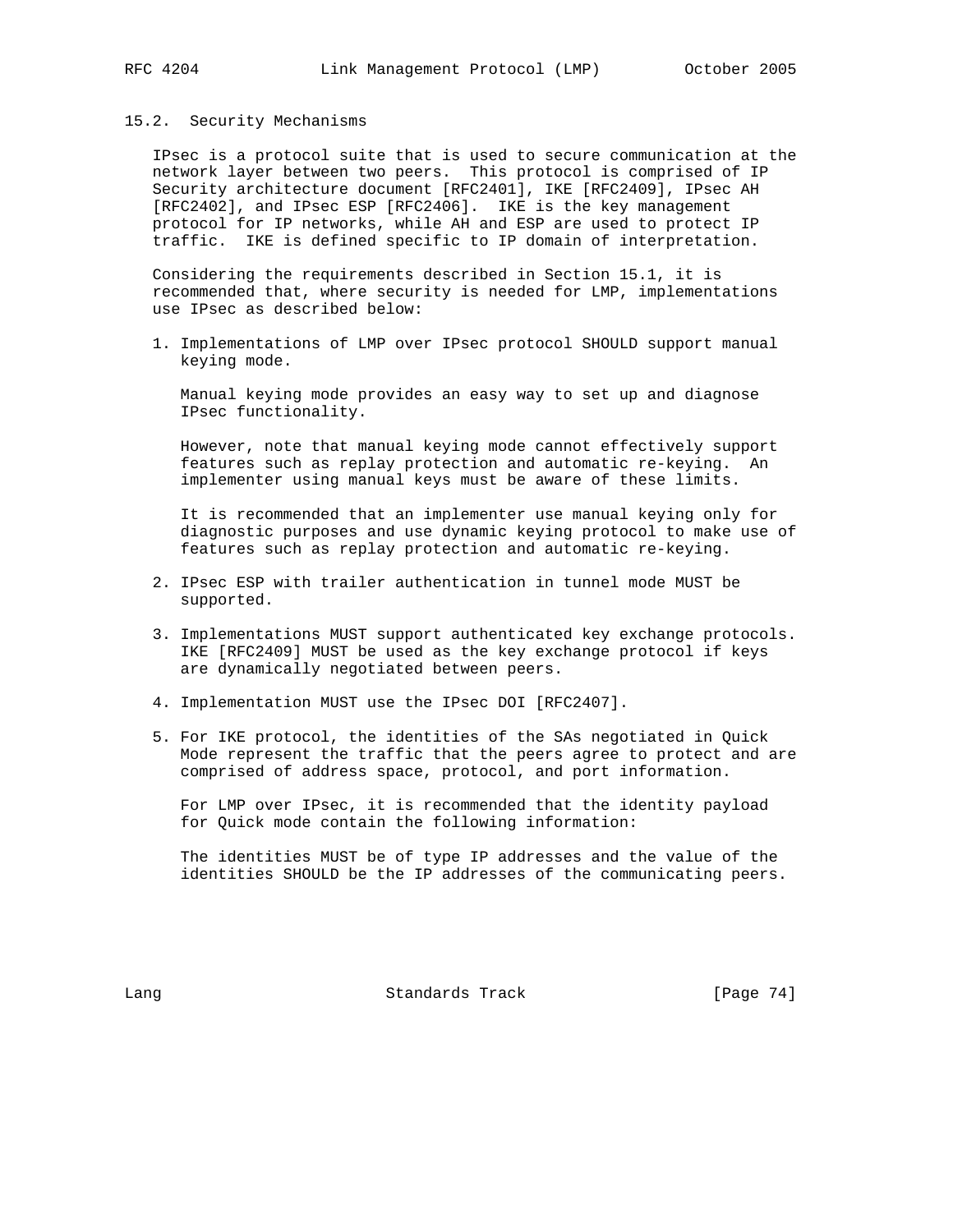The protocol field MUST be UDP. The port field SHOULD be set to zero to indicate port fields should be ignored. This implies all UDP traffic between the peers must be sent through the IPsec tunnel. If an implementation supports port-based selectors, it can opt for a more finely grained selector by specifying the port field to the LMP port. If, however, the peer does not use port based selectors, the implementation MUST fall back to using a port selector value of 0.

6. Aggressive mode of IKE negotiation MUST be supported.

 When IPsec is configured to be used with a peer, all LMP messages are expected to be sent over the IPsec tunnel (crypto channel). Similarly, an LMP receiver configured to use Ipsec with a peer should reject any LMP traffic that does not come through the crypto channel.

 The crypto channel can be pre-setup with the LMP neighbor, or the first LMP message sent to the peer can trigger the creation of the IPsec tunnel.

 A set of control channels can share the same crypto channel. When LMP Hellos are used to monitor the status of the control channel, it is important to keep in mind that the keep-alive failure in a control channel may also be due to a failure in the crypto channel. The following method is recommended to ensure that an LMP communication path between two peers is working properly.

- o If LMP Hellos detect a failure on a control channel, switch to an alternate control channel and/or try to establish a new control channel.
- o Ensure the health of the control channels using LMP Hellos. If all control channels indicate a failure and it is not possible to bring up a new control channel, tear down all existing control channels. Also, tear down the crypto channel (both the IKE SA and IPsec SAs).
- o Reestablish the crypto channel. Failure to establish a crypto channel indicates a fatal failure for LMP communication.
- o Bring up the control channel. Failure to bring up the control channel indicates a fatal failure for LMP communication.

Lang Contract Standards Track Change 75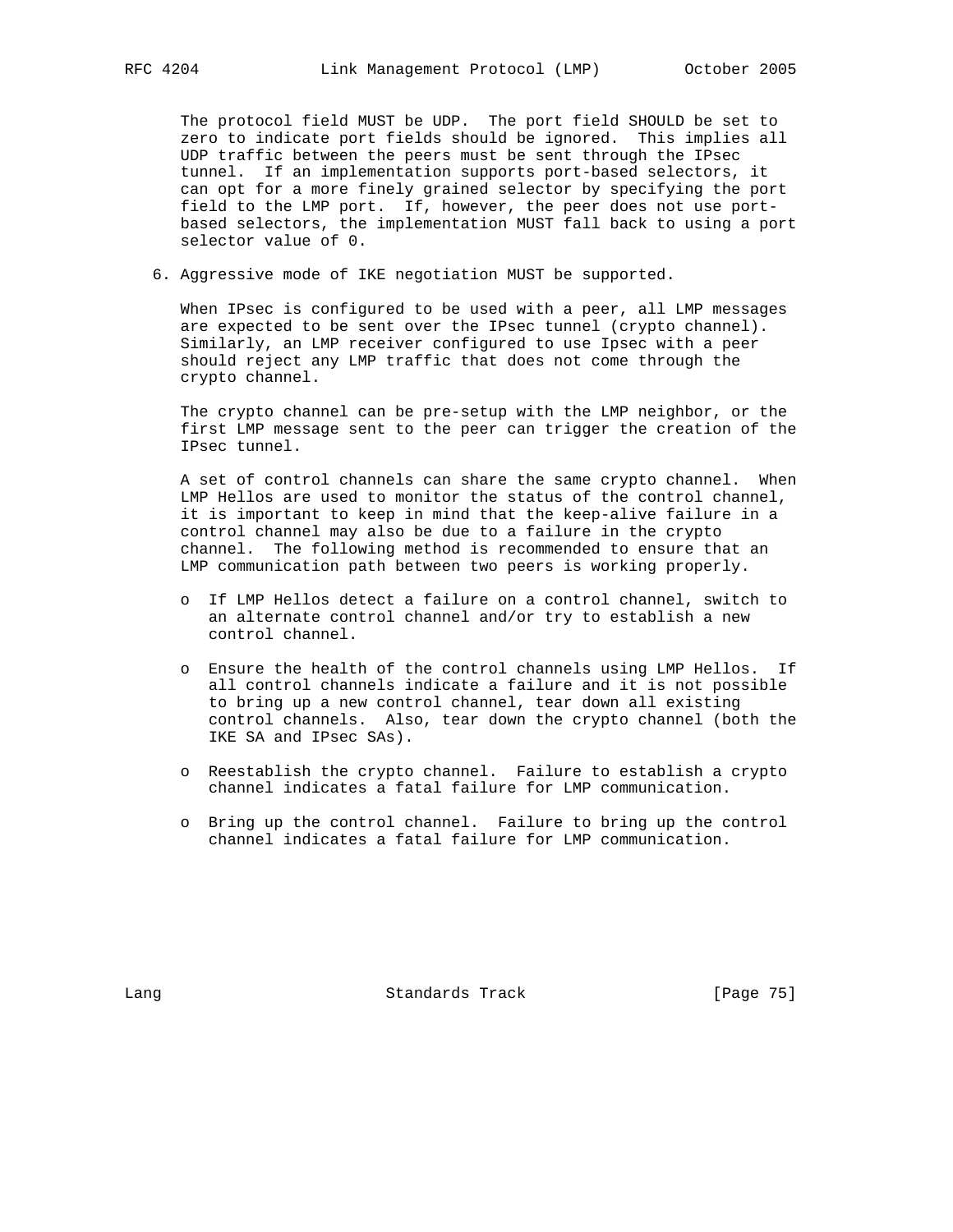When LMP peers are dynamically discovered (particularly the initiator), the following points should be noted:

 When using pre-shared key authentication in identity protection mode (main mode), the pre-shared key is required to compute the value of SKEYID (used for deriving keys to encrypt messages during key exchange). In main mode of IKE, the pre-shared key to be used has to be identified before receiving the peer's identity payload. The pre-shared key is required for calculating SKEYID. The only information available about the peer at this point is its IP address from which the negotiation came from. Keying off the IP address of a peer to get the pre-shared key is not possible since the addresses are dynamic and not known beforehand.

 Aggressive mode key exchange can be used since identification payloads are sent in the first message.

 Note, however, that aggressive mode is prone to passive denial of service attacks. Using a shared secret (group shared secret) among a number of peers is strongly discouraged because this opens up the solution to man-in-the-middle attacks.

 Digital-signature-based authentication is not prone to such problems. It is RECOMMENDED that a digital-signature-based authentication mechanism be used where possible.

 If pre-shared-key-based authentication is required, then aggressive mode SHOULD be used. IKE pre-shared authentication key values SHOULD be protected in a manner similar to the user's account password.

## 16. IANA Considerations

The IANA has assigned port number 701 to LMP.

 In the following, guidelines are given for IANA assignment for each LMP name space. Ranges are specified for Private Use, to be assigned by Expert Review, and to be assigned by Standards Action (as defined in [RFC2434].

 Assignments made from LMP number spaces set aside for Private Use (i.e., for proprietary extensions) need not be documented. Independent LMP implementations using the same Private Use code points will in general not interoperate, so care should be exercised in using these code points in a multi-vendor network.

Lang Contract Standards Track [Page 76]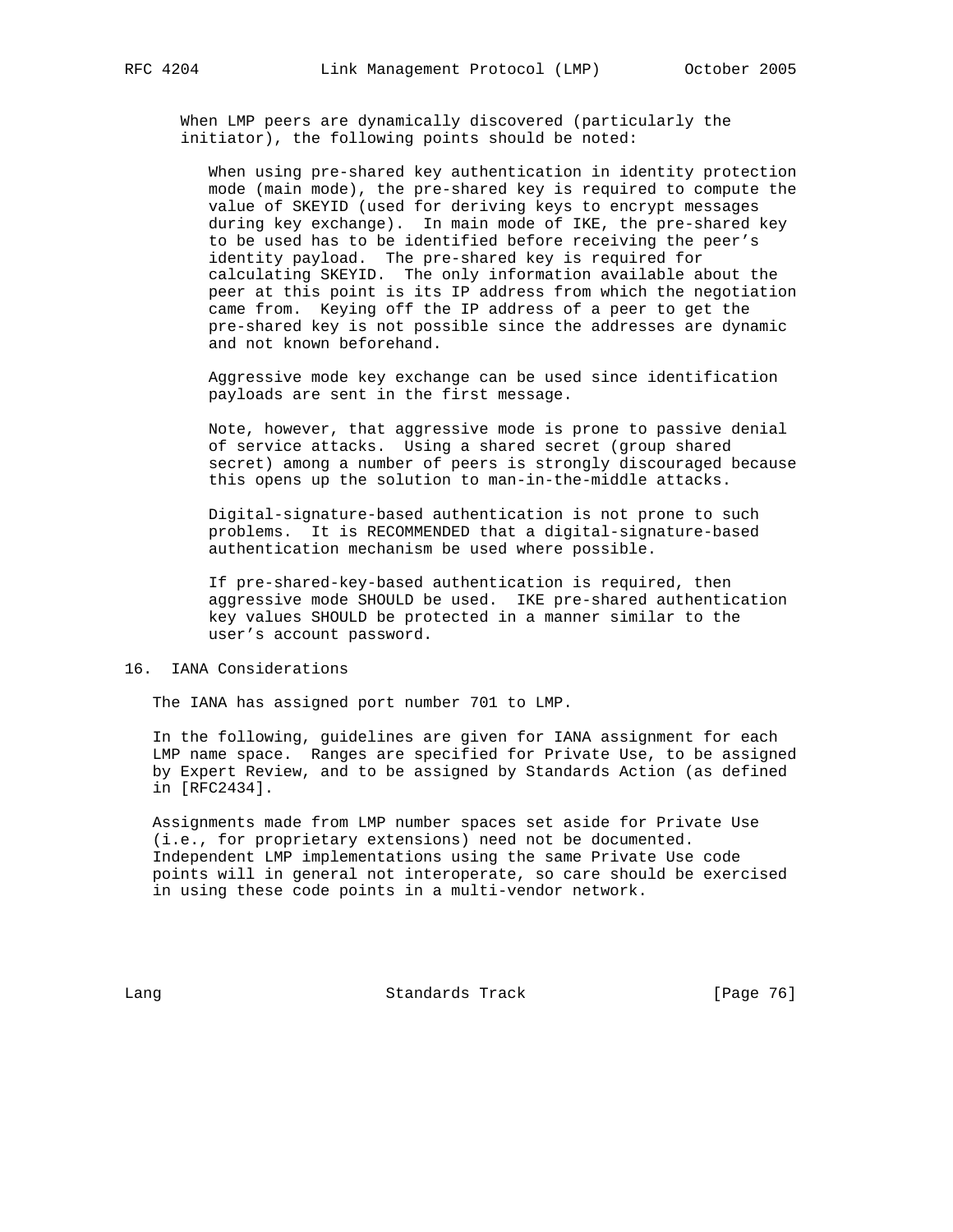Assignments made from LMP number spaces to be assigned by Expert Review are to be reviewed by an Expert designated by the IESG. The intent in this document is that code points from these ranges are used for Experimental extensions; as such, assignments MUST be accompanied by Experimental RFCs. If deployment suggests that these extensions are useful, then they should be described in Standards Track RFCs, and new code points from the Standards Action ranges MUST be assigned.

 Assignments from LMP number spaces to be assigned by Standards Action MUST be documented by a Standards Track RFC, typically submitted to an IETF Working Group, but in any case following the usual IETF procedures for Proposed Standards.

 The Reserved bits of the LMP Common Header should be allocated by Standards Action, pursuant to the policies outlined in [RFC2434].

LMP defines the following name spaces that require management:

- LMP Message Type.
- LMP Object Class.
- LMP Object Class type (C-Type). These are unique within the Object Class.
- LMP Sub-object Class type (Type). These are unique within the Object Class.

 The LMP Message Type name space should be allocated as follows: pursuant to the policies outlined in [RFC2434], the numbers in the range 0-127 are allocated by Standards Action, 128-240 are allocated through an Expert Review, and 241-255 are reserved for Private Use.

 The LMP Object Class name space should be allocated as follows: pursuant to the policies outlined in [RFC2434], the numbers in the range of 0-127 are allocated by Standards Action, 128-247 are allocated through an Expert Review, and 248-255 are reserved for Private Use.

 The policy for allocating values out of the LMP Object Class name space is part of the definition of the specific Class instance. When a Class is defined, its definition must also include a description of the policy under which the Object Class names are allocated.

 The policy for allocating values out of the LMP Sub-object Class name space is part of the definition of the specific Class instance. When a Class is defined, its definition must also include a description of the policy under which sub-objects are allocated.

Lang **Constanting Standards Track** [Page 77]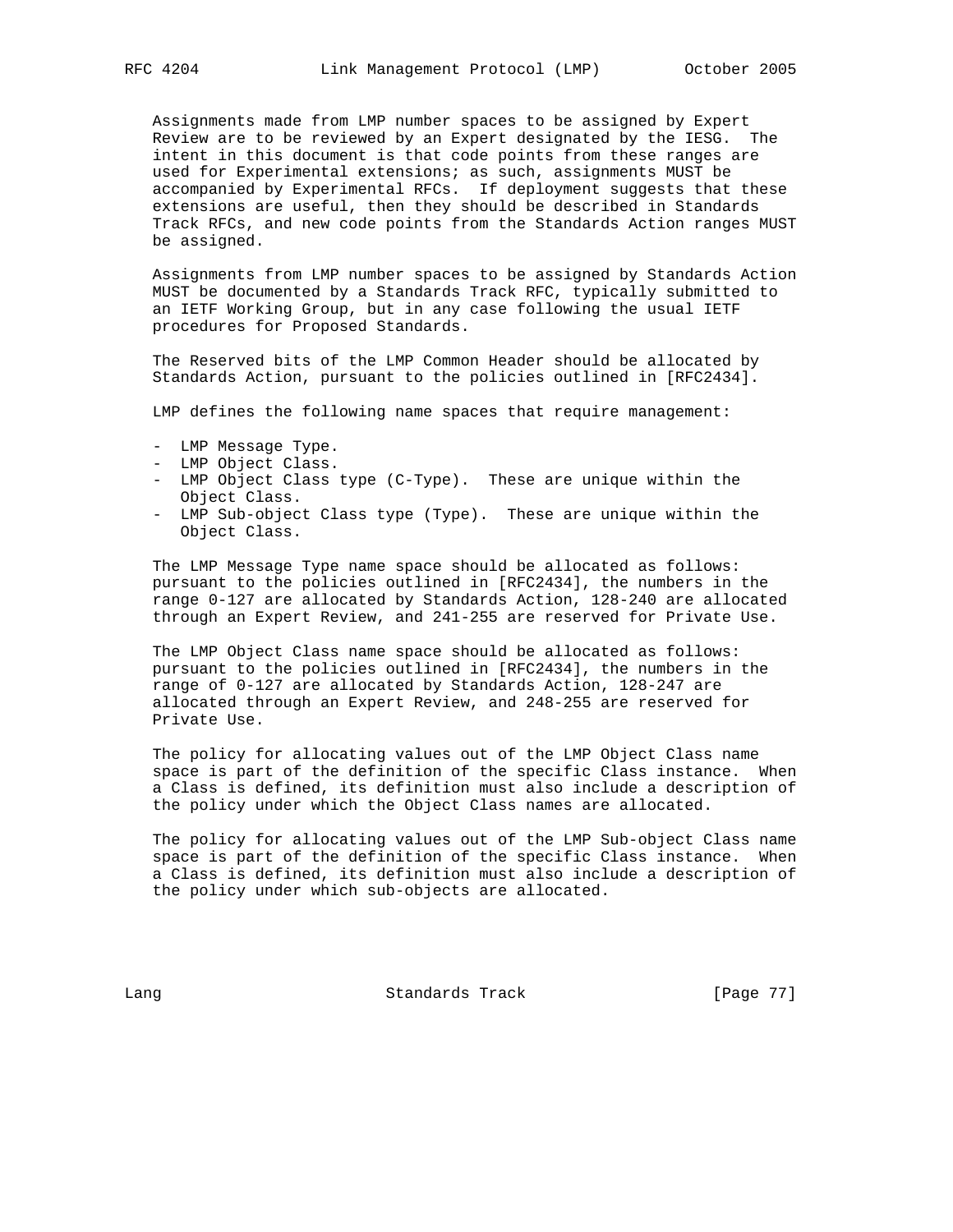The following name spaces have been assigned by IANA:

| LMP Message Type name space     |                       |
|---------------------------------|-----------------------|
| o Config message                | $(Message type = 1)$  |
| o ConfigAck message             | (Message type = 2)    |
| o ConfigNack message            | (Message type = 3)    |
| o Hello message                 | (Message type = $4$ ) |
| o BeginVerify message           | (Message type = 5)    |
| o BeginVerifyAck message        | $(Message type = 6)$  |
| o BeginVerifyNack message       | (Message type = 7)    |
| o EndVerify message             | (Message type = $8$ ) |
| o EndVerifyAck message          | (Message type = 9)    |
| o Test message                  | (Message type = 10)   |
| o TestStatusSuccess message     | (Message type = 11)   |
| o TestStatusFailure message     | (Message type = 12)   |
| o TestStatusAck message         | (Message type = 13)   |
| o LinkSummary message           | (Message type = 14)   |
| o LinkSummaryAck message        | (Message type = 15)   |
| o LinkSummaryNack message       | (Message type = 16)   |
| o ChannelStatus message         | (Message type = 17)   |
| o ChannelStatusAck message      | (Message type = 18)   |
| o ChannelStatusRequest message  | (Message type = 19)   |
| o ChannelStatusResponse message | (Message type = 20)   |
|                                 |                       |

Lang **Standards Track** [Page 78]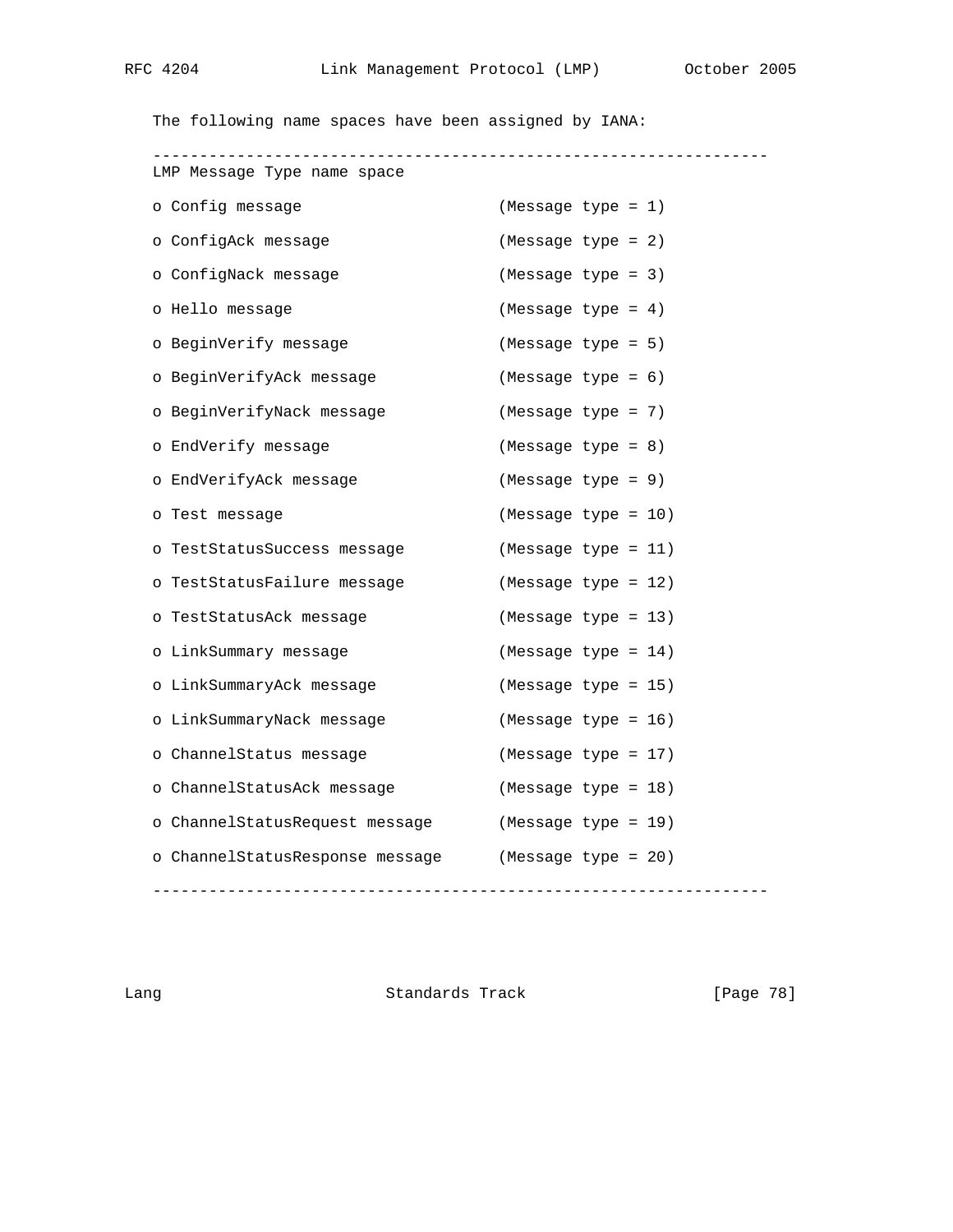LMP Object Class name space and Class type (C-Type)

o CCID Class name (1)

 The CCID Object Class type name space should be allocated as follows: pursuant to the policies outlined in [RFC2434], the numbers in the range 0-111 are allocated by Standards Action, 112-119 are allocated through an Expert Review, and 120-127 are reserved for Private Use.

| - LOCAL CCID  | (C-Type = 1)   |
|---------------|----------------|
| - REMOTE CCID | $(C-Type = 2)$ |

o NODE\_ID Class name (2)

 The NODE ID Object Class type name space should be allocated as follows: pursuant to the policies outlined in [RFC2434], the numbers in the range 0-111 are allocated by Standards Action, 112-119 are allocated through an Expert Review, and 120-127 are reserved for Private Use.

| - LOCAL NODE ID  | $(C-Type = 1)$ |
|------------------|----------------|
| - REMOTE NODE ID | $(C-Type = 2)$ |

o LINK\_ID Class name (3)

 The LINK\_ID Object Class type name space should be allocated as follows: pursuant to the policies outlined in [RFC2434], the numbers in the range 0-111 are allocated by Standards Action, 112-119 are allocated through an Expert Review, and 120-127 are reserved for Private Use.

| - IPv4 LOCAL LINK ID        | $(C-Type = 1)$ |  |
|-----------------------------|----------------|--|
| - IPv4 REMOTE LINK ID       | $(C-Type = 2)$ |  |
| - IPV6 LOCAL LINK ID        | $(C-Type = 3)$ |  |
| - IPV6 REMOTE LINK ID       | $(C-Type = 4)$ |  |
| - Unnumbered LOCAL LINK ID  | $(C-Type = 5)$ |  |
| - Unnumbered REMOTE LINK ID | $(C-Type = 6)$ |  |
|                             |                |  |

o INTERFACE\_ID Class name (4)

 The INTERFACE\_ID Object Class type name space should be allocated as follows: pursuant to the policies outlined in [RFC2434], the numbers in the range 0-111 are allocated by Standards Action, 112-119 are allocated through an Expert Review, and 120-127 are reserved for Private Use.

Lang Contract Standards Track [Page 79]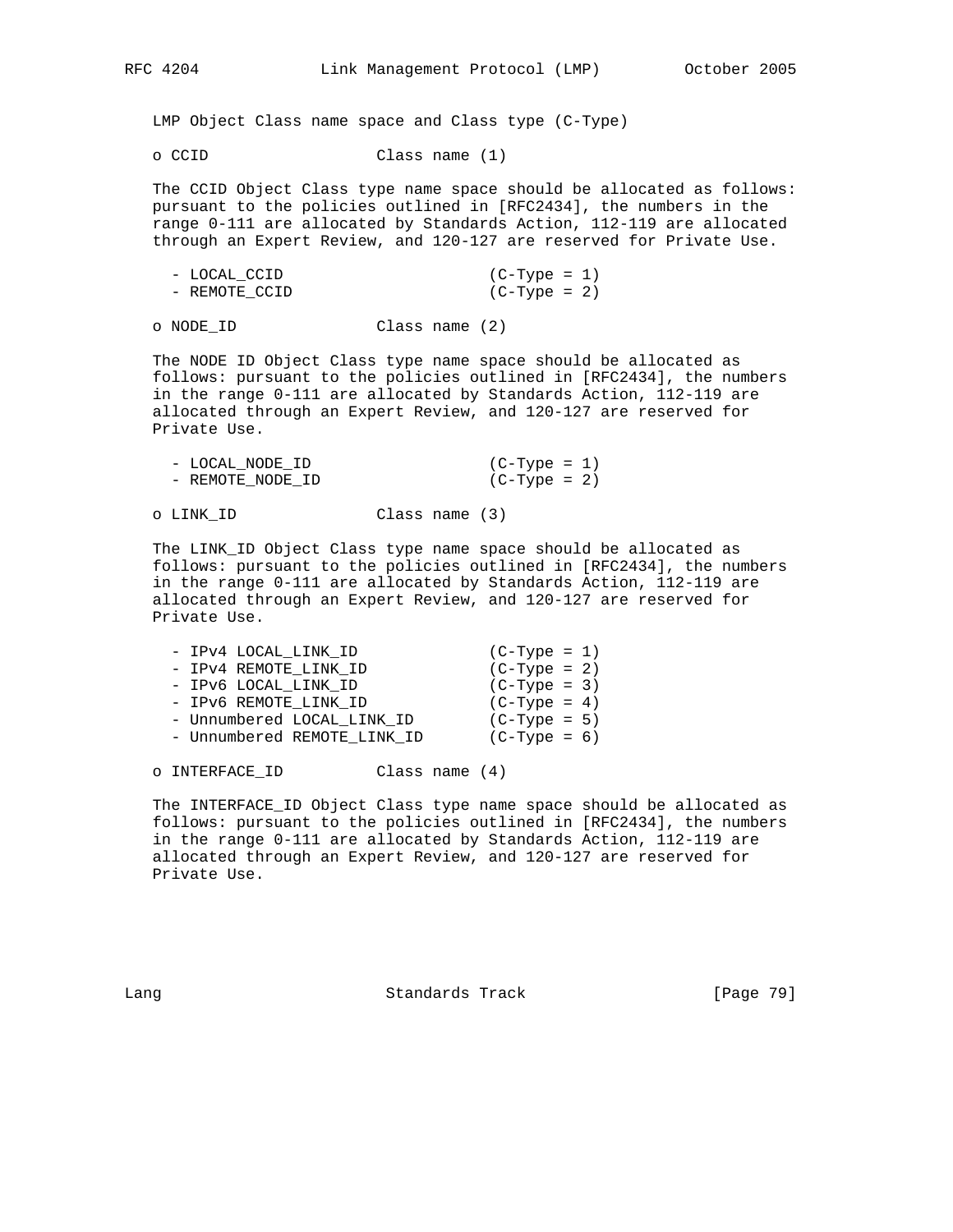| - IPV4 LOCAL INTERFACE ID        | $(C-Type = 1)$ |  |
|----------------------------------|----------------|--|
| - IPV4 REMOTE INTERFACE ID       | $(C-Type = 2)$ |  |
| - IPV6 LOCAL_INTERFACE_ID        | $(C-Type = 3)$ |  |
| - IPV6 REMOTE INTERFACE ID       | $(C-Type = 4)$ |  |
| - Unnumbered LOCAL INTERFACE ID  | $(C-Type = 5)$ |  |
| - Unnumbered REMOTE_INTERFACE_ID | $(C-Type = 6)$ |  |

o MESSAGE\_ID Class name (5)

 The MESSAGE\_ID Object Class type name space should be allocated as follows: pursuant to the policies outlined in [RFC2434], the numbers in the range 0-111 are allocated by Standards Action, 112-119 are allocated through an Expert Review, and 120-127 are reserved for Private Use.

| - MESSAGE ID     | $(C-Type = 1)$ |
|------------------|----------------|
| - MESSAGE ID ACK | $(C-Type = 2)$ |

o CONFIG Class name (6)

 The CONFIG Object Class type name space should be allocated as follows: pursuant to the policies outlined in [RFC2434], the numbers in the range 0-111 are allocated by Standards Action, 112-119 are allocated through an Expert Review, and 120-127 are reserved for Private Use.

- HELLO\_CONFIG (C-Type = 1)

o HELLO Class name (7)

 The HELLO Object Class type name space should be allocated as follows: pursuant to the policies outlined in [RFC2434], the numbers in the range 0-111 are allocated by Standards Action, 112-119 are allocated through an Expert Review, and 120-127 are reserved for Private Use.

- HELLO (C-Type = 1)

o BEGIN\_VERIFY Class name (8)

 The BEGIN\_VERIFY Object Class type name space should be allocated as follows: pursuant to the policies outlined in [RFC2434], the numbers in the range 0-111 are allocated by Standards Action, 112-119 are allocated through an Expert Review, and 120-127 are reserved for Private Use.

- Type 1 (C-Type = 1)

Lang **Standards Track** [Page 80]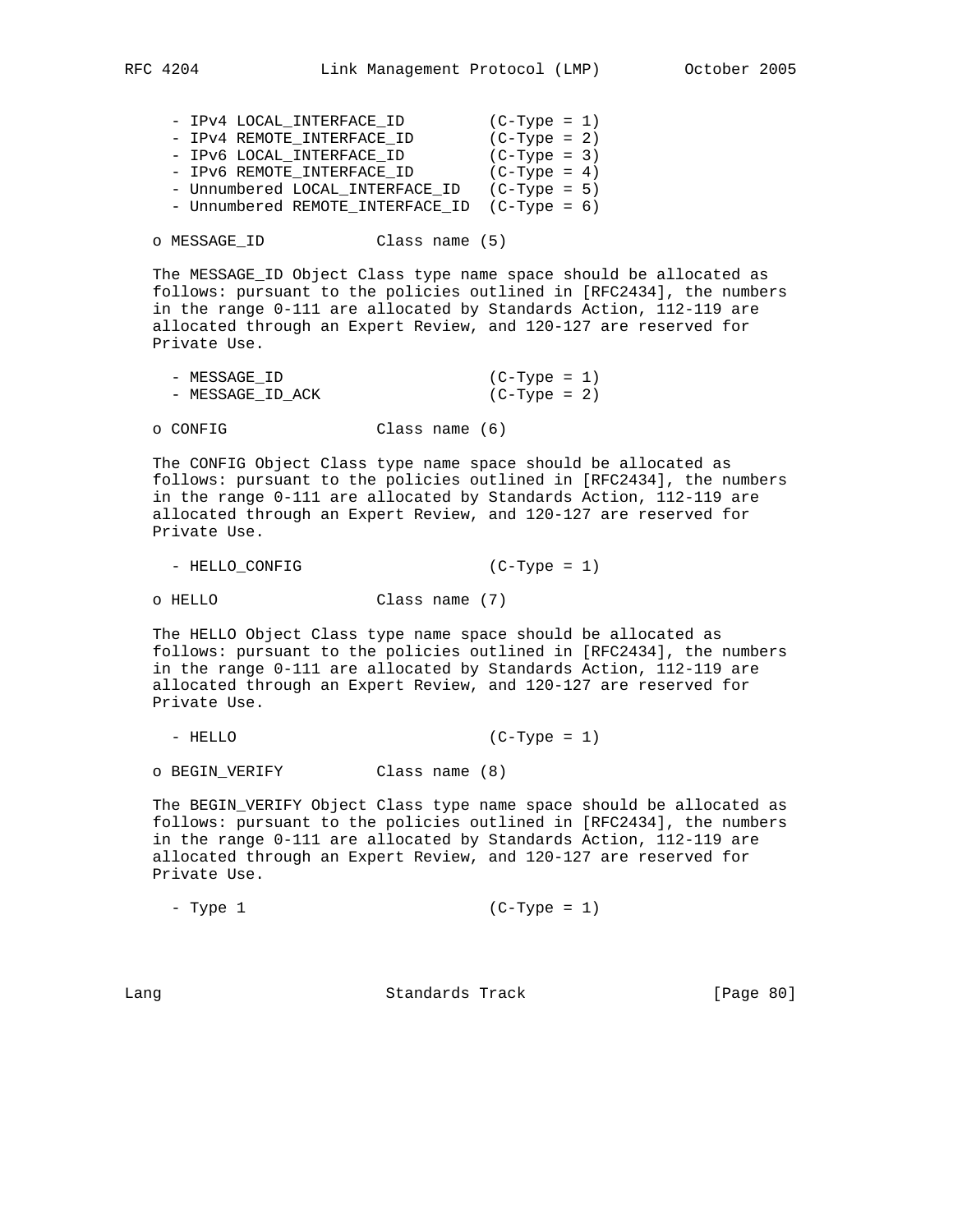o BEGIN\_VERIFY\_ACK Class name (9)

 The BEGIN\_VERIFY\_ACK Object Class type name space should be allocated as follows: pursuant to the policies outlined in [RFC2434], the numbers in the range 0-111 are allocated by Standards Action, 112-119 are allocated through an Expert Review, and 120-127 are reserved for Private Use.

- Type 1 (C-Type = 1)

o VERIFY\_ID Class name (10)

 The VERIFY\_ID Object Class type name space should be allocated as follows: pursuant to the policies outlined in [RFC2434], the numbers in the range 0-111 are allocated by Standards Action, 112-119 are allocated through an Expert Review, and 120-127 are reserved for Private Use.

- Type 1 (C-Type = 1)

o TE\_LINK Class name (11)

 The TE\_LINK Object Class type name space should be allocated as follows: pursuant to the policies outlined in [RFC2434], the numbers in the range 0-111 are allocated by Standards Action, 112-119 are allocated through an Expert Review, and 120-127 are reserved for Private Use.

| - IPv4 TE LINK       | (C-Type = 1)   |
|----------------------|----------------|
| - IPv6 TE LINK       | $(C-Type = 2)$ |
| - Unnumbered TE LINK | $(C-Type = 3)$ |

o DATA\_LINK Class name (12)

 The DATA\_LINK Object Class type name space should be allocated as follows: pursuant to the policies outlined in [RFC2434], the numbers in the range 0-111 are allocated by Standards Action, 112-119 are allocated through an Expert Review, and 120-127 are reserved for private Use.

| - IPv4 DATA LINK       | $(C-Type = 1)$ |
|------------------------|----------------|
| - IPv6 DATA LINK       | $(C-Type = 2)$ |
| - Unnumbered DATA LINK | $(C-Type = 3)$ |

Lang Contract Standards Track [Page 81]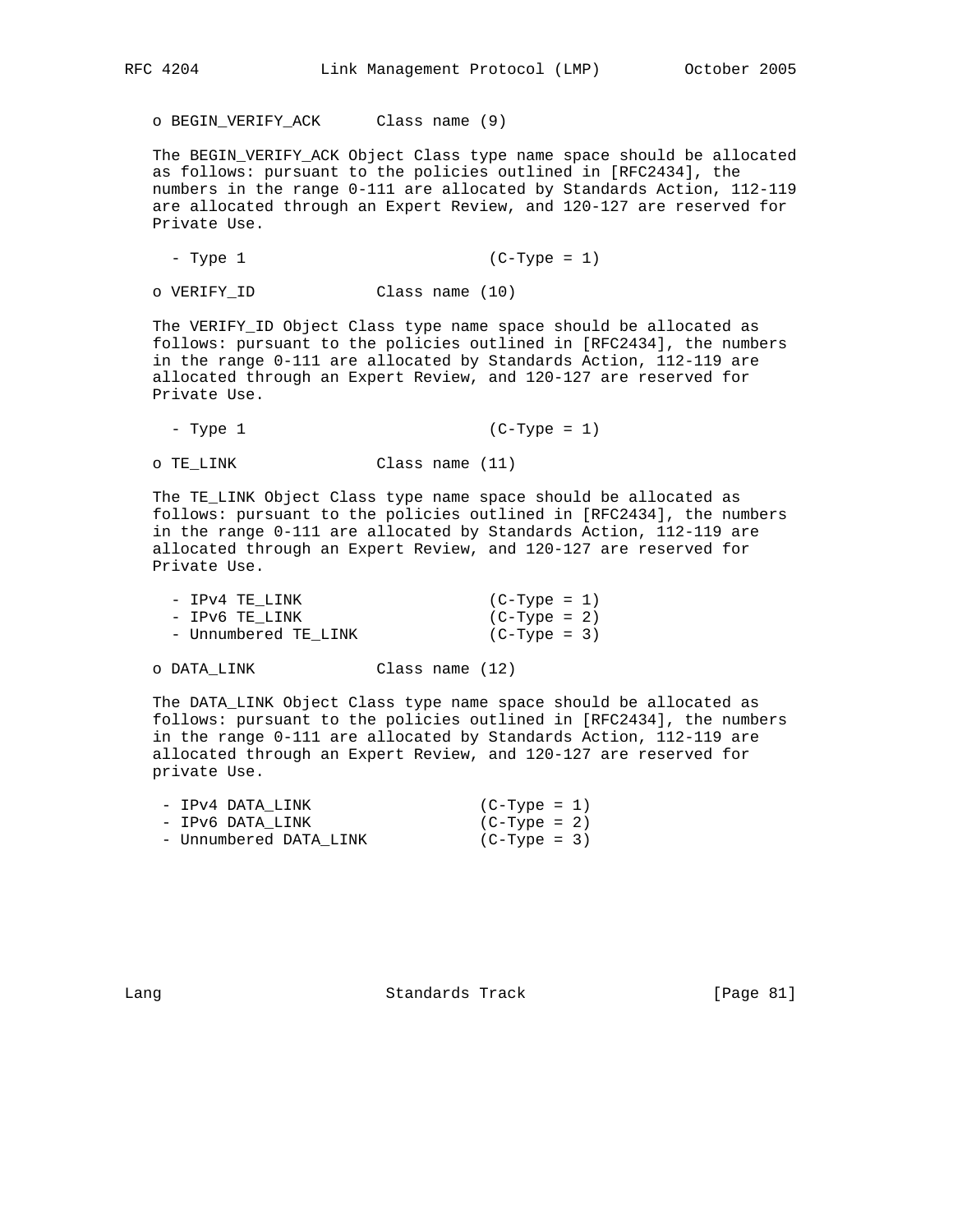The DATA\_LINK Sub-object Class name space should be allocated as follows: pursuant to the policies outlined in [RFC2434], the numbers in the range of 0-127 are allocated by Standards Action, 128-247 are allocated through an Expert Review, and 248-255 are reserved for private Use.

| - Interface Switching Type | $(sub-object Type = 1)$ |
|----------------------------|-------------------------|
| - Wavelength               | $(sub-object Type = 2)$ |

o CHANNEL\_STATUS Class name (13)

 The CHANNEL\_STATUS Object Class type name space should be allocated as follows: pursuant to the policies outlined in [RFC2434], the numbers in the range 0-111 are allocated by Standards Action, 112-119 are allocated through an Expert Review, and 120-127 are reserved for Private Use.

| - IPv4 INTERFACE ID       | (C-Type = 1)   |
|---------------------------|----------------|
| - IPv6 INTERFACE ID       | (C-Type = 2)   |
| - Unnumbered INTERFACE ID | $(C-Type = 3)$ |

o CHANNEL\_STATUS\_REQUESTClass name (14)

 The CHANNEL\_STATUS\_REQUEST Object Class type name space should be allocated as follows: pursuant to the policies outlined in [RFC2434], the numbers in the range 0-111 are allocated by Standards Action, 112-119 are allocated through an Expert Review, and 120-127 are reserved for Private Use.

| - IPv4 INTERFACE ID       | $(C-Type = 1)$ |  |
|---------------------------|----------------|--|
| - IPv6 INTERFACE ID       | $(C-Type = 2)$ |  |
| - Unnumbered INTERFACE ID | $(C-Type = 3)$ |  |

o ERROR\_CODE Class name (20)

 The ERROR\_CODE Object Class type name space should be allocated as follows: pursuant to the policies outlined in [RFC2434], the numbers in the range 0-111 are allocated by Standards Action, 112-119 are allocated through an Expert Review, and 120-127 are reserved for private Use.

| - BEGIN VERIFY ERROR | $(C-Type = 1)$ |
|----------------------|----------------|
| - LINK SUMMARY ERROR | $(C-Type = 2)$ |

Lang Contract Standards Track [Page 82]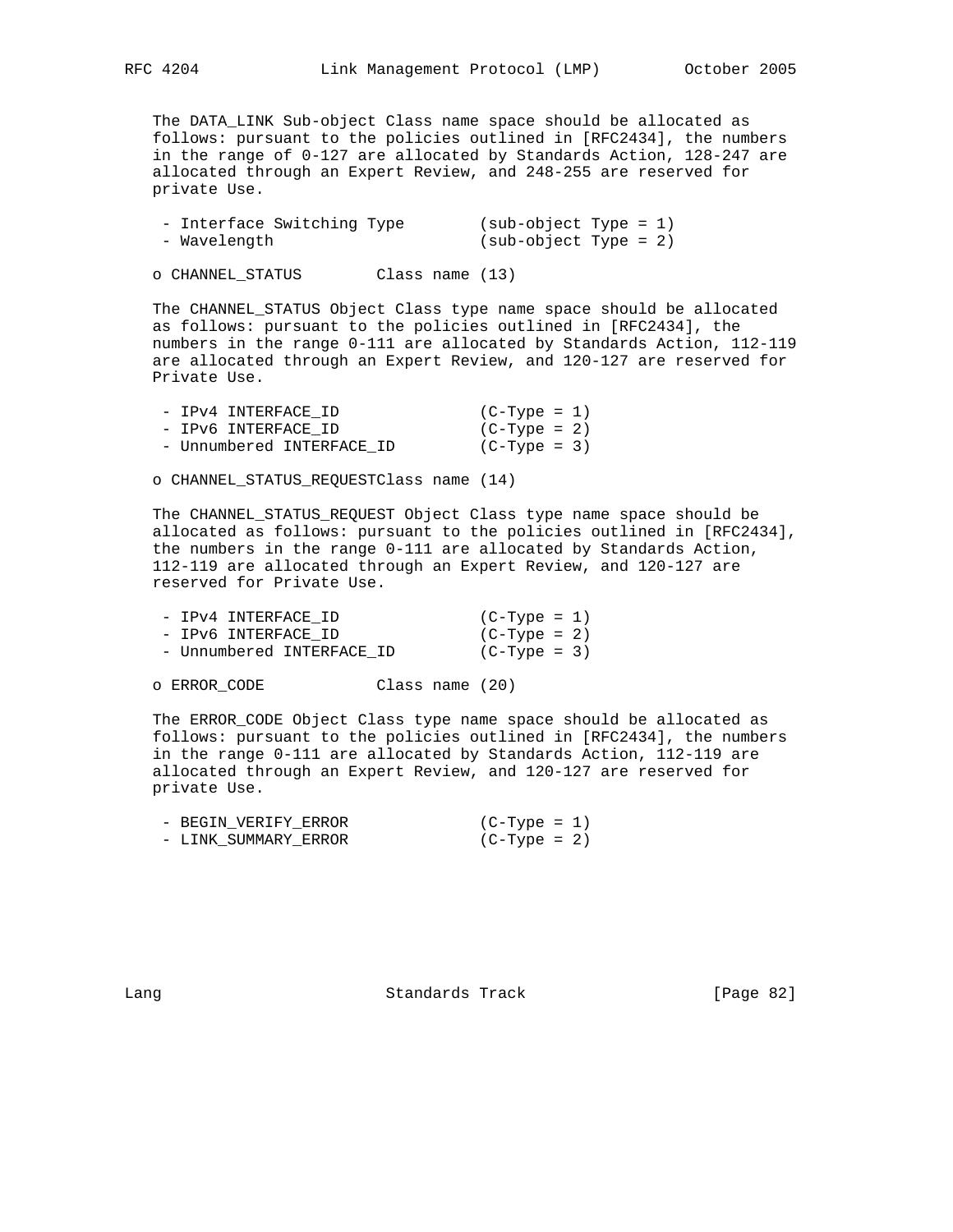## 17. Acknowledgements

 The authors would like to thank Andre Fredette for his many contributions to this document. We would also like to thank Ayan Banerjee, George Swallow, Adrian Farrel, Dimitri Papadimitriou, Vinay Ravuri, and David Drysdale for their insightful comments and suggestions. We would also like to thank John Yu, Suresh Katukam, and Greg Bernstein for their helpful suggestions for the in-band control channel applicability.

# 18. Contributors

 Jonathan P. Lang Sonos, Inc. 223 E. De La Guerra St. Santa Barbara, CA 93101

EMail: jplang@ieee.org

 Krishna Mitra Independent Consultant

EMail: kmitra@earthlink.net

 John Drake Calient Networks 5853 Rue Ferrari San Jose, CA 95138

EMail: jdrake@calient.net

 Kireeti Kompella Juniper Networks, Inc. 1194 North Mathilda Avenue Sunnyvale, CA 94089

EMail: kireeti@juniper.net

 Yakov Rekhter Juniper Networks, Inc. 1194 North Mathilda Avenue Sunnyvale, CA 94089

EMail: yakov@juniper.net

Lang **Standards Track** [Page 83]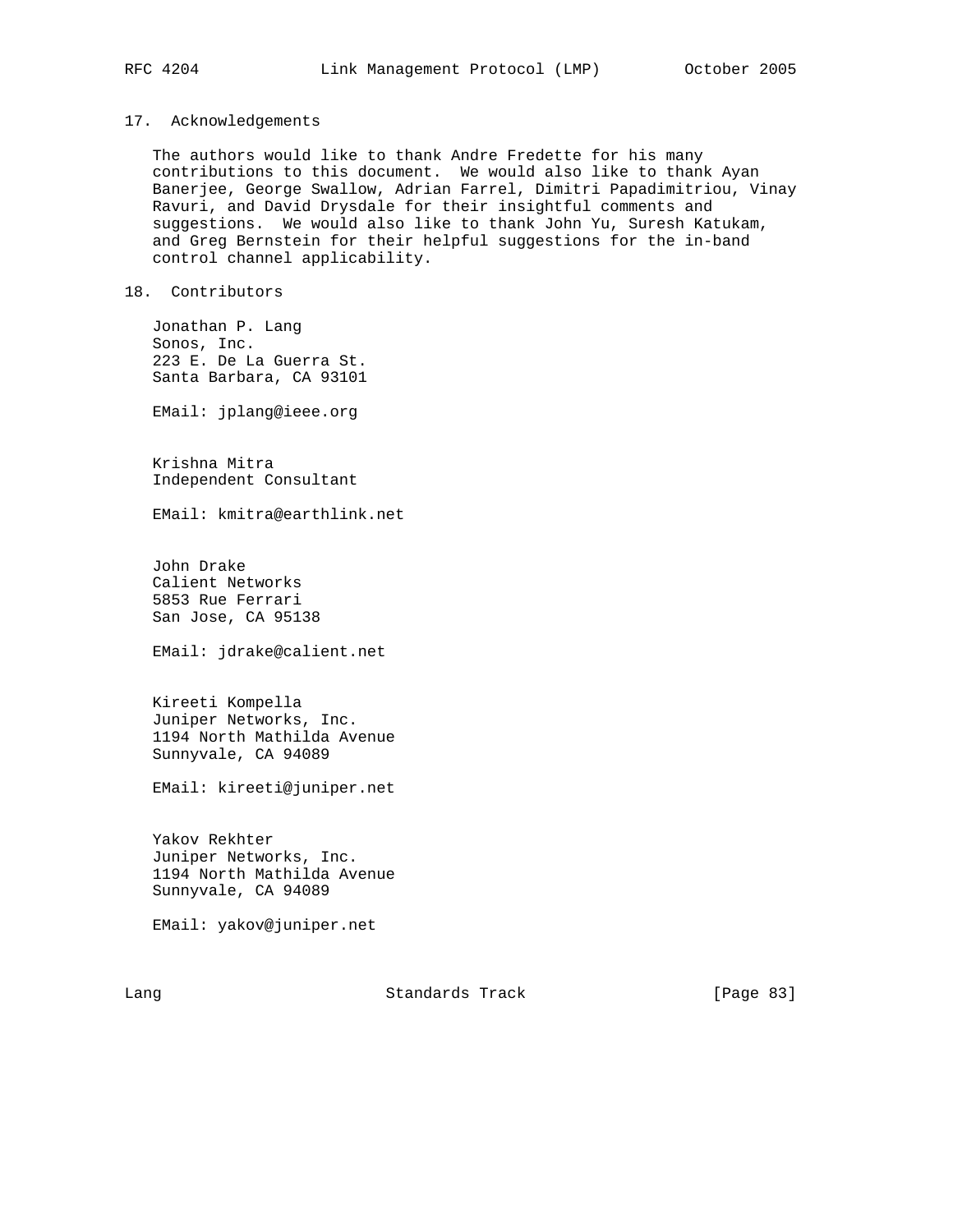Lou Berger Movaz Networks EMail: lberger@movaz.com Debanjan Saha IBM Watson Research Center EMail: dsaha@us.ibm.com Debashis Basak Accelight Networks 70 Abele Road, Suite 1201 Bridgeville, PA 15017-3470 EMail: dbasak@accelight.com Hal Sandick Shepard M.S. 2401 Dakota Street Durham, NC 27705 EMail: sandick@nc.rr.com Alex Zinin Alcatel EMail: alex.zinin@alcatel.com Bala Rajagopalan Intel Corp. 2111 NE 25th Ave Hillsboro, OR 97123 EMail: bala.rajagopalan@intel.com Sankar Ramamoorthi Juniper Networks, Inc. 1194 North Mathilda Avenue Sunnyvale, CA 94089 EMail: sankarr@juniper.net

Lang **Standards Track** [Page 84]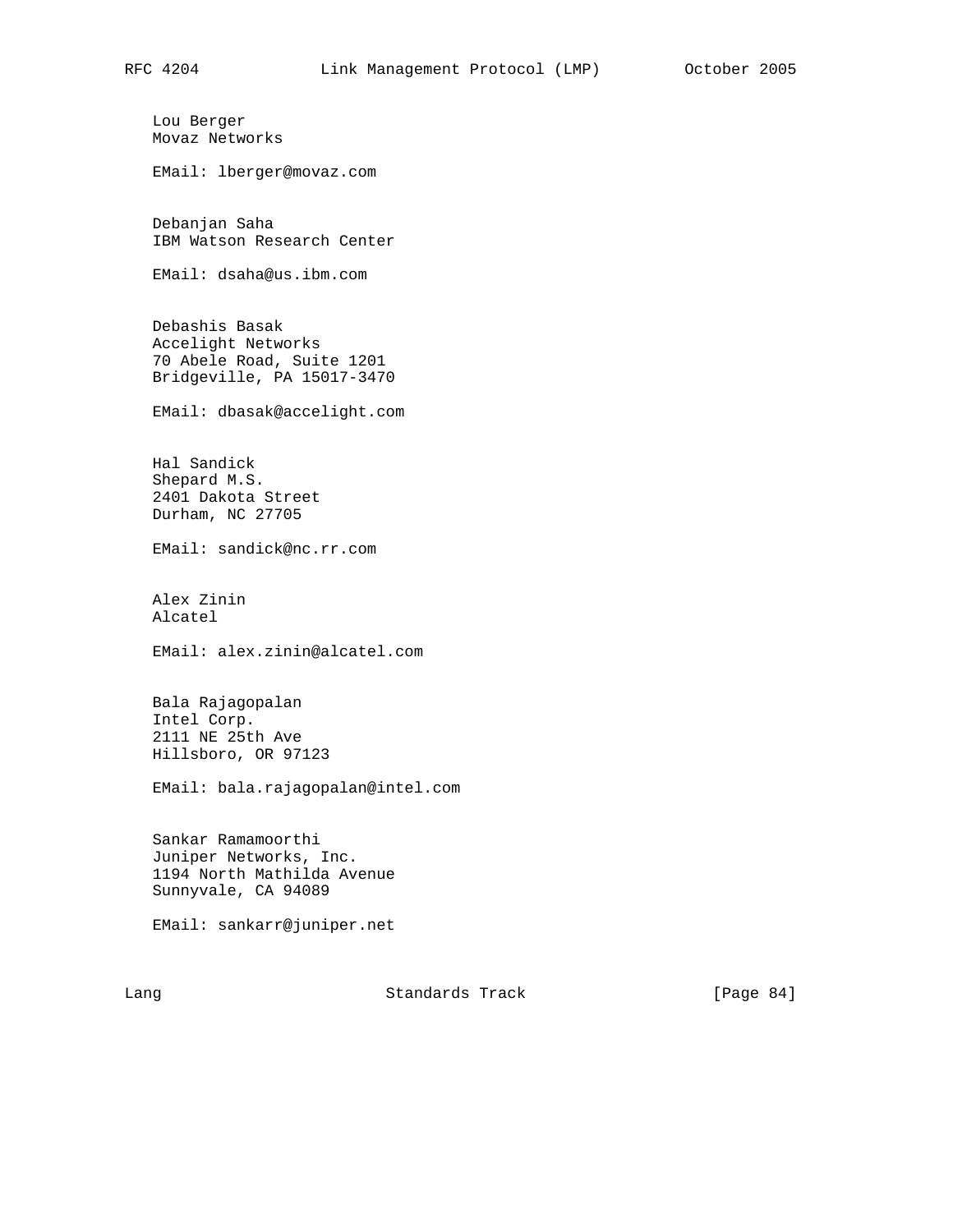Contact Address

 Jonathan P. Lang Sonos, Inc. 829 De La Vina, Suite 220 Santa Barbara, CA 93101

EMail: jplang@ieee.org

Lang Contract Contract Standards Track Contract (Page 85)